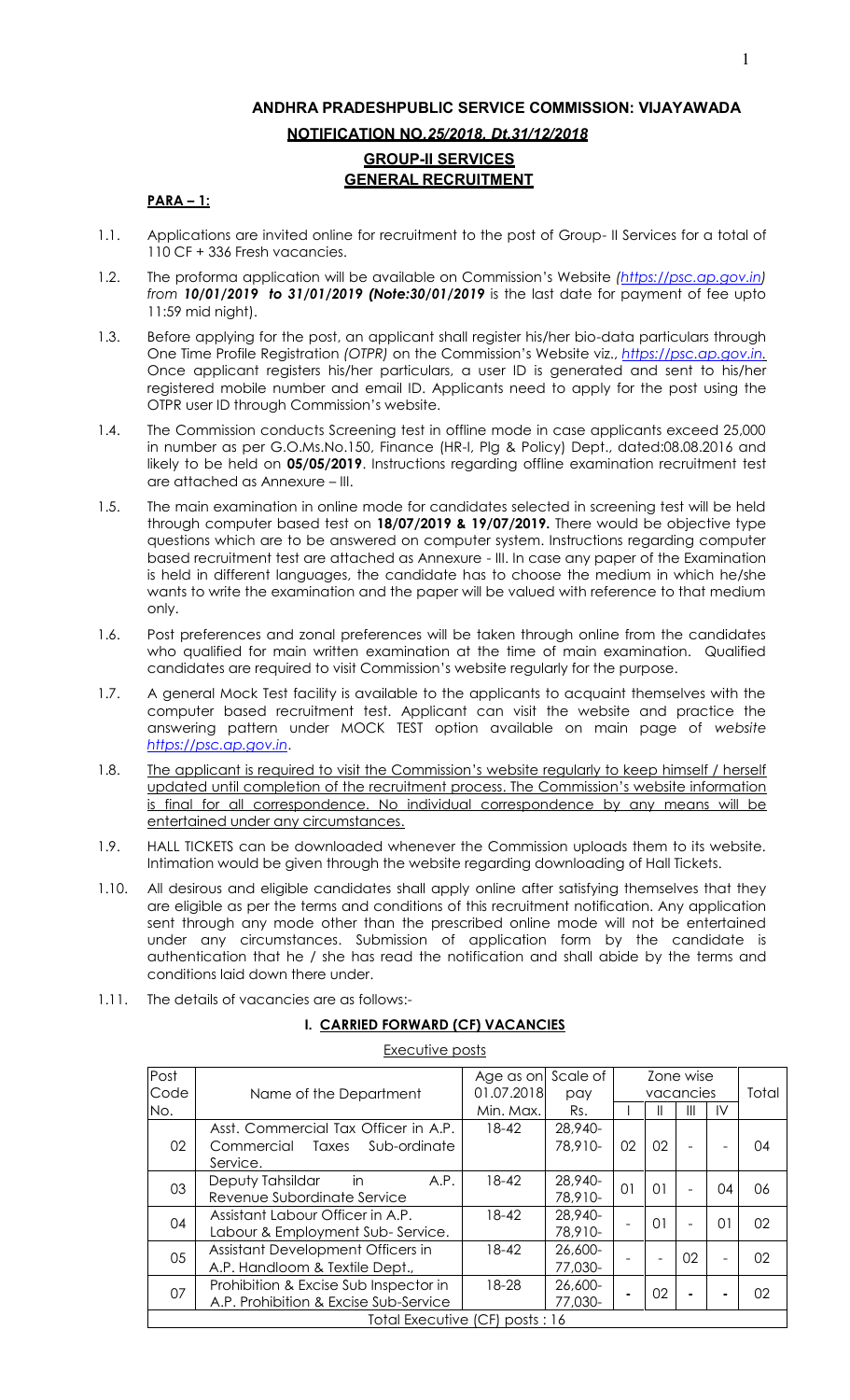| Non – Executive Posts |  |
|-----------------------|--|
|                       |  |

| 10 | <b>Assistant Section Officer (GAD)</b><br>18-42<br>26,600-<br>02 (State wide)<br>in A.P. Secretariat Sub. Service.<br>77,030-         |                                                   |                                   |                 |                 |                 |                | 02             |
|----|---------------------------------------------------------------------------------------------------------------------------------------|---------------------------------------------------|-----------------------------------|-----------------|-----------------|-----------------|----------------|----------------|
| 12 | <b>Assistant Section Officer (Law</b><br>Dept.,) in A.P. Secretariat Sub<br>ordinate Service                                          | 18-42                                             | 26,600-<br>77,030-                | 03 (State wide) |                 |                 |                | 03             |
| 14 | Senior Auditor in A.P. State<br>Audit Subordinate Service                                                                             | $18 - 42$                                         | 22,460-<br>66,330-                | O <sub>1</sub>  | 01              | 03              | 08             | 13             |
| 15 | Senior Accountant in A.P.<br>Treasuries & Accounts (HOD)<br>Sub Service.                                                              | 18-42                                             | 22,460-<br>66,330-                | 13 (State wide) |                 |                 | 13             |                |
| 17 | Senior Accountant in A.P.<br>Treasuries & Accounts District<br>Sub Service.                                                           | 18-42<br>22,460-<br>66,330-<br>21 (District post) |                                   |                 |                 |                 | 21             |                |
| 18 | Senior Accountant in Insurance<br>A.P. G.L.I Sub service                                                                              | 18-42                                             | 22,460-<br>66,330-                | 01              | $\overline{a}$  | 01              | $\blacksquare$ | 02             |
| 19 | 18-42<br>Junior Assistant in AP Public<br>16,400-<br>49,870-<br>Service Commission in A.P.<br>Ministerial Service                     |                                                   |                                   |                 |                 | 24 (State wide) |                |                |
| 20 | <b>Junior Assistant Labour</b><br>Department in A.P. Ministerial<br>Service                                                           | 18-42                                             | 16,400-<br>49,870-                | 01 (State wide) |                 |                 |                | 01             |
| 21 | Junior Assistant in PH & ME<br>Dept.,<br>in A.P. Ministerial Service                                                                  | 16,400-<br>49,870-                                | 01 (State wide)                   |                 |                 | 01              |                |                |
| 22 | 18-42<br>16,400-<br>Junior Assistant in A.P. Director<br>General of Prisons &<br>49,870-<br>02 (State wide)<br>Correctional Services. |                                                   |                                   |                 |                 |                 |                | 02             |
| 23 | Junior Assistant in A.P.<br>Agriculture Department in A.P.<br>Ministerial Service                                                     | 16,400-<br>49,870-                                |                                   |                 | 02 (State wide) |                 | 02             |                |
| 24 | Junior Assistant in sugar and<br>Cane Department.                                                                                     | $18 - 42$                                         | 16,400-<br>49,870-                |                 |                 | 01 (State wide) |                | O <sub>1</sub> |
| 25 | Junior Assistant in A.P Roads &<br><b>Building Department.</b>                                                                        | 18-42                                             | 16,400-<br>49,870-                |                 |                 | 01 (State wide) |                | 01             |
| 26 | Junior Assistant in Survey<br>Settlement and Land records<br>Department                                                               | 18-42                                             | 16,400-<br>49,870-                |                 |                 | 01 (State wide) |                | 01             |
| 27 | Junior Accountant in various<br>Departments in A.P Treasuries &<br>Accounts Sub-Service                                               | 18-42                                             | 16,400-<br>49,870-                |                 |                 | 07 (State wide) |                | 07             |
|    |                                                                                                                                       |                                                   | Total Non Executive (CF) posts 94 |                 |                 |                 |                |                |

Note: As per G.O.Ms.No.277, GA (SC & ST CELL .B) Dept., dated: 22.03.1976 and G.O.Ms.No.23 Backward Class (Welfare) Dept., dated: 18.03.1996 and G.O.Ms.No.81, GA (Ser-A) Dept., dated:22.02.1997 the Carry Forward Vacancies to be filled first by a relevant community candidate in succeeding recruitment.

# **FRESH VACANCIES**

Executive posts

| Post<br>Code | Name of the Department                                                                                    |           | Scale of<br>pay       | Zone wise<br>vacancies          |    |    |    | Total |
|--------------|-----------------------------------------------------------------------------------------------------------|-----------|-----------------------|---------------------------------|----|----|----|-------|
| No.          |                                                                                                           |           | Rs.                   |                                 | Ш  | Ш  | IV |       |
| 01           | Municipal<br>Commissioner<br>Grade-III in<br>A.P.<br>Municipal<br>Subordinate<br>Commissioner<br>Service. | $18 - 42$ | $29,760 -$<br>80,930- | 03 (State wide /<br>Multi zone) |    |    | 03 |       |
| 03           | Deputy Tahsildar<br>in<br>A.P.<br>Revenue Subordinate Service                                             | 18-42     | 28,940-<br>78,910-    |                                 | 02 | 03 | 11 | 16    |
| 06           | Officer<br>Extension<br>in<br>Panchayat Raj & Rural<br>Department.                                        | 18-42     | 29,760-<br>80,930-    | 06                              | 10 | 11 | 13 | 40    |
| 07           | Prohibition & Excise Sub<br>Inspector in A.P. Prohibition &                                               | 18-28     | 26,600-<br>77,030-    | 11                              | 11 | 12 | 16 | 50    |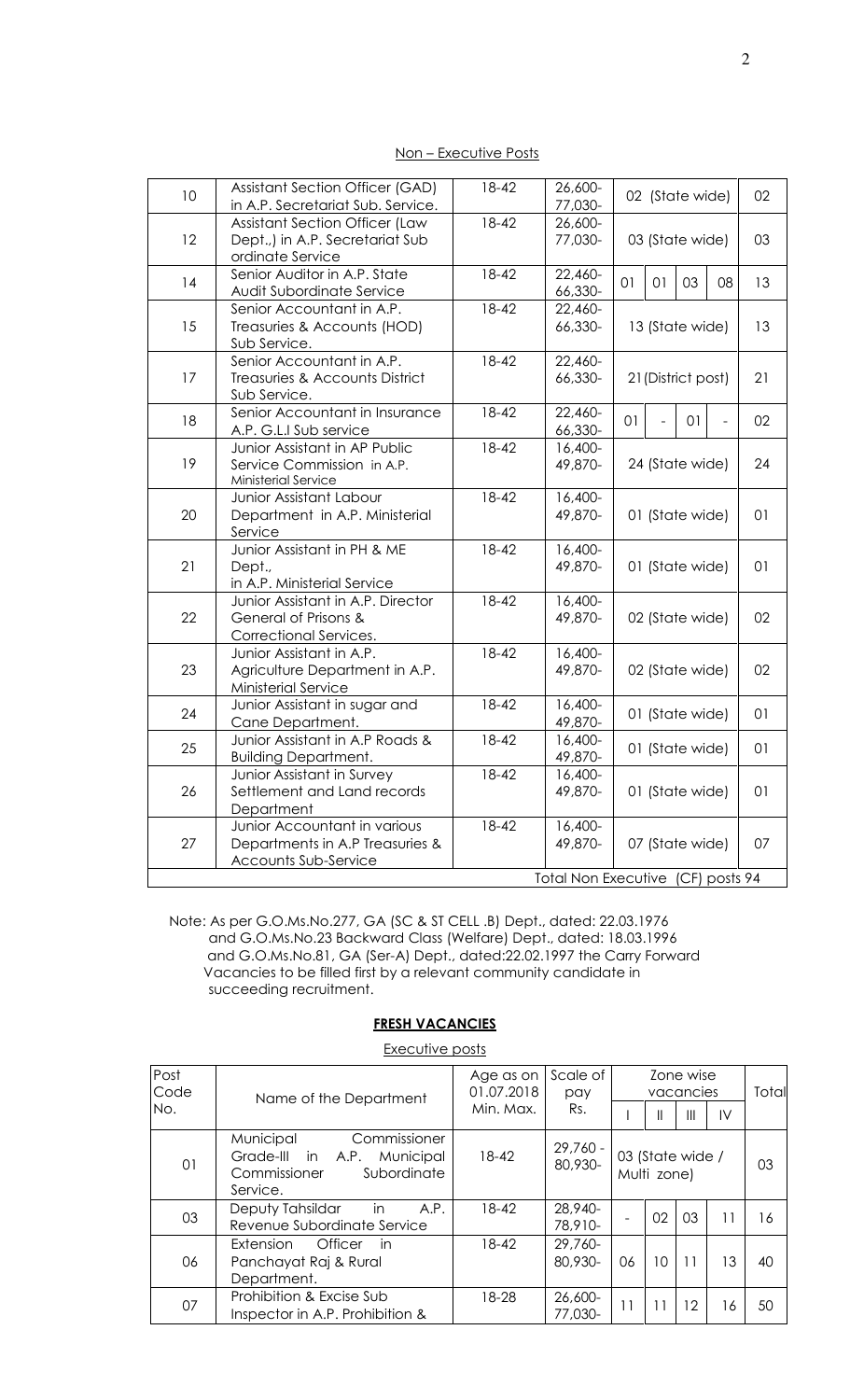| $\sim$ $\sim$<br>Excise Sub-Service |  |  |  |  |
|-------------------------------------|--|--|--|--|
|                                     |  |  |  |  |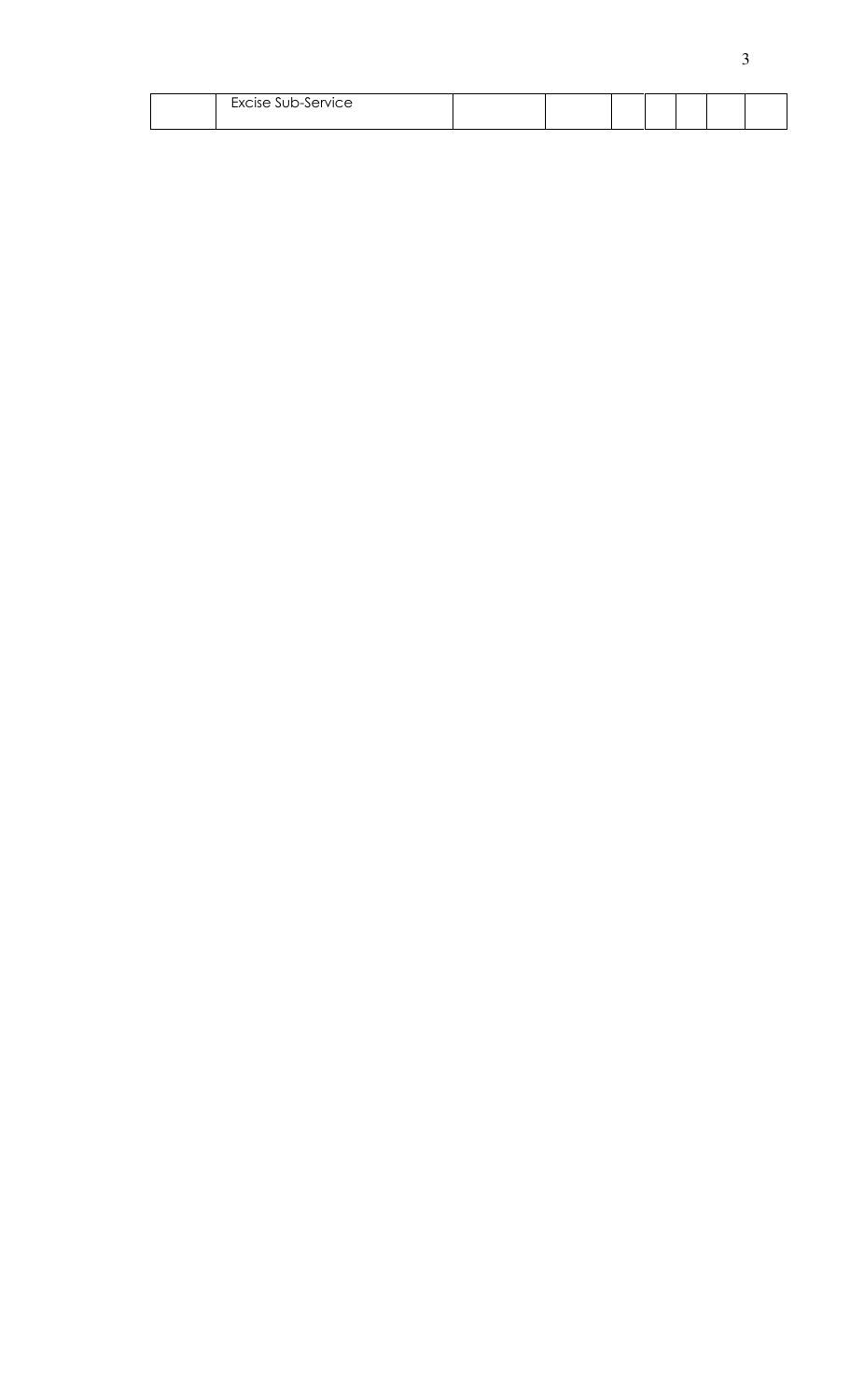| 18-42<br>29,760-<br>Assistant registrar in A.P<br>05<br>08<br>06<br>05<br>07               | 23  |  |  |  |  |  |  |
|--------------------------------------------------------------------------------------------|-----|--|--|--|--|--|--|
|                                                                                            |     |  |  |  |  |  |  |
| 80,930-<br>Cooperative societies                                                           |     |  |  |  |  |  |  |
| 18-42<br>29,760-<br>Executive Officer Grade-I in<br>09<br>01<br>02<br>03<br>$\overline{a}$ | 06  |  |  |  |  |  |  |
| 80,930-<br>Commissioner of Endowments                                                      |     |  |  |  |  |  |  |
| Total Executive fresh vacancies: 138                                                       |     |  |  |  |  |  |  |
| Non – Executive Posts                                                                      |     |  |  |  |  |  |  |
| 18-42<br>26,600-<br>Assistant Section Officer (GAD)<br>10<br>150 (State wide)              | 150 |  |  |  |  |  |  |
| 77,030-<br>in A.P. Secretariat Sub. Service.                                               |     |  |  |  |  |  |  |
| 18-42<br><b>Assistant Section Officer</b><br>26,600-                                       |     |  |  |  |  |  |  |
| 11<br>77,030-<br>(Finance) in A.P. Secretariat<br>15 (State wide)                          | 15  |  |  |  |  |  |  |
| Sub. Service.                                                                              |     |  |  |  |  |  |  |
| 18-42<br>Assistant Section Officer (Law<br>26,600-                                         |     |  |  |  |  |  |  |
| 12<br>Dept.,) in A.P. Secretariat Sub<br>77,030-<br>01 (State wide)                        | 01  |  |  |  |  |  |  |
| ordinate Service                                                                           |     |  |  |  |  |  |  |
| 18-42<br><b>Assistant Section Officer</b><br>26,600-                                       |     |  |  |  |  |  |  |
| 13<br>77,030-<br>(Legislature) in A.P. Legislature<br>12 (State wide)                      | 12  |  |  |  |  |  |  |
| Secretariat Service                                                                        |     |  |  |  |  |  |  |
| $18 - 42$<br>Senior Accountant in A.P. Works<br>22,460-<br>03<br>11<br>02<br>16<br>04      | 20  |  |  |  |  |  |  |
| 66,330-<br>Accounts Sub Service.                                                           |     |  |  |  |  |  |  |
| Total Non Executive (Fresh) posts: 198                                                     |     |  |  |  |  |  |  |

Note: The details of vacancies viz., Community, Zone, State wide and Gender wise (General / Women) may be seen at Annexure-I

#### **PARA-2: ELIGIBILITY:**

- i. He / She is of sound health, active habits and free from any bodily defect or infirmity rendering him unfit for such service:,
- ii. His / Her character and antecedents are such as to qualify him for such service:,
- iii. He /She possesses the academic and other qualifications prescribed for the post: and
- iv. He/ She is a citizen of India:

 Provided that no candidate other than a citizen of India may be appointed except with the previous sanction of the State Government and except in accordance with such conditions and restrictions as they may be laid down. Such sanction shall be not be accorded unless the State Government are satisfied that sufficient number of citizens of India, who are qualified and suitable are not available.

# **PARA-3: EDUCATIONAL QUALIFICATIONS:**

 A candidate should possess the academic qualifications and experience including practical experience prescribed, if any, for the post on the date of the notification for direct recruitment issued by the concerned recruiting agency.

| PC.<br>No. | Name of the Post and<br><b>Service</b>                                                                 | <b>Educational Qualifications</b>                                                                                                                                                                                                                                     |  |  |  |  |
|------------|--------------------------------------------------------------------------------------------------------|-----------------------------------------------------------------------------------------------------------------------------------------------------------------------------------------------------------------------------------------------------------------------|--|--|--|--|
| 01         | Municipal<br><b>Commissioner Grade-III</b><br>in A.P. Municipal<br>Commissioner<br>Subordinate Service | Possesses B.A or B.Sc Degree granted by any University<br>in India established or incorporated by or under a<br>Central Act, Provincial Act or State Act or Institutions<br>recognized by the University Grants Commission or any<br>other equivalent qualifications. |  |  |  |  |
| 02         | Asst. Commercial Tax<br>Officer in A.P.<br>Commercial Taxes<br>Sub-ordinate Service.                   | Possess a Degree of any University in India established or<br>incorporated by or under a Central Act, a State Act or<br>an Institution recognized by the University Grants<br>Commission or its equivalent qualifications.                                            |  |  |  |  |
| 03         | Deputy Tahsildar in<br>A.P. Revenue<br>Subordinate Service                                             | Possess a Degree of any University in India established or<br>incorporated by or under a Central Act, State Act or an<br>Institution<br>recognized by the University<br>Grants<br>Commission.                                                                         |  |  |  |  |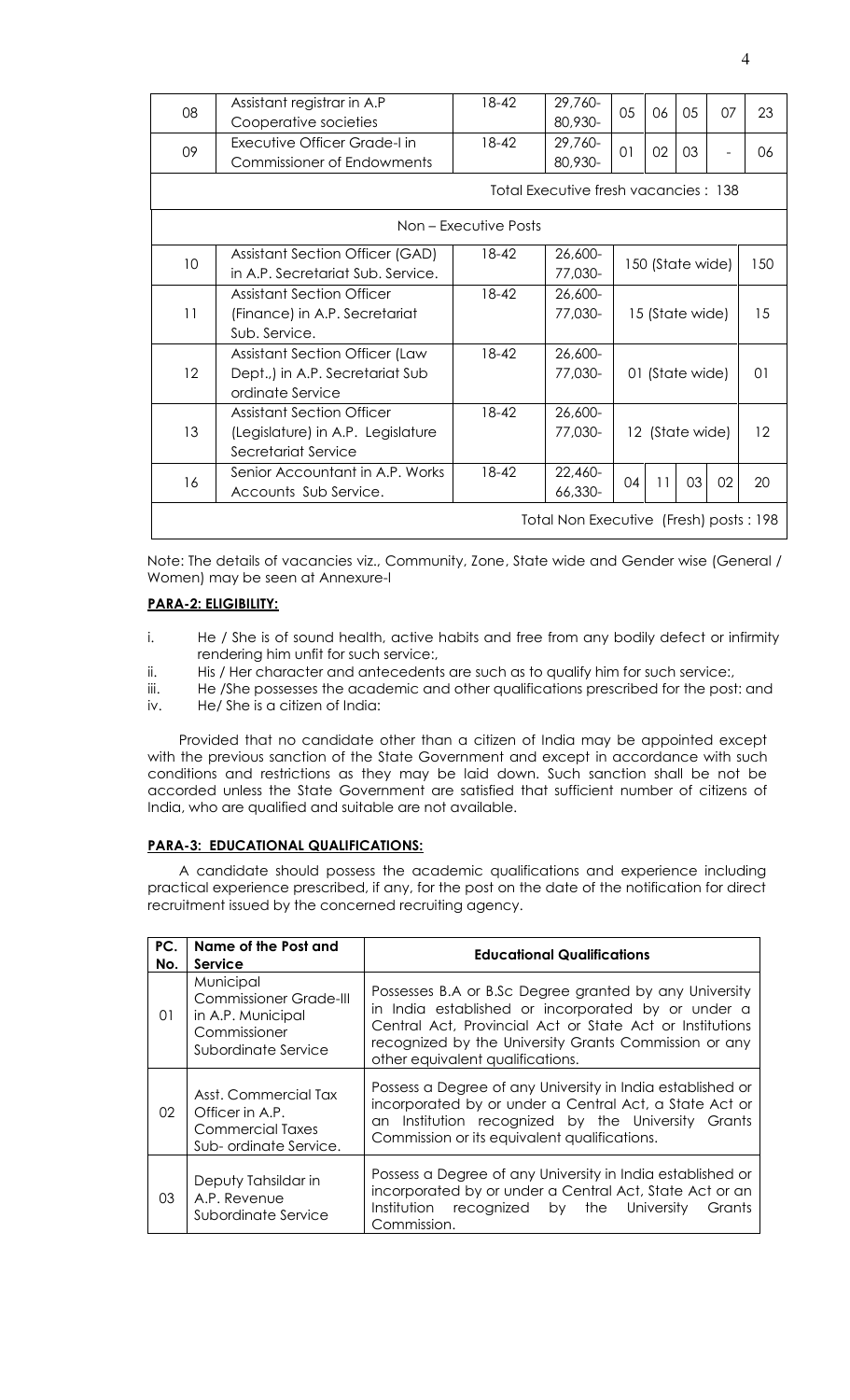| 04 | Assistant Labour<br>Officer in A.P. Labour<br>Sub- ordinate Service.                                   | Must Possess a Degree of University in India established<br>or incorporated by or under a Central Act, or Provincial<br>Act or a State Act or any other equivalent recognized<br>qualification.                                                                                                                                                                             |
|----|--------------------------------------------------------------------------------------------------------|-----------------------------------------------------------------------------------------------------------------------------------------------------------------------------------------------------------------------------------------------------------------------------------------------------------------------------------------------------------------------------|
| 05 | Assistant<br>Development<br>Officers in A.P.<br>Handloom & Textile<br>Department                       | Must Possess a Bachelor's Degree of a University in India<br>established or incorporated by or under a Central Act,<br>Provincial Act or a State Act or an Institution recognized<br>by the University Grants Commission or an equivalent<br>qualification.<br>OR<br>Must Possess a Diploma in Textile Technology or A<br>Diploma in Handloom Technology issued by the A.P. |
|    |                                                                                                        | State Board of Technical Education or an equivalent<br>qualification.                                                                                                                                                                                                                                                                                                       |
| 06 | Extension Officer in PR &<br>RD Department.                                                            | Must Possess a Degree in Arts/Science/Commerce of<br>any recognized University.                                                                                                                                                                                                                                                                                             |
| 07 | Prohibition & Excise Sub<br>Inspector in A.P.<br>Prohibition & Excise Sub-<br>Service                  | Must hold a Bachelor's Degree of any University in India<br>established or incorporated by or under a Central Act,<br>Provincial Act or a State Act or the Institutions<br>recognized by the University Grants Commission or an<br>equivalent qualification.                                                                                                                |
| 08 | Assistant Register in<br>A.P. Co-operative<br>Sub-Service                                              | Must Possess a Degree of a University in India established<br>or incorporated by or under a Central Act or a State Act<br>or any other recognized equivalent qualification.                                                                                                                                                                                                 |
| 09 | <b>Executive Officer</b><br>Grade-I in Commissioner<br>of Endowments                                   | Must Possess a Bachelor's Degree from a University in<br>India established or incorporated by or under a Central<br>Act or a State Act or Provincial Act or any other<br>recognized<br>University<br>Institution<br>by<br>the<br>Grants<br>Commission or any other equivalent qualifications.                                                                               |
| 10 | <b>Assistant Section Officer</b><br>(GAD)<br>in<br>A.P.<br>Secretariat Sub. Service                    | Must Possess a Bachelor's Degree from any University in<br>India established or incorporated by or under a Central<br>Act, Provincial Act or a State Act or an Institution<br>recognized by the University Grants Commission or an<br>equivalent qualification.                                                                                                             |
| 11 | <b>Assistant Section Officer</b><br>(Finance Dept.,) in A.P.<br>Secretariat Sub. Service               | Must Possess a Bachelor's Degree in Mathematics or<br>Economics or Commerce from any University in India<br>established or incorporated by or under a Central Act,<br>Provincial Act or a State Act or an Institution recognized<br>by the University Grants Commission or an equivalent<br>qualification.                                                                  |
| 12 | <b>Assistant Section Officer</b><br>(Law Dept.,) in A.P.<br>Secretariat Sub. Service                   | Must Possess a Bachelor's Degree in Law from any<br>University in India established or incorporated by or<br>under a Central Act, Provincial Act or a State Act or an<br>Institution<br>recognized<br>by<br>the<br>University<br>Grants<br>Commission or an equivalent qualification.                                                                                       |
| 13 | <b>Assistant Section Officer</b><br>(Legislature Dept.,) in<br>A.P. Legislature<br>Secretariat Service | Must hold a Degree of a University in India established or<br>incorporated by or under a Central Act, a Provincial Act<br>or a State Act or by an Institution recognized by the<br>University Grants Commission.                                                                                                                                                            |
| 14 | Senior Auditor in A.P.<br>State Audit<br>Subordinate Service                                           | Must Possess a Degree of a University in India established<br>or incorporated by or under a Central Act or a State Act<br>or any other equivalent qualification.                                                                                                                                                                                                            |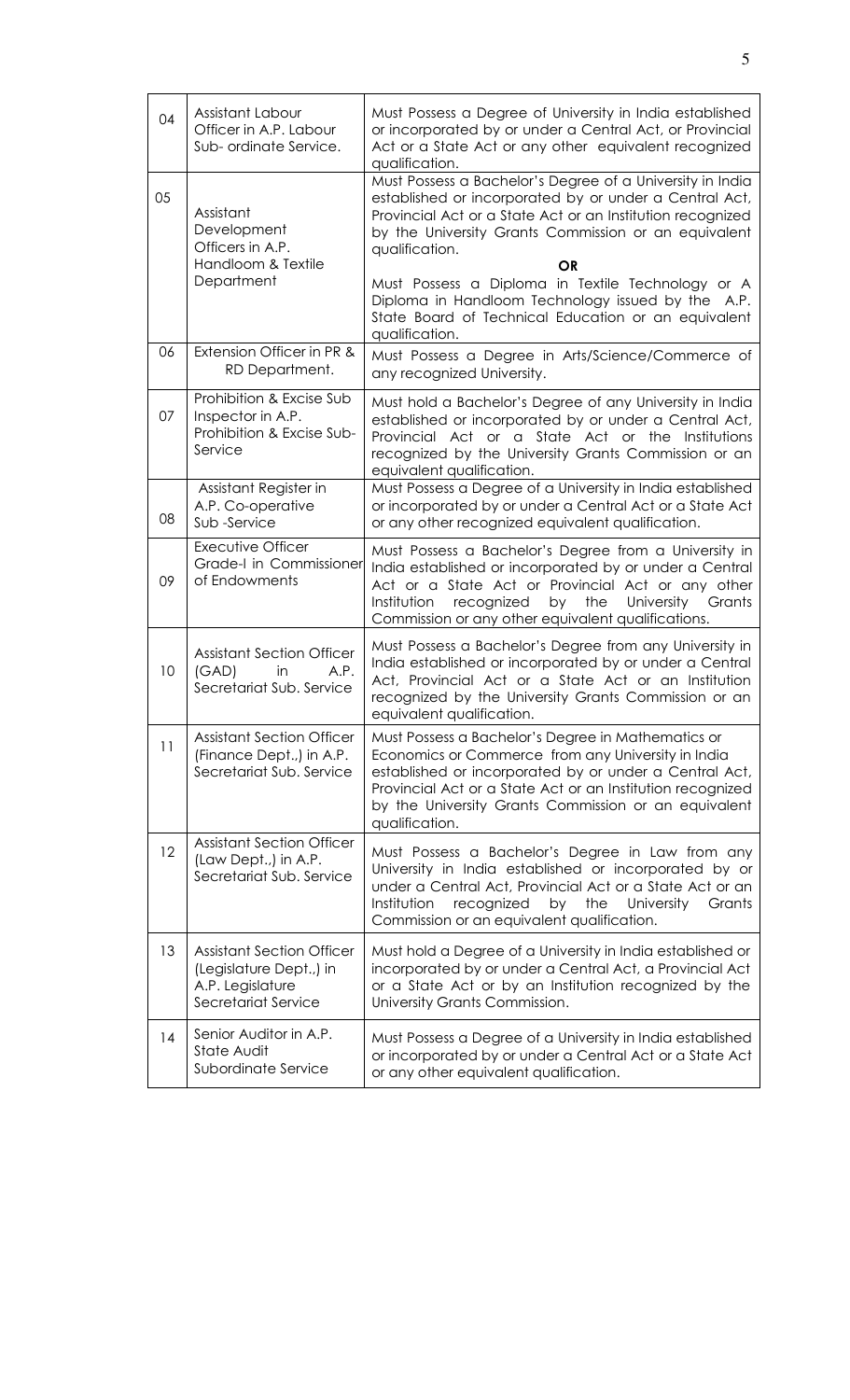| 15 | Senior Accountant in<br>Branch-I (Category-I)<br>(HOD) in A.P. Treasuries<br>& Accounts Sub<br>Service. | Must have passed a Degree in Commerce or<br>or Mathematics, of any University<br>Economics<br>recognized by the University Grant Commission.<br>Provided that a person who possesses any<br>Degree of any University in India established or<br>incorporated by or under a Central Act, Provincial Act,<br>or a State Act or an Institution recognized by the U.G.C<br>shall also be eligible for appointment by direct<br>recruitment on and from the 25 <sup>th</sup> June, 1979 to the posts<br>of Senior Accountant.<br><b>AND</b><br>Pass in any one of the following Certificate Course<br>Examination conducted by the Board of Technical<br>Education and Training, A.P., Hyderabad.<br>(a) Office Automation<br>(b) PC Maintenance and Trouble Shooting<br>(c) Web designing<br><b>OR</b> |
|----|---------------------------------------------------------------------------------------------------------|----------------------------------------------------------------------------------------------------------------------------------------------------------------------------------------------------------------------------------------------------------------------------------------------------------------------------------------------------------------------------------------------------------------------------------------------------------------------------------------------------------------------------------------------------------------------------------------------------------------------------------------------------------------------------------------------------------------------------------------------------------------------------------------------------|
|    |                                                                                                         | Must hold a Degree in Bachelor of Computer<br>Application (B.C.A.) or B.Sc.(Comp.) or B.Com.(Comp.)<br>or B.A. (Comp.) or B.Tech /B.E. with Computer Science<br>or information Technology equivalent examination of<br>above, recognized by any University in India established<br>or incorporated by or under Central Act, Provincial Act<br>or a State Act or an institution recognized by the UGC.                                                                                                                                                                                                                                                                                                                                                                                              |
| 16 | Senior Accountant in<br>A.P. Works &<br>Accounts (Zone<br>wise) Sub Service.                            | i) Must hold a Bachelor's Degree from any University in<br>India established or incorporated by or under a Central<br>Act, Provincial Act or a State Act or an Institution<br>recognized by the University Grants Commission or an<br>equivalent qualification.                                                                                                                                                                                                                                                                                                                                                                                                                                                                                                                                    |
|    |                                                                                                         | And<br>ii). Should qualify in the test of "Proficiency in Office<br>Automation with usage of Computer and associated<br>software" conducted by the APPSC/DSC as per<br>procedure prescribed in G.O.Ms.No.133, GA (Ser.B)<br>Department, Dated.12-05-2014 and subsequent<br>amendments from time to time.                                                                                                                                                                                                                                                                                                                                                                                                                                                                                           |
| 17 | Senior Accountant in<br><b>Branch-II (Category-I)</b><br>A.P. Treasuries &<br>Accounts (District)       | Must have passed a Degree in Commerce or<br>or Mathematics, of any University<br>Economics<br>recognized by the University Grant Commission.<br>Provided that a person who possesses any<br>Degree of any University in India established or<br>incorporated by or under a Central Act, Provincial Act,<br>or a State Act or an Institution recognized by the U.G.C<br>shall also be eligible for appointment by direct<br>recruitment on and from the 25 <sup>th</sup> June, 1979 to the posts<br>of Senior Accountant.<br><b>AND</b>                                                                                                                                                                                                                                                             |
|    | Sub Service.                                                                                            | Pass in any one of the following Certificate Course<br>Examination conducted by the Board of Technical<br>Education and Training, A.P., Hyderabad.<br>(a) Office Automation<br>(b) PC Maintenance and Trouble Shooting<br>(c) Web designing                                                                                                                                                                                                                                                                                                                                                                                                                                                                                                                                                        |
|    |                                                                                                         | <b>OR</b><br>Must hold a Degree in Bachelor of Computer<br>Application (B.C.A.) or B.Sc.(Comp.) or B.Com.(Comp.)<br>or B.A. (Comp.) or B.Tech /B.E. with Computer Science or<br>information Technology equivalent examination of<br>above, recognized by any University in India established<br>or incorporated by or under Central Act, Provincial Act<br>or a State Act or an institution recognized by the UGC.                                                                                                                                                                                                                                                                                                                                                                                 |
| 18 | Accountant<br>Senior<br>in.<br>Insurance A.P. G.L.I Sub<br>service                                      | Must Possess a Degree of a University in India<br>established or incorporated by or under a Central Act<br>or a Provincial Act or a State Act or any other<br>equivalent qualification.                                                                                                                                                                                                                                                                                                                                                                                                                                                                                                                                                                                                            |
| 19 | Junior Assistant in A. P.<br>Public Service<br>Commission in A.P.<br><b>Ministerial Service</b>         | Must hold a Bachelor's Degree of any University in India<br>established or incorporated by or under a Central Act,<br>State Act or Provincial Act or an Institution recognized<br>by the University Grants Commission or any equivalent<br>qualification.                                                                                                                                                                                                                                                                                                                                                                                                                                                                                                                                          |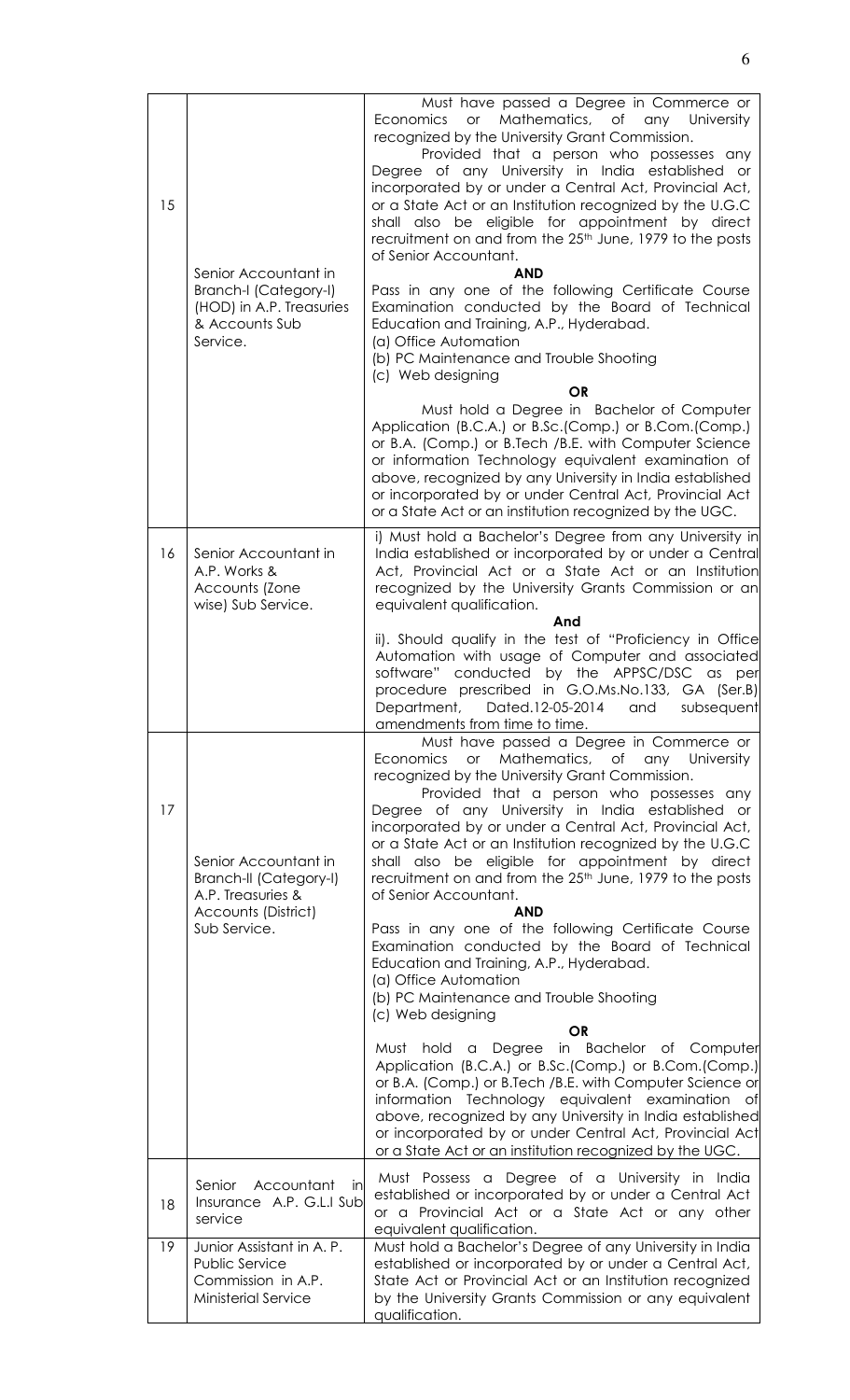| 20 | Junior Assistant in<br>Labour Department in<br>A.P. Ministerial<br>Service                                          | Must hold a Bachelor's Degree of any University in India<br>established or incorporated by or under a Central Act,<br>State Act or Provincial Act or an Institution recognized<br>by the University Grants Commission or any equivalent<br>qualification.                                                                                                                                                                                                                                                                                                                                                                                                                                                                                                                                     |
|----|---------------------------------------------------------------------------------------------------------------------|-----------------------------------------------------------------------------------------------------------------------------------------------------------------------------------------------------------------------------------------------------------------------------------------------------------------------------------------------------------------------------------------------------------------------------------------------------------------------------------------------------------------------------------------------------------------------------------------------------------------------------------------------------------------------------------------------------------------------------------------------------------------------------------------------|
| 21 | Junior Assistant in PH &<br>ME Department in A.P.<br>Ministerial Service                                            | Must hold a Bachelor's Degree of any University in India<br>established or incorporated by or under a Central Act,<br>State Act or Provincial Act or an Institution recognized<br>by the University Grants Commission or any equivalent<br>qualification.                                                                                                                                                                                                                                                                                                                                                                                                                                                                                                                                     |
| 22 | Junior Assistant in A.P.<br>Director General of<br>Prisons & Correctional<br>Services)                              | Must hold a Bachelor's Degree of any University in India<br>established or incorporated by or under a Central Act,<br>State Act or Provincial Act or an Institution recognized by<br>the University Grants Commission or any equivalent<br>qualification.                                                                                                                                                                                                                                                                                                                                                                                                                                                                                                                                     |
| 23 | Junior Assistant in A.P.<br>Agriculture Department<br>in A.P. Ministerial Service                                   | Must hold a Bachelor's Degree of any University in India<br>established or incorporated by or under a Central Act,<br>State Act or Provincial Act or an Institution recognized by<br>the University Grants Commission or any equivalent<br>qualification.                                                                                                                                                                                                                                                                                                                                                                                                                                                                                                                                     |
| 24 | Junior Assistant in A.P<br>sugar and<br>Cane<br>Department in A.P.<br>Ministerial Service.                          | Must hold a Bachelor's Degree of any University in India<br>established or incorporated by or under a Central Act,<br>State Act or Provincial Act or an Institution recognized by<br>the University Grants Commission or any equivalent<br>qualification.                                                                                                                                                                                                                                                                                                                                                                                                                                                                                                                                     |
| 25 | Junior Assistant in A.P<br>Roads & Building<br>Department in A.P.<br>Ministerial Service.                           | Must hold a Bachelor's Degree of any University in India<br>established or incorporated by or under a Central Act,<br>State Act or Provincial Act or an Institution recognized by<br>the University Grants Commission or any equivalent<br>qualification.                                                                                                                                                                                                                                                                                                                                                                                                                                                                                                                                     |
| 26 | Junior Assistant in A.P<br>Survey Settlement<br>Department in A.P.<br>Ministerial Service.                          | Must hold a Bachelor's Degree of any University in India<br>established or incorporated by or under a Central Act,<br>State Act or Provincial Act or an Institution recognized by<br>the University Grants Commission or any equivalent<br>qualification.                                                                                                                                                                                                                                                                                                                                                                                                                                                                                                                                     |
| 27 | Junior Accountant in<br>(Branch-I) various<br>Departments in A.P.<br><b>Treasuries and Accounts</b><br>Sub-Service. | Must hold a degree from any university in India<br>established or incorporated by or under a central Act<br>or a State Act or a Provincial Act or from any institution<br>recognized by the University Grants Commission<br>preferably Graduate in Commerce or Mathematics or<br>Economics:<br>Provided that a person who possesses any<br>Degree of any University in India, established or<br>incorporated by or under a Central Act, Provincial Act,<br>or a State Act or an Institution recognized by the<br>University Grants Commission shall also be eligible for<br>appointment by direct recruitment on and from the 25 <sup>th</sup><br>June, 1979 to the posts of JA.<br>AND<br>Pass in any one of the following Certificate<br>Course Examination conducted by the State Board of |
|    |                                                                                                                     | Technical Education and Training, A.P., Hyderabad.<br>(a) Office Automation<br>(b) PC Maintenance and Trouble Shooting<br>(c) Web designing<br>OR<br>Must hold a Degree in Bachelor of Computer Application                                                                                                                                                                                                                                                                                                                                                                                                                                                                                                                                                                                   |
|    |                                                                                                                     | (BCA) or B.Sc.(Comp.) or B.Com. (Comp) or B.A.(Comp.)<br>or B.Tech /B.E with Computer Science or information<br>equivalent<br>examination<br>Technology<br>of<br>above,<br>recognised by any University in India established or<br>incorporated by or under Central Act, Provincial Act or a<br>State Act or an institution recognised by the UGC.                                                                                                                                                                                                                                                                                                                                                                                                                                            |

#### **Note: I**

*Physical Requirements for Post Code No. 07:*  **a) FOR MEN:**<br>**i)** Must no

- 
- i) Must not be less than 165 Cms. in height.<br>ii) Must not be less than 81 Cms. round the ( ii) Must not be less than 81 Cms. round the Chest on full expiration with a minimum expansion of 5 Cms.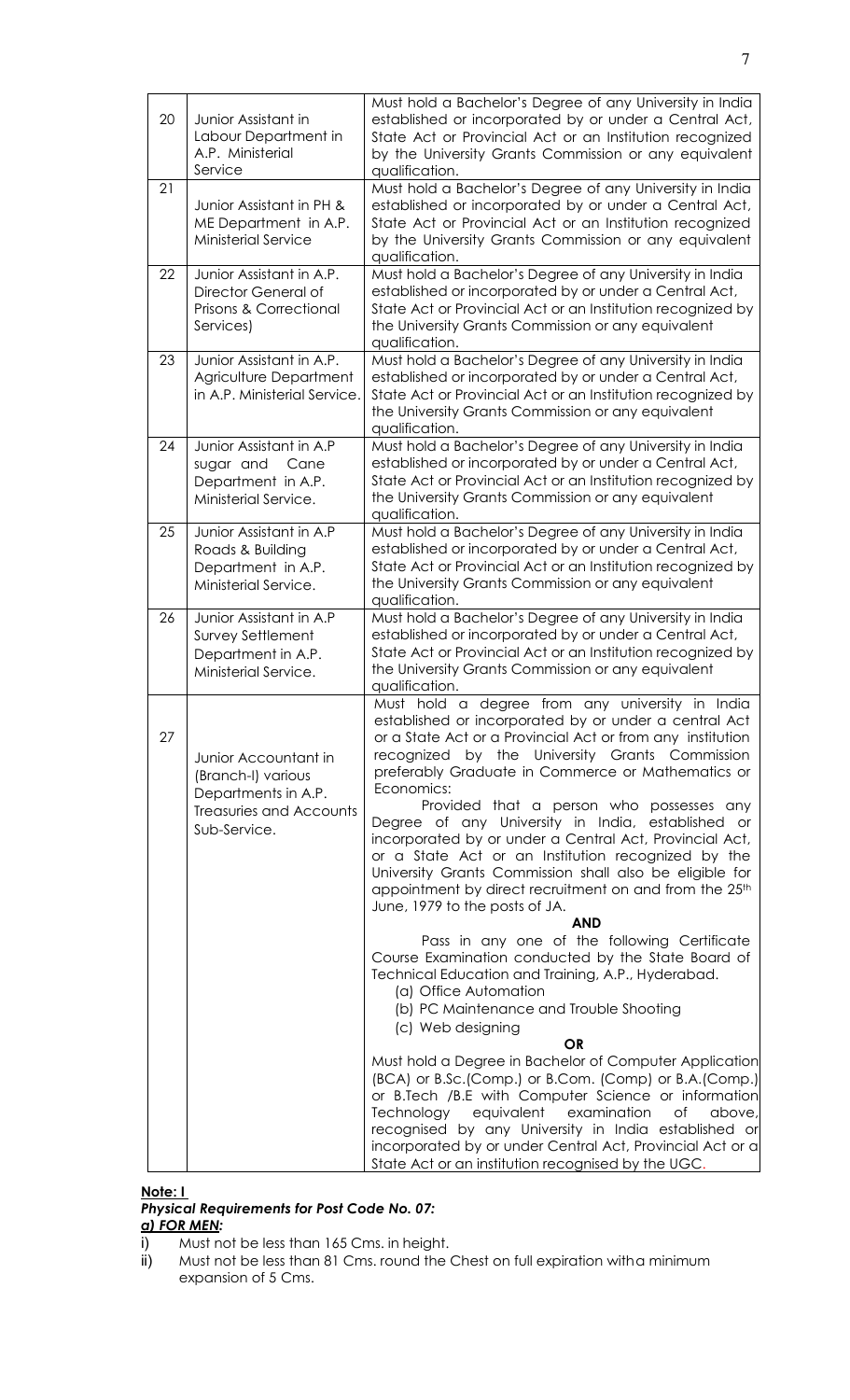Provided if ST candidates with above measurements are not available, it may be relaxed the requisite height and it shall not be less than 160 Cms.

 Provided the members of A.P.M.S; Drivers and Attenders working in Prohibition & Excise Department shall possess a minimum height of 163 Cms., if otherwise eligible.

# *b) FOR WOMEN:*

- i) Must not be less than 152.5 Cms. in height.
- ii) Must not weigh less than 45.5 Kgs.

**c) Vision standards** as per G.O.Ms.No.147, Finance (HR.I.Plg.Policy) Department, dated: 06.08.2016 is applicable.

#### **Note: II**

**For post code No.09:** candidate must profess Hindu Religion as per the A.P. Endowment Act 30/87.

#### **Note: III**

I. Those who are eligible and opted for the following post codes and who come up for verification of original certificates basing on the performance in the written examination shall have to qualify the **Proficiency in Office Automation with usage of Computer and Associated Software** conducted by APPSC as per G.O.Ms No.133 GA (Ser.A) Dept., Dated:12/05/2014, G.O.Ms No.134 GA (Ser.A) Dept., Dated:12/05/2014, G.O.Ms. No. G.O.Ms No.64 Rev (Ser.II) Department, Dated:07/02/2017 and G.O.Ms.No.92 Fin., (Admn.II) Department, Dated:20/06/2018.

**Post Code Nos: 3, 10, 11, 12, 13, 16, 19, 20, 21, 22, 23, 24, 25 & 26 .** 

#### **The details of Scheme and Syllabus as shown in Annexure-II.**

II. No candidates shall be eligible for appointment to the above post codes unless he/she qualifies the Proficiency in Office Automation with usage of computer and associated software conducted by the APPSC after the verification of original certificates.

#### **PARA- 4 RESERVATIONS:**

- 4.1.There will be reservations in direct recruitment in respect of Scheduled Tribes, Scheduled Castes, Backward Classes, Physically Challenged and Women as per Rule 22 and 22 (A) of A.P. State and Subordinate Service Rules. However, PH reservation is not applicable for P.C.No.07 (Prohibition and Excise Sub -Inspector).
- 4**.**2. In the case of candidates who claim the benefit of reservation or relaxation from upper age limit on the basis of Caste/Tribe or Community the basic document of proof of Community will be the Certificate issued by the Revenue Authorities not below the rank of Tahsildar in the case of SC/ST and Non Creamy Layer Certificate issued by the Revenue Authorities in the case of Backward Classes. The list of Caste/Tribe/Community is as incorporated in Schedule-I of above Rules. The list is also appended at Annexure –IV. The candidates have to produce proof of the community claimed in their application at all stages of selection along with the certificates relating to Educational Qualifications and local status certificates etc.,. Subsequent claim of change of community will not be entertained.
- 4.3. The meritorious sportsman means a sportsman who has represented the State or the Country in a national or international competition or Universities in the Inter-University tournaments conducted by the Inter-University Boards or the State School team in the national sports/games for schools conducted by the All India School Games Federation in any of the games, sports, mentioned below; and any other games/sports as may be specified by the Government from time to time, in terms of Rule 2 (19) of AP State and Subordinate Service Rules.
- 4.4. The person with disability means a person suffering from not less than forty percent of any disability as certified by a medical authority except hearing Impairment. Hearing Impairment means loss of sixty decibels or more in the better ear in the conversational range of frequencies which corresponds to 85 dBs Hearing threshold on the audiogram in the better ear i.e., 85 dB hearing level in audiogram – 25 dB upper limit of normal hearing = 60 dBs hearing loss as per provision under "person with Disabilities Act, 1995".
- 4.5. Caste & Community: Community Certificate issued by the competent authority in terms of G.O. Ms No. 58, SW (J) Dept., dt.12/5/97 should be submitted at appropriate time. As per A.P. State and Subordinate Service Rules, Rule -2(28) Explanation: No person who professes a religion different from Hinduism shall be deemed a member of Schedule Caste. BCs, SCs & STs belonging to other States are not entitled for reservation.
- 4.6. If eligible disabled candidates of a particular category are not available, to fill up the carry forward vacancy, the same shall be filled-up by the method of interchanging as per G.O. Ms. No.23, department for Women, Children, Disabled and Senior Citizen (DW)Dept., Dated: 26.05.2011 and G.O.Ms.No.99, General Admn (Services -D) Dept., dated: 04.03.2013. Hence all the disabled categories are allowed to apply.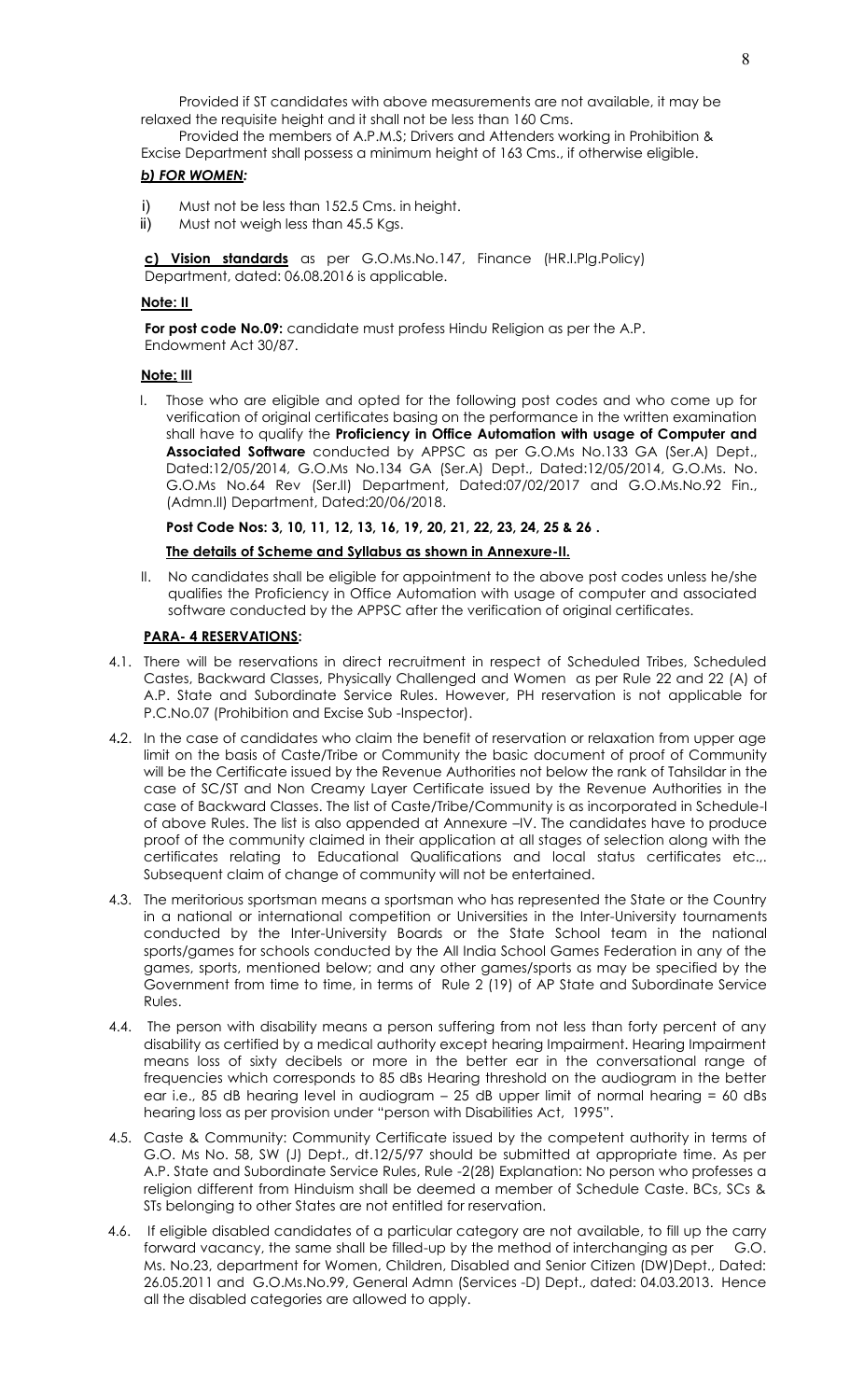- 4.7. There shall be Reservation to Women horizontally to an extent of 33 1/3% as per G.O. Ms. No. 63, GA (Ser-D) Dept., dated:17.04.2018.
- 4.8. The reservation to meritorious sports persons will apply as per G.O.Ms.No.13, GA (Ser-D) Dept., dated:23.01.2018, and G.O.Ms.No.74, youth, advancement, Tourism and Culture (Sports) Dept., dated:09.08.2012 and G.O.Ms.No.473, youth, advancement, Tourism and Culture (Sports) Dept., dated: 03.12.2018.
- 4.9. Reservation to BC-E group will be subject to the adjudication of the litigation before the Hon'ble Courts including final orders in Civil Appeal No: 2628-2637 of 2010 in SLP (c). No. 7388- 7397 of 2010, dated. 25/03/2010 and orders from the Government.
- 4.10. The candidates claiming to be belonging to non-creamy layer of Backward Class have to obtain a Certificate in terms of G.O. Ms. No. 3, Backward Classes Welfare (C-2) Department, Dated 04.04.2006 read with G.O. Ms. No. 26 Backward Classes Welfare(C) Department, Dated 09.12.2013 regarding their exclusion from the Creamy Layer from the competent authority (Tahasildar) and produce the same at appropriate time of verification**.** In case of failure to produce the same on the day of verification, the Candidature will be considered against open competition even if he / she is otherwise eligible in all aspects.
- 4.11 **a.** With regard to Ex-Serviceman vacancies in Non-Executive category, as per G.O.Ms.No. 310 G.A (Ser.D) Department, Dated:19-07-2005 if a qualified and suitable candidate is not available from ex-servicemen, the turn allotted to Servicemen shall be deemed to be allotted to Open Competition.

**b.** Further, as per the Memo No.36034/01/2014-Estt., (Res.) Dated:14-08-2014 issued by the Government of India, Ministry of Personnel, Public Grievances and pensions Department of personnel and Training that once an Ex-Servicemen has joined the Government Job up Civil side after availing of the benefits given to him as an Ex-Servicemen for his re-employment, his Ex-Servicemen status for the purpose of re-employment in Government would cease.

**c.** Further, as per G.A (Ser.D) department letter No. 18030/1/Ser-D/2018 Dated 23-02-2018 clarified that the explanation under rule-2(16) of A.P State and subordinate service rules, 1996 that the persons serving in the Armed Forces of the Union, who on retirement from service would come under the category of Ex-Servicemen, may be permitted to apply for Re-Employment one year before the completion of the specified terms of engagement in the Armed Forces of the Union. Further, as per the Government of India instructions issued in the Memo No. 36034//02/1991-Estt. (SCT) Dated:03-04-1991 and the Memo No.36034/03/2013-Estt., (Res.) Dated:25-02-2014, a candidate working in Armed Forces would become eligible for applying civil posts only when he completes the prescribed period of Army service within a year from the last date for receiving application in connection with Special Recruitment/Examination etc., prescribed by the Competent Authority.

4.12 With regard to Meritorious Sports persons vacancies as per G.O.Ms.No.13 G.A (Ser.D) Department, dated: 23-01-2018 in the event of non-availability of eligible sports persons, the points reserved for them should be deemed to be allotted to Open Competition in the same recruitment.

#### **PARA - 5: RESERVATION TO LOCAL CANDIDATES:**

- 5.1. The specification of a post is determined by the concerned Department with reference to both vertical and horizontal reservations as well as local reservation. The reservations are specified through the indent by the concerned department and the general criteria with regard to reservations are given below.
- 5.2. Reservation to the Local candidates is applicable as provided in Article 371-D as per G.O.Ms.No.674, G.A (SPF- A) Department, dated.20.10.1975 and rules as amended from time to time and as in force on the date of notification. The candidates claiming reservation as Local candidates should obtain the required Study Certificate(s) (from IV Class to X Class or SSC) OR Residence Certificate in the proforma prescribed for those candidates who have not studied in any Educational Institutions as the case may be. The relevant certificates with authorized signature shall be produced as and when required.
- 5.3 Further, as per G.A (SPF & MC) Department letter No. 5352/SPF & MC/2018, Dated:01-02-2018 clarified the A.P. local status of the candidate for direct recruitment with reference to the provisions of paragraph 7 of the Presidential Order, 1975 that the 2 year period of study  $(9<sup>th</sup>$  & 10<sup>th</sup> class) under National Integration Scheme at outside the State of A.P. and he/she studies from 4<sup>th</sup> class to 8<sup>th</sup> class in Jawahar Navodaya Vidyalaya in A.P. District and there after migrated to Navodaya Schools in outside the state of A.P. under National Integration Scheme may be treated as the study in Navodaya Schools in A.P. in which he/she been admitted originally for the purpose of determining the local candidature of the candidate.

#### **PARA -6 DEFINITION OF LOCAL CANDIDATE:**

6.1. A local candidate has been defined in G.O.Ms.No.674, General Administration (SPF-A) Department, dated:20.10.1975 "LOCAL CANDIDATE" as follows: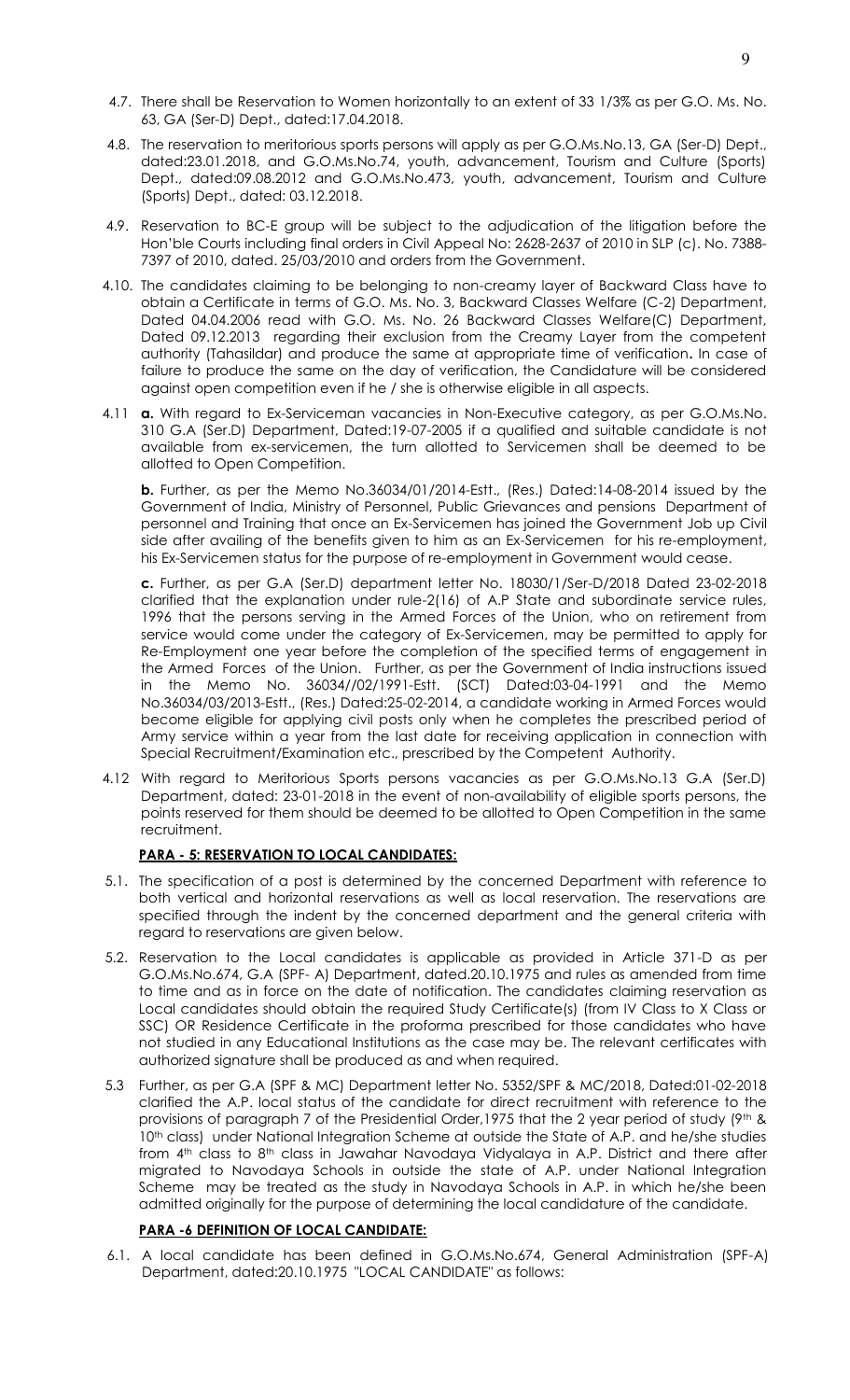"Local Candidate:- (1) A candidate for direct recruitment to any post shall be regarded as a local candidate in relation to a local area.

(a) in cases where a minimum educational qualification has been prescribed for recruitment to the post.

 (i) "if he has studied in an educational institution or educational institutions in such local area for a period of not less than four consecutive academic years ending with the

academic year in which he appeared or, as the case may be, first appeared for the relevant qualifying examination; or

(ii) where during the whole or any part of the four consecutive academic years ending with the academic year in which he appeared or as the case may be, first appeared for the relevant qualifying examination he has not studied in any educational institution, if he has resided in that local area for a period of not less than four years immediately preceding the date of commencement of the qualifying examination in which he appeared or as the case may be, first appeared.

(b) In cases where no minimum educational qualification has been prescribed for recruitment to the post, if he has resided in that local area for a period of not less than four years immediately proceeding the date on which the post is notified for recruitment. Explanations:- For the purpose of the paragraph.

(i) educational institution means a University or any educational institution recognized by the State Government, a University or other competent authority;

(ii) relevant qualifying examination in relation to a post means;

(a) the examination, a pass in which is the minimum educational qualification prescribed for the post;

(b) the Matriculation examination or an examination declared by the State Government to be equivalent to the Matriculation examination;

whichever is lower; and

(iii) In reckoning the consecutive academic years during which a candidate has studied, any period of interruption of his study by reason of his failure to pass any examination shall be disregarded.

(iv) the question whether any candidate for direct recruitment to any post has resided in any local area shall be determined with reference to the places where the candidate actually resided and not with reference to the residence of his parents or other guardian (Vide G.O.Ms.No.168, G.A. (SPF.A) Department, dated.10-3-77).

A candidate for direct recruitment to any post who is not regarded as a local candidate under sub paragraph (1) in relation to any local area shall.

(a) in cases where a minimum educational qualification has been prescribed for recruitment to the post.

(i) if he has studied in educational institutions in the State for a period of not less than seven consecutive academic years ending with academic year in which he appeared or as the case may be, first appeared for the relevant qualifying examination, be regarded as a local candidate in relation to

(1) Such local area where he has studied for the maximum period out of the said period of seven years; or

(2) where the periods of his study in two or more local areas are equal, such local areas where he has studied last in such equal periods;

(ii) if during the whole or any part of the seven consecutive academic years ending with the academic years in which he appeared or as the case may be first appeared for the relevant qualifying examination, he has not studied in the educational institutions in any local area, but has resided in the State during the whole of the said period of seven years, be regarded as a local candidate in relation to

(1) such local area where he has resided for a maximum period out of the said period of seven years: or

(2) where the periods of his residence in two or more local areas are equal, such local areas where he has resided last in such equal periods;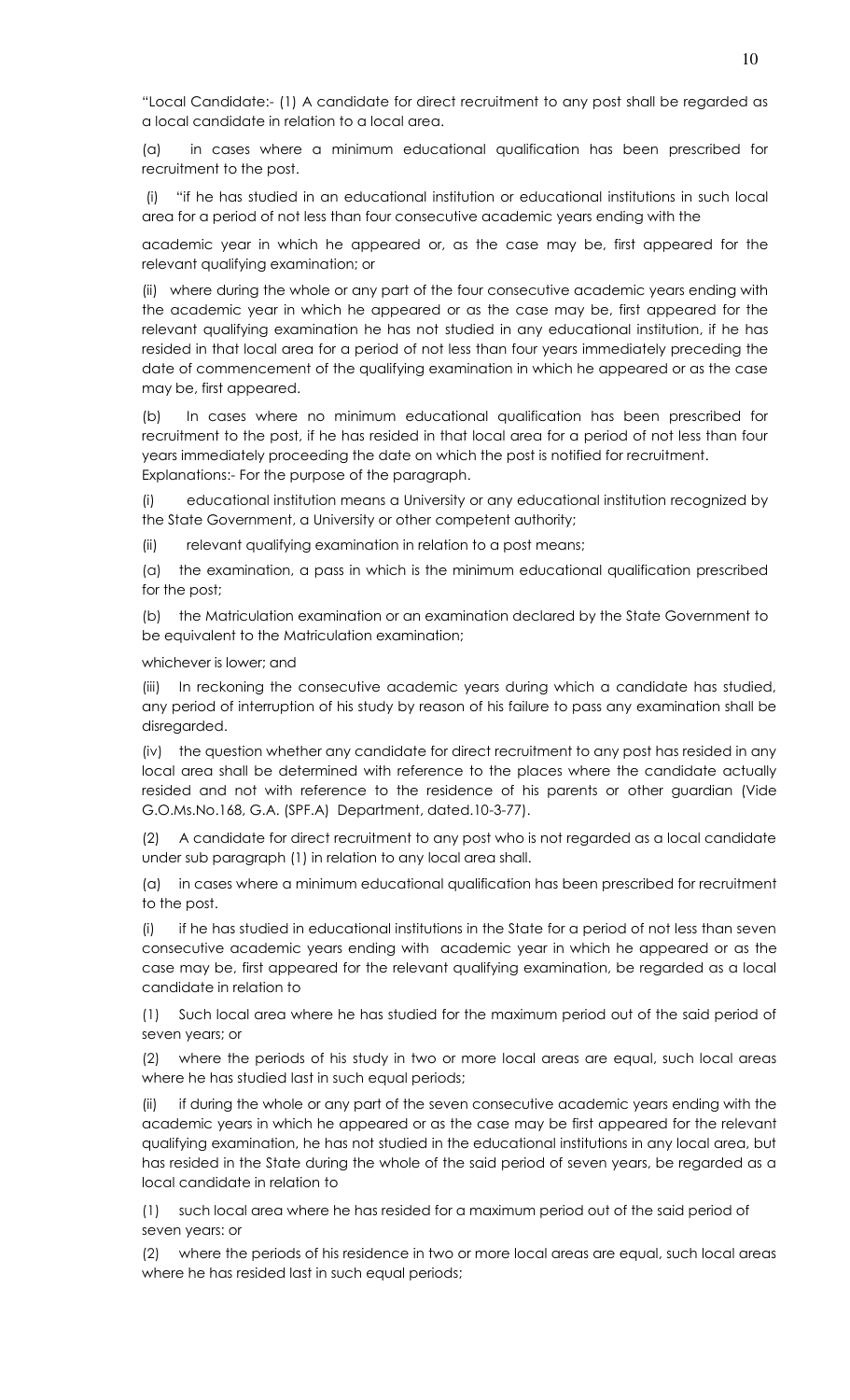(b) In cases where no minimum educational qualification has been prescribed for recruitment to the post, if he has resided in the State for a period of not less than seven years immediately preceding the date on which the post is notified for recruitment, be regarded as a local candidate in relation to

(i) such local area where he has resided for the maximum period out of the said period of seven years; or

(ii) where the periods of his residence is two or more local areas are equal such local area where he has resided last in such equal periods ".

(G.O.Ms.No.168, dated 10-3-1977).

- 6.2. Single certificate, whether of study or residence as stipulated in G.O.Ms.No.674, General Administration (SPF-A) Dept., dated:20.10.1975 would suffice for enabling the candidate to apply as a "LOCAL CANDIDATE".
- 6.3. Residence certificate will not be accepted, if a candidate has studied in any Educational Institution upto S.S.C. or equivalent examination. Such candidates have to produce study certificates invariably. The candidates, who acquired degree from open Universities directly without studying in any Educational Institution, only may submit residence certificate. Here Educational Institutions mean a recognized Institution by the Government / University / Competent authority.
- 6.4. Candidates are advised to refer provisions of the PRESIDENTIAL ORDER 1975 in this regard.
- 6.5. Candidates who migrate from Telangana to Andhra Pradesh between  $2^{nd}$  June, 2014 and 1st June, 2019 (in this case till date of notification) as per terms laid down in circular memo no.4136/SPF & MC/2015-5, Dated.20.11.2017 of Government of Andhra Pradesh shall obtain the Local Status Certificate from competent authority and produce at the time of verification.
- 6.6. The composition of Districts in each zone / Districts is as hereunder:

Zone-I: Srikakulam, Vizianagaram and Visakhapatnam. (SKM, VZM,VSP,)

- Zone-II: East Godavari, West Godavari and Krishna. (EG, WG, KST)
- Zone-III: Guntur, Prakasam and Nellore. (GNT, PKM, NLR)
- Zone-IV: Chittoor, Kadapa, Anantapuramu and Kurnool. (CTR, CDP, ATP, KNL)

| S.No. | <b>Name of the District</b> | S.No. | <b>Name of the District</b> | S.No. | <b>Name of the District</b> |
|-------|-----------------------------|-------|-----------------------------|-------|-----------------------------|
| 01    | Srikakulam (SKM)            | 02    | Visakhapatnam (VSP)         | 03    | Vizianagaram (VZM)          |
| 04    | East Godavari (EG)          | 05    | West Godavari (WG)          | 06    | Krishna (KST)               |
| 07    | Guntur (GNT)                | 08    | Prakasam (PKM)              | 09    | Nellore (NLR)               |
| 10    | Chittoor (CTR)              | 11    | Kadapa (KDP)                | 12    | Anantapuramu (ATP)          |
| 13    | Kurnool (KNL)               |       |                             |       |                             |

The following are the districts.

#### **PARA- 7 AGE:**

7.1. No person shall be eligible for direct recruitment if he/she is less than 18 years of age and if she is more than 42 years of age as on 01/07/2018 as per G.O.Ms.No.132, GA (Ser-A) Dept., dated:15.10.2018. Candidates should not be born earlier than 2nd July 1976 (except Post Code No.07) and not later than 1st July 2000 (except Post Code No.07).

For Post Code No. 07: No person shall be eligible, if he/she is less than 18 years of age and if he / she is more than 28 years of age as on 01/07/2018. Candidates should not be born earlier than 2nd July 1990 and not later than 1st July 2000.

7.2. *Age Relaxation* is applicable to the categories as detailed below:

| S. No. | <b>Category of candidates</b>              | <b>Relaxation of age permissible</b>   |
|--------|--------------------------------------------|----------------------------------------|
| 1.     | SC/ST and BCs                              | 5 Years                                |
| 2.     | Physically Handicapped persons             | 10 Years                               |
| 3.     | Ex-Service men                             | Shall be allowed to deduct from his    |
|        | N.C.C. (who have worked as Instructor in   | age a period of 3 years in addition to |
| 4.     | N.C.C.                                     | the length of service rendered by him  |
|        |                                            | in the armed forces / NCC.             |
|        | A.P. State Government Employees            | Up to a maximum 5 Years based          |
| 5.     | (Employees of APSEB, APSRTC, Corporations, | on the length of regular service.      |
|        | Municipalities etc. are not eligible).     |                                        |
|        | Retrenched temporary employees in the      | 3 Years                                |
| 6.     | State Census Department with a             |                                        |
|        | minimum service of 6 months.               |                                        |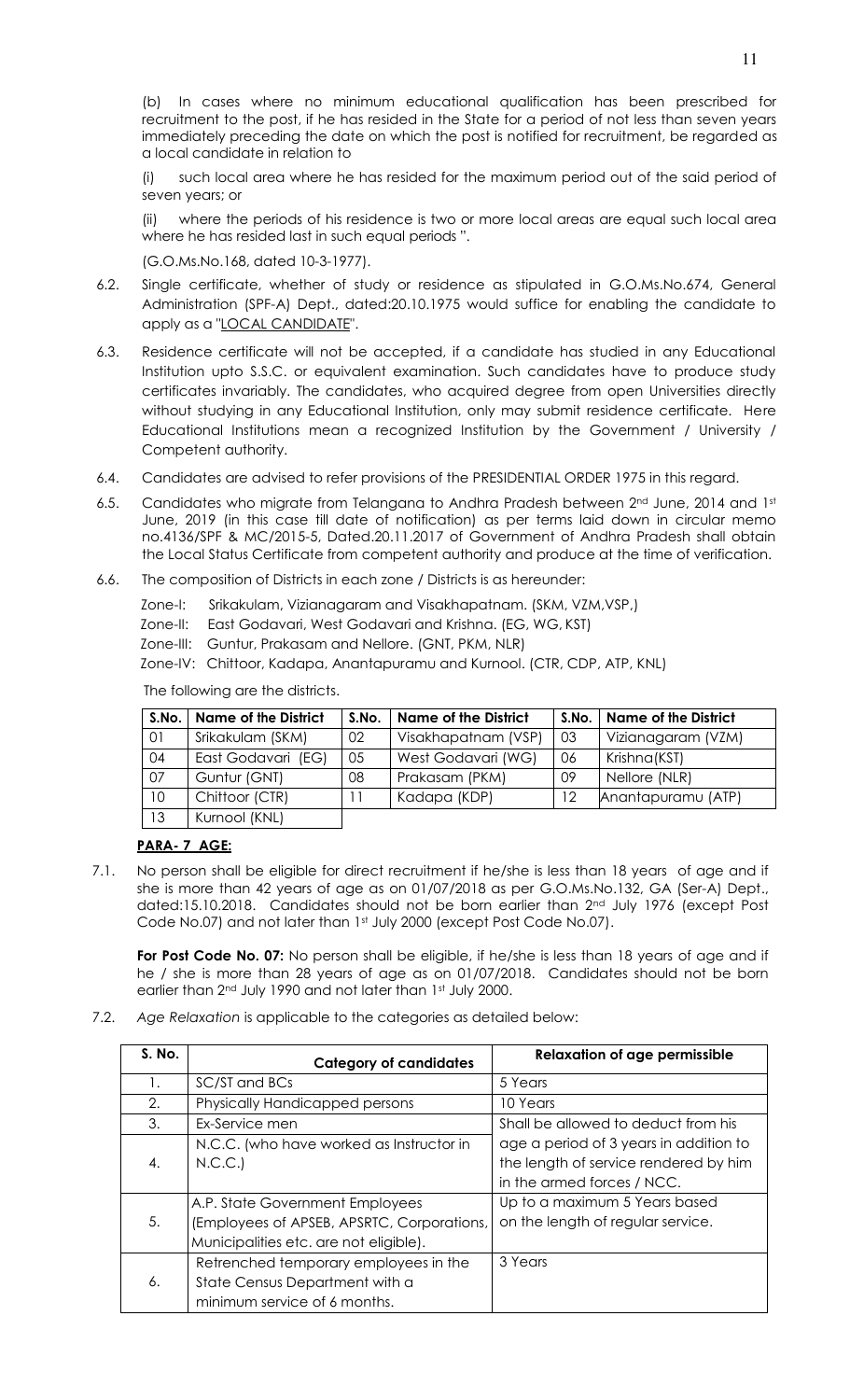| 7. | Widows, divorced women and women<br>judicially separated from their husbands,<br>who are not remarried and belonging<br>to SC/ST category covered under Rule<br>12(b)(iii) of AP State and Subordinate<br>Service Rules, 1996 with reference to<br>posts of Junior Assistants     | Upper age limit is 48 years |
|----|-----------------------------------------------------------------------------------------------------------------------------------------------------------------------------------------------------------------------------------------------------------------------------------|-----------------------------|
| 8. | Widows, divorced women and women<br>judicially separated from their husbands,<br>who are not remarried and not<br>belonging to SC/ST category covered<br>under Rule 12(b)(iii) of AP State and<br>Subordinate Service Rules, 1996 with<br>reference to posts of Junior Assistants | Upper age limit is 43 years |

EXPLANATION:

Provided that the persons referred to at Sl.Nos.3 & 4 above shall, after making the deductions referred to in sub Rule 12 (c) (i) & (ii) of A.P. State and Subordinate Service Rules not exceed the Maximum age limit prescribed for the post.

 The age relaxation for Ex-Servicemen is applicable for those who have been released from Armed Forces other than by way of dismissal or discharge on account of misconduct or inefficiency.

# **PARA - 8 HOW TO APPLY:**

**STEP-I:** Candidates applying for the first time for any notification has to first fill the OTPR application carefully to obtain OTPR ID. While filling the OTPR, the candidate has to ensure that the particulars are filled correctly. The Commission bears no responsibility for the mistakes, if any, made by the candidates. If candidates choose to modify they may do so by clicking the modify OTPR make the modification, save them and proceed to STEP-II (If candidates have already registered and have the OTPR ID, number then he/she can proceed to STEP-II.)

**STEP-II:** The applicant has to login in the Commission's website with the user name (OTPR ID) and the Password set by Candidate. After Login, the applicant has to click on the "Online Application Submission" present in the bottom right corner of the Commission's website.

**PAYMENT PROCESS:** The Applicant now has to click on the payment link against the notification number that he wants to apply. The basic details required for calculation of the fee and age relaxation will be prepopulated from the OTPR data. The applicant has to verify all the details that are displayed. Once the Payment form is submitted, the respective details (used for calculation of fee and age relaxation) will not be altered in any stage of application processing. Hence if any details are to be changed, applicant should use the modify OTPR link, modify the details, save it and again click on application payment link.

**STEP-III:** After checking all the data and ensuring that the data is correct the applicant has to fill application specific data such as Local/Non Local status, White card details etc., which are also used to calculate the fee. Once all the data is filled appropriately, the applicant has to submit the payment form. On successful submission, the payment reference ID is generated and is displayed on the screen. By clicking "OK" the applicant is shown the various payment options where he/she can select any one among them and complete the payment process as given on the screen.

**STEP-IV:** Once the payment is successful, payment reference ID is generated. Candidates can note the payment reference ID for future correspondence. Thereafter the applicant is directed to the application form. Applicant should provide the payment reference Id generated along with the other details required for filing the application form (other fields like OTPR ID and fees relaxations details will be prepopulated from the data submitted in the payment form for respective notification). The applicant should check the data displayed thoroughly and should fill the application specific fields like qualification details, post preferences, examination centre etc., carefully and submit the application form. Once the application is submitted successfully then application receipt is generated. The applicant is requested to print and save the application receipt for future reference/correspondence.

**NOTE:** Applicant shall note that the data displayed from OTPR at the time of submitting the application will be considered for the purpose of this notification only. Any changes made by the applicant to OTPR data at a later date shall not be considered for the notification on hand.

**STEP-V:** In any case if the payment process is not submitted successfully, then the applicant should start the fresh payment process as mentioned in STEP-II.

**STEP-VI:** Once the application is submitted successfully, correction in application form will be enabled. The corrections can be made in the application form itself. Fields which affects the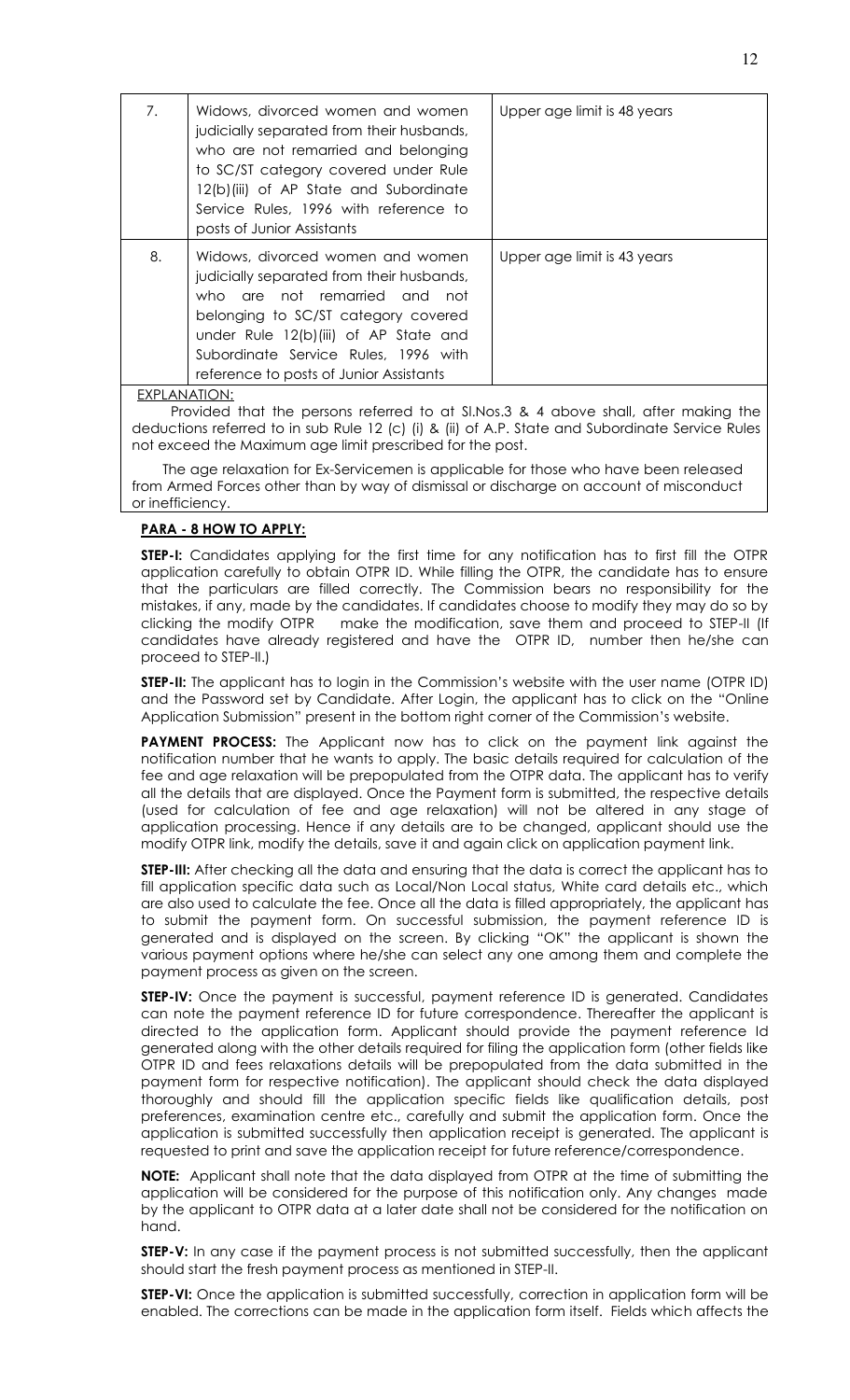name, fee and age relaxations are not enabled for corrections.

# **NOTE:**

A. The Commission is not responsible, for any omissions by the applicant in bio-data particulars while submitting the application form online. The applicants are therefore, advised to strictly follow the instructions given in the user guide before submitting the application.

 B. All the candidates are requested to submit their application with correct data. It is noticed that some of the candidates are requesting for change in the data, after submission of the application. It is informed that such requests shall be allowed on payment of Rs.100/- (Rupees hundred only) for each correction. However changes are not allowed for name, fee and age relaxation. No manual application for corrections shall be entertained. Corrections in the application will be enabled after the last date of the submission of application and will be allowed upto 7 days only from the last date of applications.

 C. The particulars furnished by the applicant in the application form will be taken as final. Candidates should, therefore, be very careful in uploading / submitting the application form online.

 D. Incomplete/incorrect application form will be summarily rejected. The information if any furnished by the candidate subsequently will not be entertained by the Commission under any circumstances. Applicants should be careful in filling-up the application form and submission. If any lapse is detected during the scrutiny, the candidature will be rejected even though he/she comes to the final stage of recruitment process or even at a later stage and also liable for punishment as per Para 16.1 of this notification.

 E. Before uploading/submission application form, the candidates should carefully ensure his/her eligibility for this examination. No relevant column of the application form should be left blank; otherwise application form will not be accepted.

- *PARA 9: (a) FEE:*  Applicant must pay Rs. 250/- (Rupees two hundred and fifty only) towards application processing fee and Rs 80/- (Rupees eighty only) towards examination fee.
- 9.2. However, the following categories of candidates are exempted from payment of examination fee Rs.80/- only.
	- i) SC, ST, BC, PH & Ex-Service Men.
	- ii) Families having household supply white card issued by Civil Supplies Department, A.P. Government. (Residents of Andhra Pradesh)
	- iii) Un-employed youth *as per G.O.Ms.No.439, G.A (Ser- A) Dept., dated: 18/10/1996* should submit declaration at an appropriate time to the Commission.
	- iv) Applicants belonging to the categories mentioned above (except Physically Handicapped Persons & Ex-Service Men) hailing from other States are not entitled for exemption from payment of fee and not entitled for claiming any kind of reservation.
	- v) Candidates belonging to other States shall pay the prescribed fee of Rs.80/-(Rupees eighty only), along with processing fee of Rs. 250/- (Rupees two hundred and fifty only) through different channels as indicated at Para-8. Otherwise such applications will not be considered and no correspondence on this will be entertained.

#### 9.3. **b) MODE OF PAYMENT OF FEE:**

- i) The fee mentioned in the above paragraph is to be paid online using payment gateway using net banking/ credit card / debit card**.** The list of banks providing service for the purpose of online remittance of fee will be available on the website.
- ii) The fee once remitted shall not be refunded or adjusted under any circumstances. Failure to pay the examination fee and application fee (in non-exempt case) will entail total rejection of application.
- iii) IPOs / Demand Drafts are not accepted.
- iv) In case of corrections Rs.100/- per correction will be charged. However changes are not allowed for name, fee and age relaxation.

# **PARA-10: SCHEME OF EXAMINATION:-**

The Scheme & Syllabus for the examination has been shown in Annexure-II.

# **PARA - 11: CENTRES FOR THE OFF-LINE (SCREENING) AND ON–LINE (MAIN) EXAMINATIONS:**

 The applicant may choose the Test centre with three preferences. However the Commission reserves the right to allot the applicant to any centre of examination depending on the availability of the resources like centres / systems.

# **PARA – 12 RESOLUTION OF DISPUTES RELATED TO QUESTION PAPER, ANSWER KEY AND OTHER MATTERS**

12.1. The Commission would publish the key on its website after conduct of the examination. Any objections with regard to the key and any other matter shall be filed within one week after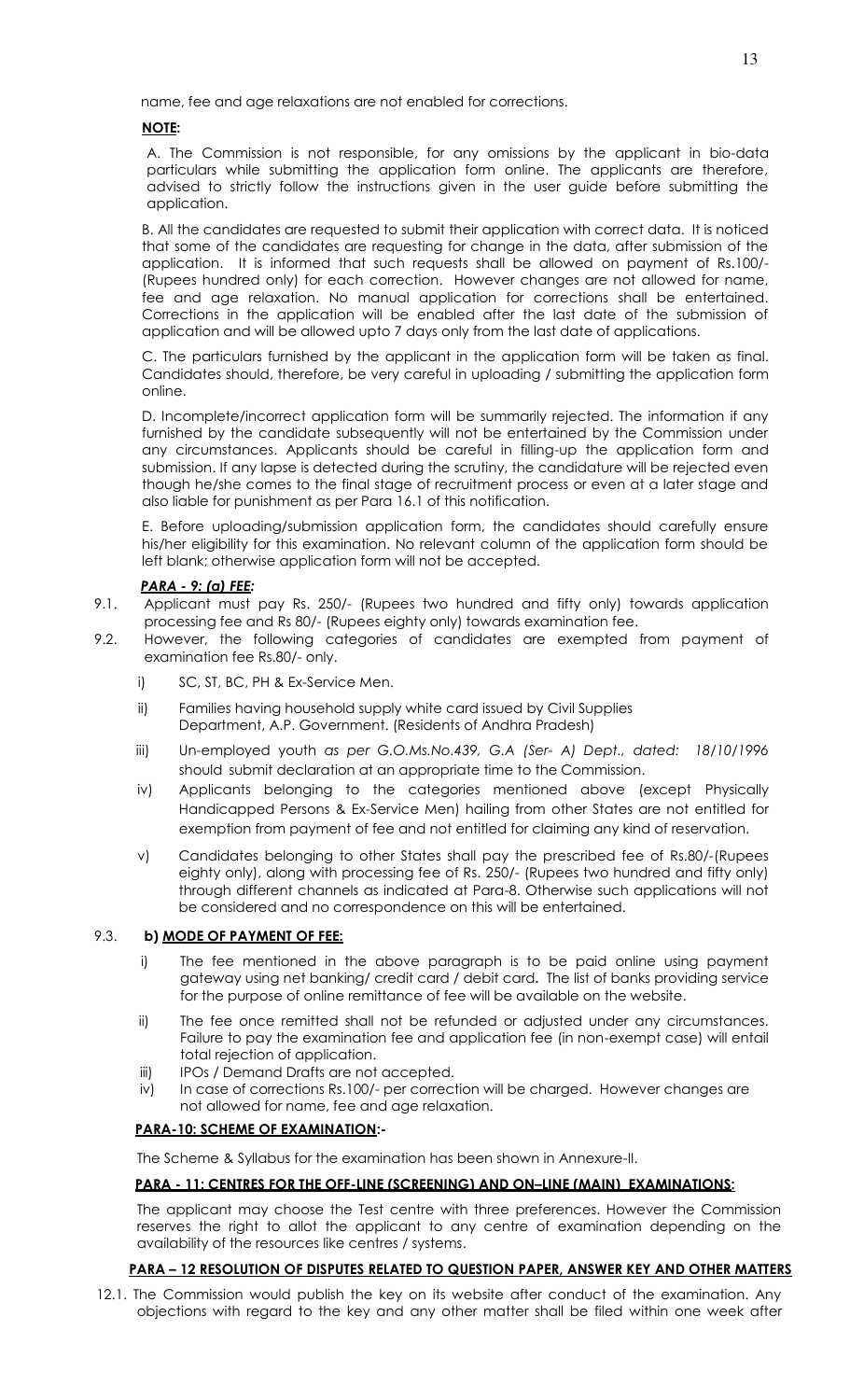publication of the key in the prescribed proforma available in the website.

- 12.2. The objections received in the prescribed proforma and within due date will be referred to expert Committee for opinion and to take appropriate decision thereon by the Commission. As per decision of the Commission a revised key will be hosted and further objections only in respect of keys that are revised would be called for a period of three working days from the date of publication of revised key. No further objections on original key will be entertained at this stage. The matter will again be referred to experts, taking into consideration the opinion of expert Committee and the final key would be hosted on website based on the decision of the Commission.
- 12.3. The objections if any would be examined and the decision of the Commission in this regard shall be final. Any objection filed after expiry of specified time from the date of publication of key / revised key would not be entertained.

#### **PARA -13 NOTE ON IMPORTANT LEGAL PROVISIONS GOVERNING THE RECRUITMENT PROCESS:**

- 13.1. Vacancies: The recruitment will be made to the vacancies notified only. There shall be no waiting list as per G.O. Ms. No. 81, General Administration (Ser. A) Department, Dated 22/02/1997, G.O.Ms.No.544, General Administration (Ser. A) Department, Dated:04.12.1998 and Rule 6 of APPSC Rules of procedure. In any case, no cognisance will be taken by Commission of any vacancies arising or reported after the completion of the selection and recruitment process or the last date as decided by the Commission as far as this Notification is concerned, and these will be further dealt with as per G.O. & Rule cited above.
- 13.2. The recruitment will be processed as per this notification and as per G.O.Ms.No.157, GA (Service-A) Department, dated: 21.12.2018 and also as per the Rules and Instructions issued by the Government and as decided by the Commission from time to time. Further, in terms of Special Rules/Adhoc Rules of the respective departments as per G.O.Ms.No.113, Health, Housing and Mpl. Admn., Dept., Dt: 10-12-1959, G.O.Ms.No.81, Rev.(CT-I) Dept., Dt: 03-02-1990, G.O.Ms.No.990, Rev. (Ser.-III) Dept., , Dt: 24-09-1992, G.O.Ms.No.14, Labour, Emp. & Trng. (LAB.-IV) Dept., Dt:26-11-1994, G.O.Ms.No.17, Industries & Commerce (H.L) Dept., Dt: 06-02-1995, G.O.Ms.No.394, PR & RD (Mandal-II) Dept., Dt: 30-12-2004, G.O.Ms.No.950, Rev. (Excise-I) Dept., Dt: 28-11-1998, G.O.Ms.No.266, Food & Agri. (Co-op-II) Dept., Dt:18-04- 1990, G.O.Ms.No.262, Rev. (Endowments-I) Dept., Dt: 20-05-2002, G.O.Ms.No.455, GAD (Ser.-B) Dept., Dt: 31-10-1997, G.O.Ms.No.315, Fin. & Pln. (Fin. wing. Admn-II) Dept., Dt: 07-12-1979, G.O.Ms.No.213, Fin. & Pln. (Fin. wing. Admn-II) Dept., Dt: 18-07-2006, G.O.Ms.No.22, Finance (Admn-III) Dept., Dt: 26-02-2011, G.O.Ms.No.92, Fin. (Admn-II) Dept., Dt: 20-06-2018, G.O.Ms.No.289, Fin. & Pln. (Admn-II) Dept., Dt:18-10-1983 and G.O.Ms.No.261, GA (Ser-B) Dept., Dt: 11-07-1998 will governing the Recruitment process as applicable.
- 13.3. Rules: The various conditions and criteria prescribed herein are governed by the A.P. State and Subordinate Service Rules, 1996 read with the relevant Special Rules applicable to any particular service in the departments. Any guidelines or clarification is based on the said Rules, and, in case of any necessity, any matter will be processed as per the relevant General and Special Rules as in force.
- 13.4. The Commission is empowered under the provisions of Article 315 and 320 of the Constitution of India read with relevant laws, rules, regulations and executive instructions and all other enabling legal provisions in this regard to conduct examination for appointment to the posts notified herein, duly following the principle of order of merit as per Rule 3(vi) of the APPSC Rules of Procedure read with relevant statutory provisions and ensuring that the whole recruitment and selection process is carried out with utmost regard to secrecy and confidentiality so as to ensure that the principle of merit is scrupulously followed.
- 13.5. Zonal/Local: In terms of Para 4 of the G.O., A.P. Public Employment (Organization of Local Cadres and Regulation of Direct Recruitment) Order, 1975 (G.O.Ms.No.674, G.A. (SPF-A) Dept., dated: 20/10/1975) read with G.O.Ms.No.124, General Administration (SPF-A) Department, dated: 07/03/2002, "The provisional list shall be divided into two parts. The first part shall comprise 30% of the posts consisting of combined merit lists of locals as well as non-locals and the remaining second part shall comprise the balance 70% of the posts consisting of locals only and the posts shall be filled duly following the rule of reservation".
- 13.6. Scheme is prescribed as per G.O Ms. No.201, Finance (HR-I Plg, & Policy) Dept., dated:21.12.2017.
- 13.7. The persons already in Government Service/ Autonomous bodies/ Government aided institutions etc., whether in permanent or temporary capacity or as work charged employees are however required to inform, in writing, to their Head of Office/ Department that they have applied for this recruitment.
- 13.8. A candidate shall be disqualified for appointment, if he himself or through relations or friends or any others has canvassed or endeavored to enlist for his candidature, extraneous support, whether from official or non-official sources for appointment to this service.
- 13.9. Evaluation of various physical disabilities and procedure for certification will be as per the orders contained in G.O.Ms. No. 31, WD, CW & DW (DW) Dept., dated 01.12.2009.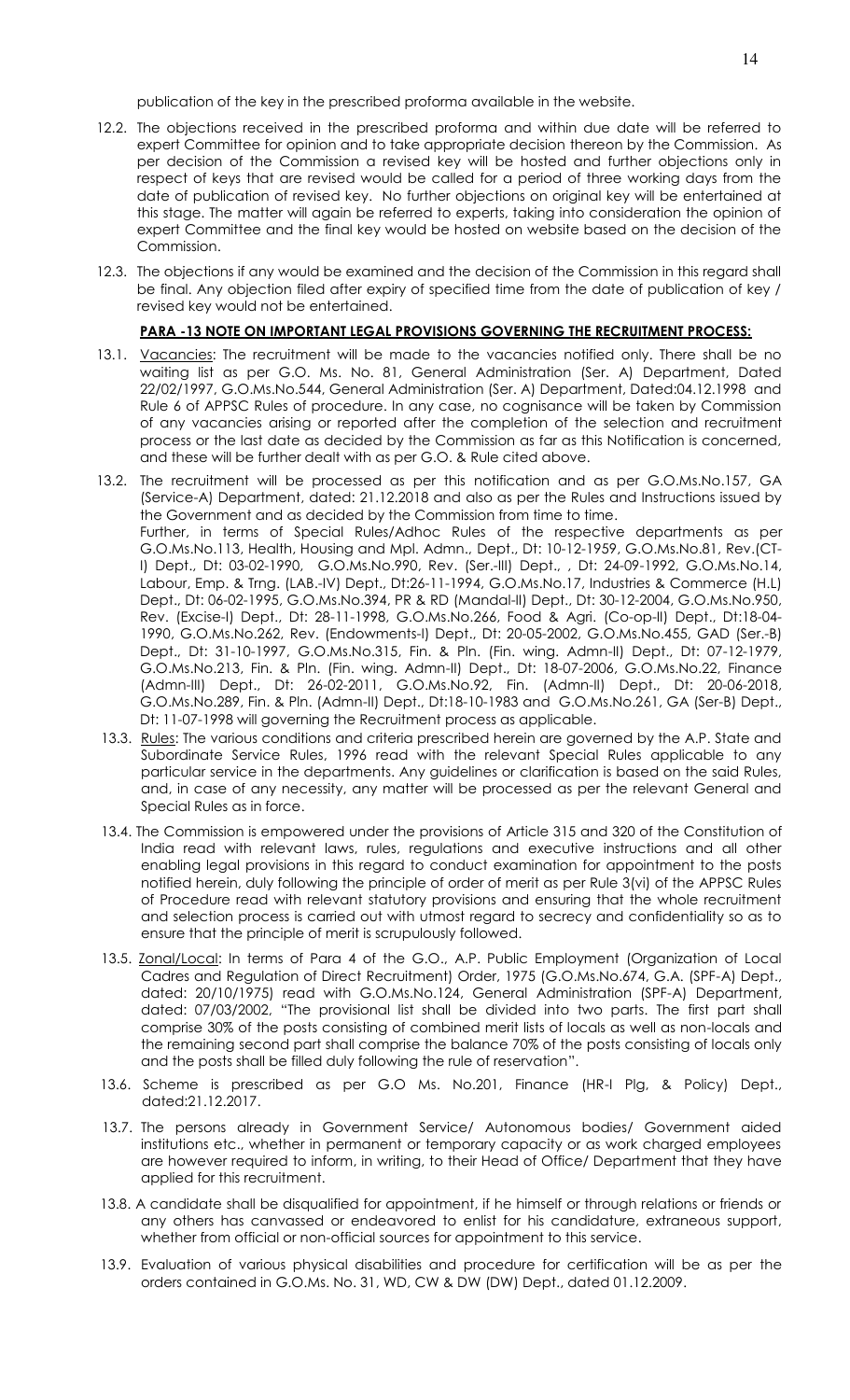13.10. The Candidates who have obtained Degrees through Open Universities / Distance Education mode are required to have recognition by the Distance Education Council, Government of India. Unless such Degrees have been recognized by the D.E.C. they will not be accepted for purpose of Educational Qualification. The onus, in case of doubt, of Proof of recognition by the D.E.C. that their Degrees / Universities have been recognized, rests with the candidate. Candidates may also refer G.O.R.T.No.143, Higher Education (EC) Dept., Dated:11.07.2018 and the Supreme Court judgment dated:03.11.2017 in this connection.

**PARA- 14 Please read the following Annexures appended to the notification before filling the application form** 

Annexure- I- Break up of vacancies Annexure- II- Scheme & Syllabus and Scheme & Syllabus for **"PROFICIENCY IN OFFICE AUTOMATION WITH USAGE OF COMPUTERS AND ASSOCIATED SOFTWARE"** Annexure- III- Instructions to candidates Annexure- IV- LIST OF SC / ST /BC's **PARA-15: PROCEDURE OF SELECTION:** 

- 15.1. Appearance in all the papers of computer based examination / Main examination is compulsory. Absence in any of the papers will automatically render the disqualification of the candidature.
- 15.2. As per G.O.Ms.No.5 General Administration (Ser-A) Dept., dated:05.01.2018 "Government here by permit the Andhra Pradesh Public Service Commission to pick up candidates who obtains such minimum qualifying marks in Screening Test / Preliminary Examination as may be fixed by the Commission at its discretion shall be admitted to the Main Examination in all direct recruitment examinations. The APPSC is further permitted to select candidates belonging to the Scheduled Caste or Scheduled Tribes or Backward classes or Physically Challenged candidates for Main Examination by applying relaxed standards in the Screening Test / Preliminary Examination, if the Commission is of the opinion that sufficient number of candidates from these communities are not likely to be eligible for main examination on the basis of general standard in Screening Test / Preliminary Examination in order to fill up the vacancies reserved for them". Candidates who will come up for selection due to relaxed standards shall be considered against reserved category only.
- 15.3. The selection of candidates for appointment to the posts shall be based on the merit in the computer based examination, to be held as per the scheme of examination enunciated at para 10 above.
- 15.4. The minimum qualifying marks for consideration of a candidate to the selection process are 40% for OCs including Ex-Servicemen and Sports persons, 35% for BCs, and 30% for SCs, STs and PHs or as per rules. In the event of Schedule Caste & Schedule Tribe candidates not coming up for selection with the existing minimum prescribed for selection in the competitive examination conducted by the APPSC their selection shall be considered on the basis of rank with reference to their performance in the written and / or oral competitive examination irrespective of the marks secured.

**N.B.:** Mere securing of minimum qualifying marks does not confer any right to the candidate for being considered to the selection.

- 15.5. The physical standards have been prescribed for post code No.07, Medical rules, as prescribed in G.O. Ms.No147, Finance (HR-I, Plg & Policy) Dept., dt.06/08/2016, read with Regulation 14-A (III) of Commission's Regulation, shall apply.
- 15.6. The qualifying test i.e., **"PROFICIENCY IN OFFICE AUTOMATION WITH USAGE OF COMPUTERS AND ASSOCIATED SOFTWARE"** will be conducted for the Post Code. No's. 3, 10, 11, 12, 13, 16, 19, 20, 21, 22, 23, 24, 25, 26 & 27 as per G.O. Ms.No.133 G.A (Ser.A) Dept., Dt.12/5/2014 and G.O. Ms.No.134 G.A(Ser.A) Dept., Dt.12/5/2014, G.O.Ms. No. G.O.Ms No.64 Rev (Ser.II) Dept., Dated:07/02/2017 and G.O.Ms.No.92 Fin., (Admn.II) Dept., Dated:20/06/2018 for shortlisted candidates by the Commission. The details of Scheme & Syllabus has been shown in Annexure-II.
- 15.7. Where the candidates get equal number of marks in the main examination if two or more candidates get equal total number of marks, those candidates shall be bracketed. Candidates within the same bracket shall then be ranked 1, 2, 3 etc., according to age i.e., oldest being considered for admission. In case there is tie in age, the person who possesses educational qualification at earlier date would be considered.
- 15.8. With regard to situation where there is deletion of questions, if any, from any paper, scaling (proportionate increase) would be done for that particulars part of the paper to the maximum marks prescribed for the paper and the marks would be rounded off to 2 decimals to determine the merit of the candidate.
- 15.9. While the Commission calls for preference of candidates in respect of posts, zones etc., in the application form, it is hereby clarified that the said preferences are only indicative for being considered to the extent possible but not binding or limiting the Commission's powers under Article 315 and 320 of the Constitution of India. Therefore, the Commission has the power to assign a candidate to any of the notified posts for which he is considered to be qualified and eligible, subject to fulfilling the selection criterion. Mere claim of preference for any Zone for allotment against vacancy does not confer a right to selection for that Zone in particular or any Zone in general.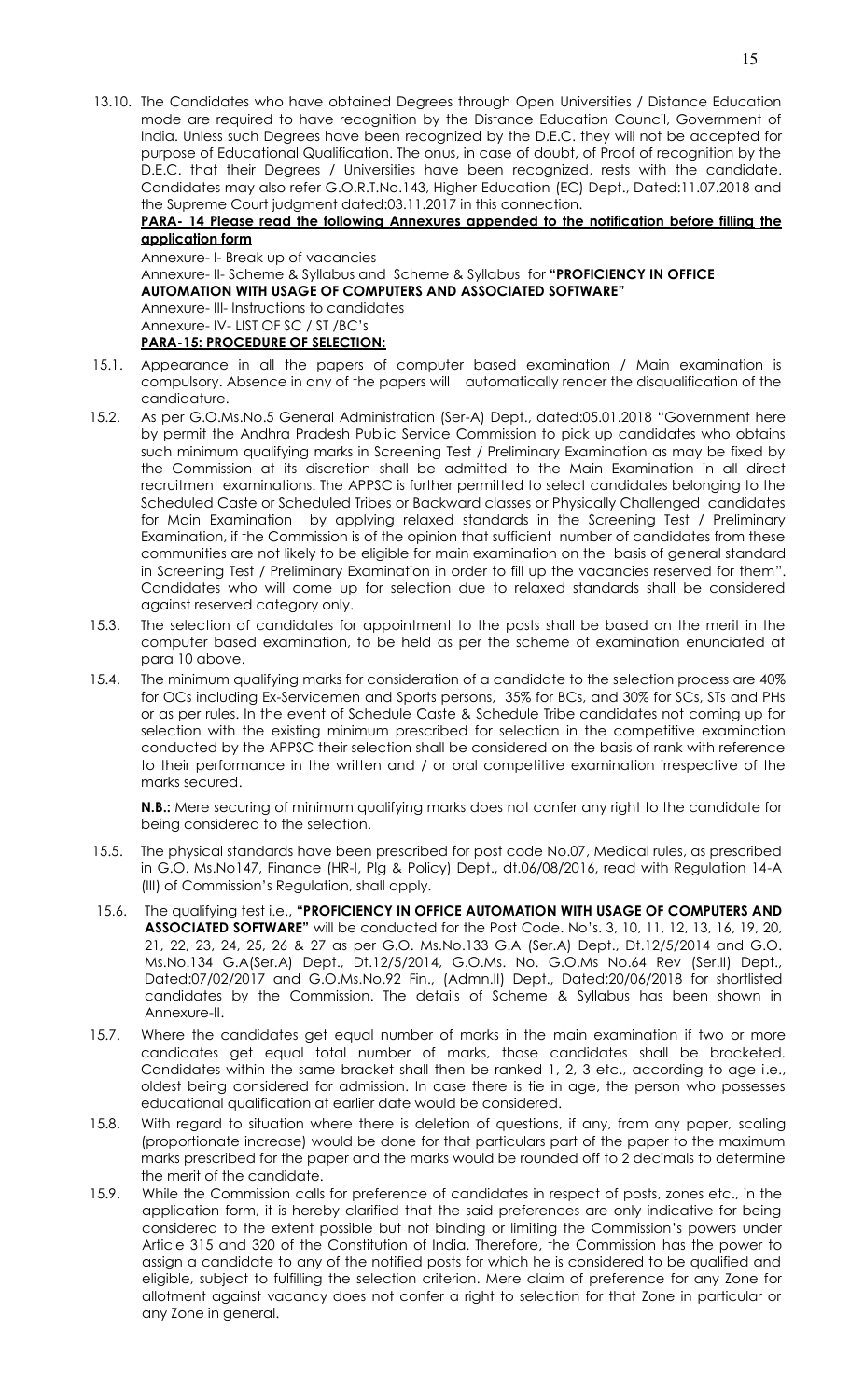- 15.10. The appointment of selected candidates will be subject to their being found medically fit in the appropriate medical classification, and if he/she is of sound health, active habits and free from any bodily defect or infirmity.
- 15.11. ANSWER KEY AND MARKS: Answer key would be published on the website and marks of each candidate are also displayed on website. No separate memorandum of marks would be issued.

# **PARA-16: DEBARMENT:**

- 16.1. Candidates should make sure of their eligibility to the post applied for and that the declaration made by them in the format of application regarding their eligibility is correct in all respects. Any candidate **furnishing in-correct information or making false declaration regarding his/her eligibility at any stage or suppressing any information** is liable TO BE DEBARRED UPTO FIVE YEARS FROM APPEARING FOR ANY OF THE EXAMINATIONS CONDUCTED BY THE COMMISSION, and summary rejection of their candidature for this recruitment.
- 16.2. The Penal Provisions of Act 25/97 published in the A.P. Gazette No. 35, Part-IV.B Extraordinary dated: 21/08/1997 shall be invoked **if malpractice and unfair means are noticed at any stage** of the recruitment. Further candidates shall be liable for penalty as per G.O.Ms.No.385,G.A.(Ser. A) Dept., Dt.18/10/2016. The Chief Superintendent of the examination centre is authorized to take decision in case of malpractice or usage of unfair means or creation of disturbance or use of physical force by any candidate and report the matter to the competent authority as well as register a police case.
- 16.3. The Commission is vested with the Constitutional duty of conducting recruitment and selection as per rules duly maintaining utmost secrecy and confidentiality in this process and any attempt by anyone causing or likely to cause breach of this constitutional duty in such manner or by such action as to violate or likely to violate the fair practices followed and ensured by the Commission will be sufficient cause for rendering such questionable means as ground for debarment and penal consequences as per law and rules as per decision of the Commission.
- 16.4. Any candidate found **impersonating or procuring impersonation by any person** or resorting to any other irregular or improper means in connection with his / her candidature for selection or obtaining support of candidature by any means, such a candidate may in addition to rendering himself/ herself liable to criminal prosecution, be liable to be debarred permanently from any exam or selection held by the Service Commissions in the country.
- 16.5. ELECTRONIC GADGETS BANNED:

 (a) The use of any mobile (even in switched off mode), pager, scientific calculator or any electronic equipment or programmable device or storage media like pen drive, smart watches etc., or camera or blue tooth devices or any other equipment or related accessories either in working or switched off mode capable of being used as a communication device during the examination is strictly prohibited. Any infringement of these instructions shall entail disciplinary action including ban from future examinations.

 (b) Candidates are advised, in their own interest, not to bring any of the banned items including mobile phones/ pagers to the venue of the examination, as arrangement for safe – keeping cannot be assured.

# **PARA-17: COMMISSION'S DECISION TO BE FINAL:**

 The decision of the Commission in all aspects and all respects pertaining to the application and its acceptance or rejection as the case may be, conduct of examination and at all consequent stages culminating in the selection or otherwise of any candidate shall be final in all respects and binding on all concerned, under the powers vested with it under Article 315 and 320 of the Constitution of India. Commission also reserves its right to alter and modify the terms and conditions laid down in the notification for conducting the various stages up to selection, duly intimating details thereof to all concerned, as warranted by any unforeseen circumstances arising during the course of this process, or as deemed necessary by the Commission at any stage.

 **Date: 31.12.2018 SECRETARY** 

 **Place: VIJAYAWADA Sd/-A.K.Maurya,IFS.,**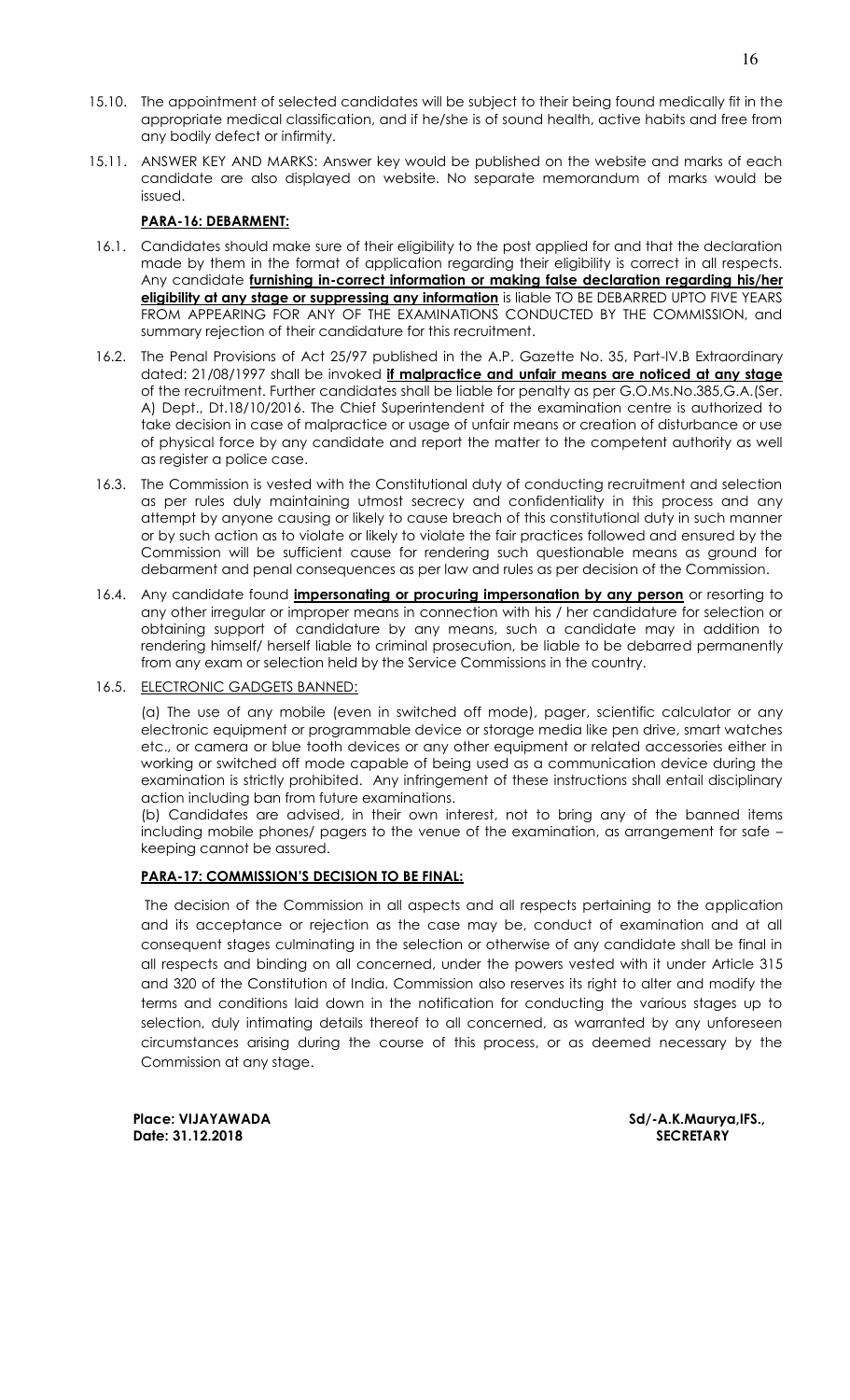# **ANNEXURE – I NOTIFICATION NO.25/2018 BREAK UP OF VACANCIES FOR GROUP-II SERVICES**

#### **CARRIED FORWARD VACANCIES**

- Note: 1. As per G.O.Ms.No.277, GA (SC & ST CELL .B) Dept., dated: 22.03.1976 and G.O.Ms.No.23 Backward Class (Welfare) Dept., dated:18.03.1996 and G.O.Ms.No.81, GA (Ser-A) Dept., dated:22.02.1997 the Carry Forward vacancies to be filled first in succeeding recruitment.
	- 2. If eligible candidates are not available from any of the disabled categories, i.e. VH, HH and OH the vacancy shall be filled-up by interchange among candidates of other categories of disability, as per G.O.Ms.NO.23, Dept., for woman, children, disabled, & senior citizens (DW) dated:26.05.2011, G.O.Ms.No.99, General Admn (Services -D) Dept., dated: 04.03.2013. Hence, all the disabled categories of persons are allowed to apply.
	- 3. Reservation to meritorious sports persons will apply as per G.O.Ms.No.13 GA (Ser-D) Dept., dated:23.01.2018 and G.O.Ms.No.74 youth advancement tourism and culture (sports) Dept., dated:09.08.2012 and G.O.Ms.No.473, youth, advancement, Tourism and Culture (Sports) Dept., dated: 03.12.2018.

#### **EXECUTIVE POSTS:**

For Pc.No.02 Assistant Commercial Tax Officer in A.P. Commercial Taxes Sub-ordinate Service.

|              |                            | ZONE-1                   |                          |                          |                          | ZONE-2                     |                          |                          |                          | ZONE-3                     |                          |                          |                          | ZONE-4                     |                          |                          |                            | <b>TOTAL</b>             |                          |                              |                              |
|--------------|----------------------------|--------------------------|--------------------------|--------------------------|--------------------------|----------------------------|--------------------------|--------------------------|--------------------------|----------------------------|--------------------------|--------------------------|--------------------------|----------------------------|--------------------------|--------------------------|----------------------------|--------------------------|--------------------------|------------------------------|------------------------------|
| COMMUNIT     | <b>OPEN</b><br><b>ZONE</b> |                          |                          | <b>LOCAL</b>             |                          | <b>OPEN</b><br><b>ZONE</b> | <b>LOCAL</b>             |                          |                          | <b>OPEN</b><br><b>ZONE</b> | <b>LOCAL</b>             |                          |                          | <b>OPEN</b><br><b>ZONE</b> | <b>LOCAL</b>             |                          | <b>OPEN</b><br><b>ZONE</b> |                          | <b>LOCAL</b>             |                              | <b>GRAND</b><br><b>TOTAL</b> |
|              | G                          | W                        | G                        | W                        | G                        | W                          | G                        | W                        | G                        | W                          | G                        | W                        | G                        | W                          | G                        | W                        | G                          | W                        | G                        | W                            |                              |
| <b>OC</b>    | 01                         | $\overline{\phantom{0}}$ | $\overline{\phantom{0}}$ | $\overline{\phantom{0}}$ | $\overline{\phantom{0}}$ | $\overline{\phantom{m}}$   |                          | $\overline{\phantom{0}}$ | $\overline{\phantom{a}}$ | $\equiv$                   | $\overline{\phantom{a}}$ | $\overline{\phantom{0}}$ | $\overline{\phantom{0}}$ | $\equiv$                   | $\overline{\phantom{a}}$ | $\overline{\phantom{a}}$ | 0 <sup>1</sup>             | $\overline{\phantom{0}}$ | $\overline{\phantom{a}}$ | $\overline{\phantom{a}}$     | 01                           |
| <b>BC-A</b>  | $\overline{\phantom{0}}$   | $\overline{\phantom{0}}$ | $\overline{\phantom{0}}$ | $\overline{\phantom{0}}$ | $\overline{\phantom{0}}$ | $\overline{\phantom{0}}$   | $\overline{\phantom{0}}$ | $\overline{\phantom{0}}$ | $\overline{\phantom{0}}$ | $\overline{\phantom{0}}$   | $\overline{\phantom{0}}$ | $\overline{\phantom{0}}$ | $\overline{\phantom{0}}$ | $\overline{\phantom{0}}$   | $\overline{\phantom{a}}$ | $\overline{\phantom{a}}$ | $\overline{\phantom{0}}$   |                          | $\overline{\phantom{a}}$ | $\overline{\phantom{0}}$     | $\overline{\phantom{0}}$     |
| $BC-B$       | $\overline{\phantom{0}}$   | $\overline{\phantom{a}}$ | 01                       | $\overline{\phantom{a}}$ | $\overline{\phantom{a}}$ | -                          |                          | $\overline{\phantom{0}}$ | $\overline{\phantom{0}}$ | -                          | $\overline{\phantom{a}}$ | $\overline{\phantom{0}}$ | $\overline{\phantom{0}}$ | $\overline{\phantom{0}}$   | $\overline{\phantom{a}}$ | $\overline{\phantom{a}}$ | $\overline{\phantom{a}}$   | $\overline{\phantom{0}}$ | $\theta$                 | $\overline{\phantom{a}}$     | 01                           |
| $BC-C$       | $\overline{\phantom{0}}$   | -                        | $\overline{\phantom{0}}$ | $\equiv$                 | $\overline{\phantom{0}}$ | $\overline{\phantom{0}}$   | $\overline{\phantom{0}}$ | $\overline{\phantom{0}}$ | $\overline{\phantom{0}}$ | $\equiv$                   | $\overline{\phantom{a}}$ | $\equiv$                 | $\overline{\phantom{0}}$ | $\overline{\phantom{0}}$   | $\overline{a}$           | $\overline{\phantom{a}}$ | $\overline{\phantom{0}}$   | -                        | $\overline{\phantom{a}}$ | $\overline{\phantom{a}}$     | $\overline{\phantom{0}}$     |
| BC-D         | $\overline{\phantom{0}}$   | Ξ.                       | $\overline{\phantom{0}}$ | $\overline{\phantom{0}}$ | $\overline{\phantom{a}}$ | $\overline{\phantom{m}}$   | $\overline{\phantom{0}}$ | $\overline{\phantom{0}}$ | $\overline{\phantom{0}}$ | $\equiv$                   | $\overline{\phantom{a}}$ | $\overline{\phantom{a}}$ | $\overline{\phantom{0}}$ | $\overline{\phantom{0}}$   | $\overline{\phantom{a}}$ | $\overline{\phantom{a}}$ | $\overline{\phantom{a}}$   | $\overline{\phantom{0}}$ | $\overline{\phantom{a}}$ | $\overline{\phantom{a}}$     | $\overline{\phantom{0}}$     |
| BC-E         | $\overline{\phantom{0}}$   | -                        | $\overline{\phantom{0}}$ | $\overline{\phantom{0}}$ | $\overline{\phantom{0}}$ | $\overline{\phantom{0}}$   |                          | $\overline{\phantom{0}}$ | $\overline{\phantom{m}}$ | $\overline{\phantom{0}}$   | $\overline{\phantom{0}}$ | $\overline{\phantom{0}}$ | $\overline{\phantom{0}}$ | $\overline{\phantom{0}}$   | $\overline{\phantom{a}}$ | $\overline{\phantom{a}}$ | $\overline{\phantom{0}}$   |                          | $\overline{\phantom{a}}$ | $\overline{\phantom{a}}$     | ۰.                           |
| SC           | $\overline{\phantom{0}}$   | -                        | $\overline{\phantom{0}}$ | $\overline{\phantom{0}}$ | $\overline{\phantom{a}}$ | 01                         | $\overline{\phantom{0}}$ | $\overline{\phantom{0}}$ | ۰                        | -                          | $\overline{\phantom{0}}$ | $\overline{\phantom{0}}$ | $\equiv$                 | ۰                          | $\overline{\phantom{0}}$ | $\overline{\phantom{a}}$ | $\overline{\phantom{a}}$   | O <sub>1</sub>           | $\overline{\phantom{a}}$ | $\overline{\phantom{a}}$     | 01                           |
| <b>ST</b>    | $\overline{\phantom{0}}$   | -                        | $\overline{\phantom{0}}$ | $\sim$                   | ÷                        | $\overline{\phantom{0}}$   | 01                       | $\overline{\phantom{a}}$ | $\overline{\phantom{0}}$ | $\equiv$                   | $\overline{\phantom{a}}$ | $\equiv$                 | $\overline{\phantom{0}}$ | $\equiv$                   | $\overline{\phantom{0}}$ | $\overline{\phantom{a}}$ | $\overline{\phantom{0}}$   | $\equiv$                 | 01                       | $\overline{\phantom{a}}$     | 01                           |
| VH           | $\overline{\phantom{0}}$   | $\overline{\phantom{0}}$ | $\overline{\phantom{0}}$ | $\overline{\phantom{a}}$ | $\overline{\phantom{a}}$ | $\overline{\phantom{m}}$   | $\overline{\phantom{0}}$ | $\overline{\phantom{0}}$ | $\overline{\phantom{0}}$ | $\equiv$                   | $\overline{\phantom{a}}$ | $\overline{\phantom{a}}$ | $\overline{\phantom{0}}$ | $\equiv$                   | $\overline{\phantom{a}}$ | $\overline{\phantom{a}}$ | $\overline{\phantom{a}}$   | $\overline{\phantom{0}}$ | $\overline{\phantom{a}}$ | $\overline{\phantom{a}}$     | $\overline{\phantom{a}}$     |
| HH           | $\overline{\phantom{0}}$   | -                        | $\overline{\phantom{0}}$ | $\overline{\phantom{0}}$ | $\overline{\phantom{a}}$ | $\overline{\phantom{m}}$   | $\overline{\phantom{0}}$ | $\overline{\phantom{0}}$ | $\overline{\phantom{m}}$ | $\overline{\phantom{m}}$   | $\overline{\phantom{a}}$ | $\overline{\phantom{a}}$ | $\overline{\phantom{0}}$ | $\overline{\phantom{0}}$   | $\overline{\phantom{a}}$ | $\overline{\phantom{a}}$ | $\overline{\phantom{0}}$   | $\overline{\phantom{0}}$ | $\overline{\phantom{a}}$ | $\overline{\phantom{a}}$     | $\overline{\phantom{0}}$     |
| OH           | $\overline{\phantom{0}}$   | -                        | $\overline{\phantom{0}}$ | $\overline{\phantom{0}}$ | -                        | -                          | $\overline{\phantom{0}}$ | $\overline{\phantom{0}}$ | $\overline{\phantom{m}}$ | -                          | $\overline{\phantom{0}}$ | $\overline{\phantom{0}}$ | $\overline{\phantom{0}}$ | -                          | $\overline{\phantom{0}}$ | $\overline{\phantom{a}}$ | $\overline{\phantom{a}}$   | $\overline{\phantom{0}}$ | $\overline{\phantom{a}}$ | $\qquad \qquad \blacksquare$ | $\overline{\phantom{0}}$     |
| Ex-Ser       | $\overline{\phantom{0}}$   | $\overline{\phantom{0}}$ | $\overline{\phantom{0}}$ | $\equiv$                 | -                        | -                          | $\overline{\phantom{0}}$ | $\overline{\phantom{0}}$ | $\overline{\phantom{0}}$ | $\equiv$                   | $\sim$                   | $\sim$                   | $\overline{\phantom{0}}$ | $\overline{\phantom{0}}$   | $\overline{\phantom{0}}$ | $\overline{\phantom{a}}$ | $\overline{\phantom{0}}$   | -                        | $\overline{\phantom{a}}$ | $\equiv$                     | $\overline{\phantom{0}}$     |
| Sports       | $\overline{\phantom{0}}$   | $\overline{\phantom{0}}$ | $\overline{\phantom{0}}$ | $\overline{\phantom{0}}$ | $\overline{\phantom{0}}$ | -                          |                          | $\overline{\phantom{0}}$ | $\overline{\phantom{a}}$ | $\equiv$                   | $\overline{\phantom{a}}$ | $\equiv$                 | $\overline{\phantom{0}}$ | $\overline{\phantom{0}}$   | ÷                        | $\overline{\phantom{a}}$ | $\overline{\phantom{a}}$   | $\overline{\phantom{0}}$ | $\overline{\phantom{a}}$ | $\equiv$                     | $\overline{\phantom{0}}$     |
| <b>TOTAL</b> | 01                         | -                        | 01                       |                          | $\overline{\phantom{0}}$ | 01                         | 01                       | $\overline{\phantom{0}}$ | $\overline{\phantom{0}}$ | -                          | -                        | $\overline{\phantom{0}}$ | ۰.                       | $\overline{\phantom{0}}$   | $\overline{\phantom{a}}$ | -                        | 01                         | 01                       | 02                       | $\overline{\phantom{a}}$     | 04                           |

For Pc. No. 03 Deputy Tahsildar in A.P. Revenue Subordinate Service.

|              |                          |                            | ZONE-1                   |                          |                            |                          | ZONE-2                   |                          |                              |                            | ZONE-3                   |                          |                              | ZONE-4                   |                          |                          |                              |                            | <b>TOTAL</b>             |                          |                          |
|--------------|--------------------------|----------------------------|--------------------------|--------------------------|----------------------------|--------------------------|--------------------------|--------------------------|------------------------------|----------------------------|--------------------------|--------------------------|------------------------------|--------------------------|--------------------------|--------------------------|------------------------------|----------------------------|--------------------------|--------------------------|--------------------------|
| COMMUNITY    |                          | <b>OPEN</b><br><b>ZONE</b> |                          | <b>LOCAL</b>             | <b>OPEN</b><br><b>ZONE</b> |                          | <b>LOCAL</b>             |                          |                              | <b>OPEN</b><br><b>ZONE</b> |                          | <b>LOCAL</b>             | <b>OPEN</b><br><b>ZONE</b>   |                          |                          | <b>LOCAL</b>             |                              | <b>OPEN</b><br><b>ZONE</b> |                          | <b>LOCAL</b>             | <b>GRAN</b>              |
|              | G                        | W                          | G                        | W                        | G                          | W                        | G                        | W                        | G                            | W                          | G                        | W                        | G                            | W                        | G                        | W                        | G                            | W                          | G                        | W                        | D<br><b>TOTAL</b>        |
| OC           | $\overline{\phantom{m}}$ | $\overline{\phantom{a}}$   | $\overline{\phantom{0}}$ | $\overline{\phantom{a}}$ | $\overline{\phantom{a}}$   | $\overline{\phantom{0}}$ | $\overline{\phantom{0}}$ | $\overline{\phantom{a}}$ | $\overline{\phantom{a}}$     | ۰                          |                          | $\overline{\phantom{a}}$ | $\overline{\phantom{a}}$     | $\overline{\phantom{a}}$ | 0 <sup>1</sup>           | 01                       | $\overline{\phantom{a}}$     | $\overline{\phantom{a}}$   | 01                       | 01                       | 02                       |
| <b>BC-A</b>  | -                        | $\overline{\phantom{a}}$   | -                        | $\overline{\phantom{0}}$ | $\overline{\phantom{m}}$   | $\overline{\phantom{0}}$ | $\overline{\phantom{0}}$ | $\overline{\phantom{a}}$ | $\equiv$                     | ۰                          | $\sim$                   | $\overline{\phantom{a}}$ | ۰                            |                          |                          | $\overline{\phantom{0}}$ | $\overline{\phantom{a}}$     |                            |                          |                          | $\overline{\phantom{0}}$ |
| $BC-B$       |                          | $\overline{\phantom{0}}$   |                          |                          | $\overline{\phantom{0}}$   | $\overline{\phantom{0}}$ |                          | $\overline{\phantom{a}}$ | $\overline{\phantom{0}}$     | $\overline{\phantom{0}}$   |                          | $\overline{\phantom{0}}$ | $\overline{\phantom{0}}$     |                          |                          |                          | $\overline{\phantom{0}}$     |                            |                          |                          |                          |
| BC-C         |                          | $\equiv$                   |                          | $\equiv$                 | $\equiv$                   | $\equiv$                 | -                        | $\overline{\phantom{a}}$ | $\equiv$                     | $\equiv$                   | $\overline{\phantom{0}}$ | $\equiv$                 | $\equiv$                     | ÷                        | 01                       | ÷                        | $\overline{\phantom{a}}$     | $\overline{\phantom{0}}$   | O <sub>1</sub>           | $\equiv$                 | 01                       |
| BC-D         | ۰                        | $\overline{\phantom{a}}$   | $\overline{\phantom{0}}$ | -                        | $\overline{\phantom{0}}$   | $\overline{\phantom{0}}$ | -                        | $\overline{\phantom{a}}$ | $\qquad \qquad \blacksquare$ | ۰                          | $\overline{\phantom{0}}$ | $\overline{\phantom{a}}$ | $\overline{\phantom{a}}$     | ۰                        | $\overline{\phantom{a}}$ | $\overline{\phantom{0}}$ | $\overline{\phantom{a}}$     | $\overline{\phantom{0}}$   | $\overline{\phantom{a}}$ | -                        | ۰.                       |
| $BC-E$       | -                        | $\overline{\phantom{a}}$   | $\equiv$                 | -                        | $\overline{\phantom{0}}$   | $\overline{\phantom{0}}$ | -                        | $\overline{\phantom{a}}$ | $\equiv$                     | ۰                          | $\overline{\phantom{0}}$ | $\overline{\phantom{a}}$ | $\overline{\phantom{a}}$     | $\overline{\phantom{0}}$ | $\overline{\phantom{a}}$ | $\overline{\phantom{0}}$ | $\overline{\phantom{a}}$     | $\overline{\phantom{0}}$   | $\overline{\phantom{a}}$ | $\overline{\phantom{0}}$ | -                        |
| SC           | $\overline{\phantom{0}}$ | $\overline{\phantom{0}}$   | $\overline{\phantom{0}}$ | 01                       | $\overline{\phantom{a}}$   | $\overline{\phantom{a}}$ | 01                       | $\overline{\phantom{a}}$ | $\overline{\phantom{0}}$     | -                          | $\overline{\phantom{0}}$ | -                        | $\overline{\phantom{a}}$     | 0 <sup>1</sup>           | $\overline{\phantom{a}}$ | $\overline{\phantom{0}}$ | $\overline{\phantom{a}}$     | 01                         | 01                       | 01                       | 03                       |
| <b>ST</b>    | $\overline{\phantom{m}}$ | $\equiv$                   | $\overline{\phantom{0}}$ | $\equiv$                 | $\overline{\phantom{m}}$   | $\overline{\phantom{0}}$ | $\equiv$                 | $\overline{\phantom{a}}$ | $\equiv$                     | ۰                          |                          | $\overline{\phantom{a}}$ | ۰                            | $\overline{\phantom{a}}$ | $\overline{\phantom{0}}$ | $\overline{\phantom{0}}$ | $\overline{\phantom{0}}$     | $\overline{\phantom{0}}$   | $\overline{\phantom{a}}$ | $\overline{\phantom{0}}$ | $\overline{\phantom{0}}$ |
| VH           | $\overline{\phantom{0}}$ | $\overline{\phantom{a}}$   | $\overline{\phantom{0}}$ | $\overline{\phantom{0}}$ | $\overline{\phantom{m}}$   | $\overline{\phantom{0}}$ | -                        | $\overline{\phantom{a}}$ | $\qquad \qquad \blacksquare$ | $\overline{\phantom{a}}$   | -                        | $\overline{\phantom{a}}$ | $\overline{\phantom{a}}$     | $\overline{\phantom{0}}$ | $\overline{\phantom{a}}$ | $\overline{\phantom{0}}$ | $\overline{\phantom{a}}$     | $\overline{\phantom{0}}$   | $\overline{\phantom{a}}$ | $\overline{\phantom{0}}$ | $\overline{\phantom{0}}$ |
| HH           | $\equiv$                 | $\overline{\phantom{a}}$   | $\overline{\phantom{0}}$ | -                        | $\overline{\phantom{m}}$   | $\overline{\phantom{0}}$ | -                        | $\overline{\phantom{a}}$ | $\equiv$                     | $\overline{\phantom{a}}$   | $\overline{\phantom{0}}$ | $\overline{\phantom{a}}$ | $\overline{\phantom{a}}$     | $\overline{\phantom{0}}$ | $\overline{\phantom{a}}$ | $\overline{\phantom{0}}$ | $\overline{\phantom{a}}$     | $\overline{\phantom{0}}$   | $\overline{\phantom{a}}$ | $\overline{\phantom{0}}$ | $\overline{\phantom{0}}$ |
| OH           | $\overline{\phantom{m}}$ | $\overline{\phantom{a}}$   | $\equiv$                 | $\equiv$                 | $\overline{\phantom{a}}$   | $\equiv$                 | -                        | $\overline{\phantom{a}}$ | $\overline{\phantom{a}}$     | ۰                          | $\overline{\phantom{0}}$ | $\overline{\phantom{a}}$ | $\overline{\phantom{a}}$     | $\overline{\phantom{0}}$ | $\overline{\phantom{a}}$ | $\overline{\phantom{0}}$ | $\overline{\phantom{a}}$     | $\overline{\phantom{0}}$   | $\overline{\phantom{a}}$ | $\overline{\phantom{0}}$ | -                        |
| Ex-Ser       | $\overline{\phantom{m}}$ | $\overline{\phantom{0}}$   |                          | -                        | $\overline{\phantom{m}}$   | ۰                        |                          | $\overline{\phantom{a}}$ | $\overline{\phantom{a}}$     | ۰                          |                          | $\overline{\phantom{a}}$ | ۰                            |                          | $\overline{\phantom{a}}$ | $\overline{\phantom{0}}$ | $\overline{\phantom{a}}$     | $\overline{\phantom{0}}$   | $\overline{\phantom{0}}$ | $\overline{\phantom{0}}$ |                          |
| Sports       |                          | $\overline{\phantom{0}}$   |                          |                          | $\overline{\phantom{m}}$   | $\overline{\phantom{0}}$ |                          | $\overline{\phantom{a}}$ | $\overline{\phantom{0}}$     | $\overline{\phantom{0}}$   |                          | $\overline{\phantom{0}}$ | $\equiv$                     |                          |                          |                          | $\overline{\phantom{0}}$     |                            |                          |                          |                          |
| <b>TOTAL</b> |                          | $\overline{\phantom{0}}$   |                          | $\overline{\phantom{0}}$ | $\overline{\phantom{0}}$   | $\overline{\phantom{0}}$ |                          | $\overline{\phantom{a}}$ | $\overline{\phantom{0}}$     | -                          |                          |                          | $\qquad \qquad \blacksquare$ | ۰                        | $\overline{\phantom{a}}$ |                          | $\qquad \qquad \blacksquare$ | $\overline{\phantom{0}}$   | $\overline{\phantom{0}}$ | $\overline{\phantom{0}}$ | 06                       |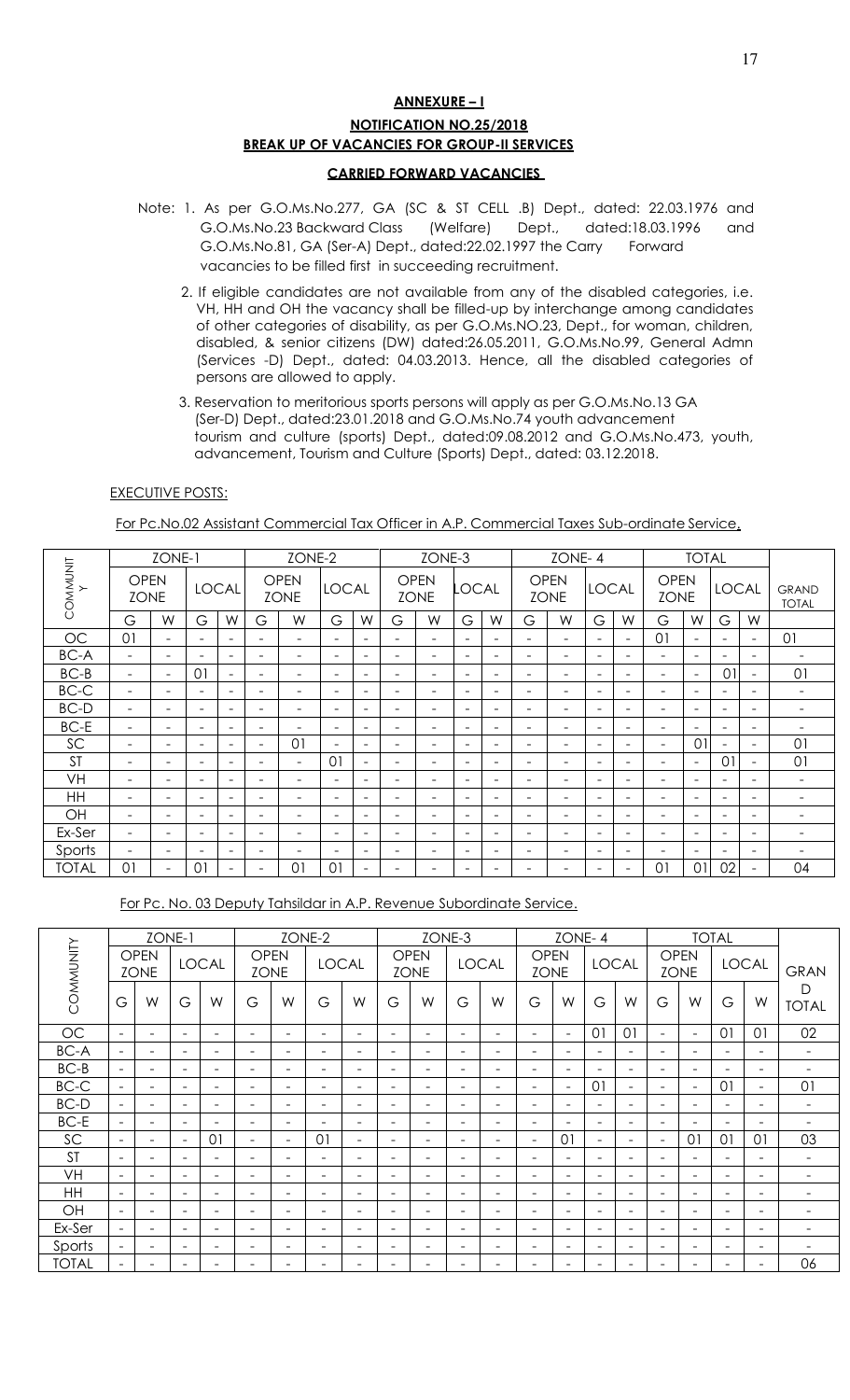|                     |                          | ZONE-1                     |                          |                          |                              |                | ZONE-2                   |                          |                          | ZONE-3                     |                              |                          |                          |                            | ZONE-4                       |                          |                          |                            | <b>TOTAL</b>                 |                              |              |
|---------------------|--------------------------|----------------------------|--------------------------|--------------------------|------------------------------|----------------|--------------------------|--------------------------|--------------------------|----------------------------|------------------------------|--------------------------|--------------------------|----------------------------|------------------------------|--------------------------|--------------------------|----------------------------|------------------------------|------------------------------|--------------|
| COMM<br><b>AIIM</b> |                          | <b>OPEN</b><br><b>ZONE</b> |                          | <b>LOCAL</b>             | <b>OPEN</b><br><b>ZONE</b>   |                |                          | <b>LOCAL</b>             |                          | <b>OPEN</b><br><b>ZONE</b> |                              | <b>LOCAL</b>             |                          | <b>OPEN</b><br><b>ZONE</b> | <b>LOCAL</b>                 |                          |                          | <b>OPEN</b><br><b>ZONE</b> |                              | <b>LOCAL</b>                 | GRAND        |
|                     | G                        | W                          | G                        | W                        | G                            | W              | G                        | W                        | G                        | W                          | G                            | W                        | G                        | W                          | G                            | W                        | G                        | W                          | G                            | W                            | <b>TOTAL</b> |
| OC                  | $\overline{\phantom{a}}$ | $\overline{\phantom{0}}$   | $\overline{\phantom{a}}$ | $\overline{\phantom{a}}$ | $\overline{\phantom{a}}$     | 0 <sub>1</sub> | $\overline{\phantom{a}}$ | $\overline{\phantom{0}}$ | $\overline{\phantom{a}}$ | $\overline{\phantom{0}}$   | $\overline{\phantom{0}}$     |                          |                          | Ξ.                         | $\overline{0}$               | $\overline{\phantom{0}}$ | $\overline{\phantom{0}}$ | 01                         | 01                           | $\overline{\phantom{a}}$     | 02           |
| <b>BC-A</b>         | $\overline{\phantom{a}}$ | $\overline{\phantom{0}}$   | $\overline{\phantom{a}}$ | $\overline{\phantom{a}}$ | $\overline{\phantom{a}}$     | Ξ.             | $\overline{\phantom{a}}$ | $\equiv$                 | $\overline{\phantom{a}}$ | $\overline{\phantom{0}}$   | $\overline{\phantom{a}}$     |                          | $\overline{\phantom{0}}$ | $\equiv$                   | $\overline{\phantom{a}}$     | $\overline{\phantom{a}}$ | $\overline{\phantom{0}}$ | $\overline{\phantom{0}}$   | $\overline{\phantom{0}}$     | $\overline{\phantom{a}}$     | ٠            |
| $BC-B$              | $\overline{\phantom{0}}$ | $\overline{\phantom{0}}$   | $\overline{\phantom{a}}$ | $\overline{\phantom{a}}$ | $\overline{\phantom{0}}$     | Ξ.             | $\overline{\phantom{a}}$ | $\overline{\phantom{0}}$ | $\overline{\phantom{a}}$ | $\overline{\phantom{0}}$   | $\overline{\phantom{0}}$     |                          | $\overline{\phantom{0}}$ | $\equiv$                   | ÷                            | $\overline{\phantom{a}}$ | $\overline{\phantom{0}}$ | $\overline{\phantom{0}}$   | $\overline{\phantom{0}}$     | $\overline{a}$               |              |
| $BC-C$              | $\overline{\phantom{a}}$ | $\overline{\phantom{0}}$   | $\overline{\phantom{a}}$ | $\overline{\phantom{a}}$ | $\overline{\phantom{a}}$     | Ξ.             | $\overline{\phantom{a}}$ | $\overline{\phantom{0}}$ | $\overline{\phantom{a}}$ | $\overline{\phantom{0}}$   | $\overline{\phantom{0}}$     |                          | $\overline{\phantom{0}}$ | $\equiv$                   | $\overline{\phantom{a}}$     | $\overline{\phantom{a}}$ | $\overline{\phantom{0}}$ | $\overline{\phantom{0}}$   | $\overline{\phantom{0}}$     | $\overline{\phantom{0}}$     | -            |
| BC-D                | $\overline{\phantom{0}}$ | $\overline{\phantom{0}}$   | $\overline{\phantom{a}}$ | $\overline{\phantom{a}}$ | $\overline{\phantom{a}}$     | -              | $\overline{\phantom{a}}$ | $\overline{\phantom{0}}$ | $\overline{\phantom{a}}$ | $\overline{\phantom{0}}$   | $\overline{\phantom{0}}$     |                          | -                        | $\equiv$                   | $\overline{\phantom{0}}$     | $\equiv$                 | $\overline{\phantom{0}}$ | $\overline{\phantom{0}}$   | -                            | $\overline{\phantom{a}}$     |              |
| BC-E                | $\overline{\phantom{a}}$ | $\overline{\phantom{0}}$   | $\overline{\phantom{a}}$ | $\overline{\phantom{a}}$ | $\overline{\phantom{a}}$     | $\equiv$       | $\overline{\phantom{0}}$ | $\overline{\phantom{0}}$ | $\overline{\phantom{a}}$ | $\overline{\phantom{0}}$   | $\overline{\phantom{a}}$     |                          | $\overline{\phantom{0}}$ | $\equiv$                   | $\overline{\phantom{a}}$     | $\overline{\phantom{a}}$ | $\overline{\phantom{0}}$ | $\overline{\phantom{0}}$   | $\overline{\phantom{0}}$     | $\overline{\phantom{0}}$     |              |
| SC                  | $\overline{\phantom{a}}$ | -                          | $\overline{\phantom{a}}$ | $\overline{\phantom{a}}$ | -                            | -              | $\overline{\phantom{0}}$ | $\overline{\phantom{0}}$ | $\overline{\phantom{a}}$ | $\overline{\phantom{0}}$   | $\overline{\phantom{a}}$     |                          |                          | -                          | ٠                            | $\overline{\phantom{0}}$ | -                        | -                          | -                            | $\overline{\phantom{0}}$     |              |
| <b>ST</b>           | $\overline{\phantom{a}}$ | $\overline{\phantom{0}}$   | $\overline{\phantom{a}}$ | $\overline{\phantom{a}}$ | $\qquad \qquad \blacksquare$ | Ξ.             | $\overline{\phantom{0}}$ | $\overline{\phantom{0}}$ | $\overline{\phantom{a}}$ | $\overline{\phantom{0}}$   | $\overline{\phantom{0}}$     |                          | $\overline{\phantom{0}}$ | Ξ.                         | -                            | $\overline{\phantom{0}}$ | $\overline{\phantom{0}}$ | $\overline{\phantom{0}}$   | -                            | $\overline{\phantom{0}}$     | ٠            |
| VH                  | $\overline{\phantom{a}}$ | -                          | $\overline{\phantom{0}}$ | $\overline{\phantom{a}}$ | $\qquad \qquad \blacksquare$ | -              | $\overline{\phantom{0}}$ | $\overline{\phantom{0}}$ | $\overline{\phantom{a}}$ | $\overline{\phantom{0}}$   | $\overline{\phantom{0}}$     | $\overline{\phantom{0}}$ | $\overline{\phantom{0}}$ | -                          | $\qquad \qquad \blacksquare$ | $\overline{\phantom{a}}$ | $\overline{\phantom{0}}$ | -                          | $\qquad \qquad \blacksquare$ | $\overline{\phantom{0}}$     | -            |
| <b>HH</b>           | $\overline{\phantom{m}}$ | -                          | $\overline{\phantom{0}}$ | $\overline{\phantom{a}}$ | $\qquad \qquad \blacksquare$ | -              | $\overline{\phantom{0}}$ | $\overline{\phantom{0}}$ | $\overline{\phantom{a}}$ | -                          | $\overline{\phantom{0}}$     |                          | $\overline{\phantom{0}}$ | -                          | $\overline{\phantom{0}}$     | $\overline{\phantom{0}}$ | -                        | -                          | -                            | $\overline{\phantom{0}}$     | ٠            |
| OH                  | $\overline{\phantom{a}}$ | $\overline{\phantom{0}}$   | $\overline{\phantom{a}}$ | $\overline{\phantom{a}}$ | $\overline{\phantom{a}}$     | Ξ.             | $\overline{\phantom{0}}$ | $\overline{\phantom{0}}$ | $\overline{\phantom{a}}$ | $\overline{\phantom{0}}$   | $\qquad \qquad \blacksquare$ |                          | $\overline{\phantom{0}}$ | ۰                          | $\overline{\phantom{a}}$     | $\overline{\phantom{a}}$ | ۰                        | $\overline{\phantom{0}}$   | $\qquad \qquad \blacksquare$ | $\qquad \qquad \blacksquare$ | ٠            |
| Ex-Ser              | $\overline{\phantom{a}}$ | $\overline{\phantom{0}}$   | $\overline{\phantom{a}}$ | $\overline{\phantom{a}}$ | $\overline{\phantom{a}}$     | Ξ.             | $\overline{\phantom{0}}$ | $\overline{\phantom{0}}$ | $\overline{\phantom{a}}$ | $\overline{\phantom{0}}$   | $\overline{\phantom{0}}$     |                          | $\overline{\phantom{0}}$ | -                          | -                            | -                        | $\equiv$                 | $\overline{\phantom{0}}$   | -                            | $\qquad \qquad \blacksquare$ | ۳            |
| Sports              | $\overline{\phantom{a}}$ | -                          | $\overline{\phantom{a}}$ | $\overline{\phantom{a}}$ | $\overline{\phantom{a}}$     | -              | $\overline{\phantom{0}}$ | $\overline{\phantom{0}}$ | $\equiv$                 | $\overline{\phantom{0}}$   | $\qquad \qquad \blacksquare$ |                          | $\overline{\phantom{0}}$ | -                          | $\overline{\phantom{0}}$     | $\overline{\phantom{0}}$ | $\overline{\phantom{0}}$ | -                          | -                            | $\qquad \qquad \blacksquare$ |              |
| <b>TOTAL</b>        |                          |                            |                          |                          |                              |                |                          |                          |                          |                            |                              |                          |                          |                            |                              |                          |                          |                            |                              |                              | 02           |

For Pc. No. 04 Assistant Labour Officer in A.P. Labour Sub- ordinate Service.

For Pc. No. 05 Assistant Development Officers in A.P. Handloom & Textile Department.

|                      |                              | ZONE-1                     |                          |                          |                            | ZONE-2                       |                          |                          |                          |                            | ZONE-3                   |                          |                              |                          | ZONE-4                   |                              |                            | <b>TOTAL</b>             |                              |                          |                          |
|----------------------|------------------------------|----------------------------|--------------------------|--------------------------|----------------------------|------------------------------|--------------------------|--------------------------|--------------------------|----------------------------|--------------------------|--------------------------|------------------------------|--------------------------|--------------------------|------------------------------|----------------------------|--------------------------|------------------------------|--------------------------|--------------------------|
| COMM<br><b>NIIND</b> |                              | <b>OPEN</b><br><b>ZONE</b> |                          | <b>LOCAL</b>             | <b>OPEN</b><br><b>ZONE</b> |                              | <b>LOCAL</b>             |                          |                          | <b>OPEN</b><br><b>ZONE</b> |                          | <b>LOCAL</b>             | <b>OPEN</b><br><b>ZONE</b>   |                          |                          | <b>LOCAL</b>                 | <b>OPEN</b><br><b>ZONE</b> |                          | <b>LOCAL</b>                 |                          | GRAND                    |
|                      | G                            | W                          | G                        | W                        | G                          | W                            | G                        | W                        | G                        | W                          | G                        | W                        | G                            | W                        | G                        | W                            | G                          | W                        | G                            | W                        | <b>TOTAL</b>             |
| <b>OC</b>            | $\overline{\phantom{a}}$     |                            |                          |                          | $\overline{\phantom{0}}$   | $\overline{\phantom{0}}$     | $\overline{\phantom{0}}$ | $\overline{\phantom{a}}$ | $\equiv$                 | $\overline{\phantom{0}}$   | $\overline{\phantom{0}}$ |                          | $\overline{\phantom{a}}$     | $\overline{\phantom{0}}$ | $\overline{\phantom{a}}$ | $\overline{\phantom{a}}$     | $\overline{\phantom{a}}$   | $\overline{\phantom{0}}$ | $\overline{\phantom{a}}$     |                          | $\overline{\phantom{0}}$ |
| BC-A                 | $\overline{\phantom{a}}$     | -                          | $\overline{\phantom{0}}$ | $\overline{\phantom{0}}$ | $\overline{\phantom{0}}$   | $\overline{\phantom{a}}$     | $\overline{\phantom{0}}$ | $\overline{\phantom{0}}$ | $\overline{\phantom{0}}$ | $\overline{\phantom{0}}$   | $\overline{\phantom{0}}$ | $\overline{\phantom{a}}$ | $\overline{\phantom{a}}$     | $\overline{\phantom{0}}$ | $\overline{\phantom{a}}$ | $\overline{\phantom{0}}$     | $\overline{\phantom{m}}$   | $\overline{\phantom{0}}$ | $\overline{\phantom{a}}$     | -                        | ۰.                       |
| $BC-B$               |                              |                            |                          |                          |                            | ÷                            | $\overline{\phantom{0}}$ | $\overline{\phantom{a}}$ | ۰                        | $\equiv$                   | $\overline{\phantom{0}}$ |                          | $\overline{\phantom{0}}$     | ۰                        | $\overline{\phantom{0}}$ |                              | ۰                          | $\overline{\phantom{0}}$ | $\overline{\phantom{a}}$     | -                        | $\overline{\phantom{0}}$ |
| $BC-C$               |                              |                            | $\equiv$                 | $\overline{\phantom{0}}$ | $\overline{\phantom{0}}$   | $\overline{\phantom{0}}$     | $\overline{\phantom{0}}$ | $\overline{\phantom{a}}$ | $\overline{\phantom{a}}$ | $\equiv$                   | $\overline{\phantom{0}}$ | $\overline{a}$           | $\overline{\phantom{a}}$     | $\overline{\phantom{a}}$ | $\overline{\phantom{a}}$ | $\overline{\phantom{a}}$     | $\overline{\phantom{a}}$   | $\overline{\phantom{0}}$ | $\overline{\phantom{a}}$     | $\overline{\phantom{0}}$ | $\overline{\phantom{0}}$ |
| BC-D                 | $\overline{\phantom{a}}$     |                            | $\overline{\phantom{0}}$ |                          | -                          | $\overline{\phantom{0}}$     | $\overline{\phantom{0}}$ | $\overline{\phantom{a}}$ | $\overline{\phantom{a}}$ | 01                         | $\overline{\phantom{0}}$ | $\overline{\phantom{a}}$ | $\overline{\phantom{0}}$     | $\overline{\phantom{0}}$ | ۰                        | $\overline{\phantom{a}}$     | $\overline{\phantom{a}}$   | 01                       | $\overline{\phantom{a}}$     | $\overline{\phantom{0}}$ | 01                       |
| BC-E                 | $\equiv$                     |                            | $\overline{\phantom{0}}$ |                          | -                          | $\overline{\phantom{0}}$     | $\overline{\phantom{0}}$ | $\overline{\phantom{a}}$ | $\overline{\phantom{a}}$ | $\overline{\phantom{0}}$   | 01                       | $\overline{a}$           | $\overline{\phantom{a}}$     | $\equiv$                 | $\overline{\phantom{0}}$ | -                            | $\overline{\phantom{a}}$   | $\overline{\phantom{a}}$ | 01                           | $\overline{\phantom{0}}$ | 01                       |
| SC                   | $\overline{\phantom{a}}$     |                            | $\overline{\phantom{0}}$ | -                        | -                          | $\overline{\phantom{0}}$     | $\overline{\phantom{0}}$ | $\overline{a}$           | $\overline{\phantom{0}}$ | $\equiv$                   | $\overline{\phantom{0}}$ | $\overline{\phantom{a}}$ | $\overline{\phantom{a}}$     | ۰                        | $\overline{\phantom{0}}$ | $\qquad \qquad \blacksquare$ | $\overline{\phantom{0}}$   | $\overline{\phantom{0}}$ | $\overline{\phantom{a}}$     | -                        | ۰.                       |
| <b>ST</b>            | $\qquad \qquad \blacksquare$ |                            |                          |                          | -                          | $\overline{\phantom{0}}$     | $\overline{\phantom{0}}$ | $\overline{\phantom{0}}$ | $\overline{\phantom{0}}$ | -                          | $\overline{\phantom{0}}$ | $\overline{\phantom{a}}$ | $\overline{\phantom{0}}$     | $\overline{\phantom{0}}$ | $\overline{\phantom{0}}$ | $\qquad \qquad \blacksquare$ | $\overline{\phantom{0}}$   | $\overline{\phantom{0}}$ | $\qquad \qquad \blacksquare$ | -                        | -                        |
| VH                   | $\overline{\phantom{a}}$     | -                          | $\equiv$                 | -                        | $\overline{\phantom{0}}$   | $\overline{\phantom{0}}$     | $\overline{\phantom{0}}$ | $\overline{\phantom{a}}$ | $\equiv$                 | $\overline{\phantom{0}}$   | $\equiv$                 | $\overline{\phantom{0}}$ | $\overline{\phantom{0}}$     | $\sim$                   | $\equiv$                 | $\sim$                       | $\overline{\phantom{a}}$   | $\overline{\phantom{0}}$ | $\overline{\phantom{a}}$     | -                        | $\overline{\phantom{0}}$ |
| HH                   | $\overline{\phantom{0}}$     | -                          | $\overline{\phantom{0}}$ | $\overline{\phantom{0}}$ | $\overline{\phantom{0}}$   | $\qquad \qquad \blacksquare$ | $\overline{\phantom{0}}$ | $\overline{\phantom{0}}$ | $\overline{\phantom{0}}$ | $\overline{\phantom{0}}$   | $\overline{\phantom{0}}$ | $\overline{\phantom{a}}$ | $\qquad \qquad \blacksquare$ | $\overline{\phantom{0}}$ | $\overline{\phantom{a}}$ | $\qquad \qquad \blacksquare$ | $\overline{\phantom{m}}$   | $\overline{\phantom{0}}$ | $\qquad \qquad \blacksquare$ | $\overline{\phantom{0}}$ | $\overline{\phantom{0}}$ |
| OH                   | $\overline{\phantom{a}}$     |                            | $\overline{\phantom{0}}$ |                          | -                          | $\overline{\phantom{0}}$     | $\overline{\phantom{0}}$ | $\overline{\phantom{a}}$ | $\overline{\phantom{a}}$ | $\equiv$                   | $\overline{\phantom{0}}$ |                          | $\overline{\phantom{0}}$     | $\overline{\phantom{a}}$ | $\equiv$                 | -                            | $\overline{\phantom{a}}$   | $\overline{\phantom{0}}$ | $\overline{\phantom{a}}$     | $\overline{\phantom{0}}$ | -                        |
| Ex-Ser               | $\sim$                       |                            | $\overline{\phantom{0}}$ |                          | $\overline{\phantom{0}}$   | $\overline{\phantom{0}}$     | $\overline{\phantom{0}}$ | $\overline{\phantom{a}}$ | $\equiv$                 | $\equiv$                   | $\overline{\phantom{0}}$ |                          | $\overline{\phantom{0}}$     | $\equiv$                 | $\equiv$                 | $\equiv$                     | $\sim$                     | $\overline{\phantom{0}}$ | $\overline{\phantom{a}}$     | -                        | -                        |
| Sports               |                              | -                          | $\overline{\phantom{0}}$ |                          | -                          | $\overline{\phantom{0}}$     | $\overline{\phantom{0}}$ | $\overline{\phantom{a}}$ | $\overline{\phantom{a}}$ | $\overline{\phantom{0}}$   | $\overline{\phantom{0}}$ | $\overline{\phantom{a}}$ | $\overline{\phantom{0}}$     | $\overline{\phantom{0}}$ | $\overline{\phantom{a}}$ | $\qquad \qquad \blacksquare$ | $\overline{\phantom{a}}$   | $\overline{\phantom{0}}$ | $\overline{\phantom{a}}$     | -                        | -                        |
| <b>TOTAL</b>         |                              |                            |                          |                          |                            | $\overline{\phantom{0}}$     |                          | $\equiv$                 | ۰                        |                            | $\overline{\phantom{0}}$ |                          |                              | $\equiv$                 | $\overline{\phantom{0}}$ |                              | ۰                          | $\overline{\phantom{0}}$ | $\overline{\phantom{a}}$     |                          | 02                       |

For Pc. No. 07 Prohibition & Excise Sub Inspector in A.P. Prohibition & Excise Sub-Service.

|              |                              |                            | ZONE-1                   |                          |                            | ZONE-2                   |                              |                          |                          |                            | ZONE-3                       |                          |                          | ZONE-4                   |                          |                          |                          | <b>TOTAL</b>               |                          |                          |                              |
|--------------|------------------------------|----------------------------|--------------------------|--------------------------|----------------------------|--------------------------|------------------------------|--------------------------|--------------------------|----------------------------|------------------------------|--------------------------|--------------------------|--------------------------|--------------------------|--------------------------|--------------------------|----------------------------|--------------------------|--------------------------|------------------------------|
| COMMUNITY    |                              | <b>OPEN</b><br><b>ZONE</b> |                          | <b>LOCAL</b>             | <b>OPEN</b><br><b>ZONE</b> |                          | <b>LOCAL</b>                 |                          |                          | <b>OPEN</b><br><b>ZONE</b> |                              | <b>LOCAL</b>             | <b>OPEN</b>              | <b>ZONE</b>              |                          | <b>LOCAL</b>             |                          | <b>OPEN</b><br><b>ZONE</b> | <b>LOCA</b>              |                          | <b>GRAND</b><br><b>TOTAL</b> |
|              | G                            | W                          | G                        | W                        | G                          | W                        | G                            | W                        | G                        | W                          | G                            | W                        | G                        | W                        | G                        | W                        | G                        | W                          | G                        | W                        |                              |
| <b>OC</b>    | $\overline{\phantom{a}}$     | $\overline{\phantom{0}}$   | $\overline{\phantom{0}}$ | ۰                        | 01                         | $\equiv$                 | 01                           | $\overline{\phantom{a}}$ | $\overline{\phantom{0}}$ | $\overline{\phantom{a}}$   | $\equiv$                     | $\overline{\phantom{0}}$ | Ξ.                       | $\overline{\phantom{0}}$ | $\overline{\phantom{a}}$ | $\equiv$                 | 01                       | $\overline{\phantom{a}}$   | 01                       | $\overline{\phantom{a}}$ | 02                           |
| <b>BC-A</b>  | $\overline{\phantom{a}}$     | $\overline{\phantom{0}}$   | $\overline{\phantom{0}}$ | $\overline{\phantom{0}}$ | $\overline{\phantom{m}}$   | $\overline{\phantom{a}}$ | $\overline{\phantom{0}}$     | $\overline{\phantom{a}}$ | Ξ.                       | $\overline{\phantom{a}}$   | $\overline{\phantom{0}}$     | $\overline{\phantom{m}}$ | Ξ.                       | $\overline{\phantom{0}}$ | $\overline{\phantom{0}}$ | $\equiv$                 | $\overline{\phantom{a}}$ | $\overline{\phantom{a}}$   | Ξ.                       | $\overline{\phantom{a}}$ | $\overline{\phantom{0}}$     |
| $BC-B$       | $\equiv$                     | $\overline{\phantom{a}}$   | $\overline{\phantom{0}}$ | $\overline{\phantom{0}}$ | $\overline{\phantom{0}}$   | ÷                        | $\overline{\phantom{0}}$     | $\equiv$                 | $\overline{\phantom{a}}$ | $\equiv$                   | $\qquad \qquad \blacksquare$ | $\equiv$                 | Ξ.                       | $\overline{\phantom{0}}$ | $\overline{\phantom{0}}$ | $\overline{\phantom{a}}$ | $\overline{\phantom{0}}$ | $\overline{\phantom{a}}$   | $\overline{\phantom{a}}$ | $\overline{\phantom{a}}$ | $\overline{\phantom{a}}$     |
| BC-C         | $\overline{\phantom{a}}$     | $\overline{\phantom{0}}$   | $\overline{\phantom{a}}$ | -                        | $\overline{\phantom{m}}$   | ۰                        | $\overline{\phantom{0}}$     | $\overline{\phantom{a}}$ | Ξ.                       | $\overline{\phantom{a}}$   | $\qquad \qquad$              | $\overline{\phantom{m}}$ | Ξ.                       | -                        | $\overline{\phantom{0}}$ | $\overline{\phantom{0}}$ | $\overline{\phantom{0}}$ | $\overline{\phantom{a}}$   | Ξ.                       | $\overline{\phantom{0}}$ | $\overline{\phantom{0}}$     |
| <b>BC-D</b>  | $\overline{\phantom{a}}$     | $\overline{\phantom{0}}$   | $\overline{\phantom{0}}$ | $\overline{\phantom{0}}$ | $\overline{\phantom{m}}$   | $\sim$                   | $\overline{\phantom{0}}$     | $\overline{\phantom{0}}$ | Ξ.                       | $\overline{\phantom{0}}$   | $\overline{\phantom{0}}$     | $\overline{\phantom{m}}$ | Ξ.                       | $\overline{\phantom{0}}$ | $\overline{\phantom{a}}$ | $\equiv$                 | $\overline{\phantom{0}}$ | $\overline{\phantom{a}}$   | $\equiv$                 | $\overline{\phantom{a}}$ | $\overline{\phantom{0}}$     |
| BC-E         |                              | $\overline{\phantom{a}}$   | $\overline{\phantom{0}}$ | $\overline{\phantom{0}}$ | $\overline{\phantom{a}}$   | ÷                        | ÷                            | $\equiv$                 | $\equiv$                 | $\equiv$                   |                              | $\equiv$                 | $\equiv$                 | $\equiv$                 | $\overline{\phantom{a}}$ | $\equiv$                 | $\overline{\phantom{a}}$ | $\overline{\phantom{a}}$   | $\overline{\phantom{0}}$ | $\overline{\phantom{a}}$ | $\overline{\phantom{0}}$     |
| SC           | $\overline{\phantom{a}}$     | $\overline{\phantom{0}}$   | $\overline{\phantom{a}}$ | ۰                        | $\overline{\phantom{a}}$   | ۰                        | $\overline{\phantom{a}}$     | $\overline{\phantom{a}}$ | Ξ.                       | $\overline{\phantom{a}}$   | $\overline{\phantom{a}}$     | $\overline{\phantom{0}}$ | Ξ.                       | -                        | $\overline{\phantom{0}}$ | $\overline{\phantom{0}}$ | $\overline{\phantom{0}}$ | $\overline{\phantom{a}}$   | Ξ.                       | $\overline{\phantom{a}}$ | ۰                            |
| <b>ST</b>    | $\equiv$                     | $\overline{\phantom{0}}$   | $\overline{\phantom{0}}$ | -                        | $\overline{\phantom{0}}$   | $\equiv$                 | $\overline{\phantom{0}}$     | $\overline{\phantom{a}}$ | $\equiv$                 | $\overline{\phantom{0}}$   | $\equiv$                     | $\overline{\phantom{0}}$ | Ξ.                       | $\equiv$                 | $\overline{\phantom{0}}$ | $\equiv$                 | $\overline{\phantom{0}}$ | $\overline{\phantom{0}}$   | $\equiv$                 | $\overline{\phantom{a}}$ | $\overline{\phantom{0}}$     |
| VH           | $\overline{\phantom{a}}$     | $\overline{\phantom{a}}$   | $\qquad \qquad$          | ۰                        | $\overline{\phantom{m}}$   | $\overline{\phantom{a}}$ | $\qquad \qquad \blacksquare$ | $\overline{\phantom{m}}$ | $\overline{\phantom{a}}$ | $\overline{\phantom{a}}$   | $\qquad \qquad \blacksquare$ | $\overline{\phantom{a}}$ | $\overline{\phantom{a}}$ | $\overline{\phantom{m}}$ | $\overline{\phantom{a}}$ | $\overline{\phantom{a}}$ | $\overline{\phantom{0}}$ | $\overline{\phantom{a}}$   | $\overline{\phantom{a}}$ | $\overline{\phantom{a}}$ | $\overline{\phantom{m}}$     |
| HH           | $\overline{\phantom{a}}$     | $\overline{a}$             | $\overline{\phantom{0}}$ | $\overline{\phantom{0}}$ | $\overline{\phantom{0}}$   | $\blacksquare$           | $\equiv$                     | $\overline{\phantom{a}}$ | Ξ.                       | $\overline{\phantom{0}}$   | $\equiv$                     | $\overline{\phantom{0}}$ | $\overline{\phantom{0}}$ | $\equiv$                 | $\overline{\phantom{0}}$ | $\overline{\phantom{0}}$ | $\overline{\phantom{0}}$ | $\overline{\phantom{a}}$   | Ξ.                       | $\overline{\phantom{a}}$ | $\overline{\phantom{m}}$     |
| OH           | $\qquad \qquad \blacksquare$ | $\overline{\phantom{0}}$   | $\overline{\phantom{0}}$ | $\overline{\phantom{0}}$ | $\overline{\phantom{0}}$   | $\overline{\phantom{0}}$ | $\overline{\phantom{0}}$     | $\overline{\phantom{0}}$ | $\overline{\phantom{0}}$ | $\overline{\phantom{0}}$   |                              | $\overline{\phantom{0}}$ | ۰                        | -                        | $\overline{\phantom{0}}$ | -                        | $\overline{\phantom{0}}$ | $\overline{\phantom{0}}$   | $\overline{\phantom{0}}$ | $\overline{\phantom{a}}$ | -                            |
| Ex-Ser       | $\overline{\phantom{a}}$     | $\overline{\phantom{0}}$   | $\overline{\phantom{0}}$ | $\equiv$                 | $\overline{\phantom{0}}$   | ۰                        | $\equiv$                     | $\overline{\phantom{a}}$ | Ξ.                       | $\blacksquare$             | $\equiv$                     | $\overline{\phantom{0}}$ | $\overline{\phantom{0}}$ | $\overline{\phantom{0}}$ | $\overline{\phantom{0}}$ | $\equiv$                 | $\rightarrow$            | $\overline{\phantom{0}}$   | Ξ.                       | $\overline{\phantom{a}}$ | $\equiv$                     |
| Sports       | $\overline{\phantom{a}}$     | $\overline{\phantom{a}}$   | $\overline{\phantom{a}}$ | -                        | $\overline{\phantom{m}}$   | ۰                        | $\qquad \qquad$              | $\overline{\phantom{a}}$ | Ξ.                       | $\overline{\phantom{0}}$   | $\overline{\phantom{0}}$     | $\overline{\phantom{m}}$ | Ξ.                       | $\overline{\phantom{0}}$ | $\overline{\phantom{0}}$ | -                        | $\overline{\phantom{0}}$ | $\overline{\phantom{a}}$   | $\overline{\phantom{0}}$ | $\overline{\phantom{a}}$ | ۰                            |
| <b>TOTAL</b> | $\equiv$                     | $\overline{a}$             | $\overline{\phantom{0}}$ | $\overline{\phantom{0}}$ | $\overline{\phantom{m}}$   | $\sim$                   | $\overline{\phantom{0}}$     | $\overline{\phantom{a}}$ | $\overline{\phantom{0}}$ | $\overline{\phantom{0}}$   | $\overline{\phantom{0}}$     | $\overline{\phantom{m}}$ | Ξ.                       | $\sim$                   | $\equiv$                 | $\equiv$                 | $\overline{\phantom{a}}$ | $\overline{\phantom{0}}$   | $\overline{\phantom{0}}$ | $\overline{\phantom{a}}$ | 02                           |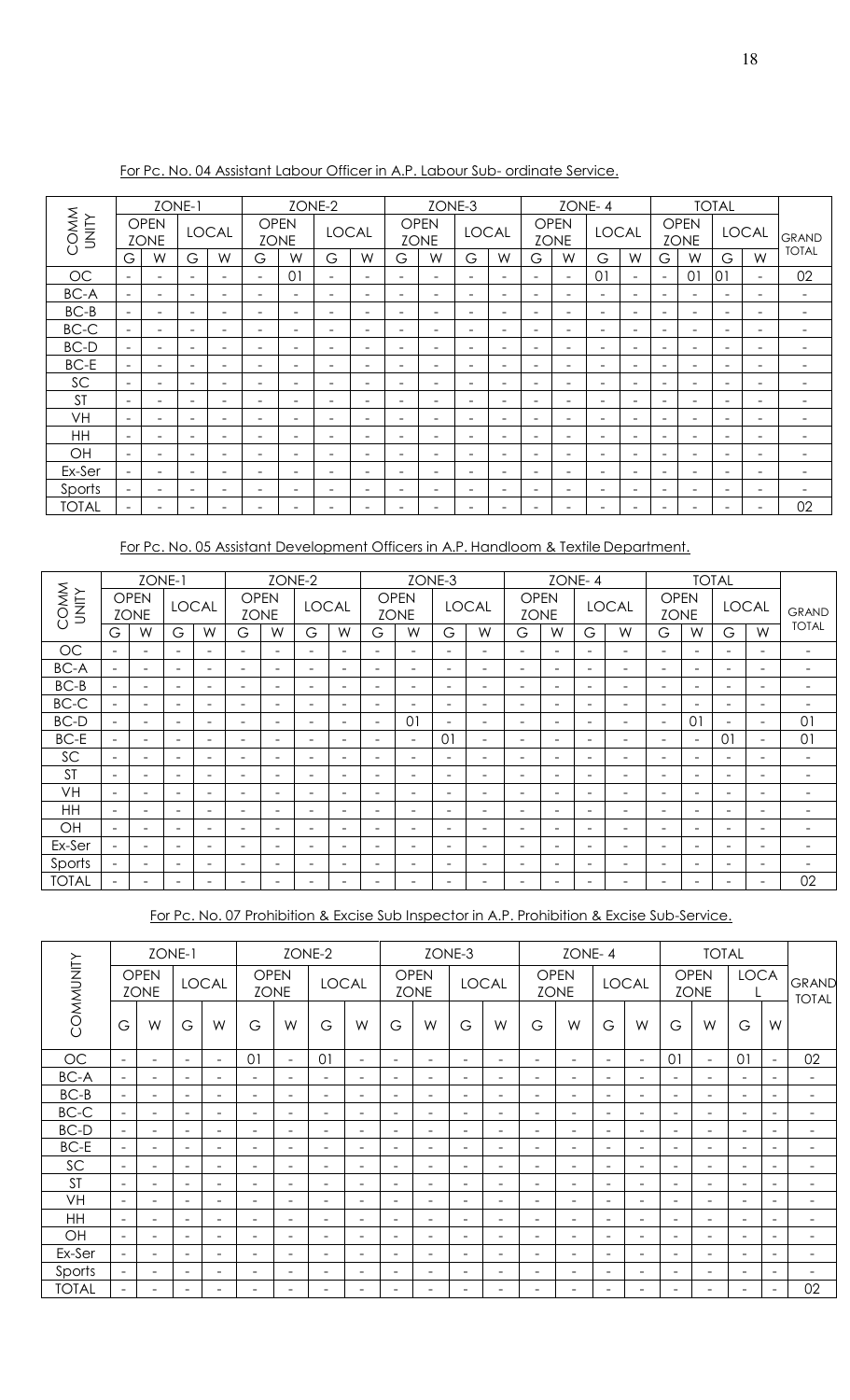# NON-EXECUTIVE POSTS:

For Pc. No. 10 Assistant Section Officer (GAD) in A.P. Secretariat Sub. Service.

|               | Vacancies |   |
|---------------|-----------|---|
| Community     | G         | W |
| $\rm OC$      | 01        |   |
| BC-A          |           |   |
| $BC-B$        |           |   |
| $BC-C$        |           |   |
| <b>BC-D</b>   |           |   |
| $BC-E$        |           |   |
| SC            | 01        |   |
| <b>ST</b>     |           |   |
| VH            |           |   |
| HH            |           |   |
| OH            |           |   |
| EX-SER        |           |   |
| <b>SPORTS</b> |           |   |
| Total         | 02        |   |

For Pc. No. 12 Assistant Section Officer (Law Dept.,) in A.P. Secretariat Sub-ordinate Service.

|               |    | CF vacancies |
|---------------|----|--------------|
| Community     | G  | W            |
| <b>OC</b>     | 01 |              |
| <b>BC-A</b>   |    |              |
| $BC-B$        |    |              |
| BC-C          |    |              |
| <b>BC-D</b>   |    |              |
| <b>BC-E</b>   |    | ດ1           |
| SC            |    |              |
| <b>ST</b>     |    |              |
| VH            |    |              |
| HH            | 01 |              |
| OH            |    |              |
| EX-SER        |    |              |
| <b>SPORTS</b> |    |              |
| Total         | 02 |              |

For Pc. No. 14 Senior Auditor in A.P. State Audit Subordinate Service

|              |                          |                            | ZONE-1                   |                          |                            |                          | ZONE-2                   |                          |                            |                          | ZONE-3                   |                          |                            | ZONE-4                   |                          |                          |                          |                            | <b>TOTAL</b>             |                          |                              |
|--------------|--------------------------|----------------------------|--------------------------|--------------------------|----------------------------|--------------------------|--------------------------|--------------------------|----------------------------|--------------------------|--------------------------|--------------------------|----------------------------|--------------------------|--------------------------|--------------------------|--------------------------|----------------------------|--------------------------|--------------------------|------------------------------|
| COMMUNITY    |                          | <b>OPEN</b><br><b>ZONE</b> |                          | <b>LOCAL</b>             | <b>OPEN</b><br><b>ZONE</b> |                          |                          | <b>LOCAL</b>             | <b>OPEN</b><br><b>ZONE</b> |                          | <b>LOCAL</b>             |                          | <b>OPEN</b><br><b>ZONE</b> |                          |                          | <b>LOCAL</b>             |                          | <b>OPEN</b><br><b>ZONE</b> |                          | <b>LOCAL</b>             | <b>GRAND</b><br><b>TOTAL</b> |
|              | G                        | W                          | G                        | W                        | G                          | W                        | G                        | W                        | G                          | W                        | G                        | W                        | G                          | W                        | G                        | W                        | G                        | W                          | G                        | W                        |                              |
| OC           | $\equiv$                 | $\overline{\phantom{0}}$   | 0 <sup>1</sup>           | $\overline{\phantom{0}}$ | $\overline{\phantom{0}}$   | $\equiv$                 | 01                       | $\blacksquare$           | $\overline{0}$             | $\overline{\phantom{0}}$ | $\overline{0}$           | $\overline{0}$           | 02                         | $\sim$                   | 03                       | $\blacksquare$           | 03                       | $\overline{\phantom{a}}$   | 06                       | 01                       | 10                           |
| <b>BC-A</b>  | $\overline{\phantom{a}}$ | $\equiv$                   | $\equiv$                 | Ξ.                       | $\overline{\phantom{m}}$   |                          | $\overline{\phantom{0}}$ | $\overline{\phantom{a}}$ |                            | -                        | $\overline{\phantom{0}}$ | $\overline{\phantom{0}}$ | $\overline{\phantom{a}}$   | $\equiv$                 | $\overline{\phantom{0}}$ | $\overline{\phantom{m}}$ | $\overline{\phantom{a}}$ | $\overline{\phantom{a}}$   |                          |                          | $\equiv$                     |
| $BC-B$       | $\equiv$                 | $\overline{\phantom{0}}$   | $=$                      | $\equiv$                 | $\overline{\phantom{0}}$   |                          | $\overline{\phantom{0}}$ | $\overline{\phantom{a}}$ |                            |                          | $\overline{\phantom{0}}$ | $\overline{\phantom{0}}$ | $\overline{\phantom{0}}$   | $\equiv$                 | $\overline{\phantom{0}}$ | 01                       | $\overline{\phantom{0}}$ | ÷                          |                          | 01                       | 01                           |
| BC-C         | $\equiv$                 | $\equiv$                   | $\equiv$                 | $\equiv$                 | $\overline{\phantom{0}}$   | $\overline{\phantom{a}}$ | $\overline{\phantom{0}}$ | $\overline{\phantom{a}}$ | $\overline{\phantom{0}}$   | $\overline{\phantom{0}}$ | $\overline{\phantom{0}}$ | $\overline{\phantom{0}}$ | $\overline{\phantom{0}}$   | $\equiv$                 | $\equiv$                 | $\rightarrow$            | $\equiv$                 | $\overline{\phantom{0}}$   | ۳                        | $\equiv$                 | $\overline{\phantom{a}}$     |
| <b>BC-D</b>  | $\overline{\phantom{0}}$ | $\overline{\phantom{m}}$   | $\overline{\phantom{0}}$ | $\overline{\phantom{0}}$ | $\overline{\phantom{m}}$   | $\overline{\phantom{0}}$ | $\overline{\phantom{a}}$ | $\overline{\phantom{a}}$ | -                          | -                        | Ξ.                       | $\overline{\phantom{0}}$ | -                          | $\overline{\phantom{a}}$ | Ξ.                       | $\overline{\phantom{0}}$ | $\overline{\phantom{a}}$ | $\overline{\phantom{0}}$   | $\overline{\phantom{0}}$ | $\overline{\phantom{0}}$ | $\overline{\phantom{0}}$     |
| BC-E         | $\overline{\phantom{a}}$ | $\overline{\phantom{m}}$   | $\equiv$                 | ۰                        | $\overline{\phantom{m}}$   | $\overline{\phantom{0}}$ | $\overline{\phantom{a}}$ | $\overline{\phantom{a}}$ | $\overline{\phantom{0}}$   | $\overline{\phantom{0}}$ | $\overline{\phantom{0}}$ | $\overline{\phantom{0}}$ | 01                         | $\overline{\phantom{a}}$ | $\overline{\phantom{0}}$ | $\overline{\phantom{0}}$ | 01                       | $\overline{\phantom{0}}$   | $\overline{\phantom{0}}$ | $\overline{\phantom{0}}$ | 01                           |
| SC           | $\overline{\phantom{a}}$ | $\equiv$                   | $\equiv$                 | Ξ.                       | $\overline{\phantom{m}}$   | $\equiv$                 | $\overline{\phantom{a}}$ | $\overline{\phantom{a}}$ | $\equiv$                   | $\overline{\phantom{0}}$ | $\overline{\phantom{0}}$ | $\overline{\phantom{0}}$ | $\overline{\phantom{0}}$   | $\overline{\phantom{a}}$ | $\overline{\phantom{a}}$ | $\overline{\phantom{m}}$ | $\overline{\phantom{a}}$ | $\overline{\phantom{a}}$   | $\overline{\phantom{0}}$ | $\equiv$                 | $\overline{\phantom{a}}$     |
| <b>ST</b>    | $\equiv$                 |                            |                          | $\equiv$                 | $\overline{\phantom{a}}$   |                          | $\equiv$                 | ۰                        |                            |                          | ۰                        | ۰                        | ÷                          | $\overline{\phantom{0}}$ | $\equiv$                 | $\overline{\phantom{0}}$ | ۰                        | ÷                          |                          | $\overline{\phantom{0}}$ | $\equiv$                     |
| <b>VH</b>    | $\equiv$                 | $\overline{\phantom{0}}$   | $\overline{\phantom{m}}$ | Ξ.                       | $\overline{\phantom{0}}$   | $\overline{\phantom{0}}$ | $\overline{\phantom{a}}$ | $\overline{\phantom{a}}$ | $\overline{\phantom{0}}$   | $\overline{\phantom{0}}$ | Ξ.                       | $\overline{\phantom{m}}$ | $\overline{\phantom{a}}$   | $\overline{\phantom{a}}$ | $\sim$                   | $\overline{\phantom{m}}$ | $\overline{\phantom{a}}$ | $\overline{\phantom{a}}$   | $\overline{\phantom{0}}$ | $\equiv$                 | $\overline{\phantom{0}}$     |
| HH           | $\overline{\phantom{a}}$ | $\overline{\phantom{0}}$   | $\overline{\phantom{0}}$ | -                        | $\overline{\phantom{m}}$   | $\overline{\phantom{0}}$ | $\overline{\phantom{a}}$ | $\overline{\phantom{a}}$ | -                          | -                        | Ξ.                       | $\overline{\phantom{a}}$ | $\overline{\phantom{0}}$   | $\overline{\phantom{a}}$ | -                        | $\overline{\phantom{m}}$ | $\overline{\phantom{a}}$ | $\overline{\phantom{a}}$   | $\overline{\phantom{0}}$ | $\overline{\phantom{0}}$ | -                            |
| OH           | $\equiv$                 | $\overline{\phantom{0}}$   | $\equiv$                 | $\equiv$                 | $\overline{\phantom{m}}$   | $\overline{\phantom{0}}$ | $\overline{\phantom{a}}$ | $\overline{\phantom{a}}$ | $\overline{\phantom{0}}$   | $\overline{\phantom{0}}$ | $\overline{\phantom{0}}$ | $\overline{\phantom{a}}$ | $\overline{\phantom{0}}$   | $\overline{\phantom{a}}$ | 01                       | $\overline{\phantom{0}}$ | $\overline{\phantom{0}}$ | $\overline{\phantom{a}}$   | $\Omega$                 | $\equiv$                 | 01                           |
| Ex-Ser       | $\overline{\phantom{a}}$ | $\overline{\phantom{m}}$   | $\overline{\phantom{0}}$ | Ξ.                       | $\overline{\phantom{m}}$   | -                        | $\overline{\phantom{a}}$ | $\overline{\phantom{a}}$ | $\overline{\phantom{0}}$   | ۰                        | $\overline{\phantom{0}}$ | $\overline{\phantom{a}}$ | $\overline{\phantom{0}}$   | $\overline{\phantom{a}}$ | $\overline{\phantom{0}}$ | $\overline{\phantom{m}}$ | $\overline{\phantom{m}}$ | $\overline{\phantom{a}}$   | $\overline{\phantom{a}}$ | $\overline{\phantom{a}}$ | $\overline{\phantom{a}}$     |
| Sports       | $\overline{\phantom{0}}$ | $\overline{\phantom{0}}$   | $\overline{\phantom{0}}$ | $\equiv$                 | $\overline{\phantom{0}}$   |                          | ÷                        | $\overline{\phantom{a}}$ |                            |                          |                          | ۰                        |                            | $\overline{\phantom{0}}$ | ۰                        |                          | -                        |                            |                          |                          |                              |
| <b>TOTAL</b> |                          | -                          | 01                       | Ξ.                       | $\overline{\phantom{a}}$   | $\overline{\phantom{0}}$ | 0 <sup>1</sup>           | $\overline{\phantom{a}}$ | 0 <sup>1</sup>             |                          | $\Omega$                 | 0 <sup>1</sup>           | 03                         | $\overline{\phantom{a}}$ | 04                       | 01                       | 04                       | $\overline{\phantom{0}}$   | 07                       | 02                       | 13                           |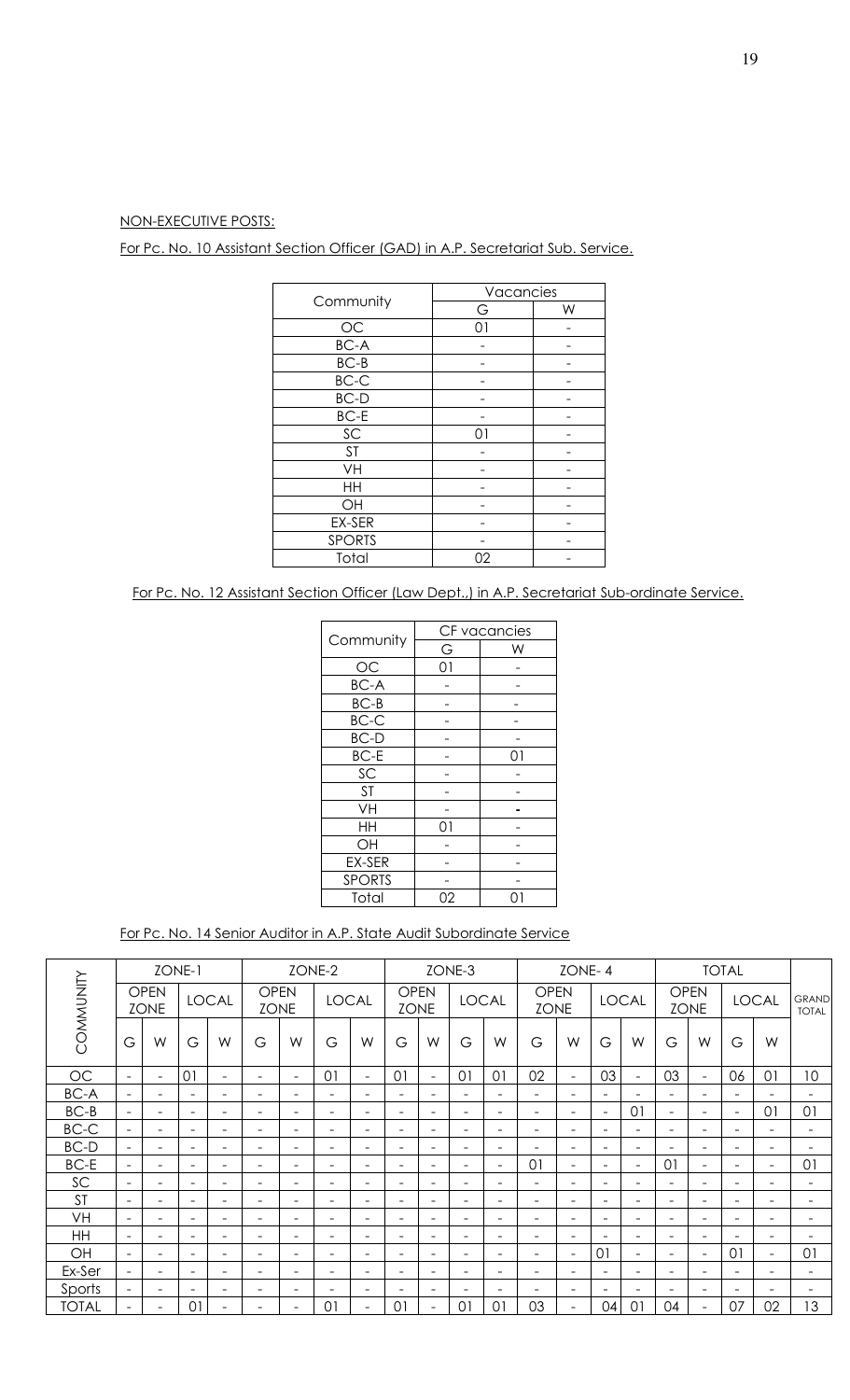| Community     |    | CF vacancies |    | <b>TOTAL</b> | <b>GRAND TOTAL</b> |
|---------------|----|--------------|----|--------------|--------------------|
|               | G  | W            | G  | W            |                    |
| <b>OC</b>     | 05 | 02           | 05 | 02           | 07                 |
| <b>BC-A</b>   |    |              |    |              |                    |
| $BC-B$        | 01 |              | 01 |              | 01                 |
| $BC-C$        |    |              |    |              |                    |
| <b>BC-D</b>   |    |              |    |              |                    |
| $BC-E$        |    |              |    |              |                    |
| SC            | 02 | 01           | 02 | 01           | 03                 |
| <b>ST</b>     |    |              |    |              | -                  |
| VH            |    |              |    |              |                    |
| HH            |    |              |    |              |                    |
| OH            | 01 |              | 01 |              | 01                 |
| EX-SER        | 01 |              | 01 |              | 01                 |
| <b>SPORTS</b> |    |              |    |              |                    |
| Total         | 10 | 03           | 10 | 03           | 13                 |

For Pc. No. 15 Senior Accountant (HOD) in A.P. Treasuries & Accounts Sub Service.

| For Pc. No. 17 Senior Accountant (District) in A.P. Treasuries & Accounts Sub Service. |  |
|----------------------------------------------------------------------------------------|--|
|----------------------------------------------------------------------------------------|--|

| DISTRICT     |                          |                          | $OC$                     |                          |                          |                          | BC-A                     |                          |                          |                          | $BC-B$                   |                          |                          |                          | $BC-C$                   |                          |                          | BC-D                     |                          |                          |                          |                          | $BC-E$                   |                          |                          | SC                       |                          |                          |                          | <b>ST</b>                |                          |                          |                          | SERVICE                  | EX-<br><b>MEN</b>        |                            | <b>TOTAL</b> |
|--------------|--------------------------|--------------------------|--------------------------|--------------------------|--------------------------|--------------------------|--------------------------|--------------------------|--------------------------|--------------------------|--------------------------|--------------------------|--------------------------|--------------------------|--------------------------|--------------------------|--------------------------|--------------------------|--------------------------|--------------------------|--------------------------|--------------------------|--------------------------|--------------------------|--------------------------|--------------------------|--------------------------|--------------------------|--------------------------|--------------------------|--------------------------|--------------------------|--------------------------|--------------------------|--------------------------|----------------------------|--------------|
|              |                          | G                        |                          | W                        |                          | G                        |                          | W                        |                          | G                        |                          | W                        | G                        |                          |                          | W                        |                          | G                        |                          | W                        |                          | G                        | W                        |                          | G                        |                          | W                        |                          |                          | G                        | W                        |                          |                          | G                        |                          | W                          |              |
|              | OPEN                     | <b>LOCAL</b>             | OPEN                     | <b>LOCAL</b>             | <b>OPEN</b>              | LOCAL                    | OPEN                     | <b>LOCAL</b>             | OPEN                     | <b>LOCAL</b>             | OPEN                     | <b>LOCAL</b>             | <b>ISPEN</b>             | <b>LOCAL</b>             | OPEN                     | <b>LOCAL</b>             | OPEN                     | <b>LOCAL</b>             | OPEN                     | <b>LOCAL</b>             | OPEN                     | <b>LOCAL</b>             | <b>OPEN</b>              | <b>LOCAL</b>             | OPEN                     | <b>LOCAL</b>             | OPEN                     | <b>LOCAL</b>             | <b>IREN</b>              | <b>LOCAL</b>             | OPEN                     | <b>LOCAL</b>             | OPEN                     | <b>LOCAL</b>             | <b>OPEN</b>              | LOCAL<br>OPEN <sup>+</sup> | <b>LOCAL</b> |
| <b>SKLM</b>  |                          | $\overline{\phantom{a}}$ | $\overline{\phantom{a}}$ | $\overline{\phantom{a}}$ | $\blacksquare$           | $\overline{\phantom{a}}$ | $\overline{\phantom{a}}$ | $\overline{\phantom{a}}$ | $\overline{\phantom{a}}$ | $\sim$                   | $\overline{\phantom{a}}$ | $\overline{\phantom{a}}$ | $\overline{\phantom{a}}$ | $\overline{\phantom{a}}$ | $\overline{\phantom{a}}$ | $\overline{\phantom{a}}$ | $\overline{\phantom{a}}$ | $\overline{\phantom{a}}$ | $\overline{\phantom{a}}$ | $\overline{\phantom{a}}$ | $\overline{\phantom{a}}$ | $\overline{\phantom{a}}$ | $\overline{\phantom{a}}$ | $\overline{\phantom{a}}$ | $\sim$                   | $\overline{\phantom{a}}$ | $\overline{\phantom{a}}$ | $\overline{\phantom{a}}$ | $\blacksquare$           | $\overline{\phantom{a}}$ | $\overline{\phantom{a}}$ | $\overline{\phantom{a}}$ | $\overline{\phantom{a}}$ | $\overline{\phantom{a}}$ | $\overline{\phantom{a}}$ | $\overline{\phantom{a}}$   | $00\,$       |
| <b>VZRM</b>  | $\overline{\phantom{a}}$ | $\overline{\phantom{a}}$ |                          | $\overline{\phantom{a}}$ | $\overline{a}$           |                          | $\overline{\phantom{a}}$ |                          | $\overline{\phantom{a}}$ | $\overline{\phantom{a}}$ | $\overline{a}$           | $\overline{\phantom{a}}$ | $\overline{\phantom{a}}$ | $\overline{\phantom{a}}$ | $\overline{\phantom{a}}$ |                          | $\overline{\phantom{a}}$ |                          | $\overline{\phantom{a}}$ | $\overline{\phantom{a}}$ | $\overline{\phantom{a}}$ | $\overline{\phantom{a}}$ | $\overline{\phantom{a}}$ | $\overline{\phantom{a}}$ | $\overline{\phantom{a}}$ | $\overline{\phantom{a}}$ | 01                       |                          |                          |                          |                          | $\overline{\phantom{a}}$ |                          |                          |                          | $\overline{\phantom{a}}$   | 01           |
| <b>VSKP</b>  |                          |                          |                          | $\blacksquare$           |                          |                          |                          |                          | $\overline{\phantom{a}}$ | $\overline{\phantom{a}}$ |                          | $\overline{\phantom{a}}$ | $\overline{\phantom{a}}$ | $\overline{\phantom{a}}$ | $\overline{\phantom{a}}$ | 01                       |                          |                          | $\overline{\phantom{a}}$ | $\overline{\phantom{a}}$ | $\overline{\phantom{a}}$ | D1                       |                          |                          |                          |                          | $\overline{\phantom{a}}$ |                          |                          |                          |                          | $\overline{\phantom{a}}$ | $\overline{\phantom{a}}$ | 02                       |                          | $\overline{\phantom{a}}$   | 04           |
| E.G          | $\overline{\phantom{a}}$ | $\overline{0}$           |                          | $\blacksquare$           | $\blacksquare$           |                          | $\blacksquare$           | $\blacksquare$           | $\overline{\phantom{a}}$ | $\blacksquare$           |                          | $\overline{\phantom{a}}$ | $\blacksquare$           | $\overline{\phantom{a}}$ | $\blacksquare$           |                          | $\blacksquare$           | $\overline{a}$           | $\sim$                   | $\overline{\phantom{a}}$ |                          | $\overline{\phantom{a}}$ | $\blacksquare$           | $\overline{\phantom{a}}$ | $\sim$                   |                          | $\overline{\phantom{a}}$ |                          | $\overline{a}$           | $\overline{\phantom{a}}$ | $\blacksquare$           | $\blacksquare$           | $\overline{\phantom{a}}$ | 0 <sub>1</sub>           |                          | $\overline{\phantom{a}}$   | 02           |
| W.G          |                          | $\blacksquare$           | $\overline{\phantom{a}}$ | $\blacksquare$           | 0                        | $\overline{\phantom{a}}$ | $\overline{\phantom{a}}$ | $\overline{\phantom{a}}$ | $\overline{\phantom{a}}$ | $\overline{\phantom{a}}$ | $\overline{\phantom{a}}$ | $\overline{\phantom{a}}$ | $\overline{\phantom{a}}$ | $\overline{\phantom{a}}$ | $\overline{\phantom{a}}$ | $\overline{\phantom{a}}$ | $\overline{\phantom{a}}$ | $\overline{\phantom{a}}$ | $\overline{\phantom{a}}$ | $\overline{\phantom{a}}$ | $\overline{\phantom{a}}$ | $\overline{\phantom{a}}$ | $\overline{\phantom{a}}$ | $\overline{\phantom{a}}$ | $\overline{\phantom{a}}$ | $\overline{\phantom{a}}$ | $\overline{\phantom{a}}$ | $\overline{\phantom{a}}$ | $\overline{\phantom{a}}$ | $\overline{\phantom{a}}$ | $\overline{\phantom{a}}$ | $\overline{\phantom{a}}$ | $\overline{\phantom{a}}$ | 02                       |                          | $\blacksquare$             | 03           |
| <b>KST</b>   |                          | $\overline{\phantom{a}}$ |                          | $\overline{\phantom{a}}$ |                          |                          |                          |                          | $\overline{\phantom{a}}$ | $\blacksquare$           |                          | $\overline{\phantom{0}}$ | $\overline{\phantom{a}}$ | $\overline{\phantom{a}}$ | $\blacksquare$           |                          | $\overline{\phantom{a}}$ |                          | $\overline{\phantom{a}}$ | $\overline{\phantom{a}}$ |                          | $\overline{a}$           | $\overline{\phantom{a}}$ | $\overline{\phantom{a}}$ | $\overline{\phantom{a}}$ |                          | $\overline{\phantom{a}}$ |                          |                          |                          | $\overline{\phantom{a}}$ | $\overline{\phantom{a}}$ | lo 1                     | 01                       |                          |                            | 02           |
| <b>GNT</b>   |                          | $\overline{\phantom{a}}$ |                          | $\overline{\phantom{a}}$ | $\overline{\phantom{a}}$ |                          |                          |                          | $\blacksquare$           | $\blacksquare$           | $\overline{\phantom{a}}$ | 0 <sup>1</sup>           | $\overline{\phantom{a}}$ | $\overline{\phantom{a}}$ | $\blacksquare$           | $\overline{\phantom{a}}$ | 01                       | $\overline{\phantom{a}}$ |                          | $\overline{\phantom{a}}$ |                          | $\overline{\phantom{a}}$ | $\overline{\phantom{a}}$ | $\overline{\phantom{a}}$ | $\overline{\phantom{a}}$ |                          | $\overline{\phantom{a}}$ |                          |                          |                          |                          | $\sim$                   | D <sub>1</sub>           |                          |                          |                            | 03           |
| <b>PKM</b>   | $\overline{\phantom{a}}$ | $\overline{\phantom{a}}$ | $\overline{a}$           | $\overline{\phantom{a}}$ | $\overline{\phantom{a}}$ |                          | $\overline{\phantom{a}}$ | $\blacksquare$           | $\overline{\phantom{a}}$ | $\overline{\phantom{a}}$ | $\equiv$                 | $\overline{\phantom{a}}$ | $\sim$                   | $\overline{\phantom{a}}$ | $\overline{\phantom{a}}$ | $\overline{\phantom{a}}$ | $\overline{\phantom{a}}$ | $\overline{a}$           | $\overline{\phantom{a}}$ | $\overline{\phantom{a}}$ |                          | $\overline{\phantom{a}}$ | $\overline{\phantom{a}}$ | $\overline{\phantom{a}}$ | $\overline{\phantom{a}}$ |                          | $\overline{\phantom{a}}$ | $\overline{a}$           | $\blacksquare$           | $\overline{\phantom{a}}$ | $\blacksquare$           | $\overline{\phantom{a}}$ | $\blacksquare$           | 01                       | $\blacksquare$           | $\equiv$                   | 01           |
| <b>NLR</b>   |                          | $\overline{\phantom{a}}$ | $\overline{\phantom{a}}$ | $\blacksquare$           | $\overline{\phantom{a}}$ | $\overline{\phantom{a}}$ | $\overline{\phantom{a}}$ | $\overline{\phantom{a}}$ | $\overline{\phantom{a}}$ | $\blacksquare$           | $\overline{\phantom{a}}$ | $\overline{\phantom{a}}$ | $\overline{\phantom{a}}$ | $\overline{\phantom{a}}$ | $\overline{\phantom{a}}$ | $\overline{\phantom{a}}$ | $\overline{\phantom{a}}$ | $\overline{\phantom{a}}$ | $\overline{\phantom{a}}$ | $\overline{\phantom{a}}$ | $\overline{\phantom{a}}$ | $\overline{\phantom{a}}$ | $\overline{\phantom{a}}$ | $\overline{\phantom{a}}$ | $\blacksquare$           | $\overline{\phantom{a}}$ | $\overline{\phantom{a}}$ | $\overline{\phantom{a}}$ | $\overline{\phantom{a}}$ | $\overline{\phantom{a}}$ | $\overline{\phantom{a}}$ | $\overline{\phantom{a}}$ | $\overline{\phantom{a}}$ | 01                       | $\overline{\phantom{a}}$ | $\blacksquare$             | 01           |
| <b>KDP</b>   |                          | $\overline{\phantom{a}}$ |                          | $\overline{\phantom{a}}$ | $\overline{\phantom{a}}$ |                          | $\overline{\phantom{a}}$ | $\overline{\phantom{a}}$ | $\overline{\phantom{a}}$ | $\overline{\phantom{a}}$ | $\blacksquare$           | $\overline{\phantom{a}}$ | $\overline{\phantom{a}}$ | $\overline{\phantom{a}}$ | $\blacksquare$           | $\overline{\phantom{a}}$ | $\overline{\phantom{a}}$ |                          | $\blacksquare$           | $\overline{\phantom{a}}$ | $\overline{\phantom{a}}$ | $\overline{\phantom{a}}$ | $\overline{\phantom{a}}$ | $\overline{\phantom{a}}$ | $\blacksquare$           |                          | $\overline{\phantom{a}}$ |                          | $\blacksquare$           | $\overline{\phantom{a}}$ | $\overline{\phantom{a}}$ | $\overline{\phantom{a}}$ |                          |                          |                          |                            | $00\,$       |
| <b>CTR</b>   |                          | $\overline{\phantom{a}}$ | 0                        | $\overline{\phantom{a}}$ | $\overline{\phantom{a}}$ |                          |                          |                          | $\overline{\phantom{a}}$ | $\overline{\phantom{a}}$ |                          | $\overline{\phantom{a}}$ | $\overline{\phantom{a}}$ | $\overline{\phantom{a}}$ | $\overline{\phantom{a}}$ |                          | $\overline{\phantom{a}}$ |                          | $\overline{\phantom{a}}$ | $\equiv$                 |                          | $\overline{\phantom{a}}$ |                          | $\overline{\phantom{a}}$ | $\blacksquare$           |                          | $\blacksquare$           |                          | $\overline{a}$           |                          |                          |                          |                          | 01                       |                          | $\equiv$                   | 02           |
| KNL          | $\overline{\phantom{a}}$ | $\overline{\phantom{a}}$ | $\blacksquare$           | $\overline{\phantom{a}}$ | $\blacksquare$           | $\blacksquare$           | $\overline{\phantom{a}}$ | $\overline{\phantom{a}}$ | $\overline{\phantom{a}}$ | $\overline{\phantom{a}}$ | $\overline{a}$           | $\overline{\phantom{a}}$ | $\sim$                   | $\blacksquare$           | $\overline{\phantom{a}}$ | $\overline{\phantom{a}}$ | $\overline{\phantom{a}}$ | $\blacksquare$           | $\overline{\phantom{a}}$ | $\equiv$                 | $\blacksquare$           | $\overline{\phantom{a}}$ | $\blacksquare$           | $\overline{\phantom{a}}$ | $\overline{\phantom{a}}$ | $\overline{\phantom{a}}$ | $\blacksquare$           | $\overline{\phantom{a}}$ | $\blacksquare$           | $\overline{\phantom{a}}$ | $\overline{\phantom{a}}$ | $\overline{\phantom{a}}$ | $\overline{\phantom{a}}$ | 01                       | $\blacksquare$           | $\equiv$                   | 01           |
| <b>ATP</b>   |                          |                          |                          | $\overline{\phantom{a}}$ | $\overline{\phantom{a}}$ | $\overline{\phantom{a}}$ | $\overline{\phantom{a}}$ | $\overline{\phantom{a}}$ | $\overline{\phantom{a}}$ | 0                        | $\overline{a}$           | $\overline{\phantom{a}}$ | $\overline{\phantom{a}}$ | $\overline{\phantom{a}}$ | $\overline{\phantom{a}}$ | $\overline{\phantom{a}}$ | $\overline{\phantom{a}}$ | $\overline{\phantom{a}}$ | $\overline{\phantom{a}}$ | $\overline{\phantom{a}}$ | $\overline{\phantom{a}}$ | $\overline{\phantom{a}}$ | $\overline{\phantom{a}}$ | $\overline{\phantom{a}}$ | $\overline{\phantom{a}}$ |                          | $\overline{\phantom{a}}$ | $\overline{\phantom{a}}$ | $\overline{\phantom{a}}$ | $\overline{\phantom{a}}$ | $\overline{\phantom{a}}$ | $\overline{\phantom{a}}$ | $\overline{\phantom{a}}$ | $\overline{\phantom{a}}$ | $\overline{\phantom{a}}$ | $\blacksquare$             | 01           |
| <b>TOTAL</b> |                          | 01 01                    |                          | $\equiv$                 | 01                       | $\overline{\phantom{a}}$ | $\overline{\phantom{a}}$ | $\overline{\phantom{a}}$ | $\overline{\phantom{a}}$ | 01                       | $\overline{a}$           | 01                       | $\overline{\phantom{m}}$ | $\overline{\phantom{a}}$ | $\overline{\phantom{a}}$ | 0                        | 01                       | $\overline{\phantom{a}}$ | $\overline{\phantom{a}}$ | $\overline{\phantom{a}}$ |                          | O <sub>1</sub>           | $\overline{\phantom{a}}$ | $\overline{\phantom{a}}$ | $\blacksquare$           |                          | 01                       | $\overline{\phantom{a}}$ | $\overline{\phantom{a}}$ | $\overline{\phantom{a}}$ | $\overline{\phantom{a}}$ | $\overline{\phantom{a}}$ | 02                       | 10                       |                          |                            |              |
|              |                          |                          |                          |                          |                          |                          |                          |                          |                          |                          |                          |                          |                          |                          |                          |                          |                          |                          |                          |                          |                          |                          |                          |                          |                          |                          |                          |                          |                          |                          |                          |                          |                          | <b>GRAND TOTAL</b>       |                          |                            | 21           |

# For Pc. No. 18 Senior Accountant in A.P.G.L.I Department

|           |                          | ZONE-1                     |                          |                          |                          |                            | ZONE-2                       |                          |             |                          | ZONE-3                   |                              |                          | ZONE-4      |                          |              |                            | <b>TOTAL</b>             |                          |                          |                          |
|-----------|--------------------------|----------------------------|--------------------------|--------------------------|--------------------------|----------------------------|------------------------------|--------------------------|-------------|--------------------------|--------------------------|------------------------------|--------------------------|-------------|--------------------------|--------------|----------------------------|--------------------------|--------------------------|--------------------------|--------------------------|
| COMMUNITY |                          | <b>OPEN</b><br><b>ZONE</b> | LOCAL                    |                          |                          | <b>OPEN</b><br><b>ZONE</b> |                              | <b>LOCAL</b>             | <b>OPEN</b> | <b>ZONE</b>              |                          | <b>LOCAL</b>                 | <b>OPEN</b>              | <b>ZONE</b> |                          | <b>LOCAL</b> | <b>OPEN</b><br><b>ZONE</b> |                          | <b>LOCAL</b>             |                          | GRAND                    |
|           | G                        | W                          | G                        | W                        | G                        | W                          | G                            | W                        | G           | W                        | G                        | W                            | G                        | W           | G                        | W            | G                          | W                        | G                        | W                        | <b>TOTAL</b>             |
| <b>OC</b> | -                        | -                          | 01                       | -                        | $\overline{\phantom{0}}$ | -                          | $\qquad \qquad \blacksquare$ | $\overline{\phantom{0}}$ | 01          | $\overline{\phantom{0}}$ | $\overline{\phantom{0}}$ | $\qquad \qquad \blacksquare$ | $\overline{\phantom{0}}$ | -           | $\overline{\phantom{0}}$ | -            | 01                         | $\overline{\phantom{a}}$ | $\overline{0}$           | $\equiv$                 | 02                       |
| BC-A      | $\overline{\phantom{0}}$ | -                          | $\overline{\phantom{0}}$ | $\overline{\phantom{0}}$ | $\overline{\phantom{0}}$ | -                          | $\qquad \qquad \blacksquare$ | -                        | -           | $\overline{\phantom{0}}$ | $\overline{\phantom{0}}$ | $\qquad \qquad \blacksquare$ | $\overline{\phantom{0}}$ | -           | $\overline{\phantom{0}}$ | -            | $\overline{\phantom{0}}$   | -                        | $\overline{\phantom{0}}$ | $\overline{\phantom{0}}$ | $\overline{\phantom{0}}$ |
| $BC-B$    | $\overline{\phantom{0}}$ | -                          | $\overline{\phantom{0}}$ | $\overline{\phantom{0}}$ | $\overline{\phantom{0}}$ | -                          | $\overline{\phantom{0}}$     | -                        | -           | $\overline{\phantom{0}}$ | $\overline{\phantom{0}}$ | $\overline{\phantom{0}}$     | -                        |             | $\overline{\phantom{0}}$ | -            | $\overline{\phantom{0}}$   | -                        | -                        | $\overline{\phantom{0}}$ | $\overline{\phantom{0}}$ |
| $BC-C$    | -                        | -                          | $\overline{\phantom{0}}$ | $\overline{\phantom{0}}$ |                          |                            | $\qquad \qquad \blacksquare$ | -                        | -           | $\overline{\phantom{0}}$ | $\overline{\phantom{0}}$ | $\qquad \qquad \blacksquare$ | $\overline{\phantom{0}}$ |             |                          | -            | -                          | -                        | -                        | -                        | $\overline{\phantom{0}}$ |
| BC-D      | $\overline{\phantom{0}}$ | -                          | $\overline{\phantom{0}}$ | $\overline{\phantom{0}}$ |                          | -                          | $\qquad \qquad \blacksquare$ | -                        | -           | -                        | $\overline{\phantom{0}}$ | $\qquad \qquad \blacksquare$ | -                        |             |                          | -            | -                          | -                        |                          | $\overline{\phantom{0}}$ | $\overline{\phantom{0}}$ |
| BC-E      |                          | -                          | $\overline{\phantom{0}}$ |                          |                          |                            | $\qquad \qquad$              |                          | -           | -                        | -                        | $\overline{\phantom{0}}$     | -                        |             |                          |              |                            | -                        |                          | $\overline{\phantom{0}}$ | -                        |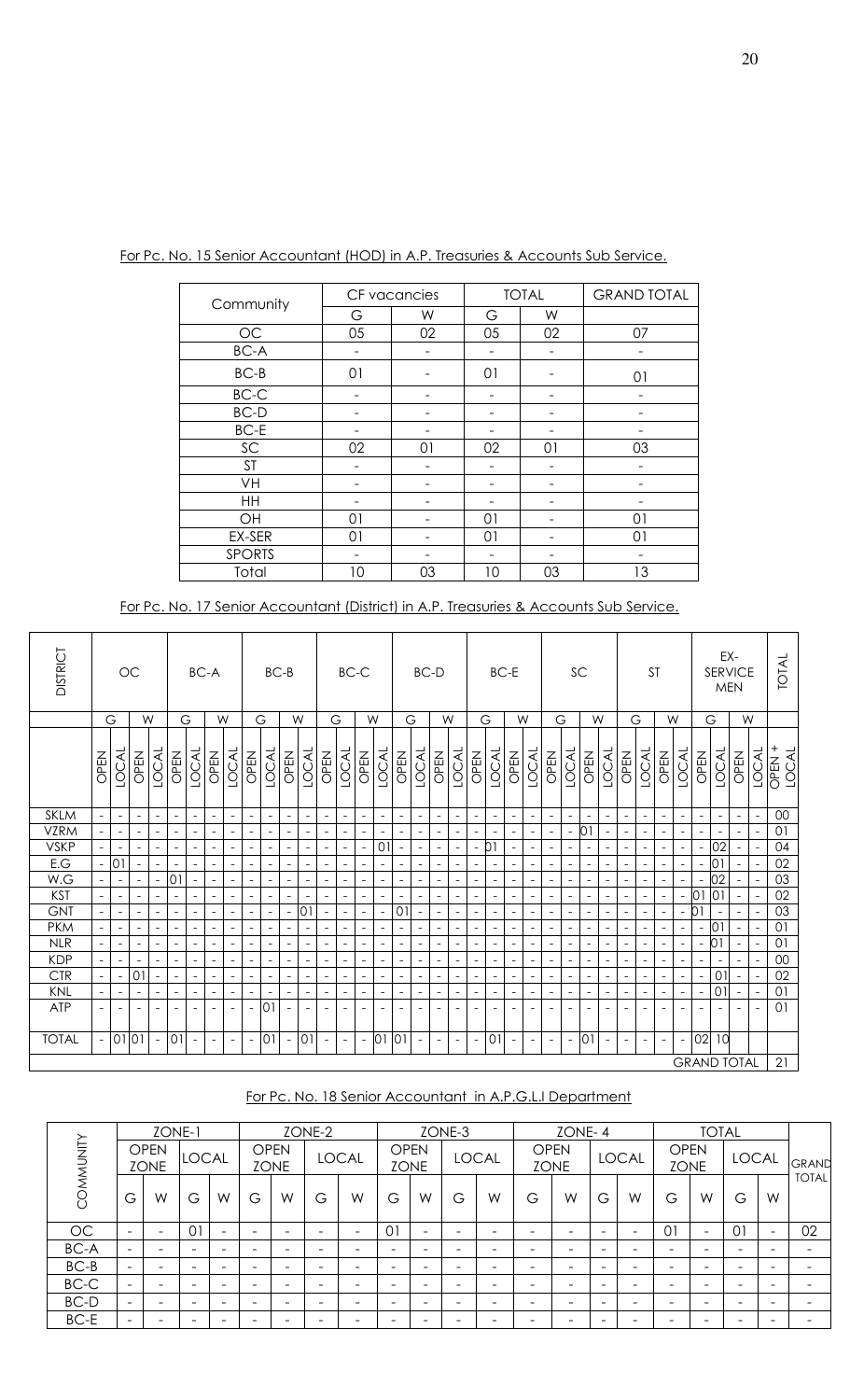| SC           | $\overline{\phantom{0}}$ |                          | -  |                          | - |                          | $\overline{\phantom{0}}$ |          | -                        | $\overline{\phantom{0}}$ | -                        |                          | $\overline{\phantom{a}}$ |   | -                        | - | -                        | -                        | $\overline{\phantom{a}}$ |                          |                          |
|--------------|--------------------------|--------------------------|----|--------------------------|---|--------------------------|--------------------------|----------|--------------------------|--------------------------|--------------------------|--------------------------|--------------------------|---|--------------------------|---|--------------------------|--------------------------|--------------------------|--------------------------|--------------------------|
| <b>ST</b>    | $\overline{\phantom{a}}$ | -                        | -  | -                        | - | -                        | $\overline{\phantom{0}}$ |          | -                        | $\overline{\phantom{0}}$ | $\overline{\phantom{a}}$ | -                        | $\overline{\phantom{0}}$ |   | -                        | - | $\overline{\phantom{0}}$ | -                        | -                        | $\overline{\phantom{a}}$ | -                        |
| VH           | $\overline{\phantom{0}}$ |                          | -  | $\overline{\phantom{0}}$ | - | $\overline{\phantom{a}}$ | $\overline{\phantom{0}}$ | -        | -                        | $\overline{\phantom{0}}$ | -                        | -                        | $\overline{\phantom{0}}$ | - | -                        | - | $\overline{\phantom{0}}$ | -                        | -                        | -                        |                          |
| HH           | $\overline{\phantom{0}}$ | $\overline{\phantom{a}}$ | -  | -                        | - | $\overline{\phantom{a}}$ | $\overline{\phantom{a}}$ | -        | $\overline{\phantom{a}}$ | $\overline{\phantom{0}}$ | $\overline{\phantom{a}}$ | $\overline{\phantom{0}}$ | $\overline{\phantom{0}}$ | - | $\overline{\phantom{a}}$ | - | $\overline{\phantom{0}}$ | $\overline{\phantom{a}}$ | -                        | $\overline{\phantom{a}}$ | $\overline{\phantom{0}}$ |
| OH           | $\overline{\phantom{0}}$ | -                        | -  | -                        | - | -                        | $\overline{\phantom{0}}$ |          | -                        | $\overline{\phantom{0}}$ | -                        | -                        | $\overline{\phantom{0}}$ |   | $\overline{\phantom{a}}$ | - | -                        | -                        | -                        | -                        |                          |
| Ex-Ser       | $\overline{\phantom{0}}$ |                          | -  |                          |   |                          | -                        |          |                          | -                        |                          |                          | $\overline{\phantom{0}}$ |   | -                        | - | -                        |                          | $\overline{\phantom{a}}$ |                          |                          |
| Sports       | $\overline{\phantom{a}}$ |                          | -  | -                        | - | -                        | -                        |          |                          | $\overline{\phantom{0}}$ | -                        |                          | -                        |   | $\overline{\phantom{0}}$ | - | -                        | -                        | -                        |                          |                          |
| <b>TOTAL</b> | $\overline{\phantom{a}}$ |                          | 01 |                          |   |                          | -                        | <b>1</b> | 01                       | $\overline{\phantom{0}}$ |                          |                          | -                        |   |                          |   | $\overline{0}$           |                          | 01                       |                          | 02                       |

For Pc. No. 19 Junior Assistant in A.P. Public Service Commission

| Community     |                          | CF vacancies |                          | <b>Fresh Vacancies</b> |                          | <b>TOTAL</b>             | <b>GRAND</b><br><b>TOTAL</b> |
|---------------|--------------------------|--------------|--------------------------|------------------------|--------------------------|--------------------------|------------------------------|
|               | G                        | W            | G                        | W                      | G                        | W                        |                              |
| OC            | 06                       | 04           | ۰                        |                        | 06                       | 04                       | 10                           |
| BC-A          | $\overline{\phantom{m}}$ | 01           | $\overline{\phantom{0}}$ | -                      | -                        | 01                       | 01                           |
| $BC-B$        | 02                       |              | ۰                        |                        | 02                       |                          | 02                           |
| $BC-C$        |                          |              | -                        |                        |                          |                          |                              |
| BC-D          | 01                       | 01           | -                        |                        | 01                       | 01                       | 02                           |
| <b>BC-E</b>   | 01                       |              | -                        |                        | 01                       |                          | 01                           |
| SC            | 01                       | 01           |                          |                        | 01                       | 01                       | 02                           |
| <b>ST</b>     | 01                       |              |                          |                        | 01                       |                          | 01                           |
| VH            |                          | 01           |                          |                        |                          | 01                       | 01                           |
| HH            | 01                       |              | -                        | ۰                      | 01                       | $\overline{\phantom{0}}$ | 01                           |
| OH            | $\overline{\phantom{m}}$ |              | -                        |                        | $\overline{\phantom{0}}$ | -                        |                              |
| EX-SER        | 03                       |              | -                        |                        | 03                       |                          | 03                           |
| <b>SPORTS</b> | ۰                        |              |                          |                        |                          |                          |                              |
| Total         | 16                       | 08           |                          |                        | 16                       | 08                       | 24                           |

# For Pc. No. 20 Junior Assistant in A.P Labour Department

|               |    | CF vacancies |   | <b>Fresh Vacancies</b> |                          | <b>TOTAL</b>             | <b>GRAND TOTAL</b>           |
|---------------|----|--------------|---|------------------------|--------------------------|--------------------------|------------------------------|
| Community     | G  | W            | G | W                      | G                        | W                        |                              |
| $\rm OC$      |    |              |   |                        |                          |                          |                              |
| $BC-A$        |    |              |   |                        |                          |                          |                              |
| $BC-B$        |    |              |   |                        |                          |                          | $\qquad \qquad \blacksquare$ |
| $BC-C$        |    |              |   |                        |                          |                          | $\overline{\phantom{0}}$     |
| $BC-D$        |    |              |   |                        | $\overline{\phantom{0}}$ | $\overline{\phantom{a}}$ |                              |
| $BC-E$        |    |              | - |                        | -                        | $\qquad \qquad -$        |                              |
| SC            | 01 |              | ۰ |                        | 01                       | $\overline{\phantom{a}}$ | 01                           |
| <b>ST</b>     |    |              | - |                        | $\overline{\phantom{a}}$ | $\qquad \qquad -$        |                              |
| VH            |    |              | ۰ |                        | ۰                        | ٠                        |                              |
| HH            |    |              |   |                        | -                        |                          |                              |
| OH            |    |              |   |                        | -                        |                          |                              |
| EX-SER        |    |              |   |                        |                          |                          |                              |
| <b>SPORTS</b> |    |              |   |                        |                          | $\overline{\phantom{a}}$ |                              |
| Total         | 01 |              |   |                        | 01                       |                          | 01                           |

# For P.C.No.21 Junior Assistant in A.P Public Health & Municipal Engineering Department

|           | CF vacancies |   |   | Fresh Vacancies |    | <b>TOTAL</b> | <b>GRAND TOTAL</b> |
|-----------|--------------|---|---|-----------------|----|--------------|--------------------|
| Community | G            | W | G | W               | G  | W            |                    |
| OC        | $\Omega$     |   |   |                 | 01 |              |                    |
| BC-A      |              |   |   |                 |    |              |                    |
| $BC-B$    |              |   |   |                 |    |              |                    |
| $BC-C$    |              |   |   |                 |    |              |                    |
| $BC-D$    |              |   |   |                 |    |              |                    |
| BC-E      |              |   |   |                 |    |              |                    |
| SC        |              |   |   |                 |    |              |                    |
| ST        |              |   |   |                 |    |              |                    |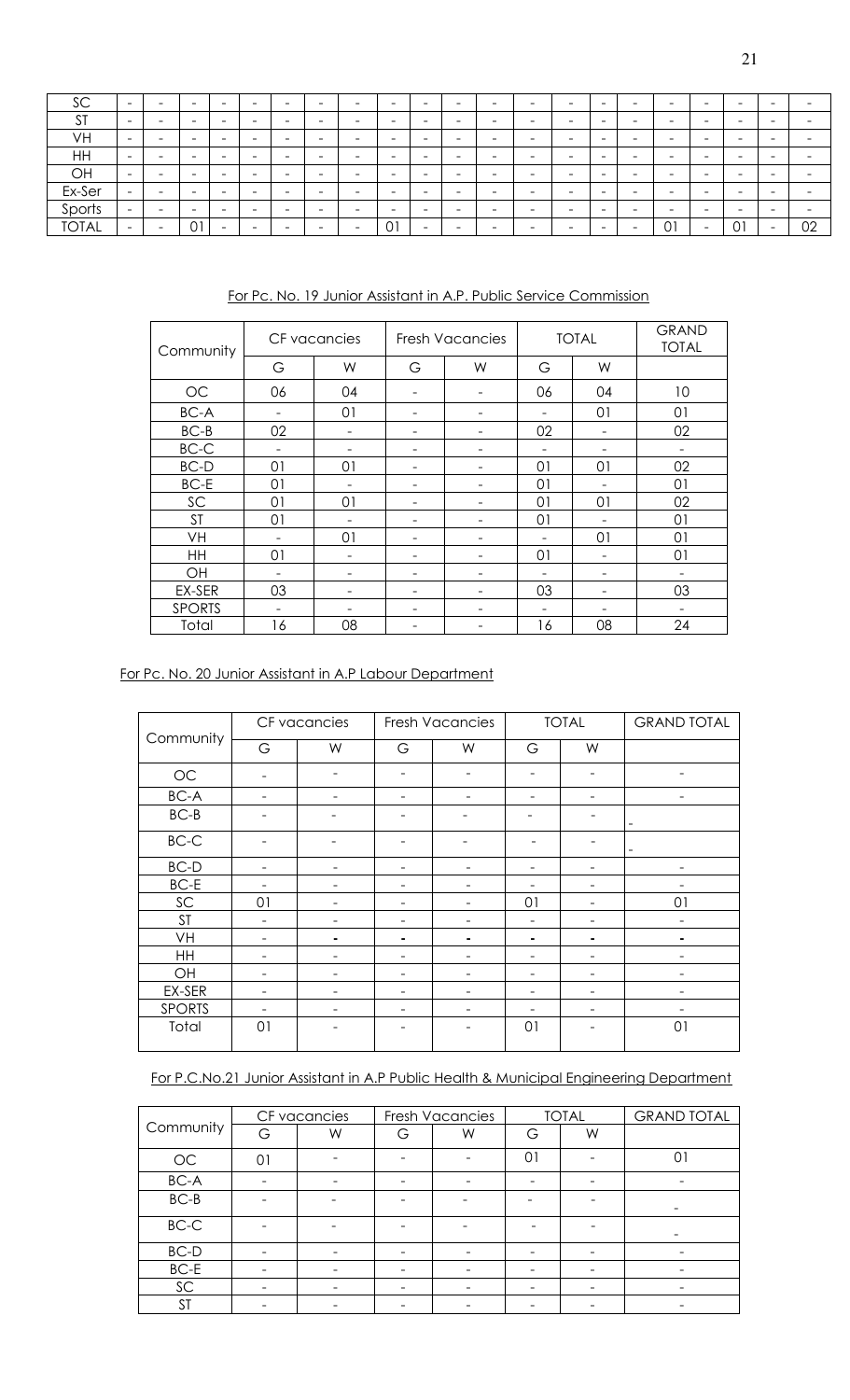| ٧H            |  |   |  | $\overline{\phantom{a}}$ |  |
|---------------|--|---|--|--------------------------|--|
| HH            |  |   |  | $\overline{\phantom{a}}$ |  |
| ЭH            |  |   |  | -                        |  |
| EX-SER        |  |   |  |                          |  |
| <b>SPORTS</b> |  |   |  | -                        |  |
| ota           |  | - |  |                          |  |

# For P.C.No.22.Junior Assistant in Director General of Prisons & Correctional Services

| Community     | CF vacancies |                          |   | <b>Fresh Vacancies</b> |    | <b>TOTAL</b>             | <b>GRAND TOTAL</b> |
|---------------|--------------|--------------------------|---|------------------------|----|--------------------------|--------------------|
|               | G            | W                        | G | W                      | G  | W                        |                    |
| $OC$          |              | $\overline{\phantom{0}}$ | - | -                      | -  | $\overline{\phantom{0}}$ |                    |
| $BC-A$        |              |                          |   |                        |    |                          |                    |
| $BC-B$        |              |                          |   |                        |    |                          |                    |
| $BC-C$        |              |                          |   |                        |    |                          |                    |
| $BC-D$        | 01           |                          | ۰ |                        | 01 | $\qquad \qquad$          | 01                 |
| $BC-E$        |              |                          | - |                        | -  | -                        |                    |
| SC            |              | $\overline{\phantom{0}}$ | - |                        | -  | -                        |                    |
| <b>ST</b>     |              | $\qquad \qquad$          | - |                        | -  | $\qquad \qquad$          |                    |
| VH            |              | ٠                        | ۰ |                        | ۰  | ٠                        |                    |
| HH            |              | $\overline{\phantom{0}}$ | - |                        | ۰  | ۰                        |                    |
| OH            |              |                          | - |                        | -  | -                        |                    |
| EX-SER        | 01           |                          | ۰ |                        | 01 | $\overline{\phantom{0}}$ | 01                 |
| <b>SPORTS</b> |              |                          |   |                        |    |                          |                    |
| Total         | 02           |                          |   |                        | 02 |                          | 02                 |

|  |  | For P.C. No.23. Junior Assistant in A.P Agriculture Department |  |  |
|--|--|----------------------------------------------------------------|--|--|
|--|--|----------------------------------------------------------------|--|--|

|               | CF vacancies |                          |   | <b>Fresh Vacancies</b> |                          | <b>TOTAL</b>             | <b>GRAND TOTAL</b> |
|---------------|--------------|--------------------------|---|------------------------|--------------------------|--------------------------|--------------------|
| Community     |              |                          |   |                        |                          |                          |                    |
|               | G            | W                        | G | W                      | G                        | W                        |                    |
| $OC$          | 01           | $\overline{\phantom{0}}$ | - | -                      | 01                       | ۰                        | 01                 |
| BC-A          |              |                          |   |                        |                          |                          |                    |
| $BC-B$        |              |                          |   |                        |                          |                          | $\qquad \qquad -$  |
| $BC-C$        |              | -                        | - |                        |                          |                          | ۰                  |
| $BC-D$        |              | 01                       | ۰ |                        | ۰                        | 01                       | 01                 |
| $BC-E$        |              | $\blacksquare$           | ۰ |                        |                          | $\overline{\phantom{0}}$ |                    |
| SC            |              | $\qquad \qquad$          | - |                        | -                        | $\overline{\phantom{0}}$ |                    |
| <b>ST</b>     |              | -                        | - | -                      | $\overline{\phantom{0}}$ | $\overline{\phantom{0}}$ |                    |
| VH            |              | ۰                        | ۰ |                        | ۰                        | ۰                        | -                  |
| HH            |              |                          | ۰ |                        |                          |                          |                    |
| OH            |              |                          | - |                        | ۰                        | $\overline{\phantom{0}}$ |                    |
| EX-SER        |              |                          | ۰ |                        | ۳                        | $\overline{\phantom{0}}$ |                    |
| <b>SPORTS</b> |              |                          | - |                        |                          | -                        |                    |
| Total         | 01           | 01                       |   |                        | 01                       | 01                       | 02                 |

| For P.C. No.24 Junior Assistant in A.P sugar and Cane Department. |  |  |
|-------------------------------------------------------------------|--|--|
|                                                                   |  |  |

| Community |   | CF vacancies |   | Fresh Vacancies |   | <b>TOTAL</b> | <b>GRAND TOTAL</b>       |
|-----------|---|--------------|---|-----------------|---|--------------|--------------------------|
|           | G | W            | G | W               | G | W            |                          |
| OC        |   |              |   |                 |   |              |                          |
| BC-A      |   |              |   |                 |   |              |                          |
| $BC-B$    |   |              |   |                 |   |              | $\overline{\phantom{0}}$ |
| $BC-C$    |   |              |   |                 |   |              |                          |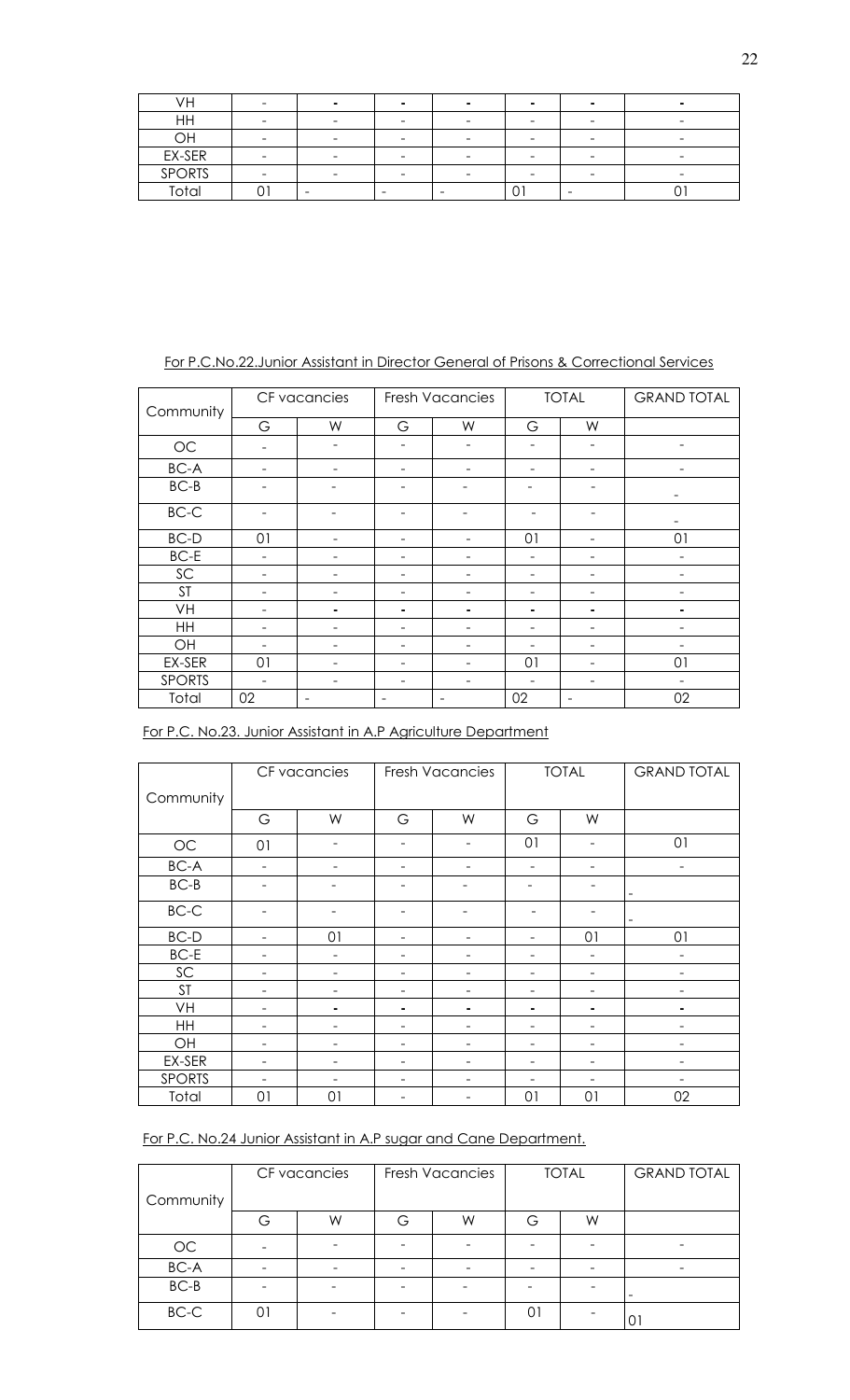| $BC-D$        | -                        | $\overline{\phantom{a}}$ |                | -                        |   |                          |
|---------------|--------------------------|--------------------------|----------------|--------------------------|---|--------------------------|
| $BC-E$        | $\overline{\phantom{a}}$ | -                        |                | -                        |   | $\overline{\phantom{0}}$ |
| SC            |                          |                          |                |                          |   |                          |
| <b>ST</b>     |                          |                          |                |                          |   |                          |
| VH            | ۰                        | ۰                        | $\blacksquare$ | ۰                        | ۰ | ۰                        |
| HH            | $\qquad \qquad$          | -                        |                | $\overline{\phantom{0}}$ | - | $\overline{\phantom{0}}$ |
| OH            |                          |                          |                |                          |   |                          |
| EX-SER        | $\overline{\phantom{a}}$ | -                        |                | $\overline{\phantom{0}}$ |   | -                        |
| <b>SPORTS</b> | $\qquad \qquad$          |                          |                | -                        |   | -                        |
| Total         |                          |                          |                | U                        |   |                          |

For P.C. No.25 Junior Assistant in A.P Road & Building Department.

|               |    | CF vacancies    |   | <b>Fresh Vacancies</b> |                 | <b>TOTAL</b>    |                    |
|---------------|----|-----------------|---|------------------------|-----------------|-----------------|--------------------|
| Community     | G  | W               | G | W                      | G               | W               | <b>GRAND TOTAL</b> |
| OC            |    | $\qquad \qquad$ | - | -                      | $\qquad \qquad$ |                 |                    |
| $BC-A$        |    |                 |   |                        |                 |                 |                    |
| $BC-B$        |    |                 |   |                        |                 |                 | -                  |
| $BC-C$        |    |                 |   |                        |                 |                 | -                  |
| BC-D          |    |                 |   |                        |                 |                 |                    |
| $BC-E$        |    |                 |   |                        |                 |                 |                    |
| SC            | 01 |                 |   |                        | 01              |                 | 01                 |
| <b>ST</b>     |    |                 |   |                        | ۰               |                 |                    |
| VH            |    |                 | ۰ |                        | ٠               | ۰               |                    |
| HH            |    |                 |   |                        |                 |                 |                    |
| OH            |    |                 |   |                        |                 |                 |                    |
| EX-SER        |    |                 | - |                        | $\qquad \qquad$ | $\qquad \qquad$ |                    |
| <b>SPORTS</b> |    |                 |   |                        |                 | -               |                    |
| Total         | 01 |                 |   |                        | 01              |                 | 01                 |

| For P.C. No.26 Junior Assistant in A.P Survey Settlement Department |
|---------------------------------------------------------------------|
|---------------------------------------------------------------------|

|               |    | CF vacancies             |                          | Fresh Vacancies |                          | <b>TOTAL</b>             | <b>GRAND TOTAL</b>       |
|---------------|----|--------------------------|--------------------------|-----------------|--------------------------|--------------------------|--------------------------|
| Community     |    |                          |                          |                 |                          |                          |                          |
|               | G  | W                        | G                        | W               | G                        | W                        |                          |
| OC            |    |                          |                          |                 |                          |                          |                          |
| $BC-A$        |    | $\overline{\phantom{a}}$ | $\overline{\phantom{0}}$ | $\blacksquare$  | $\overline{\phantom{a}}$ | $\overline{\phantom{a}}$ | $\overline{\phantom{a}}$ |
| $BC-B$        |    |                          |                          |                 |                          |                          | -                        |
| $BC-C$        |    |                          |                          |                 |                          |                          | -                        |
| $BC-D$        |    |                          | ۰                        |                 |                          | $\overline{\phantom{0}}$ |                          |
| $BC-E$        | 01 | $\qquad \qquad -$        | $\overline{\phantom{a}}$ | ۰               | 01                       | $\overline{\phantom{a}}$ | 01                       |
| SC            |    |                          | -                        |                 | -                        | -                        | -                        |
| <b>ST</b>     |    |                          | -                        |                 | $\overline{\phantom{0}}$ | -                        |                          |
| VH            |    |                          | ۰                        |                 | ۰                        | ۰                        |                          |
| <b>HH</b>     |    |                          | ۰                        |                 | -                        |                          |                          |
| OH            |    | ۰                        | ۰                        | ۳               | ۰                        | $\overline{\phantom{0}}$ |                          |
| EX-SER        |    | $\qquad \qquad -$        | $\overline{\phantom{a}}$ | ۰               | ۰                        | $\overline{\phantom{m}}$ | ۰                        |
| <b>SPORTS</b> |    |                          |                          |                 |                          |                          |                          |
| Total         | 01 |                          |                          |                 | 01                       |                          | 01                       |

For Pc. No. 27 Junior Accountant (HOD) in various Departments in A.P Treasuries & Accounts Sub-Service

| Dept.       | OС           |                          | BC.         | `−A                      |             | $BC-B$ | BC.                           | ⌒<br>_ب-                 |                          | BC-D                     |                          | BC-E |                                          | $\sim$<br>ےد             | ັບ                            | $^{\sim}$                |        | <b>PH</b>                |                          | Ex-Ser                   |                        |   | TOTAL <sub>GRAND</sub> |
|-------------|--------------|--------------------------|-------------|--------------------------|-------------|--------|-------------------------------|--------------------------|--------------------------|--------------------------|--------------------------|------|------------------------------------------|--------------------------|-------------------------------|--------------------------|--------|--------------------------|--------------------------|--------------------------|------------------------|---|------------------------|
|             | ⌒<br>◡       | W                        | $\sim$<br>ت | W                        | $\sim$<br>- | W      | $\overline{\phantom{0}}$<br>◡ | W                        | $\sim$<br>◡              | W                        | ⌒<br>ت                   | W    | $\overline{\phantom{0}}$<br>$\checkmark$ | W                        | $\overline{\phantom{0}}$<br>ヮ | W                        | G      | W                        | $\sim$<br>ت              | W                        | $\sim$<br>$\mathbf{r}$ | W | TOTAL                  |
| Comptroller |              |                          |             |                          |             |        |                               |                          |                          |                          |                          |      |                                          |                          |                               |                          |        |                          |                          |                          |                        |   |                        |
| of Legal    | $\cap$<br>U. | $\overline{\phantom{a}}$ | -           | $\overline{\phantom{a}}$ | -           | -      | $\overline{\phantom{a}}$      | $\overline{\phantom{a}}$ | $\overline{\phantom{a}}$ | $\overline{\phantom{0}}$ | $\overline{\phantom{a}}$ | -    | -                                        | $\overline{\phantom{a}}$ | -                             | $\overline{\phantom{a}}$ | $\sim$ | $\overline{\phantom{a}}$ | $\overline{\phantom{a}}$ | $\overline{\phantom{a}}$ | $\bigcap$ 1<br>U       |   | $\sim$<br>$\sim$       |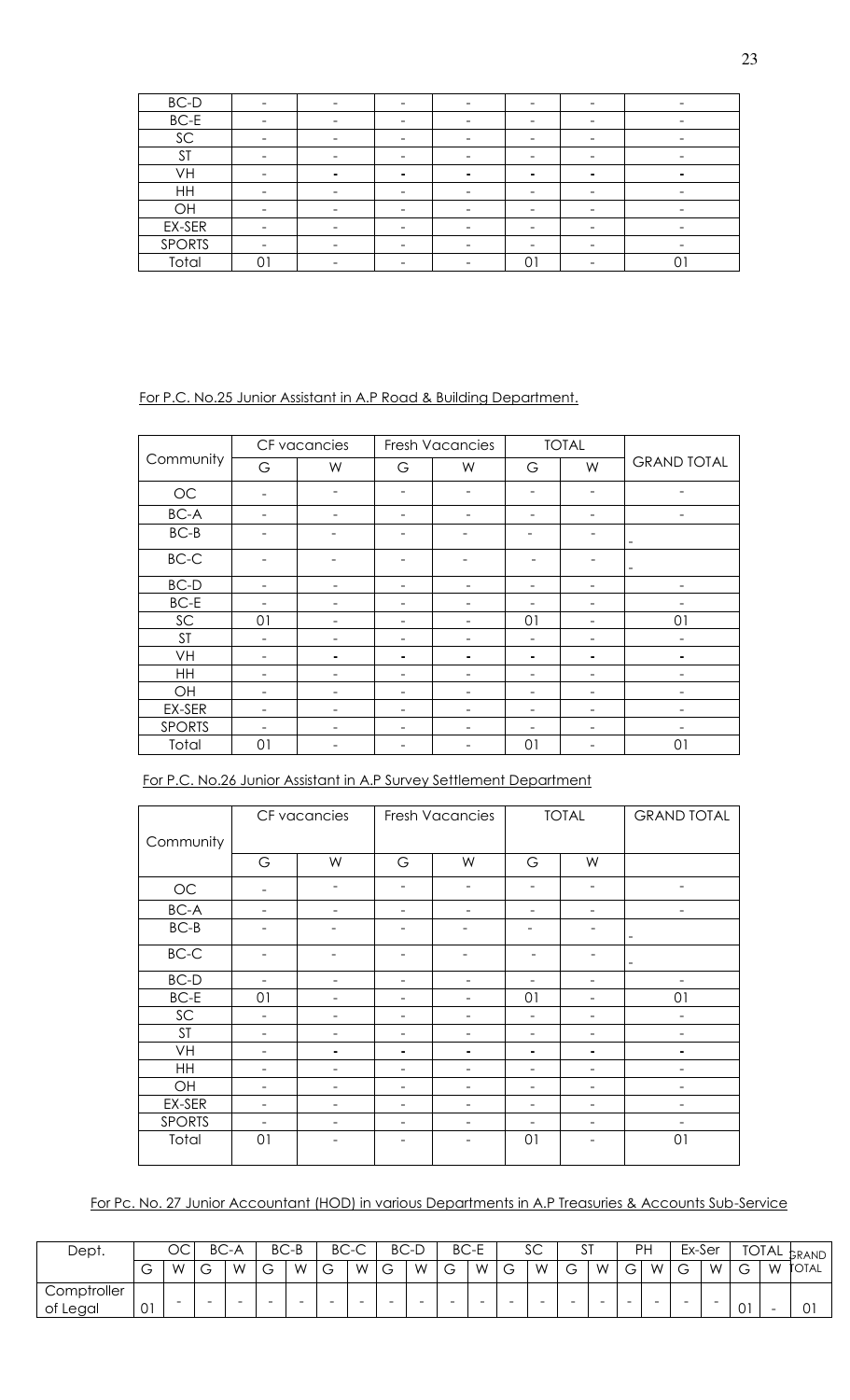| ۹ |  |
|---|--|
|   |  |

| Metrology                     |                          |                              |                          |                          |                          |                          |                          |                          |                              |                          |                          |                          |                          |                          |                          |                              |                          |                              |                          |                          |    |                          |    |
|-------------------------------|--------------------------|------------------------------|--------------------------|--------------------------|--------------------------|--------------------------|--------------------------|--------------------------|------------------------------|--------------------------|--------------------------|--------------------------|--------------------------|--------------------------|--------------------------|------------------------------|--------------------------|------------------------------|--------------------------|--------------------------|----|--------------------------|----|
| Comm. of                      | 01                       | $\overline{\phantom{a}}$     | $\overline{\phantom{0}}$ | $\overline{\phantom{0}}$ | -                        | $\overline{\phantom{0}}$ | $\overline{\phantom{0}}$ | $\overline{\phantom{0}}$ | $\qquad \qquad \blacksquare$ | $\overline{\phantom{0}}$ | $\overline{\phantom{0}}$ | $\overline{\phantom{0}}$ |                          | $\overline{\phantom{0}}$ | $\overline{\phantom{0}}$ | $\qquad \qquad \blacksquare$ | $\overline{\phantom{0}}$ | $\overline{\phantom{0}}$     | $\overline{\phantom{0}}$ | $\overline{\phantom{a}}$ | 01 | $\overline{\phantom{a}}$ | 01 |
| Civil Supplies                |                          |                              |                          |                          |                          |                          |                          |                          |                              |                          |                          |                          |                          |                          |                          |                              |                          |                              |                          |                          |    |                          |    |
| Comm. Of<br>Social<br>Welfare | 01                       | $\qquad \qquad \blacksquare$ | -                        | $\overline{\phantom{0}}$ | -                        | -                        | -                        | $\overline{\phantom{0}}$ | ۰                            | -                        |                          | $\overline{\phantom{0}}$ |                          |                          | -                        | -                            | $\overline{\phantom{0}}$ | $\qquad \qquad \blacksquare$ | -                        | $\overline{\phantom{a}}$ | 01 | $\overline{\phantom{a}}$ | 01 |
| Comm. Of                      | $\overline{\phantom{a}}$ | $\overline{\phantom{0}}$     | 01                       | $\overline{\phantom{0}}$ | -                        | -                        | $\overline{\phantom{0}}$ | <b>1</b>                 | $\overline{\phantom{0}}$     | $\overline{\phantom{0}}$ | $\overline{\phantom{0}}$ | -                        |                          | $\overline{\phantom{0}}$ | $\overline{\phantom{0}}$ | -                            | $\overline{\phantom{0}}$ | -                            | -                        | $\overline{\phantom{a}}$ | 01 | $\overline{\phantom{0}}$ | 01 |
| Industries                    |                          |                              |                          |                          |                          |                          |                          |                          |                              |                          |                          |                          |                          |                          |                          |                              |                          |                              |                          |                          |    |                          |    |
| <b>DGP</b>                    | 01                       | 01                           | $\overline{\phantom{0}}$ | $\overline{\phantom{0}}$ | $\overline{\phantom{0}}$ | $\overline{\phantom{a}}$ | -                        | $\overline{\phantom{a}}$ | $\overline{\phantom{a}}$     | $\overline{\phantom{0}}$ | $\overline{\phantom{a}}$ | $\overline{\phantom{0}}$ | -                        | $\overline{\phantom{0}}$ | $\overline{\phantom{a}}$ | $\overline{\phantom{a}}$     | $\equiv$                 | $\overline{\phantom{a}}$     | $\overline{\phantom{0}}$ | $\overline{\phantom{a}}$ | 01 | 01                       | 02 |
| Director of                   | $\overline{\phantom{a}}$ | $\equiv$                     | $\equiv$                 |                          | -                        | -                        |                          |                          | -                            |                          | -                        | $\equiv$                 | $\overline{\phantom{0}}$ |                          |                          | -                            |                          | $\overline{\phantom{a}}$     | 01                       | $\overline{\phantom{a}}$ | 01 | $\overline{\phantom{0}}$ | 01 |
| Treasuries                    |                          |                              |                          |                          |                          |                          |                          |                          |                              |                          |                          |                          |                          |                          |                          |                              |                          |                              |                          |                          |    |                          |    |
| and                           |                          |                              |                          |                          |                          |                          |                          |                          |                              |                          |                          |                          |                          |                          |                          |                              |                          |                              |                          |                          |    |                          |    |
| Accounts                      |                          |                              |                          |                          |                          |                          |                          |                          |                              |                          |                          |                          |                          |                          |                          |                              |                          |                              |                          |                          |    |                          |    |
|                               |                          |                              |                          |                          |                          |                          |                          |                          |                              |                          |                          |                          |                          |                          |                          |                              |                          |                              | <b>GRAND TOTAL - 07</b>  |                          |    |                          |    |

# FRESH VACANCIES

For Pc. No. 01 Municipal Commissioner Grade-III in A.P. Municipal Commissioner Sub-Service.

|               |    | <b>Fresh Vacancies</b> | <b>TOTAL</b> |          | <b>GRAND TOTAL</b> |
|---------------|----|------------------------|--------------|----------|--------------------|
|               | G  | W                      | G            | W        |                    |
| $\rm OC$      | 01 | 01                     | 01           | 01       | 02                 |
| BC-A          | 01 |                        | 01           |          | 01                 |
| $BC-B$        | -  |                        |              |          |                    |
| $BC-C$        |    |                        |              |          |                    |
| $BC-D$        |    |                        |              |          |                    |
| $BC-E$        | -  |                        |              |          |                    |
| SC            |    |                        |              |          |                    |
| <b>ST</b>     |    |                        |              |          |                    |
| VH            |    |                        |              |          |                    |
| HH            | -  |                        |              |          |                    |
| OH            |    |                        |              |          |                    |
| EX-SER        |    |                        |              |          |                    |
| <b>SPORTS</b> |    |                        |              |          |                    |
| Total         | 02 | $0^{\cdot}$            | 02           | $\cup$ . | 03                 |

For Pc. No. 03 Deputy Tahsildar in A.P. Revenue Subordinate Service.

|                  |                          | ZONE-1                     |                          |                          |                            |                          | ZONE-2                   |                          |                          |                            | ZONE-3                   |                          |                            | ZONE-4                   |                          |                          |                          | <b>TOTAL</b>               |                          |                          |                          |
|------------------|--------------------------|----------------------------|--------------------------|--------------------------|----------------------------|--------------------------|--------------------------|--------------------------|--------------------------|----------------------------|--------------------------|--------------------------|----------------------------|--------------------------|--------------------------|--------------------------|--------------------------|----------------------------|--------------------------|--------------------------|--------------------------|
| <b>COMMUNITY</b> |                          | <b>OPEN</b><br><b>ZONE</b> |                          | <b>LOCAL</b>             | <b>OPEN</b><br><b>ZONE</b> |                          | <b>LOCAL</b>             |                          |                          | <b>OPEN</b><br><b>ZONE</b> |                          | <b>LOCAL</b>             | <b>OPEN</b><br><b>ZONE</b> |                          | <b>LOCAL</b>             |                          |                          | <b>OPEN</b><br><b>ZONE</b> | <b>LOCAL</b>             |                          | GRAND                    |
|                  | G                        | W                          | G                        | W                        | G                          | W                        | G                        | W                        | G                        | W                          | G                        | W                        | G                          | W                        | G                        | W                        | G                        | W                          | G                        | W                        | <b>TOTAL</b>             |
| OC               |                          |                            | $\overline{\phantom{0}}$ | $\overline{\phantom{0}}$ | $\equiv$                   |                          | 01                       | $\sim$                   | 01                       | $\overline{\phantom{0}}$   | 01                       | $\overline{\phantom{0}}$ | $\overline{\phantom{0}}$   | 01                       | 03                       | 01                       | 0 <sub>1</sub>           | 01                         | 05                       | 01                       | 08                       |
| <b>BC-A</b>      | $\sim$                   | -                          | $\overline{\phantom{0}}$ | -                        | $\overline{\phantom{0}}$   |                          | Ξ.                       | $\overline{\phantom{a}}$ |                          | -                          | ۰                        | $\overline{\phantom{0}}$ | Ξ.                         | $\overline{\phantom{a}}$ | $\overline{0}$           | $\overline{\phantom{a}}$ | $\equiv$                 | $\overline{\phantom{a}}$   | 01                       | $\overline{\phantom{0}}$ | 01                       |
| $BC-B$           | $\overline{\phantom{a}}$ | $\overline{\phantom{0}}$   | $\overline{\phantom{0}}$ | -                        | $\overline{\phantom{0}}$   | $\overline{\phantom{0}}$ | -                        | $\overline{\phantom{0}}$ | $\overline{\phantom{0}}$ | -                          | $\overline{\phantom{0}}$ | $\overline{\phantom{0}}$ | Ξ.                         | 0 <sub>1</sub>           | $\overline{\phantom{a}}$ | $\overline{\phantom{a}}$ | $\overline{\phantom{a}}$ | $\overline{0}$             | $\overline{\phantom{0}}$ | $\overline{\phantom{0}}$ | 01                       |
| BC-C             | $\sim$                   | $\equiv$                   | $\overline{\phantom{0}}$ | $\overline{\phantom{0}}$ | $\equiv$                   |                          | $\overline{\phantom{0}}$ | ۰                        |                          |                            | ۰                        | ۰                        | ۰                          | $\overline{\phantom{a}}$ | $\equiv$                 | $\overline{\phantom{0}}$ | $\equiv$                 | $\overline{\phantom{0}}$   | ۰                        | $\overline{\phantom{0}}$ | $\overline{\phantom{0}}$ |
| <b>BC-D</b>      | $\equiv$                 |                            | $\overline{\phantom{0}}$ | -                        | $\equiv$                   |                          | Ξ.                       | ۰                        | $\overline{\phantom{0}}$ |                            | ۰                        | ۰                        | Ξ.                         | $\overline{\phantom{a}}$ | ÷                        | $\overline{\phantom{a}}$ | $\equiv$                 | $\overline{\phantom{a}}$   | $\equiv$                 | $\overline{\phantom{a}}$ | ۰                        |
| BC-E             |                          | $\overline{\phantom{0}}$   | -                        | -                        | $\overline{\phantom{0}}$   |                          | $\overline{\phantom{0}}$ | $\overline{\phantom{0}}$ | $\overline{\phantom{0}}$ | Ξ.                         | ۰                        | $\overline{\phantom{0}}$ | Ξ.                         | $\overline{\phantom{a}}$ | $\overline{\phantom{0}}$ | $\overline{\phantom{0}}$ | $\overline{\phantom{0}}$ | $\qquad \qquad$            | $\overline{\phantom{0}}$ | $\overline{\phantom{a}}$ | -                        |
| SC               | $\sim$                   |                            | $\overline{\phantom{0}}$ | ۰                        |                            |                          | $\overline{\phantom{0}}$ | ۰                        |                          | $\equiv$                   | 01                       | ۰                        | $\equiv$                   | $\overline{\phantom{a}}$ | $\Omega$                 | $\equiv$                 |                          | $\overline{\phantom{a}}$   | 02                       | $\overline{\phantom{0}}$ | 02                       |
| <b>ST</b>        |                          |                            | $\overline{\phantom{0}}$ | ۰                        | 0 <sup>1</sup>             |                          | $\overline{\phantom{0}}$ | $\equiv$                 |                          | ۰                          | $\equiv$                 | ۰                        | ۰                          | $\overline{\phantom{a}}$ | $\overline{\phantom{a}}$ | 01                       | 0 <sup>1</sup>           | $\overline{\phantom{0}}$   | $\overline{\phantom{a}}$ | 01                       | 02                       |
| VH               | $\sim$                   | $\overline{\phantom{0}}$   | -                        | -                        | $\overline{\phantom{0}}$   |                          | $\overline{\phantom{0}}$ | $\overline{\phantom{0}}$ | $\overline{\phantom{0}}$ | -                          | ۰                        | $\overline{\phantom{0}}$ | -                          | $\overline{\phantom{a}}$ | $\overline{\phantom{0}}$ | $\overline{\phantom{0}}$ | $\overline{\phantom{0}}$ | $\overline{\phantom{0}}$   | $\overline{\phantom{0}}$ | $\overline{\phantom{0}}$ | -                        |
| HH               | $\overline{\phantom{a}}$ |                            | -                        |                          | -                          |                          | $\overline{\phantom{0}}$ | $\overline{\phantom{0}}$ |                          |                            | $\overline{\phantom{a}}$ | -                        | -                          | $\overline{\phantom{a}}$ | $\overline{\phantom{0}}$ | $\overline{\phantom{0}}$ | $\overline{\phantom{0}}$ | $\overline{\phantom{0}}$   |                          | $\overline{\phantom{0}}$ |                          |
| OH               |                          |                            | $\overline{\phantom{0}}$ | -                        | $\overline{\phantom{0}}$   |                          | Ξ.                       | ۰                        |                          |                            | $\overline{\phantom{0}}$ | $\overline{\phantom{0}}$ | ۰                          | $\overline{\phantom{a}}$ | $\Omega$                 | $\overline{\phantom{a}}$ | $\equiv$                 | $\equiv$                   | 0 <sub>1</sub>           | $\overline{\phantom{0}}$ | 01                       |
| Ex-Ser           | $\overline{\phantom{a}}$ |                            | -                        | -                        | $\overline{\phantom{0}}$   |                          | -                        | ۰                        |                          |                            | ۰                        | $\overline{\phantom{0}}$ | -                          | $\overline{\phantom{a}}$ | $\overline{\phantom{0}}$ | $\overline{\phantom{a}}$ | $\overline{\phantom{0}}$ | $\qquad \qquad$            |                          | ۰                        |                          |
| Sports           | $\overline{\phantom{a}}$ |                            | -                        | -                        | -                          |                          | $\overline{\phantom{0}}$ | $\overline{\phantom{0}}$ |                          | -                          | $\overline{\phantom{0}}$ | $\overline{\phantom{0}}$ | 0 <sup>1</sup>             | $\overline{\phantom{a}}$ | $\overline{\phantom{0}}$ | $\overline{\phantom{a}}$ | $\overline{0}$           | $\overline{\phantom{a}}$   | $\overline{\phantom{0}}$ | $\overline{\phantom{a}}$ | 01                       |
| <b>TOTAL</b>     | -                        |                            | -                        | -                        | 01                         |                          | 01                       | $\overline{\phantom{a}}$ | 01                       |                            | 02                       | $\overline{\phantom{m}}$ | 0 <sup>1</sup>             | 02                       | 06                       | 02                       | 03                       | 02                         | 09                       | 02                       | 16                       |

For Pc. No. 06 Extension Officer in A.P Panchayat Raj & Rural Development Department.

| $\overline{\phantom{0}}$<br>∽<br>— | ZONE-1              |              | ZONE-2              |              |                     | ZONE-3       | $7$ ONE- $4$        |               | <b>TOTAL</b>                      |              |              |
|------------------------------------|---------------------|--------------|---------------------|--------------|---------------------|--------------|---------------------|---------------|-----------------------------------|--------------|--------------|
| –<br>_                             | OPEN<br><b>ZONE</b> | <b>LOCAL</b> | OPEN<br><b>ZONE</b> | <b>LOCAL</b> | OPEN<br><b>ZONE</b> | <b>LOCAL</b> | OPEN<br><b>ZONE</b> | <b>LOCALI</b> | ∩DEN<br>ا ب<br>∟ P<br><b>ZONE</b> | <b>LOCAL</b> | <b>GRAND</b> |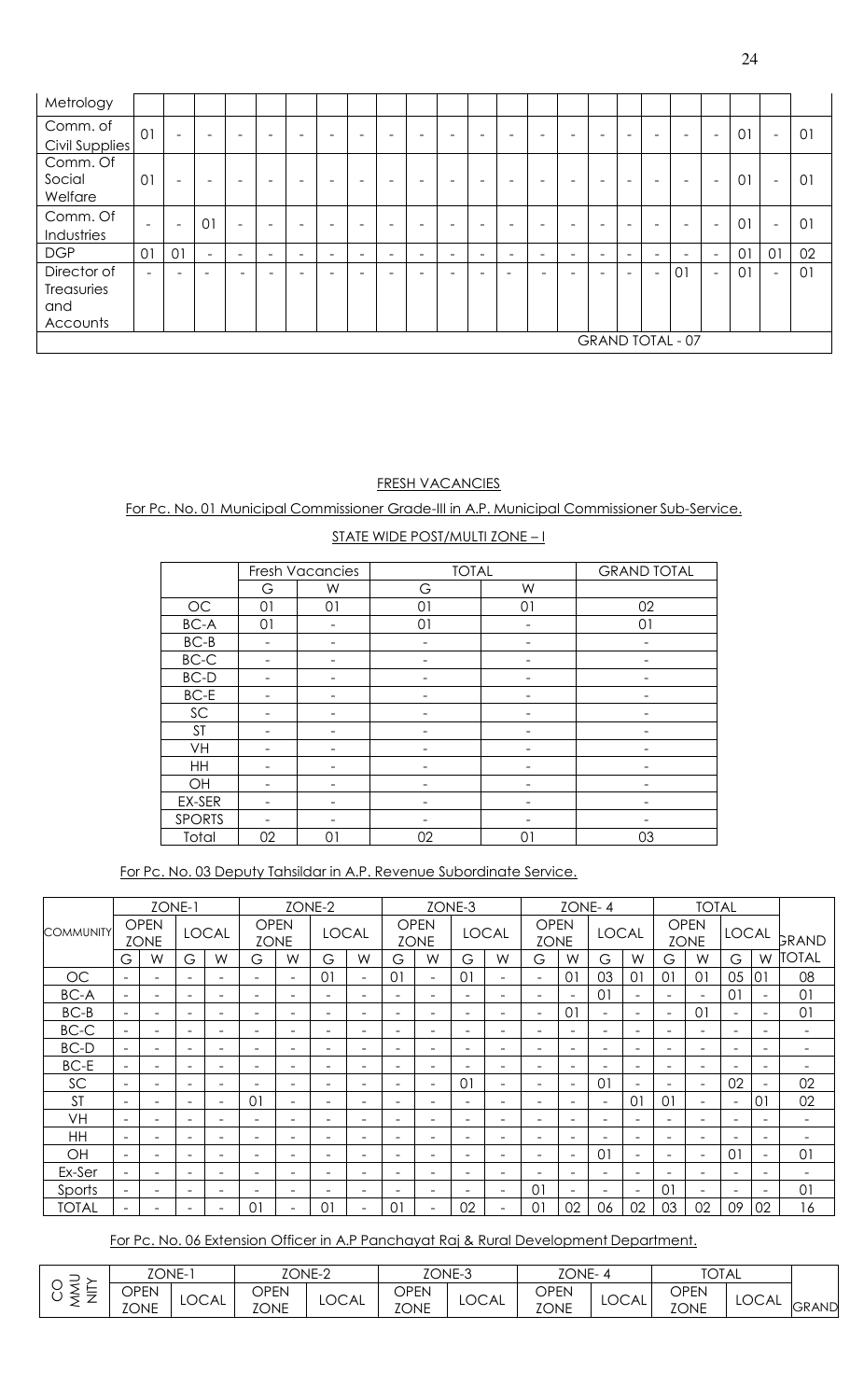|              | G                        | W                            | G                            | W                            | G  | W                        | G                        | W                        | G                        | W                        | G                        | W                        | G                        | W                        | G                        | W                        | G                        | W                        | G                        | W                        | <b>TOTAL</b>             |
|--------------|--------------------------|------------------------------|------------------------------|------------------------------|----|--------------------------|--------------------------|--------------------------|--------------------------|--------------------------|--------------------------|--------------------------|--------------------------|--------------------------|--------------------------|--------------------------|--------------------------|--------------------------|--------------------------|--------------------------|--------------------------|
| <b>OC</b>    | $\overline{\phantom{0}}$ | $\overline{\phantom{a}}$     | 03                           | $\overline{0}$               | 02 | $\equiv$                 | 02                       | 02                       | $\equiv$                 | $\overline{\phantom{0}}$ | 04                       | 01                       | $\overline{\phantom{0}}$ | $\Omega$                 | 03                       | 01                       | 02                       | 01                       | $\overline{2}$           | 05                       | 20                       |
| BC-A         | -                        | $\overline{\phantom{0}}$     |                              | -                            | -  |                          | $\overline{\phantom{0}}$ | $\overline{\phantom{0}}$ | -                        | $\qquad \qquad$          | -                        | -                        | $\qquad \qquad$          | $\sim$                   | 01                       | -                        | -                        | $\overline{\phantom{a}}$ | $\Omega$                 |                          | 01                       |
| BC-B         | $\overline{\phantom{a}}$ | $\overline{\phantom{0}}$     | <b>1</b>                     | $\overline{0}$               | Ξ. | 0 <sub>1</sub>           | $\overline{\phantom{0}}$ | -                        | $\overline{\phantom{0}}$ | $\overline{\phantom{m}}$ | $\overline{\phantom{0}}$ | $\overline{0}$           | $\overline{\phantom{m}}$ | $\sim$                   | 01                       | Ξ.                       | $\overline{\phantom{0}}$ | 01                       | 01                       | 02                       | 04                       |
| BC-C         | $\overline{\phantom{a}}$ | $\overline{\phantom{a}}$     | <b>1</b>                     | $\overline{\phantom{0}}$     | -  | $\overline{\phantom{0}}$ | 01                       | $\overline{\phantom{0}}$ | $\overline{\phantom{0}}$ | $\overline{\phantom{a}}$ | $\Omega$                 | $\sim$                   | $\overline{\phantom{m}}$ | $\sim$                   | $\equiv$                 | -                        | -                        | $\overline{\phantom{a}}$ | 02                       | $\overline{\phantom{0}}$ | 02                       |
| BC-D         | $\overline{\phantom{a}}$ | $\overline{\phantom{0}}$     | <b>1</b>                     | $\overline{\phantom{0}}$     | -  | $\overline{\phantom{0}}$ | $\overline{\phantom{a}}$ | 0 <sup>1</sup>           | $\equiv$                 | $\qquad \qquad$          | $\overline{\phantom{0}}$ | -                        | $\overline{\phantom{m}}$ | 01                       | $\overline{\phantom{a}}$ | -                        | $\overline{\phantom{0}}$ | 01                       | $\overline{\phantom{0}}$ | 01                       | 02                       |
| BC-E         | $\overline{\phantom{a}}$ | $\overline{\phantom{0}}$     | -                            | $\qquad \qquad \blacksquare$ | -  | -                        | $\overline{\phantom{a}}$ | $\overline{\phantom{0}}$ | $\overline{\phantom{0}}$ | $\overline{\phantom{0}}$ | -                        | $\overline{\phantom{0}}$ | $\overline{\phantom{0}}$ | -                        | $\overline{\phantom{0}}$ | 01                       | $\overline{\phantom{0}}$ | $\overline{\phantom{a}}$ | $\sim$                   | 01                       | 01                       |
| SC           | $\overline{\phantom{a}}$ | $\overline{\phantom{0}}$     | <b>1</b>                     | $\qquad \qquad \blacksquare$ | -  | $\overline{\phantom{0}}$ | $\overline{0}$           | $\overline{\phantom{0}}$ | $\Omega$                 | $\overline{\phantom{a}}$ | $0^{\circ}$              | -                        | 01                       | $\overline{\phantom{0}}$ | 01                       | 01                       | 02                       | $\overline{\phantom{a}}$ | 03                       | 01                       | 06                       |
| <b>ST</b>    | $\overline{\phantom{a}}$ | 01                           | $\qquad \qquad \blacksquare$ | $\qquad \qquad \blacksquare$ | -  | $\overline{\phantom{0}}$ | $\overline{\phantom{a}}$ | $\overline{\phantom{0}}$ | $\overline{\phantom{0}}$ | $\Omega$                 | -                        | $\overline{\phantom{0}}$ | $\overline{\phantom{m}}$ | $\sim$                   | 01                       | $\overline{\phantom{0}}$ | $\overline{\phantom{a}}$ | 02                       | $\overline{0}$           | Ξ.                       | 03                       |
| VH           | $\overline{\phantom{a}}$ | $\qquad \qquad \blacksquare$ | $\overline{\phantom{0}}$     | $\qquad \qquad \blacksquare$ | -  | $\overline{\phantom{0}}$ | $\overline{\phantom{a}}$ | $\overline{\phantom{0}}$ | $\overline{\phantom{0}}$ | 01                       | -                        | $\overline{\phantom{0}}$ | $\overline{\phantom{0}}$ | $\overline{\phantom{0}}$ | $\overline{\phantom{0}}$ | $\overline{\phantom{0}}$ | $\overline{\phantom{0}}$ | 01                       | $\overline{\phantom{0}}$ | $\overline{\phantom{0}}$ | 01                       |
| HH           | $\overline{\phantom{a}}$ | $\overline{\phantom{a}}$     | $\qquad \qquad \blacksquare$ | $\qquad \qquad \blacksquare$ | -  | $\overline{\phantom{0}}$ | $\overline{\phantom{a}}$ | $\overline{\phantom{0}}$ | $\overline{\phantom{0}}$ | $\overline{\phantom{a}}$ | -                        | $\overline{\phantom{0}}$ | $\overline{\phantom{m}}$ | $\overline{\phantom{0}}$ | $\overline{\phantom{0}}$ | -                        | $\overline{\phantom{0}}$ | $\overline{\phantom{0}}$ | $\overline{\phantom{0}}$ | $\overline{\phantom{0}}$ | $\overline{\phantom{0}}$ |
| OH           | $\overline{\phantom{0}}$ | $\overline{\phantom{a}}$     | $\overline{\phantom{0}}$     | $\qquad \qquad \blacksquare$ | -  | $\overline{\phantom{0}}$ | $\overline{\phantom{a}}$ | $\overline{\phantom{0}}$ | $\overline{\phantom{a}}$ | $\overline{\phantom{a}}$ | -                        | -                        | $\overline{\phantom{m}}$ | $\overline{\phantom{0}}$ | -                        | $\overline{\phantom{0}}$ | -                        | $\overline{\phantom{a}}$ | -                        | -                        | -                        |
| Ex-Ser       | $\overline{\phantom{a}}$ | $\qquad \qquad \blacksquare$ | $\overline{\phantom{0}}$     | $\overline{\phantom{0}}$     | -  | $\overline{\phantom{0}}$ | $\overline{\phantom{a}}$ | $\overline{\phantom{0}}$ | $\overline{\phantom{0}}$ | $\overline{\phantom{a}}$ | -                        | -                        | $\overline{\phantom{0}}$ | -                        | $\overline{\phantom{0}}$ | -                        | $\overline{\phantom{0}}$ | $\overline{\phantom{a}}$ | -                        | $\overline{\phantom{0}}$ | $\overline{\phantom{0}}$ |
| Sports       | $\overline{\phantom{a}}$ | $\overline{\phantom{a}}$     | $\overline{\phantom{0}}$     | $\overline{\phantom{0}}$     | -  | -                        | $\overline{\phantom{a}}$ | $\overline{\phantom{0}}$ | $\overline{\phantom{a}}$ | $\overline{\phantom{a}}$ | -                        | -                        | $\overline{\phantom{0}}$ | $\overline{\phantom{0}}$ | $\overline{\phantom{0}}$ | $\overline{\phantom{0}}$ | -                        | $\overline{\phantom{0}}$ | -                        | -                        |                          |
| <b>TOTAL</b> | $\overline{\phantom{a}}$ | $\Omega$                     | 03                           | 02                           | 02 | 01                       | 04                       | 03                       | $\Omega$                 | 02                       | 06                       | 02                       | $\overline{0}$           | 02                       | 07                       | 03                       | 04                       | 06                       | 20                       | 10                       | 40                       |

For Pc. No. 07 Prohibition & Excise Sub Inspector in A.P. Prohibition & Excise Sub-Service.

|              |                          | ZONE-1                     |                          |                          |                            |                          | ZONE-2                   |                          |                          |                            | ZONE-3                   |                          |                              | ZONE-4                     |                          |                          |                |                            | <b>TOTAL</b>             |                          |                              |
|--------------|--------------------------|----------------------------|--------------------------|--------------------------|----------------------------|--------------------------|--------------------------|--------------------------|--------------------------|----------------------------|--------------------------|--------------------------|------------------------------|----------------------------|--------------------------|--------------------------|----------------|----------------------------|--------------------------|--------------------------|------------------------------|
| COMMUNITY    |                          | <b>OPEN</b><br><b>ZONE</b> |                          | <b>LOCAL</b>             | <b>OPEN</b><br><b>ZONE</b> |                          | <b>LOCAL</b>             |                          |                          | <b>OPEN</b><br><b>ZONE</b> |                          | <b>LOCAL</b>             |                              | <b>OPEN</b><br><b>ZONE</b> |                          | <b>LOCAL</b>             |                | <b>OPEN</b><br><b>ZONE</b> |                          | <b>LOCAL</b>             | <b>GRAND</b><br><b>TOTAL</b> |
|              | G                        | W                          | G                        | W                        | G                          | W                        | G                        | W                        | G                        | W                          | G                        | W                        | G                            | W                          | G                        | W                        | G              | W                          | G                        | W                        |                              |
| <b>OC</b>    | 01                       | $\sim$                     | 02                       | 01                       | 02                         | $\overline{\phantom{0}}$ | 01                       | 02                       | 02                       | $\blacksquare$             | 01                       | 02                       | 02                           | $\overline{\phantom{0}}$   | 05                       | 03                       | 07             | $\sim$                     | 09                       | 08                       | 24                           |
| <b>BC-A</b>  | 01                       | $\overline{\phantom{a}}$   | 01                       | $\blacksquare$           | Ξ.                         | $\overline{\phantom{0}}$ | 01                       | $\overline{\phantom{0}}$ | $\overline{\phantom{a}}$ | $\overline{\phantom{0}}$   | $\Omega$                 | $\overline{\phantom{0}}$ | 01                           | $\equiv$                   | $\equiv$                 | $\blacksquare$           | 02             | $\blacksquare$             | 03                       | $\blacksquare$           | 05                           |
| $BC-B$       | $\equiv$                 | $\overline{\phantom{a}}$   | 01                       | $\overline{\phantom{0}}$ | $\overline{\phantom{0}}$   | $\overline{\phantom{a}}$ | $\overline{\phantom{a}}$ | $\overline{\phantom{0}}$ |                          | $\overline{\phantom{0}}$   | 01                       | $\overline{\phantom{0}}$ | $\equiv$                     | $\equiv$                   | $\overline{0}$           | $\overline{\phantom{a}}$ |                | $\sim$                     | 03                       | $\overline{\phantom{a}}$ | 03                           |
| BC-C         |                          | $\overline{\phantom{a}}$   | $\overline{a}$           | $\overline{\phantom{0}}$ |                            | $\overline{\phantom{m}}$ | ÷                        | $\overline{\phantom{0}}$ | 01                       | $\overline{\phantom{0}}$   | $\overline{\phantom{0}}$ |                          | $\equiv$                     |                            |                          | $\overline{\phantom{a}}$ | 0 <sub>1</sub> | $\overline{\phantom{0}}$   |                          |                          | 01                           |
| <b>BC-D</b>  | $\equiv$                 | $\equiv$                   | $\overline{\phantom{a}}$ | $\overline{\phantom{a}}$ |                            | $\overline{\phantom{0}}$ | $\Omega$                 | 01                       | $\sim$                   | $\equiv$                   | $\overline{a}$           | 0 <sub>1</sub>           | $\equiv$                     | $\equiv$                   | 01                       | $\overline{\phantom{a}}$ | $\equiv$       | $\blacksquare$             | 02                       | 02                       | 04                           |
| BC-E         |                          | 01                         | $\overline{\phantom{0}}$ | $\overline{\phantom{0}}$ |                            | ۰                        | 01                       |                          | $\overline{\phantom{m}}$ |                            |                          | 0 <sub>1</sub>           | $\qquad \qquad \blacksquare$ |                            |                          | $\overline{\phantom{m}}$ | -              | $\overline{0}$             | 0 <sup>1</sup>           | $\Omega$                 | 03                           |
| SC           | ÷                        | $\sim$                     | 01                       | 01                       | 01                         | $\equiv$                 | $\overline{\phantom{a}}$ | 01                       | $\overline{\phantom{a}}$ | $\overline{\phantom{0}}$   | $\Omega$                 | 0 <sub>1</sub>           | 01                           | ۰                          | $\overline{0}$           | $\blacksquare$           | 02             | $\sim$                     | 03                       | 03                       | 08                           |
| <b>ST</b>    | $\overline{\phantom{a}}$ | $\overline{\phantom{a}}$   | 01                       | $\overline{\phantom{a}}$ | Ξ.                         | $\overline{\phantom{0}}$ | $\overline{\phantom{a}}$ | $\overline{\phantom{0}}$ | $\overline{\phantom{a}}$ | $\overline{\phantom{a}}$   |                          |                          | $\overline{\phantom{a}}$     | $\overline{\phantom{0}}$   | 01                       | $\overline{\phantom{a}}$ | $\equiv$       | $\overline{\phantom{a}}$   | 02                       | $\overline{\phantom{a}}$ | 02                           |
| VH           | $\equiv$                 | $\equiv$                   | ÷                        | $\overline{\phantom{0}}$ |                            | $\equiv$                 | $\equiv$                 |                          | $\equiv$                 | $\overline{\phantom{0}}$   | $\overline{\phantom{0}}$ | $\equiv$                 | $\equiv$                     |                            | $\equiv$                 | $\equiv$                 | $\equiv$       | $\equiv$                   | ۰                        |                          |                              |
| <b>HH</b>    | $\blacksquare$           | $\overline{\phantom{a}}$   | $\overline{\phantom{a}}$ | $\overline{\phantom{0}}$ |                            | -                        | $\overline{\phantom{a}}$ |                          | $\overline{\phantom{0}}$ | $\overline{\phantom{0}}$   | $\overline{\phantom{0}}$ |                          | $\qquad \qquad$              |                            | $\overline{\phantom{0}}$ | $\overline{\phantom{m}}$ | -              | ۰                          |                          |                          |                              |
| OH           |                          | $\overline{\phantom{0}}$   | ÷                        | $\overline{\phantom{0}}$ |                            |                          | $\equiv$                 |                          |                          |                            |                          |                          | $\equiv$                     |                            | $\equiv$                 | $\overline{\phantom{0}}$ |                | $\overline{\phantom{0}}$   |                          |                          |                              |
| Ex-Ser       | $\overline{\phantom{a}}$ | $\overline{\phantom{a}}$   | $\overline{\phantom{a}}$ | $\overline{\phantom{0}}$ | -                          | $\overline{\phantom{0}}$ | $\overline{\phantom{a}}$ | $\qquad \qquad$          | $\overline{\phantom{a}}$ | $\overline{\phantom{a}}$   | $\overline{\phantom{0}}$ | $\overline{\phantom{0}}$ | $\qquad \qquad$              | ۰                          | $\overline{\phantom{0}}$ | $\overline{\phantom{m}}$ | Ξ.             | $\overline{\phantom{a}}$   |                          | -                        |                              |
| Sports       | $\overline{\phantom{0}}$ | $\overline{\phantom{0}}$   | $\overline{\phantom{a}}$ | $\overline{\phantom{0}}$ |                            | $\equiv$                 | $\equiv$                 |                          | $\overline{\phantom{0}}$ | $\overline{\phantom{m}}$   |                          |                          | $\equiv$                     | $\equiv$                   | $\equiv$                 | $\overline{\phantom{a}}$ | $\equiv$       | $\overline{\phantom{m}}$   | $\overline{\phantom{0}}$ |                          |                              |
| <b>TOTAL</b> | 02                       | 01                         | 06                       | 02                       | 03                         | $\overline{\phantom{a}}$ | 04                       | 04                       | 03                       | $\overline{\phantom{a}}$   | 04                       | 05                       | 04                           | $\equiv$                   | 09                       | 03                       | 12             | 01                         | 23                       | 14                       | 50                           |

For Pc. No. 08 Assistant Register in A.P Cooperative societies

|             |                          | ZONE-1                     |                          |              |                            |                          | ZONE-2                   |                          |                          |                            | ZONE-3                   |                          |                          |                            | ZONE-4                   |                          |                            |                          | <b>TOTAL</b>             |                          |                              |
|-------------|--------------------------|----------------------------|--------------------------|--------------|----------------------------|--------------------------|--------------------------|--------------------------|--------------------------|----------------------------|--------------------------|--------------------------|--------------------------|----------------------------|--------------------------|--------------------------|----------------------------|--------------------------|--------------------------|--------------------------|------------------------------|
| COMMUNITY   |                          | <b>OPEN</b><br><b>ZONE</b> |                          | <b>LOCAL</b> | <b>OPEN</b><br><b>ZONE</b> |                          | <b>LOCAL</b>             |                          |                          | <b>OPEN</b><br><b>ZONE</b> |                          | <b>LOCAL</b>             |                          | <b>OPEN</b><br><b>ZONE</b> |                          | <b>LOCAL</b>             | <b>OPEN</b><br><b>ZONE</b> |                          | <b>LOCAL</b>             |                          | <b>GRAND</b><br><b>TOTAL</b> |
|             | G                        | W                          | G                        | W            | G                          | W                        | G                        | W                        | G                        | W                          | G                        | W                        | G                        | W                          | G                        | W                        | G                          | W                        | G                        | W                        |                              |
| OC          | $\overline{\phantom{a}}$ | $\overline{\phantom{0}}$   |                          | 01           | $\overline{\phantom{0}}$   | $\overline{\phantom{a}}$ | 01                       | 0 <sub>1</sub>           | $\overline{\phantom{a}}$ | 01                         | 02                       | $\overline{\phantom{m}}$ | $\overline{\phantom{0}}$ | $\overline{\phantom{0}}$   | 03                       | 01                       | $\overline{\phantom{a}}$   | $\overline{0}$           | 06                       | 03                       | 10                           |
| <b>BC-A</b> | $\overline{\phantom{a}}$ | $\overline{\phantom{a}}$   | $\Omega$                 |              | 01                         | $\blacksquare$           |                          | $\overline{\phantom{a}}$ | $\overline{\phantom{0}}$ | $\blacksquare$             | $\overline{0}$           | $\overline{\phantom{m}}$ | $\overline{\phantom{a}}$ | $\overline{\phantom{0}}$   | $\overline{\phantom{a}}$ | $\overline{\phantom{0}}$ | $\overline{0}$             | $\blacksquare$           | 02                       | $\overline{\phantom{a}}$ | 03                           |
| $BC-B$      | $\overline{\phantom{a}}$ | $\overline{\phantom{0}}$   |                          | -            | $\overline{\phantom{0}}$   | $\overline{\phantom{a}}$ | 01                       | $\overline{\phantom{a}}$ | $\qquad \qquad$          | $\overline{\phantom{a}}$   | $\overline{\phantom{0}}$ | $\overline{0}$           | Ξ.                       | $\overline{\phantom{0}}$   | $\overline{\phantom{a}}$ | $\overline{0}$           | $\overline{\phantom{a}}$   | $\overline{\phantom{a}}$ | $\Omega$                 | 02                       | 03                           |
| $BC-C$      | $\overline{\phantom{a}}$ | $\overline{\phantom{0}}$   | $\overline{\phantom{0}}$ | -            | $\overline{\phantom{0}}$   | $\overline{\phantom{0}}$ | $\overline{\phantom{0}}$ | $\overline{\phantom{a}}$ | $\overline{\phantom{a}}$ | $\overline{\phantom{a}}$   | $\overline{\phantom{a}}$ | $\overline{\phantom{m}}$ | $\overline{\phantom{0}}$ | $\overline{\phantom{0}}$   | $\overline{\phantom{a}}$ | $\overline{\phantom{0}}$ | $\overline{\phantom{0}}$   | $\blacksquare$           | $\overline{\phantom{0}}$ | $\overline{\phantom{0}}$ | $\overline{\phantom{a}}$     |
| BC-D        | 01                       | $\overline{\phantom{0}}$   |                          | -            | $\overline{\phantom{0}}$   | $\overline{\phantom{0}}$ |                          | ۰                        | $\overline{\phantom{a}}$ | $\overline{\phantom{a}}$   | ۰                        | ۰                        | $\overline{\phantom{0}}$ | $\overline{\phantom{0}}$   | $\overline{\phantom{a}}$ | $\overline{\phantom{0}}$ | 01                         | $\blacksquare$           | $\overline{\phantom{0}}$ | $\overline{\phantom{a}}$ | 01                           |
| $BC-E$      | $\sim$                   | $\overline{\phantom{a}}$   | 01                       |              | $\overline{\phantom{a}}$   | $\blacksquare$           | $\overline{\phantom{0}}$ | ۰                        | $\equiv$                 | $\overline{\phantom{a}}$   | $\overline{a}$           | $\overline{\phantom{m}}$ | $\overline{\phantom{0}}$ | $\overline{\phantom{0}}$   | $\overline{\phantom{a}}$ | $\overline{\phantom{0}}$ | $\overline{\phantom{a}}$   | $\overline{\phantom{a}}$ | 01                       | $\overline{\phantom{a}}$ | 01                           |
| SC          | $\sim$                   | $\overline{\phantom{a}}$   | $\overline{0}$           | Ξ.           | $\overline{\phantom{0}}$   | $\overline{\phantom{a}}$ | $\overline{\phantom{0}}$ | 0 <sub>1</sub>           | $\overline{\phantom{a}}$ | $\overline{\phantom{a}}$   | $\overline{\phantom{a}}$ | $\overline{\phantom{a}}$ | 01                       | $\overline{\phantom{0}}$   | $\overline{\phantom{a}}$ | Ξ.                       | $\overline{\phantom{a}}$   | $\overline{\phantom{a}}$ | $\overline{\phantom{m}}$ | $\overline{\phantom{a}}$ | 03                           |
| <b>ST</b>   | $\overline{\phantom{a}}$ |                            |                          |              | $\sim$                     | $\overline{\phantom{a}}$ | 01                       | $\overline{\phantom{0}}$ | $\overline{\phantom{0}}$ | $\overline{\phantom{a}}$   | -                        | $\overline{\phantom{a}}$ | $\overline{\phantom{a}}$ | 01                         | $\overline{\phantom{a}}$ | -                        | $\equiv$                   | $\equiv$                 | $\overline{\phantom{m}}$ | $\overline{\phantom{0}}$ | 02                           |
| VH          | $\overline{\phantom{a}}$ |                            |                          |              | ۰                          | $\overline{\phantom{0}}$ |                          | ۰                        | $\qquad \qquad$          | $\overline{\phantom{0}}$   | ۰                        | ۰                        | $\overline{\phantom{0}}$ | $\overline{\phantom{0}}$   | $\overline{\phantom{a}}$ |                          | $\overline{\phantom{m}}$   | $\overline{\phantom{a}}$ | $\overline{\phantom{0}}$ | $\overline{\phantom{m}}$ | $\overline{\phantom{a}}$     |
| <b>HH</b>   | $\overline{\phantom{0}}$ |                            |                          |              | $\sim$                     | $\equiv$                 |                          | $\sim$                   | -                        | $\equiv$                   | ۰                        | $\equiv$                 | $\overline{\phantom{0}}$ | $\equiv$                   | $\overline{\phantom{a}}$ |                          | $\equiv$                   | $\equiv$                 | $\equiv$                 | $\overline{\phantom{m}}$ | $\overline{\phantom{a}}$     |
| OH          | $\overline{\phantom{a}}$ | $\overline{\phantom{0}}$   |                          | -            | $\overline{\phantom{0}}$   | $\overline{\phantom{0}}$ |                          | $\overline{\phantom{0}}$ | $\qquad \qquad$          | $\overline{\phantom{a}}$   | ۰                        | ۰                        | $\overline{\phantom{0}}$ | $\overline{\phantom{0}}$   | $\overline{\phantom{a}}$ | Ξ.                       | $\overline{\phantom{m}}$   | $\overline{\phantom{a}}$ | $\overline{\phantom{m}}$ | $\overline{\phantom{m}}$ | $\overline{\phantom{a}}$     |
| Ex-Ser      | $\overline{\phantom{a}}$ | $\overline{\phantom{0}}$   |                          | -            | $\overline{\phantom{0}}$   | $\overline{\phantom{0}}$ |                          | ۰                        | $\qquad \qquad$          | $\overline{\phantom{a}}$   | $\overline{\phantom{0}}$ | $\overline{\phantom{0}}$ | $\overline{\phantom{0}}$ | $\overline{\phantom{0}}$   | $\overline{\phantom{a}}$ | -                        | $\overline{\phantom{0}}$   | $\overline{\phantom{a}}$ | $\overline{\phantom{m}}$ | $\overline{\phantom{m}}$ | $\overline{\phantom{a}}$     |
| Sports      | $\overline{\phantom{0}}$ |                            |                          |              | ۰                          | $\overline{\phantom{0}}$ |                          | ۰                        | $\overline{\phantom{a}}$ | $\overline{\phantom{a}}$   | $\overline{\phantom{0}}$ | ۰                        | $\overline{\phantom{0}}$ | $\overline{\phantom{0}}$   | $\overline{\phantom{a}}$ |                          | $\overline{\phantom{0}}$   |                          | $\overline{\phantom{0}}$ | $\overline{\phantom{m}}$ | $\overline{\phantom{a}}$     |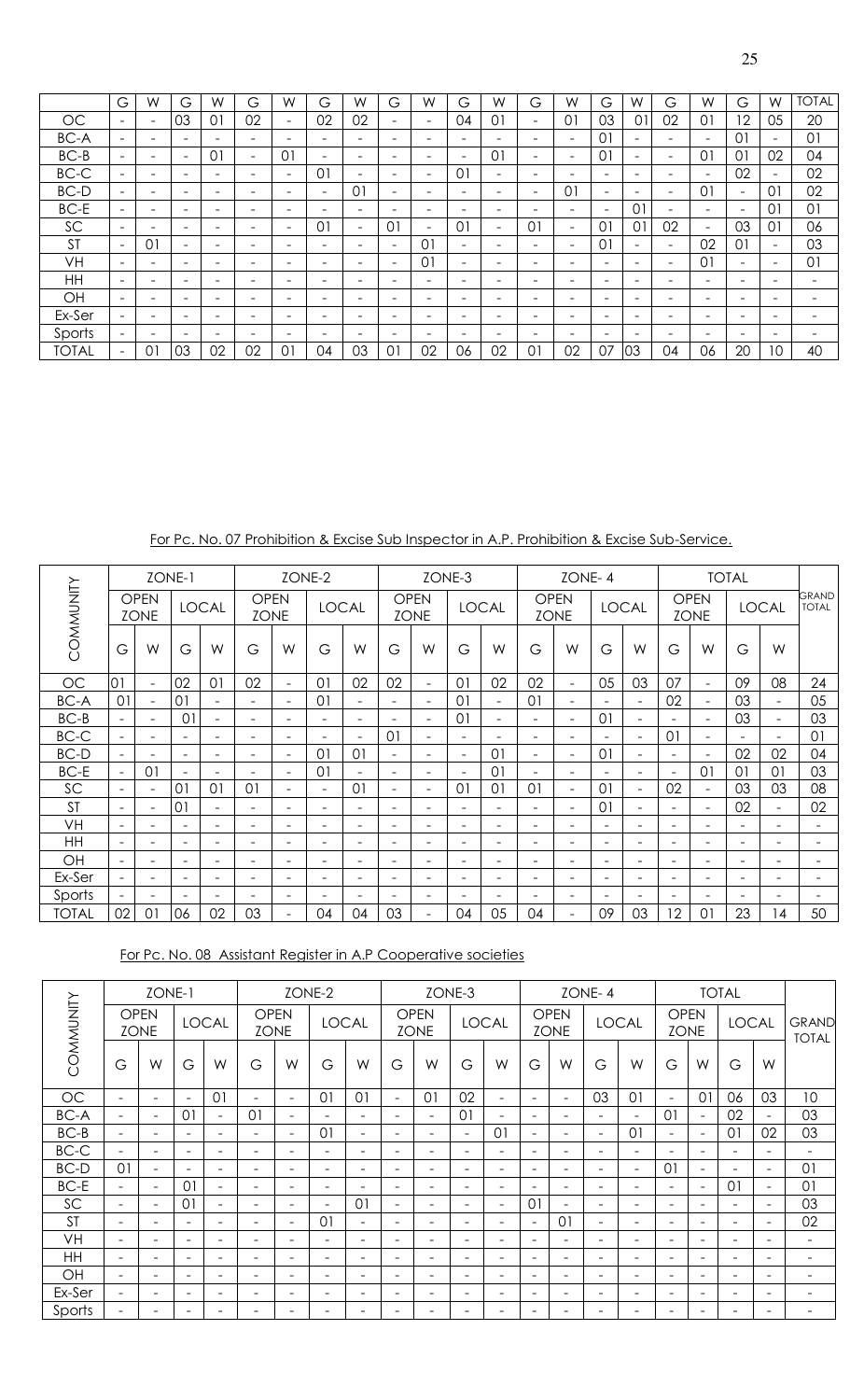# TOTAL 01 - 03 01 01 - 03 02 - 01 03 01 01 01 03 02 02 01 10 05 23

For Pc. No. 09 Executive Officer Grade-I of Endowments Dept.,

|              |                          |                            | ZONE-1                   |                          |                            |                          | ZONE-2                       |                          |                          |                            | ZONE-3   |                              |                          | ZONE-4                     |                          |                          |                            |                          | <b>TOTAL</b>             |                          |                          |
|--------------|--------------------------|----------------------------|--------------------------|--------------------------|----------------------------|--------------------------|------------------------------|--------------------------|--------------------------|----------------------------|----------|------------------------------|--------------------------|----------------------------|--------------------------|--------------------------|----------------------------|--------------------------|--------------------------|--------------------------|--------------------------|
| COMMUNITY    |                          | <b>OPEN</b><br><b>ZONE</b> |                          | <b>LOCAL</b>             | <b>OPEN</b><br><b>ZONE</b> |                          | <b>LOCAL</b>                 |                          |                          | <b>OPEN</b><br><b>ZONE</b> |          | <b>LOCAL</b>                 |                          | <b>OPEN</b><br><b>ZONE</b> | <b>LOCAL</b>             |                          | <b>OPEN</b><br><b>ZONE</b> |                          | <b>LOCAL</b>             |                          | GRAND<br><b>TOTAL</b>    |
|              | G                        | W                          | G                        | W                        | G                          | W                        | G                            | W                        | G                        | W                          | G        | W                            | G                        | W                          | G                        | W                        | G                          | W                        | G                        | W                        |                          |
| OC           | $\overline{\phantom{a}}$ | $\overline{\phantom{0}}$   | 01                       | $\overline{\phantom{0}}$ | $\blacksquare$             | $\overline{\phantom{a}}$ | $\overline{\phantom{a}}$     | 01                       | $\sim$                   | 01                         | 02       | $\overline{\phantom{a}}$     | $\overline{\phantom{0}}$ | $\equiv$                   | $\overline{\phantom{a}}$ | $\overline{\phantom{a}}$ | $\overline{\phantom{a}}$   | 01                       | 03                       | 01                       | 05                       |
| <b>BC-A</b>  | $\equiv$                 | $\equiv$                   |                          | Ξ.                       | 0 <sup>1</sup>             | $\equiv$                 | $\equiv$                     | $\overline{\phantom{0}}$ | $\overline{\phantom{0}}$ | $\overline{\phantom{a}}$   | -        | $\overline{\phantom{0}}$     | $\overline{\phantom{0}}$ | $\overline{\phantom{0}}$   | $\equiv$                 | $\overline{\phantom{0}}$ | $\overline{0}$             | $\overline{\phantom{a}}$ |                          | $\overline{\phantom{a}}$ | 01                       |
| $BC-B$       | $\overline{\phantom{a}}$ | $\overline{\phantom{a}}$   | $\overline{\phantom{a}}$ | $\overline{\phantom{0}}$ | $\overline{\phantom{m}}$   | $\overline{\phantom{a}}$ | $\overline{\phantom{a}}$     | $\overline{\phantom{m}}$ | $\overline{\phantom{a}}$ | $\overline{\phantom{a}}$   | ۰        | $\overline{\phantom{a}}$     | $\overline{\phantom{0}}$ | ۰                          | $\overline{\phantom{a}}$ | ۰                        | $\overline{\phantom{0}}$   | $\overline{\phantom{a}}$ | $\overline{\phantom{a}}$ | $\overline{\phantom{0}}$ | $\overline{\phantom{a}}$ |
| $BC-C$       | $\sim$                   | $\overline{\phantom{0}}$   | $\overline{\phantom{m}}$ | Ξ.                       | $\overline{\phantom{0}}$   | $\overline{\phantom{a}}$ | $\overline{\phantom{0}}$     | $\overline{\phantom{a}}$ | $\overline{\phantom{a}}$ | $\overline{\phantom{a}}$   | Ξ.       | $\overline{\phantom{a}}$     | $\overline{\phantom{a}}$ | $\overline{\phantom{0}}$   | $\overline{\phantom{0}}$ | $\overline{\phantom{0}}$ | $\overline{\phantom{0}}$   | $\overline{\phantom{a}}$ | $\overline{\phantom{a}}$ | $\overline{\phantom{a}}$ | $\overline{\phantom{a}}$ |
| BC-D         | $\equiv$                 | -                          |                          | $\overline{\phantom{0}}$ | $\overline{\phantom{0}}$   | $\overline{\phantom{0}}$ | $\overline{\phantom{0}}$     | $\overline{\phantom{m}}$ | $\overline{\phantom{0}}$ | $\overline{\phantom{0}}$   | -        | $\qquad \qquad \blacksquare$ | $\overline{\phantom{0}}$ | ۰                          | -                        | Ξ.                       | $\overline{\phantom{0}}$   | $\overline{\phantom{a}}$ | $\overline{\phantom{0}}$ | $\overline{\phantom{0}}$ | $\overline{\phantom{0}}$ |
| <b>BC-E</b>  | $\blacksquare$           | $\equiv$                   | $\equiv$                 | $\overline{\phantom{0}}$ | $\blacksquare$             | $\equiv$                 | $\equiv$                     | ÷.                       | $\overline{\phantom{a}}$ | $\overline{\phantom{a}}$   | $\equiv$ | $\overline{\phantom{a}}$     | $\overline{\phantom{a}}$ | $\equiv$                   | $\overline{\phantom{a}}$ | $\overline{\phantom{0}}$ | $\overline{\phantom{0}}$   | $\overline{\phantom{a}}$ | $\overline{\phantom{a}}$ | ۰                        | $\blacksquare$           |
| SC           | $\overline{\phantom{0}}$ | $\overline{\phantom{0}}$   | $\qquad \qquad$          | Ξ.                       | $\overline{\phantom{0}}$   | $\overline{\phantom{a}}$ | $\overline{\phantom{0}}$     | ۰                        | $\overline{\phantom{a}}$ | $\overline{\phantom{0}}$   | Ξ.       | $\overline{\phantom{a}}$     | $\overline{\phantom{0}}$ | $\overline{\phantom{0}}$   | $\overline{\phantom{a}}$ | Ξ.                       | Ξ.                         | $\overline{\phantom{a}}$ | $\overline{\phantom{a}}$ | -                        | $\overline{\phantom{a}}$ |
| <b>ST</b>    | $\equiv$                 |                            |                          |                          | $\blacksquare$             | $\equiv$                 | $\equiv$                     | ÷.                       | $\equiv$                 | $\overline{\phantom{0}}$   | $\equiv$ | $\overline{\phantom{a}}$     | $\overline{\phantom{a}}$ | $\equiv$                   | $\overline{\phantom{a}}$ | $\equiv$                 | $\overline{\phantom{0}}$   | $\equiv$                 | $\overline{\phantom{a}}$ |                          | $\equiv$                 |
| <b>VH</b>    | $\overline{\phantom{a}}$ | $\overline{\phantom{0}}$   | $\overline{\phantom{a}}$ | -                        | $\overline{\phantom{0}}$   | $\overline{\phantom{a}}$ | $\qquad \qquad \blacksquare$ | $\overline{\phantom{m}}$ | $\overline{\phantom{a}}$ | $\overline{\phantom{a}}$   | ۰        | $\overline{\phantom{a}}$     | $\overline{\phantom{a}}$ | Ξ.                         | $\overline{\phantom{a}}$ | Ξ.                       | Ξ.                         | $\overline{\phantom{a}}$ | $\overline{\phantom{a}}$ | -                        | $\overline{\phantom{a}}$ |
| <b>HH</b>    | $\equiv$                 | $\sim$                     | $\equiv$                 | $\equiv$                 | $\equiv$                   | $\equiv$                 | $\equiv$                     | $\equiv$                 | $\sim$                   | $\overline{\phantom{a}}$   | $\equiv$ | $\equiv$                     | $\overline{\phantom{a}}$ | $\equiv$                   | $\equiv$                 | $\equiv$                 | $\equiv$                   | $\sim$                   | $\overline{\phantom{a}}$ | -                        | $\equiv$                 |
| OH           | $\overline{\phantom{a}}$ | $\overline{\phantom{a}}$   | $\overline{\phantom{0}}$ | $\overline{\phantom{a}}$ | $\overline{\phantom{m}}$   | $\overline{\phantom{a}}$ | $\overline{\phantom{a}}$     | $\overline{\phantom{m}}$ | $\overline{\phantom{a}}$ | $\overline{\phantom{a}}$   | ۰        | $\overline{\phantom{a}}$     | $\overline{\phantom{0}}$ | ۰                          | $\overline{\phantom{a}}$ | $\overline{\phantom{0}}$ | $\overline{\phantom{0}}$   | $\overline{\phantom{a}}$ | $\overline{\phantom{a}}$ | ۰                        | $\overline{\phantom{a}}$ |
| Ex-Ser       | $\overline{\phantom{a}}$ | $\overline{\phantom{a}}$   | $\overline{\phantom{0}}$ | $\overline{\phantom{0}}$ | $\overline{\phantom{0}}$   | $\overline{\phantom{a}}$ | $\overline{\phantom{a}}$     | $\overline{\phantom{m}}$ | $\overline{\phantom{a}}$ | $\overline{\phantom{0}}$   | Ξ.       | $\overline{\phantom{0}}$     | $\overline{\phantom{0}}$ | Ξ.                         | $\overline{\phantom{a}}$ | Ξ.                       | Ξ.                         | $\overline{\phantom{a}}$ | $\overline{\phantom{a}}$ | $\overline{\phantom{0}}$ | $\overline{\phantom{a}}$ |
| Sports       | $\overline{\phantom{a}}$ |                            |                          |                          | ۰                          | $\overline{\phantom{0}}$ |                              |                          |                          |                            |          | $\overline{\phantom{0}}$     | $\overline{\phantom{0}}$ | ۰                          | -                        | -                        | $\overline{\phantom{0}}$   | $\overline{\phantom{m}}$ |                          |                          | ۰                        |
| <b>TOTAL</b> | $\overline{\phantom{0}}$ | $\overline{\phantom{a}}$   | 01                       |                          | 0 <sup>1</sup>             | $\blacksquare$           | $\overline{\phantom{0}}$     | 01                       | $\sim$                   | 01                         | 02       | $\overline{\phantom{m}}$     | $\overline{\phantom{a}}$ | $\overline{\phantom{0}}$   | $\overline{\phantom{a}}$ | $\overline{\phantom{0}}$ | $\overline{0}$             | 01                       | 03                       | 0 <sup>1</sup>           | 06                       |

# NON-EXECUTIVE POSTS:

For Pc. No. 10 Assistant Section Officer (GAD) in A.P. Secretariat Sub. Service.

| Community     |    | Fresh Vacancies |    | <b>TOTAL</b> | <b>GRAND</b> |
|---------------|----|-----------------|----|--------------|--------------|
|               | G  | W               | G  | W            | <b>TOTAL</b> |
| OC            | 40 | 24              | 40 | 24           | 64           |
| <b>BC-A</b>   | 07 | 03              | 07 | 03           | 10           |
| $BC-B$        | 09 | 07              | 09 | 07           | 16           |
| BC-C          | 01 | 01              | 01 | 01           | 02           |
| <b>BC-D</b>   | 07 | 03              | 07 | 03           | 10           |
| <b>BC-E</b>   | 04 | 02              | 04 | 02           | 06           |
| SC            | 15 | 08              | 15 | 08           | 23           |
| <b>ST</b>     | 06 | 03              | 06 | 03           | 09           |
| VH            | 01 | 01              | 01 | 01           | 02           |
| HH            | 01 |                 | 01 |              | 01           |
| OН            |    | 01              |    | 01           | 01           |
| EX-SER        | 03 |                 | 03 |              | 03           |
| <b>SPORTS</b> | 03 |                 | 03 |              | 03           |
| Total         | 97 | 53              | 97 | 53           | 150          |

#### For Pc. No. 11 Assistant Section Officer (Finance Dept.,) in A.P. Secretariat Sub. Service

| Community     |    | <b>Fresh Vacancies</b> |    | <b>TOTAL</b> | <b>GRAND TOTAL</b> |
|---------------|----|------------------------|----|--------------|--------------------|
|               | G  | W                      | G  | W            |                    |
| OC            | 04 | 02                     | 04 | 02           | 06                 |
| BC-A          | 01 |                        | 01 |              | 01                 |
| $BC-B$        |    | O <sub>1</sub>         |    | 01           | 01                 |
| $BC-C$        | 01 |                        | 01 |              | 01                 |
| BC-D          |    | 01                     |    | 01           | 01                 |
| $BC-E$        |    | 01                     |    | 01           | 01                 |
| SC            | 02 |                        | 02 |              | 02                 |
| <b>ST</b>     |    | O <sub>1</sub>         |    | 01           | O <sub>1</sub>     |
| VH            |    |                        |    |              |                    |
| HH            |    |                        |    |              |                    |
| OH            |    |                        |    |              |                    |
| EX-SER        | 01 |                        | 01 |              | 01                 |
| <b>SPORTS</b> |    |                        |    |              |                    |
| Total         | 09 | 06                     | 09 | 06           | 15                 |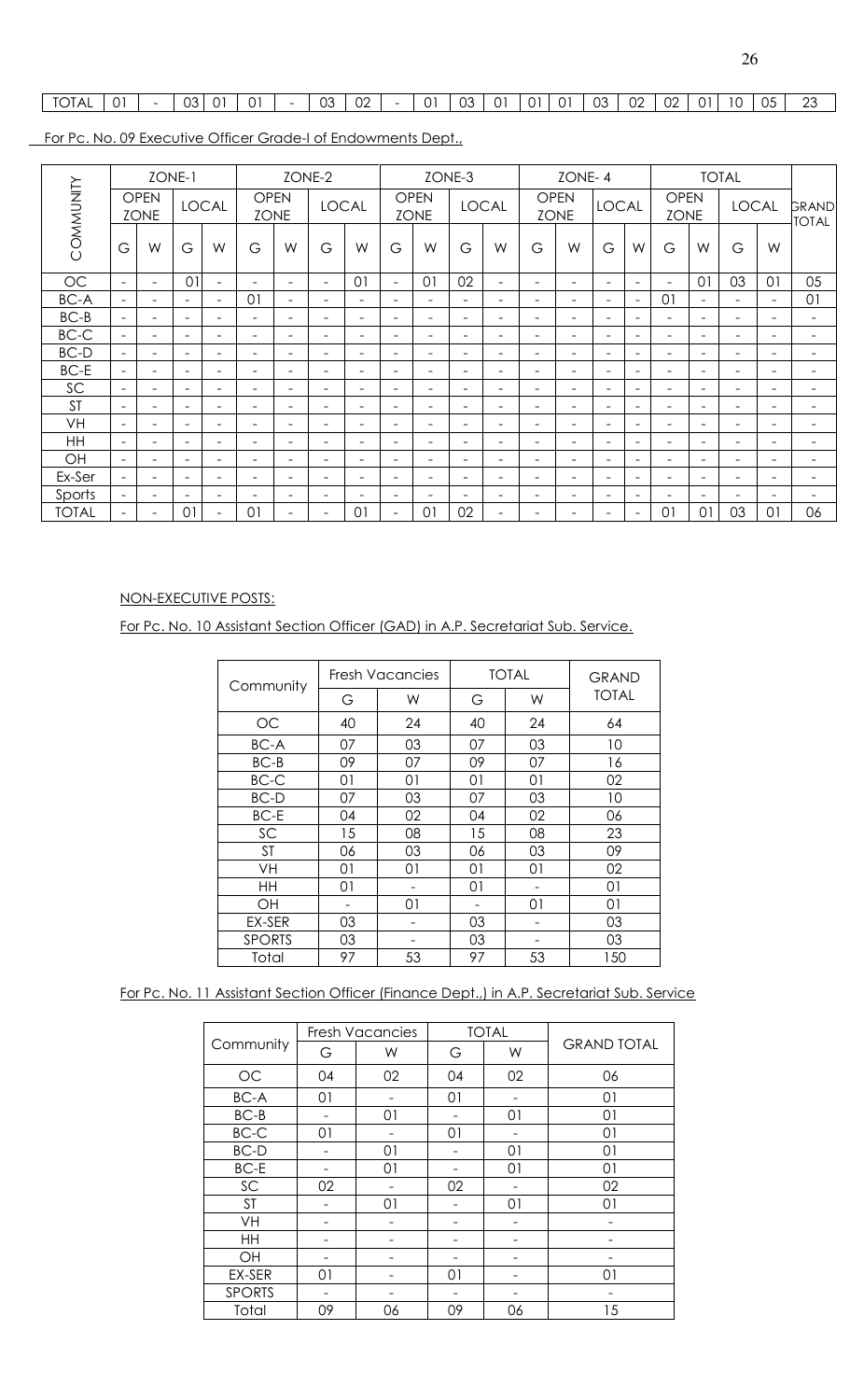|               |    | <b>Fresh Vacancies</b> | <b>TOTAL</b> |
|---------------|----|------------------------|--------------|
| Community     | G  | W                      |              |
| OC            |    |                        |              |
| <b>BC-A</b>   |    |                        |              |
| $BC-B$        |    |                        |              |
| BC-C          |    |                        |              |
| $BC-D$        |    |                        |              |
| $BC-E$        |    |                        |              |
| SC            |    |                        |              |
| <b>ST</b>     |    |                        |              |
| VH            |    |                        |              |
| HH            |    |                        |              |
| OH            |    |                        |              |
| EX-SER        | 01 |                        | 01           |
| <b>SPORTS</b> |    |                        |              |
| Total         | Ω1 |                        | 01           |

For Pc. No. 12 Assistant Section Officer (Law Dept.,) in A.P. Secretariat Sub-ordinate Service.

For Pc. No. 13 Assistant Section Officer (Legislature Dept.,) in A.P. Legislature Secretariat Service.

| Community     |    | <b>Fresh Vacancies</b> |    | <b>TOTAL</b> | <b>GRAND</b><br><b>TOTAL</b> |
|---------------|----|------------------------|----|--------------|------------------------------|
|               | G  | W                      | G  | W            |                              |
| OC            | 04 | 02                     | 04 | 02           | 06                           |
| <b>BC-A</b>   | 01 |                        | 01 |              | 01                           |
| $BC-B$        | 01 |                        | 01 |              | 01                           |
| $BC-C$        |    |                        |    |              |                              |
| <b>BC-D</b>   |    | 01                     |    | 01           | 01                           |
| $BC-E$        |    |                        |    |              |                              |
| SC            | 01 |                        | 01 |              | 01                           |
| <b>ST</b>     |    | 01                     |    | 01           | 01                           |
| VH            |    |                        |    |              |                              |
| HH            |    |                        |    |              |                              |
| OH            | 01 |                        | 01 |              | 01                           |
| EX-SER        |    |                        |    |              |                              |
| <b>SPORTS</b> |    |                        |    |              |                              |
| Total         | 08 | 04                     | 08 | 04           | 12                           |

For Pc. No. 16 Senior Accountant (Zone wise) in A.P. Works & Accounts Sub Service.

|           |                          | ZONE-1                     |                          |                          |                            |                              | ZONE-2       |                          |                          |                            | ZONE-3                   |                          |                          | ZONE-4                     |                          |                          |                            |                              | <b>TOTAL</b>             |                          |                          |
|-----------|--------------------------|----------------------------|--------------------------|--------------------------|----------------------------|------------------------------|--------------|--------------------------|--------------------------|----------------------------|--------------------------|--------------------------|--------------------------|----------------------------|--------------------------|--------------------------|----------------------------|------------------------------|--------------------------|--------------------------|--------------------------|
| COMMUNITY |                          | <b>OPEN</b><br><b>ZONE</b> | <b>LOCAL</b>             |                          | <b>OPEN</b><br><b>ZONE</b> |                              | <b>LOCAL</b> |                          |                          | <b>OPEN</b><br><b>ZONE</b> |                          | <b>LOCAL</b>             |                          | <b>OPEN</b><br><b>ZONE</b> |                          | <b>LOCAL</b>             | <b>OPEN</b><br><b>ZONE</b> |                              |                          | <b>LOCAL</b>             | <b>GRAND</b><br>TOTAL    |
|           | G                        | W                          | G                        | W                        | G                          | W                            | G            | W                        | G                        | W                          | G                        | W                        | G                        | W                          | G                        | W                        | G                          | W                            | G                        | W                        |                          |
| OC        | $\overline{\phantom{a}}$ | 0                          | $\Omega$                 | $\overline{\phantom{0}}$ | $\Omega$                   | 0 <sup>1</sup>               | 03           | $\overline{\phantom{a}}$ | $\overline{\phantom{a}}$ | $\Omega$                   | $\Omega$                 | $\overline{\phantom{0}}$ | $\overline{\phantom{a}}$ | 01                         | $\overline{\phantom{a}}$ | $\overline{\phantom{a}}$ | $\Omega$                   | 04                           | 05                       | $\overline{\phantom{a}}$ | 10                       |
| BC-A      | $\overline{\phantom{a}}$ | -                          | $\overline{\phantom{0}}$ | 01                       | $\overline{\phantom{a}}$   | $\qquad \qquad \blacksquare$ | -            | $\Omega$                 | $\overline{\phantom{a}}$ | $\overline{\phantom{a}}$   | -                        | $\overline{\phantom{0}}$ | $\overline{\phantom{0}}$ | $\overline{\phantom{0}}$   | $\overline{\phantom{0}}$ | -                        | $\overline{\phantom{a}}$   | $\overline{\phantom{a}}$     | $\overline{\phantom{a}}$ | 02                       | 02                       |
| $BC-B$    | $\overline{\phantom{0}}$ | -                          | -                        | -                        | $\overline{\phantom{0}}$   | -                            | -            | $\Omega$                 | $\overline{\phantom{0}}$ | -                          | -                        | -                        | $\overline{\phantom{0}}$ | $\overline{\phantom{0}}$   | -                        | -                        | -                          | $\overline{\phantom{a}}$     | $\overline{\phantom{a}}$ | $\Omega$                 | 01                       |
| $BC-C$    |                          | -                          | $\overline{\phantom{0}}$ | -                        | -                          | -                            | -            | $\overline{\phantom{0}}$ | $\overline{\phantom{0}}$ | -                          | -                        | -                        |                          | $\overline{\phantom{0}}$   | -                        | $\overline{\phantom{0}}$ |                            | $\overline{\phantom{a}}$     | $\overline{\phantom{0}}$ |                          | $\overline{\phantom{0}}$ |
| BC-D      | $\overline{\phantom{a}}$ | -                          | $\overline{\phantom{0}}$ | -                        | $\overline{\phantom{0}}$   | -                            | -            | -                        | $\overline{\phantom{0}}$ | $\overline{\phantom{0}}$   | -                        | $\overline{\phantom{0}}$ | $\overline{\phantom{0}}$ | $\overline{\phantom{0}}$   | $\overline{\phantom{0}}$ | $\overline{\phantom{0}}$ | $\overline{\phantom{a}}$   | $\qquad \qquad \blacksquare$ | $\overline{\phantom{0}}$ | -                        | $\overline{\phantom{0}}$ |
| BC-E      | $\overline{\phantom{0}}$ | -                          | $\overline{\phantom{0}}$ | $\overline{\phantom{0}}$ | -                          | $\qquad \qquad$              | -            | $\overline{\phantom{0}}$ | $\overline{\phantom{0}}$ | $\overline{\phantom{0}}$   | -                        | -                        | $\overline{\phantom{a}}$ | $\overline{\phantom{0}}$   | -                        | $\overline{\phantom{0}}$ | -                          | $\qquad \qquad \blacksquare$ | -                        |                          | $\overline{\phantom{0}}$ |
| SC        | $\overline{\phantom{a}}$ | -                          | $\overline{\phantom{m}}$ | 01                       | $\overline{\phantom{a}}$   | 01                           | 01           | $\overline{\phantom{a}}$ | -                        | $\overline{\phantom{0}}$   | $\overline{\phantom{0}}$ | 01                       | $\overline{\phantom{a}}$ | $\overline{\phantom{m}}$   | $\overline{\phantom{a}}$ | 01                       | $\overline{\phantom{a}}$   | 01                           | 0 <sup>1</sup>           | 03                       | 05                       |
| <b>ST</b> |                          |                            |                          |                          |                            | -                            |              | 01                       | $\overline{\phantom{0}}$ |                            |                          |                          |                          |                            |                          | -                        |                            | $\overline{\phantom{0}}$     | $\overline{\phantom{0}}$ | $\Omega$                 | 01                       |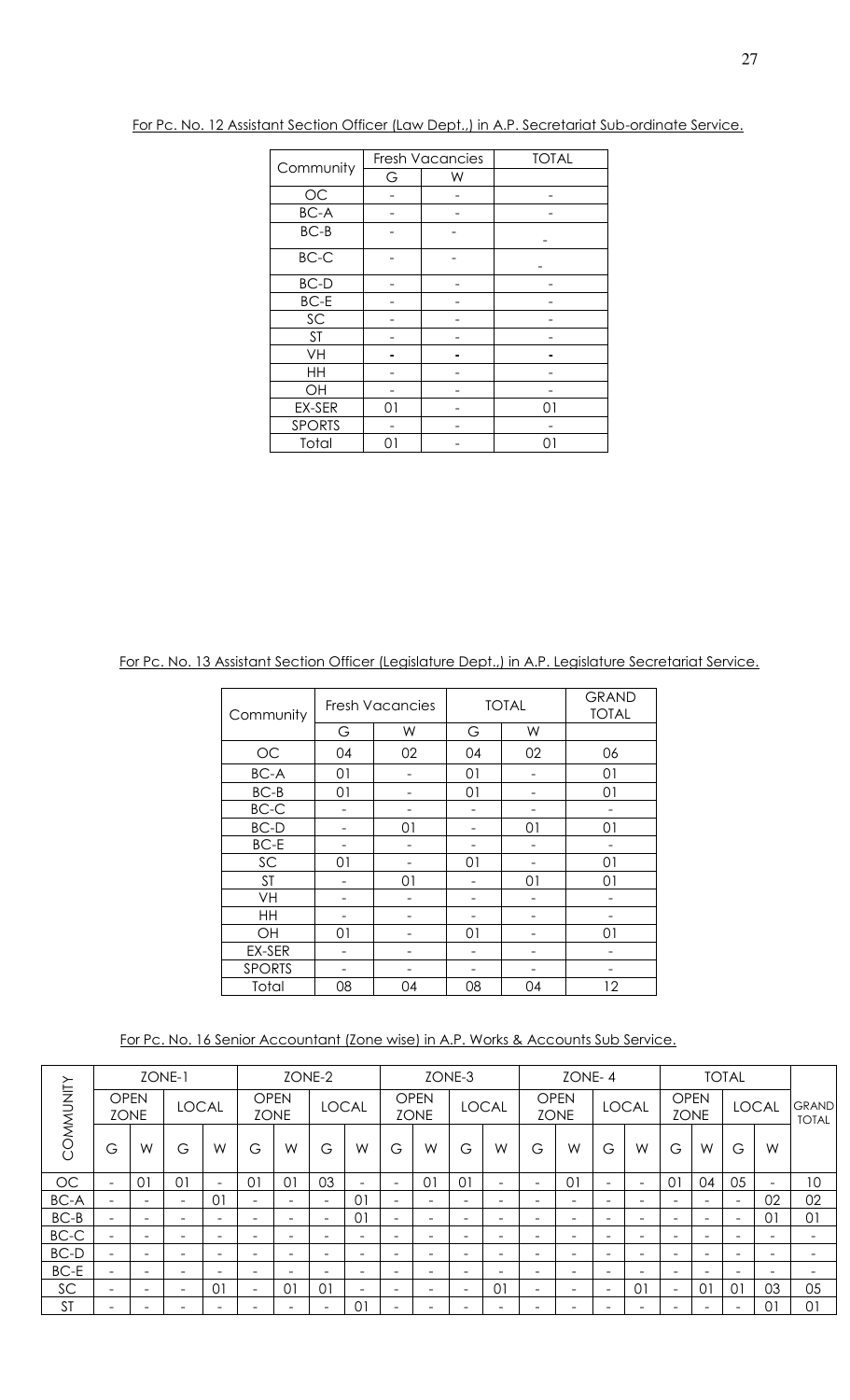| × |        |
|---|--------|
|   |        |
|   | I      |
|   | w<br>۹ |

| VH           | $\overline{\phantom{0}}$ |   | $\overline{\phantom{a}}$ | $\overline{\phantom{a}}$ | -                        | $\overline{\phantom{0}}$ | $\overline{\phantom{a}}$ | ∩1<br>υı                 | $\overline{\phantom{a}}$ | $\overline{\phantom{0}}$ | $\overline{\phantom{a}}$ | $\overline{\phantom{0}}$ | $\overline{\phantom{0}}$ | -  | $\overline{\phantom{a}}$ | $\overline{\phantom{a}}$ | $\overline{\phantom{a}}$ | $\overline{\phantom{0}}$ |                          | 01                       | 01                       |
|--------------|--------------------------|---|--------------------------|--------------------------|--------------------------|--------------------------|--------------------------|--------------------------|--------------------------|--------------------------|--------------------------|--------------------------|--------------------------|----|--------------------------|--------------------------|--------------------------|--------------------------|--------------------------|--------------------------|--------------------------|
| HH           | $\overline{\phantom{0}}$ |   | -                        | $\overline{\phantom{a}}$ | $\overline{\phantom{a}}$ | $\overline{\phantom{a}}$ | $\overline{\phantom{a}}$ | $\overline{\phantom{a}}$ | $\overline{\phantom{a}}$ | $\overline{\phantom{0}}$ |                          | -                        | $\overline{\phantom{0}}$ |    |                          |                          | -                        | $\overline{\phantom{a}}$ |                          | $\overline{\phantom{0}}$ | $\overline{\phantom{a}}$ |
| OH           | $\overline{\phantom{0}}$ |   | $\overline{\phantom{0}}$ | $\overline{\phantom{a}}$ | -                        | $\overline{\phantom{0}}$ | -                        | -                        | $\overline{\phantom{a}}$ | $\overline{\phantom{a}}$ | $\overline{\phantom{0}}$ | $\overline{\phantom{0}}$ | $\sim$                   | -  | -                        | -                        | $\overline{\phantom{a}}$ | $\overline{\phantom{0}}$ | $\overline{\phantom{a}}$ | $\sim$                   | -                        |
| Ex-Ser       | $\overline{\phantom{0}}$ |   | -                        | $\overline{\phantom{0}}$ | -                        | $\overline{\phantom{a}}$ | $\overline{\phantom{0}}$ | $\overline{\phantom{a}}$ | $\overline{\phantom{a}}$ | $\overline{\phantom{0}}$ | -                        | $\overline{\phantom{a}}$ | $\overline{\phantom{0}}$ |    | $\overline{\phantom{a}}$ | $\overline{\phantom{a}}$ | -                        | $\overline{\phantom{a}}$ | -                        | $\overline{\phantom{0}}$ | $\overline{\phantom{0}}$ |
| Sports       | -                        |   | $\overline{\phantom{0}}$ | $\overline{\phantom{a}}$ | -                        | $\overline{\phantom{0}}$ | -                        | -                        | $\overline{\phantom{a}}$ | $\overline{\phantom{a}}$ | -                        | -                        | $\overline{\phantom{0}}$ | -  | $-$                      | -                        | $\overline{\phantom{0}}$ | $\overline{\phantom{a}}$ | $\overline{\phantom{a}}$ | $\overline{\phantom{0}}$ | -                        |
| <b>TOTAL</b> | -                        | ັ | 01                       | 02                       | 01                       | 02                       | 04                       | 04                       | -                        | 01                       | $\sim$ $\sim$            | 01                       | $\overline{\phantom{0}}$ | 01 | -                        | $\sim$ 1<br>◡            | 01                       | 05                       | 06                       | 08                       | 20                       |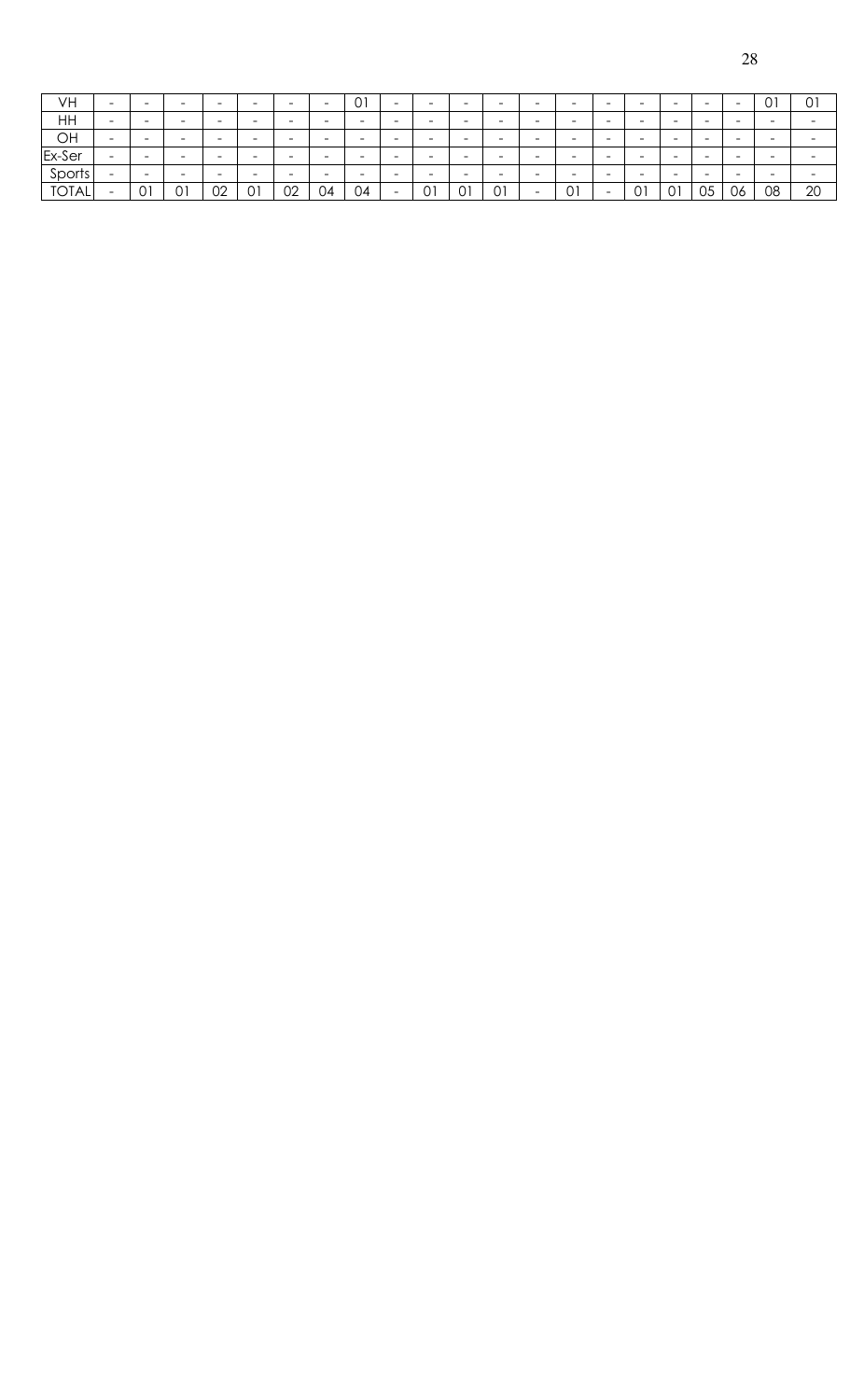# **ANNEXURE – II NOTIFICATION NO.25/2018 SCHEME AND SYLLABUS FOR GROUP- II SERVICES SCREENING TEST**

# **WRITTEN EXAMINATION (OBJECTIVE TYPE) BACHELOR'S DEGREE STANDARD**

|            | Subject                                                                           | No. of<br>Questions | <b>Duration</b><br>(Minutes) | Maximum<br><b>Marks</b> |
|------------|-----------------------------------------------------------------------------------|---------------------|------------------------------|-------------------------|
| Section-A  | <b>GENERAL STUDIES &amp; MENTAL ABILITY</b>                                       |                     |                              |                         |
| Section -B | SOCIAL AND CULTURAL HISTORY OF ANDHRA<br><b>PRADESH &amp; INDIAN CONSTITUTION</b> | 150                 | 150                          | 150                     |
| Section-C  | PLANNING AND ECONOMY                                                              |                     |                              |                         |
|            | Total                                                                             |                     |                              | 150                     |

**N.B.1:** NEGATIVE MARKS: As per G.O. Ms. No.235 Finance (HR-I, Plg & Policy) Dept., Dt.06/12/2016, for each wrong answer will be penalized with 1/3rd of the marks prescribed for the question.

# **MAIN EXAMINATION**

**WRITTEN EXAMINATION (OBJECTIVE TYPE) BACHELOR'S DEGREE STANDARD** 

|              | Subject                                                                                                                                                                                                                   | No. of<br>Questions | <b>Duration</b><br>(Minutes) | Maximum<br><b>Marks</b> |
|--------------|---------------------------------------------------------------------------------------------------------------------------------------------------------------------------------------------------------------------------|---------------------|------------------------------|-------------------------|
| $PAPER - I$  | <b>GENERAL STUDIES &amp; MENTAL ABILITY</b>                                                                                                                                                                               | 150                 | 150                          | 150                     |
| $PAPER - II$ | SOCIAL HISTORY OF ANDHRA PRADESH <i>i.e.</i> , THE<br>Ι.<br>HISTORY OF VARIOUS SOCIAL AND CULTURAL<br>MOVEMENTS IN ANDHRA PRADESH<br>II.<br><b>GENERAL</b><br><b>OVERVIEW</b><br>OF<br>THE.<br><b>INDIAN CONSTITUTION</b> | 150                 | 150                          | 150                     |
| PAPER - III  | PLANNING IN INDIA AND INDIAN ECONOMY<br>CONTEMPORARY PROBLEMS AND DEVELOPMENTS IN<br>RURAL SOCIETY WITH SPECIAL REFERENCE TO<br>ANDHRA PRADESH.                                                                           | 150                 | 150                          | 150                     |
|              | Total                                                                                                                                                                                                                     |                     |                              | 450                     |

- **N.B.1:** NEGATIVE MARKS: As per G.O. Ms. No.235 Finance (HR-I, Plg & Policy) Dept., Dt.06/12/2016, for each wrong answer will be penalized with 1/3<sup>rd</sup> of the marks prescribed for the question.
	- **2.** Computer Proficiency Test (Qualifying Test) for eligible candidates in the ratio of 1:2 with reference to total number of vacancies notified.(Please refer to Note 1 under Para-3)

# **SYLLABUS FOR GROUP-II SERVICES**

#### **PRELIMINARY EXAMINATION Section - A GENERAL STUDIES AND MENTAL ABILITY**

- 1. Events of national and international importance.
- 2. Current affairs- international, national and regional.
- 3. General Science and its applications to the day to day life Contemporary developments in Science & Technology and Information Technology
- 4. Social- economic and political history of modern India with emphases on Indian national movement.
- 5. Indian polity and governance: constitutional issues, public policy, reforms and egovernance initiatives.
- 6. Geography of India with focus on Andhra Pradesh.
- 7. Disaster management: vulnerability profile, prevention and mitigation strategies, Application of Remote Sensing and GIS in the assessment of Disaster
- 8. Sustainable Development and Environmental Protection
- 9. Logical reasoning, analytical ability and logical interpretation.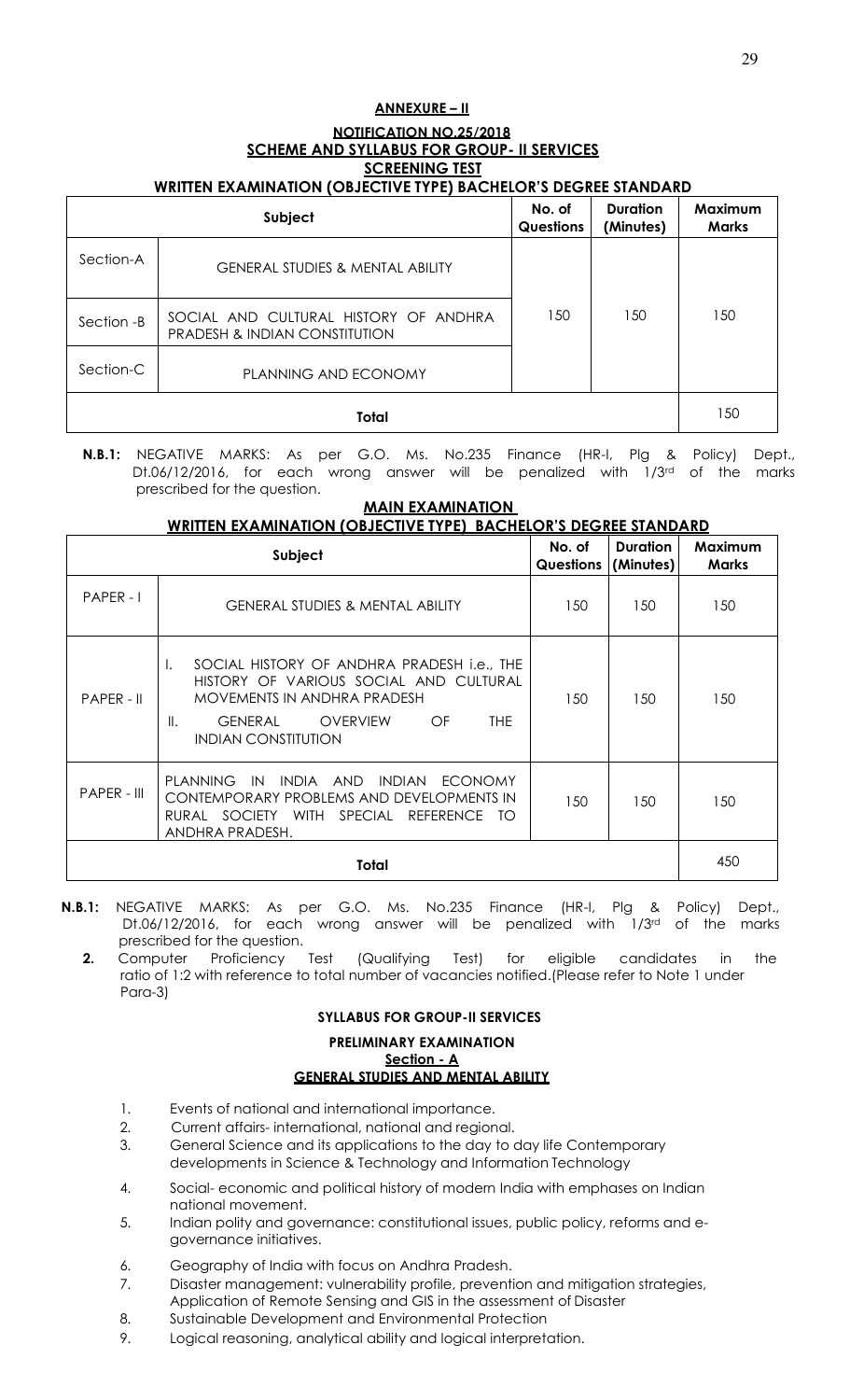- 10. Data Analysis: Tabulation of data Visual representation of data Basic data analysis (Summary Statistics such as mean, median, mode and variance) and Interpretation.
- 11. Bifurcation of Andhra Pradesh and its Administrative, Economic, Social, Cultural, Political and legal implications/problems.

#### **Section - B**

# **SOCIAL AND CULTURAL HISTORY OF ANDHRA PRADESH**

- 1. Social and Cultural History of Andhra Pradesh: Geographical Features of Andhra – Its Impact on History and Culture – Pre-historic Cultures – The Satavahanas, The Ikshvakus – Socio-Economic and Religious Conditions – Literature, Art and Architecture – The Vishnukundins, The Eastern Chalukyas of Vengi, Telugu Cholas– Society, Religion, Telugu Language, Literature, Art and Architecture.
- 2. Various Major and Minor dynasties that ruled Andhradesa between 11<sup>th</sup> and 16<sup>th</sup> centuries A.D. Socio- Cultural and Religious conditions in Andhradesa between 11<sup>th</sup> to 16<sup>th</sup> centuries A.D, Social Structure, Caste System, Status of Women. Growth of Telugu Language, Literature, Art, Architecture and Painting.
- 3. Advent of Europeans- Trade centers- Andhra under the Company– 1857 Revolt and its impact on Andhra- Establishment of British Rule- Socio-Cultural awakening, Justice Party/Self Respect Movements- Growth of Nationalist Movement in Andhra between 1885 to 1947– Role of Socialists– Communists– Anti- Zamindari and Kisan Movements. Growth of Nationalist Poetry, Revolutionary Literature, Nataka Samasthalu and Women Participation.
- 4. Origin and growth of Andhra Movement- Role of Andhra Mahasabhas- Prominent Leaders- Events leading to the formation of Andhra State 1953. Role of Press and News Papers in the Andhra Movement. Role of Library Movement and Folk & Tribal Culture
- 5. Events leading to the Formation of Andhra Pradesh State Visalandhra Mahasabha States Reorganization Commission and Its Recommendations - Gentlemen Agreement – Important Social and Cultural Events between 1956 and 2014.

# **INDIAN CONSTITUTION**

- 6. Nature of the Indian Constitution Constitutional Development Salient features of Indian Constitution – Preamble – Fundamental Rights, Directive Principles of State Policy and their relationship - Fundamental Duties, Distinctive features - Unitary and Federal.
- 7. Structure and functions of Indian Government- Legislative, Executive and Judiciary- Types of Legislatures- Unicameral, Bicameral- Executive – Parliamentary, Judiciary- Judicial Review, Judicial Activism.
- 8. Distribution of Legislative and Executive Powers between the Union and the States; Legislative, Administrative and Financial relations between the Union and the States– Powers and the Functions of Constitutional Bodies- UPSC, State Public Service Commissions, CAG and Finance Commission.
- 9. Centre- State relations- Need for Reforms- Rajmannar Committee, Sarkaria Commission, M.M. Punchchi Commission - Unitary and Federal features of Indian Constitution.
- 10. Amendment Process to the Constitution Centralization Vs Decentralization -Community Development Programs- Balwantray Mehta, Ashok Mehta Committees  $73^{\text{rd}}$  and  $74^{\text{th}}$  Constitutional Amendment Acts and their Implementation.
- 11. Indian Political Parties- National, Regional- One Party, Bi-Party, Multi-Party Systems- Regionalism and Sub-Regionalism–Demand for New States - Sri Krishna Committee – National Integration- Threats to Indian Unity.
- 12. Welfare Mechanisms in India-Provisions for Scheduled Castes, Tribes and Minorities, Reservations for SCs, STs and Backward Classes- Prevention of SCs and STs Atrocities Act- National and State SCs, STs and BCs Commissions, Women's Commission, National and State Minorities Commissions – Human Rights Commission- RTI- Lokpal and Lok Ayukt.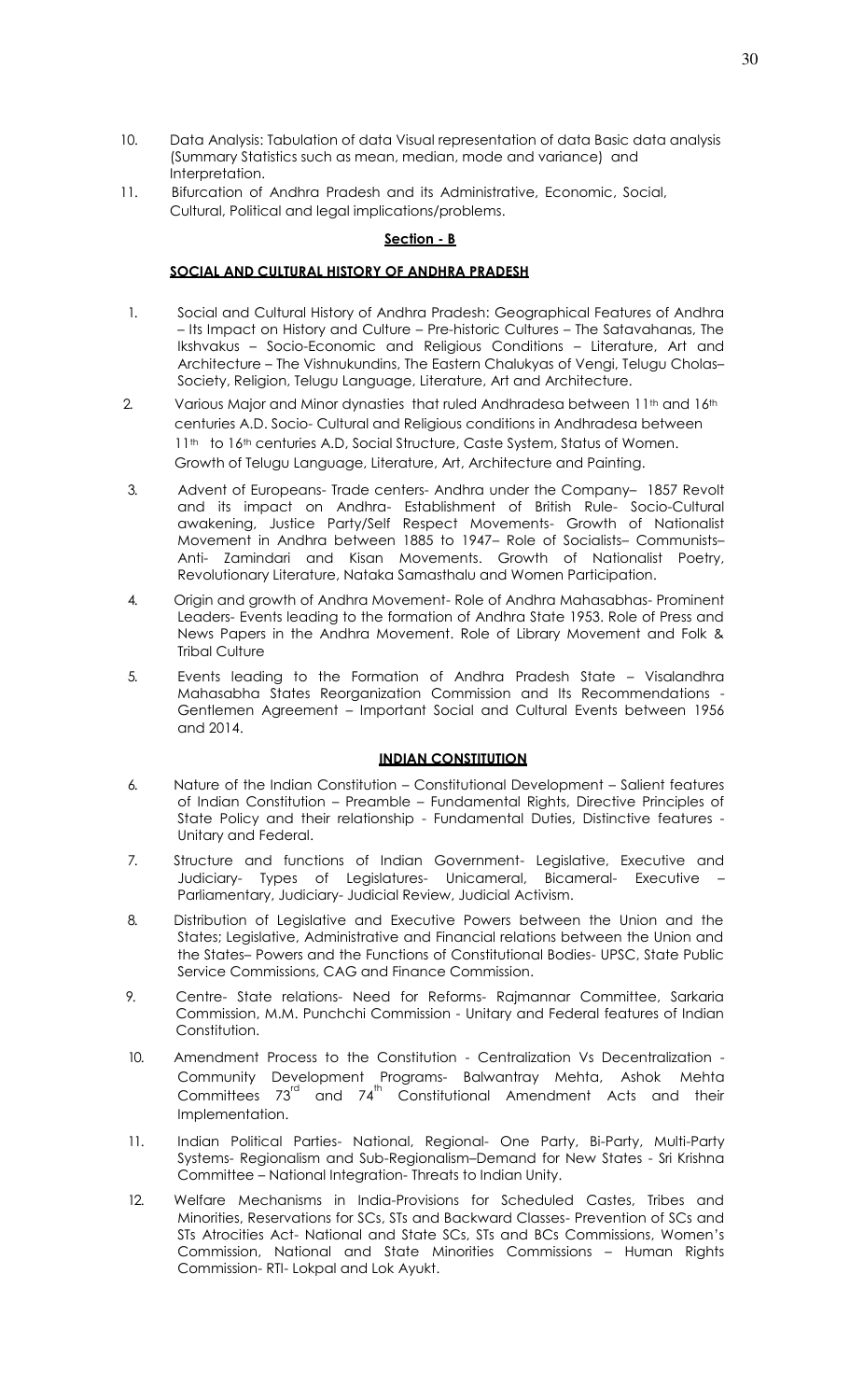#### **Section - C PLANNING AND ECONOMY**

#### **1. Indian Economy and present status**

Socio- Economic - Goals and Achievements – New economic reforms 1991. Regulation of the Economy – Creation of regulatory bodies-NITI Aayog- Co operative Federalism and decentralization of financial resources – Lack of inclusive growth and sustainable development : causes, consequences and solutions.

#### **2. Economic Policies**

Agricultural policies – Contribution of agriculture to India's GDP – Issues of financing, production, marketing and distribution of agriculture.

Industrial policies– Main features of industrial development in India – sectoral composition – Roles of private and public sectors in employment , productivity – Role of IT industries in development.

#### **3. Resources and Development**

Types of resources – Physical capital and finance capital - Population- size, composition and growth–Trends; Occupational Distribution of Work force –Human Development Index as a measurement of development. Demographic Dividend.

#### **4. Money, Banking and Public Finance**

Monetary policy of RBI – Fiscal policy – Objectives – Fiscal Imbalance and Deficit Finance –New Foreign Trade Policy. Current account imbalances; FDI. Inflation , its causes and remedies; Budget – taxes and non-tax revenue. Goods and Service Tax (GST)

#### **5. National Income**  National Income and concepts – Gross Domestic Product – Net Domestic Product, Per capita income.

#### **6. Economic Policies of Andhra Pradesh:**

Socio Economic welfare Programmes of Government of Andhra Pradesh. Composition of Population in Andhra Pradesh – Rural – Urban, Sex Ratio, Age Distribution.

# **7. Agriculture and Industrial Growth of Andhra Pradesh**

Contribution of agriculture to income and employment in Andhra Pradesh. Land reforms in Andhra Pradesh - Cropping pattern – Irrigation Policy of Andhra Pradesh - sources of agricultural finances -agricultural subsidies – public distribution system in Andhra Pradesh.

Industrial Development in Andhra Pradesh – Growth and structure of industries – **–** Incentives to industries – Industrial corridors in and SEZs in Andhra Pradesh - Bottlenecks for industrial development – Power projects

# **8. Resource Development of Andhra Pradesh**

Andhra Pradesh Budgetary resources and constraints - Fulfillment of the conditions of A.P Bifurcation Act – central assistance and issues of conflict - public debt and projects of external assistance.

Andhra Pradesh State Gross Domestic Product – Comparison with India and neighboring States.

# **SYLLABUS FOR GROUP-II SERVICES MAINS EXAMINATION**

#### **Paper-I GENERAL STUDIES AND MENTAL ABILITY**

- 1. Events of national and international importance.
- 2. Current affairs- international, national and regional.
- 3. General Science and its applications to the day to day life Contemporary
- developments in Science & Technology and Information Technology
- 4. Social- economic and political history of modern India with emphases on Indian national movement.
- 5. Indian polity and governance: constitutional issues, public policy, reforms and egovernance initiatives.
- 6. Geography of India with focus on Andhra Pradesh.
- 7. Disaster management: vulnerability profile, prevention and mitigation strategies,
- Application of Remote Sensing and GIS in the assessment of Disaster
- 8. Sustainable Development and Environmental Protection
- 9. Logical reasoning, analytical ability and logical interpretation.
- 10. Data Analysis: Tabulation of data Visual representation of data Basic data analysis (Summary Statistics such as mean, median, mode and variance) and Interpretation.
- 11. Bifurcation of Andhra Pradesh and its Administrative, Economic, Social, Cultural, Political and legal implications/problems.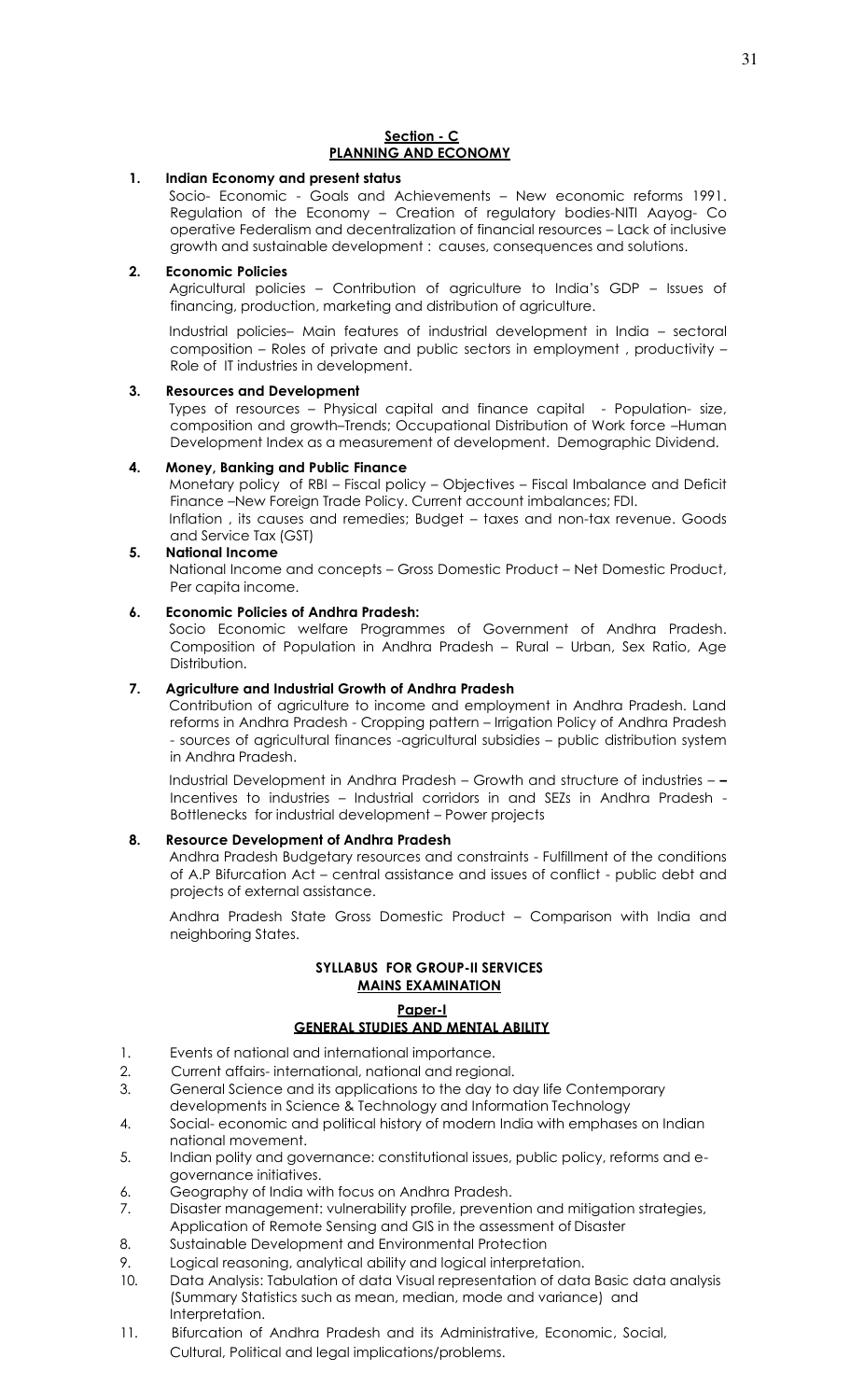#### **SOCIAL AND CULTURAL HISTORY OF ANDHRA PRADESH**

- 1. Social and Cultural History of Andhra Pradesh: Geographical Features of Andhra Its Impact on History and Culture – Pre-historic Cultures – The Satavahanas, The Ikshvakus – Socio-Economic and Religious Conditions – Literature, Art and Architecture – The Vishnukundins, The Eastern Chalukyas of Vengi, Telugu Cholas– Society, Religion, Telugu Language, Literature, Art and Architecture.
- 2. Various Major and Minor dynasties that ruled Andhradesa between 11<sup>th</sup> and 16<sup>th</sup> centuries A.D. Socio- Cultural and Religious conditions in Andhradesa between 11<sup>th</sup> to 16<sup>th</sup> centuries A.D, Social Structure, Caste System, Status of Women. Growth of Telugu Language, Literature, Art, Architecture and Painting.
- 3. Advent of Europeans- Trade centers- Andhra under the Company– 1857 Revolt and its impact on Andhra- Establishment of British Rule- Socio-Cultural awakening, Justice Party/Self Respect Movements- Growth of Nationalist Movement in Andhra between 1885 to 1947– Role of Socialists– Communists– Anti- Zamindari and Kisan Movements. Growth of Nationalist Poetry, Revolutionary Literature, Nataka Samasthalu and Women Participation.
- 4. Origin and growth of Andhra Movement- Role of Andhra Mahasabhas- Prominent Leaders- Events leading to the formation of Andhra State 1953. Role of Press and News Papers in the Andhra Movement. Role of Library Movement and Folk & Tribal Culture.
- 5. Events leading to the Formation of Andhra Pradesh State Visalandhra Mahasabha States Reorganization Commission and Its Recommendations - Gentlemen Agreement – Important Social and Cultural Events between 1956 and 2014.

#### **INDIAN CONSTITUTION**

- 6. Nature of the Indian Constitution Constitutional Development Salient features of Indian Constitution – Preamble – Fundamental Rights, Directive Principles of State Policy and their relationship - Fundamental Duties, Distinctive features - Unitary and Federal.
- 7. Structure and functions of Indian Government- Legislative, Executive and Judiciary-Types of Legislatures- Unicameral, Bicameral- Executive – Parliamentary, Judiciary-Judicial Review, Judicial Activism.
- 8. Distribution of Legislative and Executive Powers between the Union and the States; Legislative, Administrative and Financial relations between the Union and the States– Powers and the Functions of Constitutional Bodies- UPSC, State Public Service Commissions, CAG and Finance Commission.
- 9. Centre- State relations- Need for Reforms- Rajmannar Committee, Sarkaria Commission, M.M. Punchchi Commission - Unitary and Federal features of Indian Constitution.
- 10. Amendment Process to the Constitution Centralization Vs Decentralization Community Development Programs- Balwantray Mehta, Ashok Mehta Committees  $73<sup>rd</sup>$  and  $74<sup>th</sup>$  Constitutional Amendment Acts and their Implementation.
- 11. Indian Political Parties- National, Regional- One Party, Bi-Party, Multi-Party Systems-Regionalism and Sub-Regionalism–Demand for New States - Sri Krishna Committee – National Integration- Threats to Indian Unity.
- 12. Welfare Mechanisms in India-Provisions for Scheduled Castes, Tribes and Minorities, Reservations for SCs, STs and Backward Classes- Prevention of SCs and STs Atrocities Act- National and State SCs, STs and BCs Commissions, Women's Commission, National and State Minorities Commissions – Human Rights Commission- RTI- Lokpal and Lok Ayukt.

#### **Paper-III PLANNING AND ECONOMY**

#### **1. Indian Economy and present status**

Socio- Economic - Goals and Achievements – New economic reforms 1991. Regulation of the Economy – Creation of regulatory bodies-NITI Aayog- Co operative Federalism and decentralization of financial resources – Lack of inclusive growth and sustainable development : causes, consequences and solutions.

#### **2. Economic Policies**

Agricultural policies – Contribution of agriculture to India's GDP – Issues of financing, production, marketing and distribution of agriculture.

Industrial policies– Main features of industrial development in India – sectoral composition – Roles of private and public sectors in employment , productivity – Role of IT industries in development.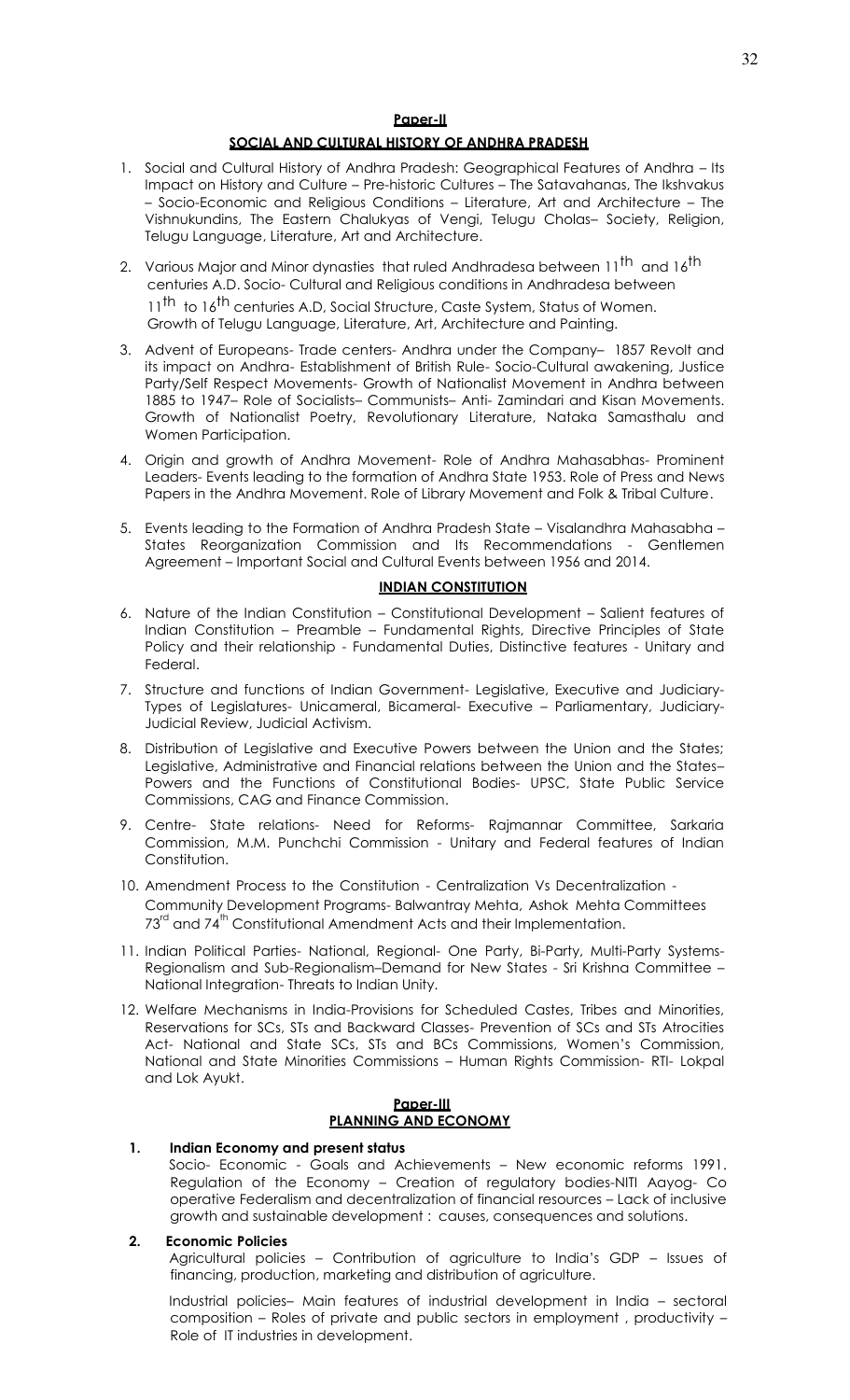#### **3. Resources and Development**

Types of resources – Physical capital and finance capital - Population- size, composition and growth–Trends; Occupational Distribution of Work force –Human Development Index as a measurement of development. Demographic Dividend.

#### **4. Money, Banking and Public Finance**

Monetary policy of RBI – Fiscal policy – Objectives – Fiscal Imbalance and Deficit Finance –New Foreign Trade Policy. Current account imbalances; FDI.

Inflation , its causes and remedies; Budget – taxes and non-tax revenue. Goods and Service Tax (GST)

#### **5. National Income**

National Income and concepts – Gross Domestic Product – Net Domestic Product, Per capita income.

#### **6. Economic Policies of Andhra Pradesh:**

Socio Economic welfare Programmes of Government of Andhra Pradesh. Composition of Population in Andhra Pradesh – Rural – Urban, Sex Ratio, Age Distribution.

#### **7. Agriculture and Industrial Growth of Andhra Pradesh**

Contribution of agriculture to income and employment in Andhra Pradesh. Land reforms in Andhra Pradesh - Cropping pattern – Irrigation Policy of Andhra Pradesh - sources of agricultural finances -agricultural subsidies – public distribution system in Andhra Pradesh.

Industrial Development in Andhra Pradesh – Growth and structure of industries – **–** Incentives to industries – Industrial corridors in and SEZs in Andhra Pradesh - Bottlenecks for industrial development – Power projects

#### **8. Resource Development of Andhra Pradesh**

Andhra Pradesh Budgetary resources and constraints - Fulfillment of the conditions of A.P Bifurcation Act – central assistance and issues of conflict - public debt and projects of external assistance.

Andhra Pradesh State Gross Domestic Product – Comparison with India and neighboring States.

#### **COMPUTER PROFICIENCY TEST SCHEME OF EXAMINATION (Practical Type)**

| TEST                                                                                      | <b>Duration</b> | Maximum      | Minimum qualifying<br>marks |      |                                                                            |  |  |  |  |
|-------------------------------------------------------------------------------------------|-----------------|--------------|-----------------------------|------|----------------------------------------------------------------------------|--|--|--|--|
|                                                                                           | (Minutes)       | <b>Marks</b> | /PH                         |      | SC/ST B.C's O.C's /Including<br><b>Ex-Servicemen</b><br>and Sports persons |  |  |  |  |
| Proficiency in Office Automation<br>with usage of Computers<br>and<br>Associated Software | 30              | 50           | 15                          | 17.5 | 20                                                                         |  |  |  |  |

# **SYLLABUS**

The test shall comprise the following four parts:

| Name of<br>the part | Name of the Question to be answered                                                  | <b>Marks</b> |
|---------------------|--------------------------------------------------------------------------------------|--------------|
| Part A              | Example: Typing a letter/passage/paragraph (about 100-<br>150 words ) in MS-Word     | 15           |
| Part B              | Example: Preparation of a Table/Graph in MS-Excel                                    | 10           |
| Part C              | Example: Preparation of Power Point Presentations/Slides<br>(Two) on MS-Power Point. | 10           |
| Part D              | Example: Creation and manipulation of data bases.                                    | 10           |
| Part E              | Example: Displaying the content of E-mail (Inbox).                                   | 05           |
|                     | Total                                                                                | 50           |

**Note:** The candidates shall be given the text / matter in the Question Paper and they must type / reproduce it in the Answer Sheet. The formatting of the text should also be of the same type as given in the Question Paper.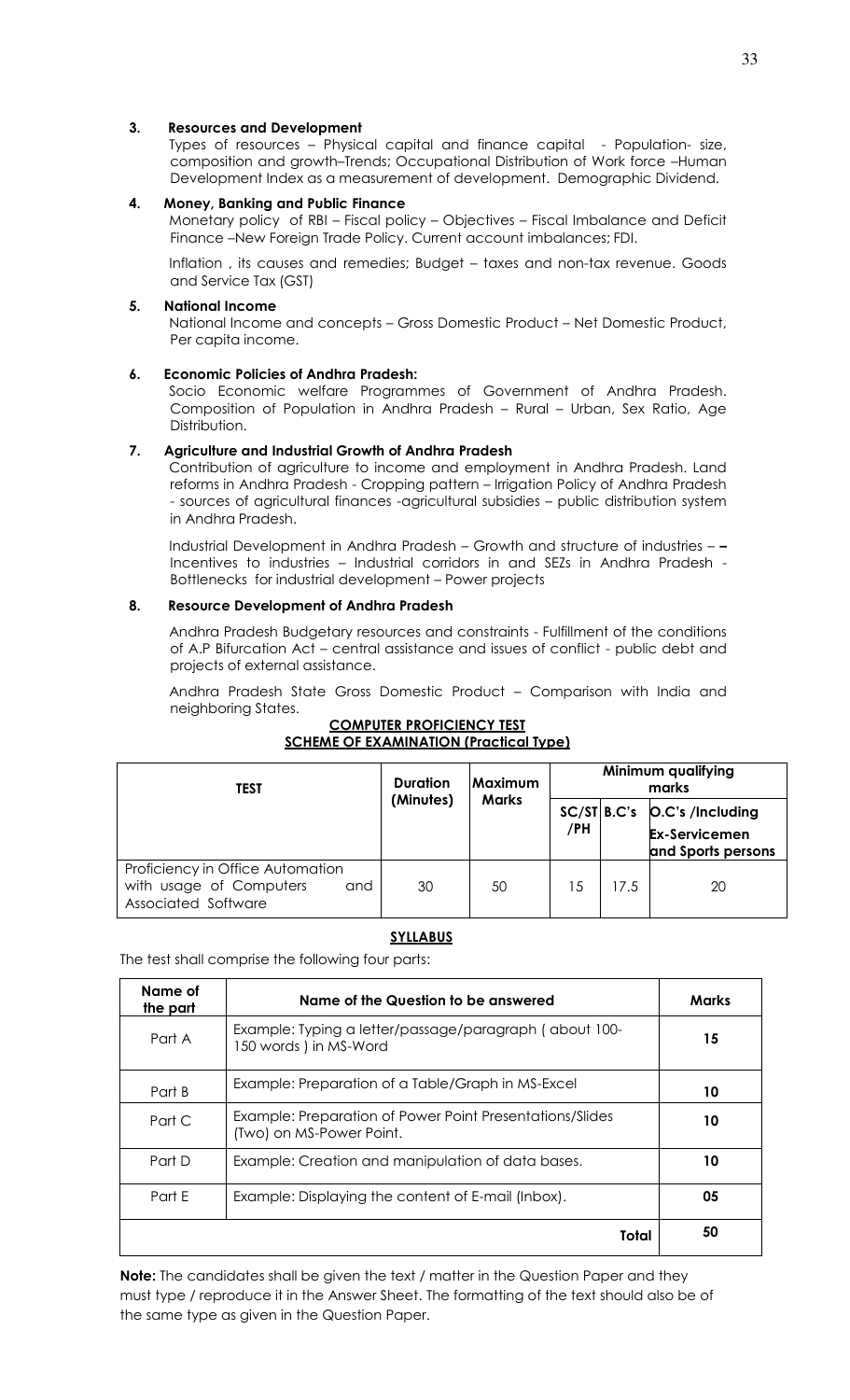| <b>NAME</b>  | <b>CONTENTS OF PART-A</b>                                                                                                                                                                                                                                                                                                                                                                                                                                                                                                                                                                                                                                                                                                                                                                                                                                                                                                                                                                                                                                                                                                       | <b>MARKS</b> |
|--------------|---------------------------------------------------------------------------------------------------------------------------------------------------------------------------------------------------------------------------------------------------------------------------------------------------------------------------------------------------------------------------------------------------------------------------------------------------------------------------------------------------------------------------------------------------------------------------------------------------------------------------------------------------------------------------------------------------------------------------------------------------------------------------------------------------------------------------------------------------------------------------------------------------------------------------------------------------------------------------------------------------------------------------------------------------------------------------------------------------------------------------------|--------------|
| <b>WORD</b>  | Create and save a document using MS WORD<br>1.<br>Deletion of Character, Word, line and block of text<br>a.<br>Undo and redo process<br>b.<br>Moving, Copying and renaming<br>C.<br>Format the Text document<br>2.<br><b>Character formatting</b><br>α.<br>Paragraph formatting<br>b.<br>Page formatting<br>C.<br>Spell check the document<br>3.<br>Finding and Replacing of text<br>a.<br>Bookmarks and Searching for a Bookmarks<br>b.<br>Checking Spelling and Grammar automatically<br>C.<br>Checking Spelling and Grammar using Dictionary<br>d.<br>Print the document<br>4.<br><b>Print Preview</b><br>a.<br>Print Dialog box<br>b.<br>5.<br>MailMergeinMs-word<br>Create main document and data file for mail merging<br>a.<br>Merging the files<br>b.<br>From letters using mail merging<br>C.<br>Mailing labels using mail merging<br>d.<br>Table creation in Ms-word<br>6.<br>a. Create a table in the document<br>b. Add row, column to a table<br>c. Changing column width and row height.<br>d. Merge, split cells of table.<br>e. Use formulae intables.<br>f. sorting data in a table.<br>g. formatting a table. | 15           |
|              | Ability to type on Qwerty key board of<br>7.<br>Computer at a speed of at least equivalent to 30 Words per 1<br>minute (Lower type writing test).                                                                                                                                                                                                                                                                                                                                                                                                                                                                                                                                                                                                                                                                                                                                                                                                                                                                                                                                                                               |              |
| <b>NAME</b>  | <b>CONTENTS OF PART-B</b>                                                                                                                                                                                                                                                                                                                                                                                                                                                                                                                                                                                                                                                                                                                                                                                                                                                                                                                                                                                                                                                                                                       | <b>MARKS</b> |
| <b>EXCEL</b> | Create and save a new work book in Excel<br>1.<br>2.<br>Entering Data into Worksheet<br>3.<br>Editing data of Worksheet<br>Formatting the text in the cells<br>4.<br>Formatting the numbers in the cells.<br>5.<br>Formatting cells.<br>6.<br>Copying format of cell along with data format.<br>7.<br>Changing the height and width of cells.<br>8.<br>Freezing Titles, splitting screen<br>9.<br>10. Enter formulae for calculation in the cells.<br>11. Copying the formula over a range of cells.<br>12. Inserting built-in functions in to the cells.                                                                                                                                                                                                                                                                                                                                                                                                                                                                                                                                                                       | 10           |
|              | 13. Create graphs for the data using Chart Wizard.<br>14. Format graphs in Excel.<br>15. Printing of worksheet.                                                                                                                                                                                                                                                                                                                                                                                                                                                                                                                                                                                                                                                                                                                                                                                                                                                                                                                                                                                                                 |              |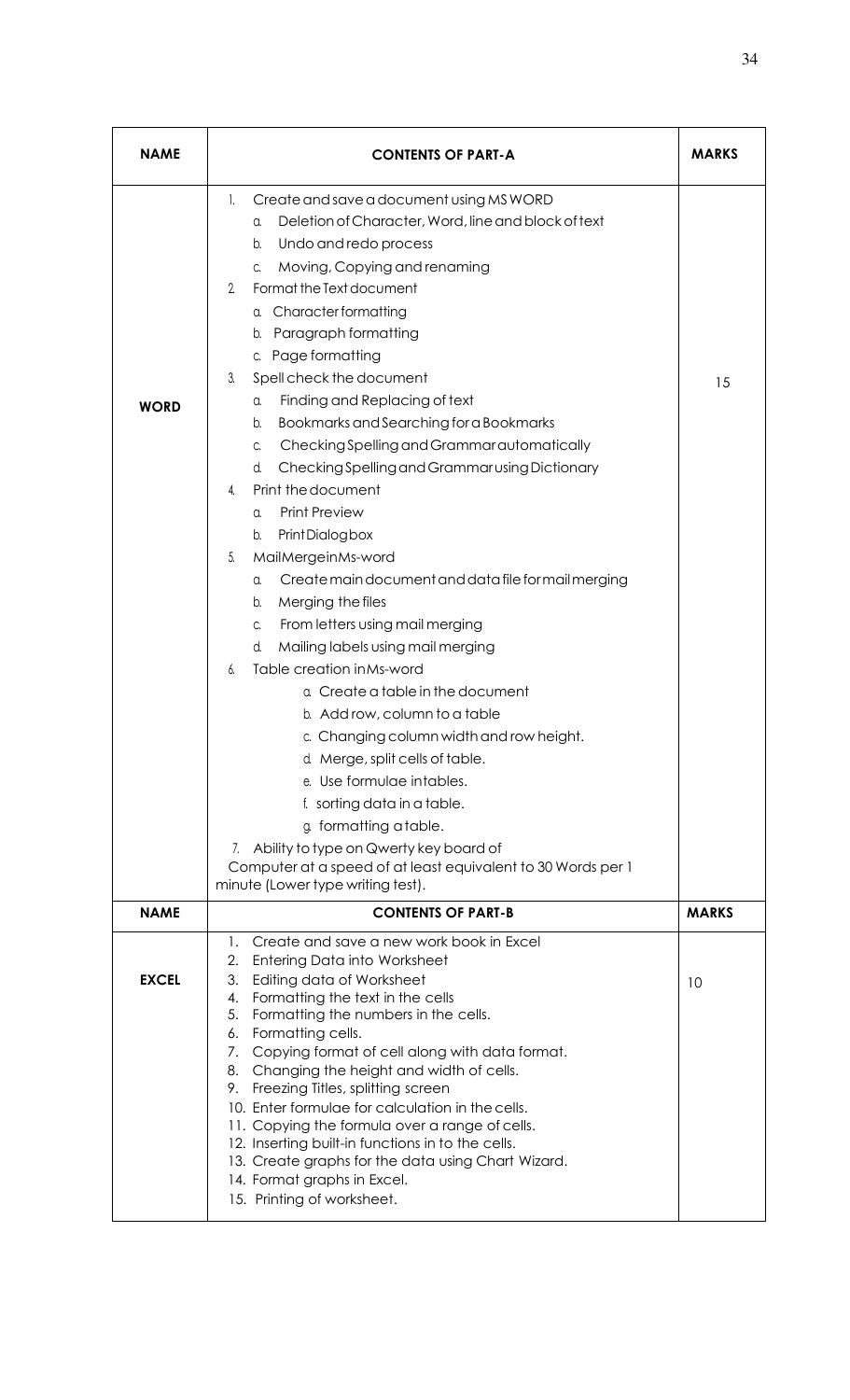| <b>NAME</b>     | <b>CONTENTS OF PART-C</b>                                                                              | <b>MARKS</b> |
|-----------------|--------------------------------------------------------------------------------------------------------|--------------|
|                 | 1. Create and save a new presentation using MS Power<br>Point                                          |              |
|                 | layout of opening screen in Power Point                                                                |              |
| <b>POWER</b>    | the tool bars in MS Power Point                                                                        | 10           |
| <b>POINT</b>    | Choose Auto Layout for a new slide.<br>2.                                                              |              |
|                 | 3.<br>Insert text and pictures into a blank slide.                                                     |              |
|                 | Insert new slides into the presentation.<br>4.                                                         |              |
|                 | 5.<br>Apply slide transition effects.                                                                  |              |
|                 | Slide show.<br>6.                                                                                      |              |
|                 | 7. Set animation to text and pictures in a slide                                                       |              |
|                 | 8. Set the sounds, order and timing for animation.                                                     |              |
| <b>NAME</b>     | <b>CONTENTS OF PART-D</b>                                                                              | <b>MARKS</b> |
| <b>ACCESS</b>   | Creation and manipulation of data<br>bases                                                             | 10           |
| <b>NAME</b>     | <b>CONTENTS OF PART-E</b>                                                                              | <b>MARKS</b> |
|                 | 1. Browse the Net using Browser software (Internet<br>Explorer, Mozilla Firefox, Google Chrome etc.,). |              |
| <b>INTERNET</b> | 2. Search the Web using Search Engines.                                                                | 05           |
|                 | Create an E-mail account.<br>3.                                                                        |              |
|                 | Send and receive E-mail.<br>4.                                                                         |              |
|                 | 5. E-commerce transactions.                                                                            |              |
|                 | 6. Web content uploading.                                                                              |              |
|                 | 7. Ability to operate Mac OS / pages / key note<br>/ Numbers.                                          |              |
|                 | <b>GRAND TOTAL</b>                                                                                     | 50           |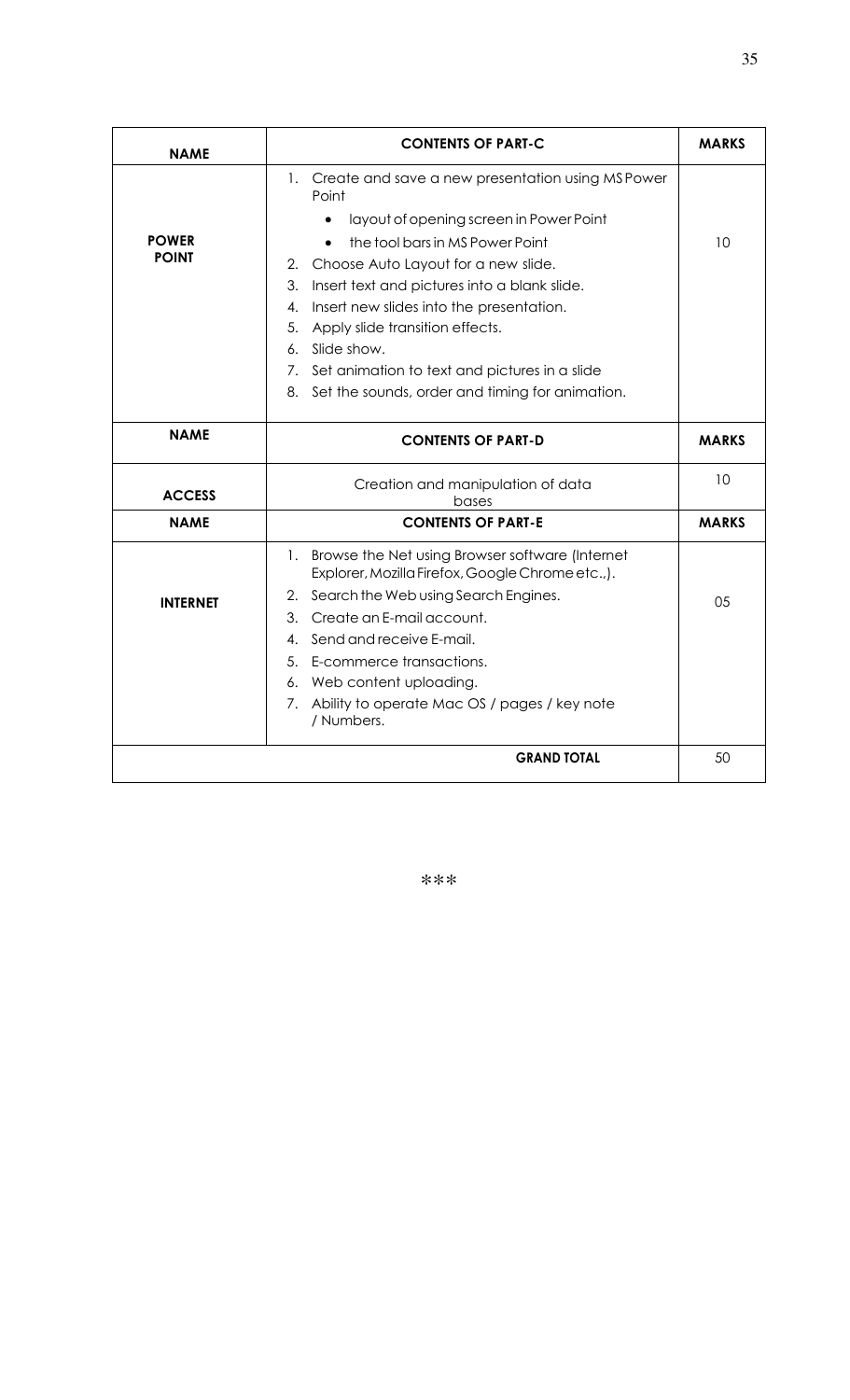# **Annexure-III INSTRUCTIONS TO CANDIDATES**

## *A. INSTRUCTIONS TO CANDIDATES:*

- A.1. The applicants are required to go through the user guide and satisfy themselves as to their eligibility for this recruitment carefully before applying and enter the particulars completely online.
- A.2. Applicant must compulsorily fill-up all relevant columns of application and submit application through website only. The particulars made available in the website will be processed through computer and the eligibility decided in terms of notification and confirmed accordingly.
- A.3. The applications received online in the prescribed proforma available in the website and within the time shall only be considered and the Commission will not be held responsible for any kind of delay/discrepancy on part of the candidate.
- A.4. Applicants must compulsorily upload his/her own scanned photo and signature through .jpg format.
- A.5. The applicants should not furnish any particulars that are false, tampered, fabricated or suppress any material information while making an application through website.
- A.6. Important:-Hand written/typed/Photostat copies/printed application form will not be entertained.
- A.7. The applicant shall produce all the essential certificates issued by the competent authority, for verification by the commission, as and when called for. If candidates fail to produce the same, his/her candidature shall be rejected / disqualified without any further correspondence.
- A.8. The following certificate formats are available on the Commission's Website

*(*https://psc.ap.gov.in*)* for reference.

- A.8.1. Community, Nativity and Date of Birth Certificate
- A.8.2. Declaration by the Un-Employed
- A.8.3. School Study Certificate
- A.8.4. Certificate of Residence
- A.8.5. Medical Certificate for the Blind
- A.8.6. Certificate of Hearing Disability and Hearing Assessment
- A.8.7. Medical Certificate in respect of Orthopedically Handicapped Candidates
- A.8.8. Creamy Layer Certificate
- A.8.9. Local status certificate (if applicable)

#### **B. INSTRUCTIONS REGARDING OFF-LINE EXAMINATION FOR CANDIDATES (if**

#### **Screening test is held):**

- B.1. The candidates should go through the instructions given on the cover page of test booklet and carefully write his/her Registration Number, Subject / Subject Code, Booklet Series, Name of the Examination Centre etc., in the Answer Sheet, which will be provided to him/her in the examination hall.
- B.2. Since the answer sheets are to be scanned (valued) with Optical Mark Scanner system, the candidates have to USE BALL POINT PEN (BLUE or BLACK) ONLY FOR MARKING THE ANSWERS. The candidates will be supplied OMR Sheet consisting of two copies i.e., the Original Copy (Top Sheet) and Duplicate Copy (Bottom Sheet). The candidate is required to use Ball Point Pen (Blue or Black) for filling the relevant blocks in the OMR Sheet including bubbling the answers. After writing the examination the candidate has to handover the original OMR sheet (Top Sheet) to the invigilator in the examination hall. If any candidate takes away the original OMR Sheet (Top Sheet) his/her candidature will be rejected.

 However the candidate is permitted to take away the duplicate (Bottom Sheet) OMR Sheet for his/her record. The candidates should bring Ball Point Pen (Blue or Black and smooth writing pad) to fill up relevant columns on the Answer Sheet. The candidate must ensure encoding the Registration Number, Subject/Subject Code, Booklet Series correctly, write the Name of the Examination Centre, appending Signatures of the Candidate and Invigilator, etc., on the O.M.R. Answer sheet correctly, failing which the Answer sheet will not be valued. Use of whitener / correcting fluid / Blade / Powder/ Eraser / folding / Tearing / Rough Work or any kind of tampering to change the answers on OMR Sheet will lead to disqualification / invalidation / rejection. No correspondence whatsoever will be entertained from the candidates in this regard.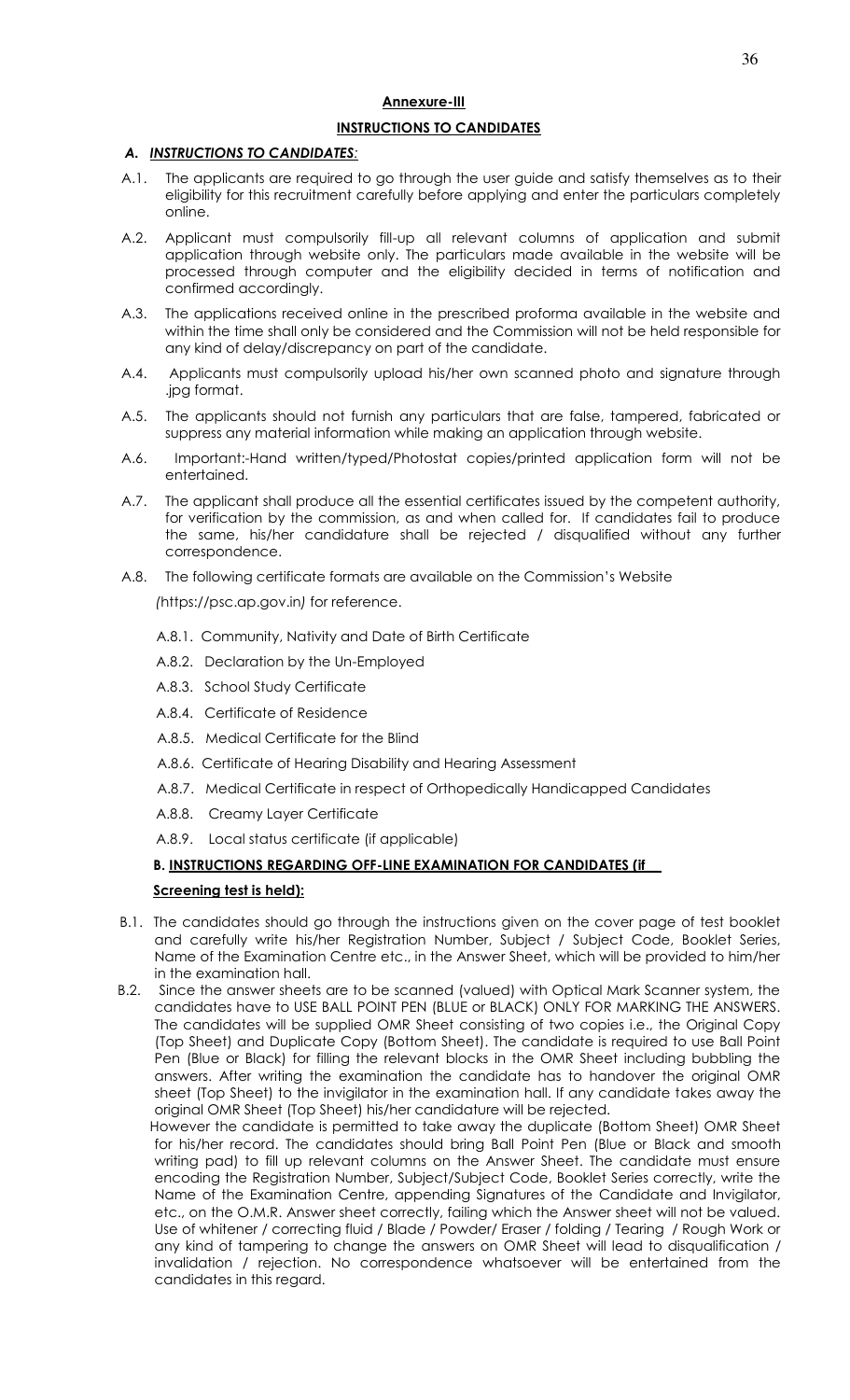B.3. The OMR Sheet is to be bubbled by Ball Point Pen (Blue or Black) only. Bubbling by Pencil / Ink Pen / Gel Pen is not permitted in this examination. Any kind of tampering to change the

# **C. INSTRUCTIONS REGARDING ON-LINE EXAMINATION FOR CANDIDATES:**

C.1. The candidates should take their seats at the prescribed time before the commencement of the examination. Biometric identification would be conducted before entry into examination hall. The entry time would be mentioned in the hall ticket. Late entry after the given entry time would not be allowed. Candidates should not leave the examination hall till the expiry of fulltime. Loaning and interchanging of articles among the candidates is not permitted in the examination hall. Electronic devices including cell phones and pagers are not allowed in the examination hall.

correspondence whatsoever will be entertained from the candidates in this regard.

answers on the OMR Sheet will lead to disqualification / invalidation / rejection. No

- C.2. The starting time of each examination paper and the entry time would be mentioned in the hall ticket
- C.3. Candidates will not be permitted to leave the examination hall till the expiry of full time. If any candidate leaves the examination hall in the middle, he would be disqualified. If there is any problem with computer system, the candidates have to wait without talking to others till the system is restored. In case of any violation, the candidate will be disqualified.
- C.4. The examination link with the login screen will already be available on your system. Please inform the invigilator if this is not the case.
- C.5. 10 minutes prior to the exam, you'll be prompted to login. Please type the Login ID (Roll No) and the Password (Password for Candidate will be given on exam day) to proceed further.
- C.6. Invigilator will announce the password 15 minutes before commencement of the Examination.
- C.7. Copying or noting down questions and/or options is not allowed. Severe action will be taken if any candidate is found noting down the questions and/or options.
- C.8. After logging in, your screen will display:

\*Profile Information - Check the details & click on "I Confirm" or "I Deny".

\*Detailed exam instructions - Please read and understand thoroughly.

\*Please click on the "I am ready to Begin" button, after reading the instructions.

- C.9. You have to use the mouse to answer the multiple choice type questions with FOUR alternative answers.
- C.10. To answer any numerical answer type question, you need to use the virtual numeric key pad and the mouse.
- C.11. On the online exam question screen, the timer will display the balance time remaining for the completion of exam.
- C.12. The question numbers are color coordinated and of different shapes based on the process of recording your response: White (Square) - For un-attempted questions. Red (Inverted Pentagon) - For unanswered questions. Green (Pentagon) - For attempted questions. Violet (Circle) - Question marked by candidate for review, to be answered later. Violet (Circle with a Tick mark) - Question answered and marked by candidate for review.
- C.13. After answering a question, click the SAVE & NEXT button to save your response and move onto the next question.
- C.14. Click on Mark for Review & NEXT to mark your question for review, and then go to the next question.
- C.15. To clear any answer chosen for a particular question, please click on the CLEAR RESPONSE button.
- C.16. A summary of each section, (i.e. questions answered, not answered, marked for review) is available for each section. You have to place the cursor over the section name for this summary.
- C.17. In case you wish to view a larger font size, please inform the Invigilator. On the Invigilator's confirmation, click on the font size you wish to select. The font size will be visible on the top.
- C.18. You may view INSTRUCTIONS at any point of time during exam, by clicking on the INSTRUCTIONS button on your screen.
- C.19. The SUBMIT button will be activated after 150 Minutes. Please keep checking the timer on your screen.
- C.20. In case of automatic or manual log out, all your attempted responses will be saved. Also, the exam will start from the time where it had stopped.
- C.21. You will be provided a blank sheet for rough work. Do write your Login ID and Password on it.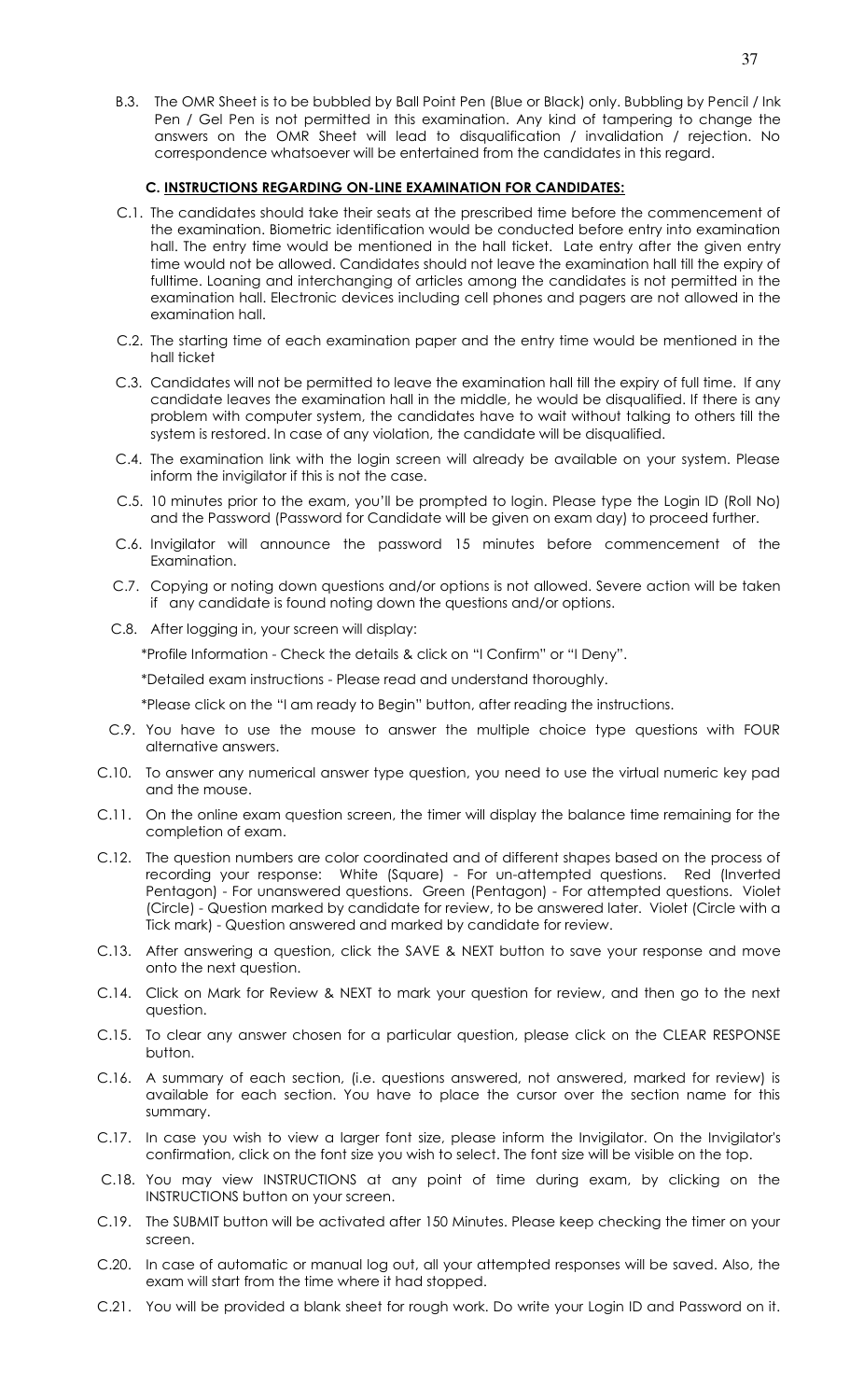Please ensure that you return it to the invigilator at the end of the exam after tearing only the password from it.

- C.22. Please don't touch the key board as your exam ID will get locked. If your ID gets locked, please inform a nearby invigilator who will help in unlocking your ID and then you can continue with the exam.
- C.23. Please inform the invigilator in case of any technical issues.
- C.24. Please do not talk to or disturb other candidates.
- C.25. In case you are carrying articles other than the admit card, photo identity proof and pen, please leave them outside the exam room.
- C.26. You cannot leave exam room before submitting the paper. Please inform the invigilator if you want to use the wash room.

#### **D. GENERAL INSTRUCTIONS TO CANDIDATES:**

- D.1. If the candidate notices any discrepancy printed on the Hall ticket, as to community, date of birth etc., he/she may immediately bring it to the notice of Commission's officials/Chief Superintendent in the examination centre and necessary corrections can be made in the Nominal Roll, in the Examination Hall against his/her Hall Ticket Number for being verified by the Commission's Office.
- D.2. The candidate should satisfy the Invigilator of his/her identity with reference to the signature and photographs available on the Nominal Rolls and Hall Ticket.
- D.3. The candidates should take their seats at the given time before the commencement of the examination and are not to be allowed after the scheduled time. The time of Examination and entry time would be mentioned in the hall ticket. Late entry after the given entry time would not be allowed. Candidates should not leave the examination hall till the expiry of fulltime.
- D.4. The candidates must note that his/her admission to the examination is strictly provisional. The mere fact that an Admission to the examination does not imply that his/her candidature has been finally cleared by the Commission or that the entries made by the candidate in his/her application have been accepted by the Commission as true and correct. The candidates have to be found suitable after verification of original certificates; and other eligibility criteria. The Applicants have to upload his/her scanned recent colour passport photo and signature to the Application Form. Failure to produce the same photograph, if required, at the time of interview/ verification, may lead to disqualification. Hence the candidates are advised not to change their appearance till the recruitment process is complete.
- D.5. The candidates are not allowed to bring any Electronic devices such as mobile / cell phones, programmable calculators, tablets, iPad, Bluetooth, pagers, watches or any other computing devices to examination Hall. Non programmable calculators would be permitted, wherever necessary. Loaning and interchanging of articles among the candidates is not permitted in the examination hall and any form of malpractice will not be permitted in the exam hall.
- D.6. The candidates are expected to behave in orderly and disciplined manner while writing the examination. Their candidature will be rejected in case of impersonation/ disorder/ rowdy behaviour during Examination and necessary F.I.R. for this incident will be lodged with concerned Police Station. The Chief Superintendent of the centre is authorized to take spot decision in this matter.
- D.7. Candidates trying to use unfair means shall be disqualified from the selection. No correspondence whatsoever will be entertained from the candidates.
- D.8. The Penal Provisions of Act 25/97 published in the A.P. Gazette No. 35, Part-IV.B Extraordinary dated: 21/08/1997 shall be invoked if malpractice and unfair means are noticed at any stage of the Examination. Action will be taken to penalize as per G.O.Ms.No.385, G.A. (Ser. A) Dept., Dt.18/10/2016.
- D.9. (a) Wherever the candidates are totally blind, they will be provided a scribe to write the examination and 20 minutes extra time is permitted to them per hour. Eligible candidates are also allowed to bring their own scribe after due intimation to the Commission after duly providing the full identification details of the scribe like name, address and appropriate proof of identification.

 (b) The applicants shall upload the certificate relating to percentage of disability for considering the appointment of scribe in the examination.

 (c) An extra time of 20 minutes per hour is also permitted for the candidates with locomotor disability and CEREBRAL PALSY where dominant (writing) extremity is affected for the extent slowing the performance of function (Minimum of 40% impairment). No scribe is allowed to such candidates.

 (d) The candidate as well as the scribe will have to give a suitable undertaking conforming to the rules applicable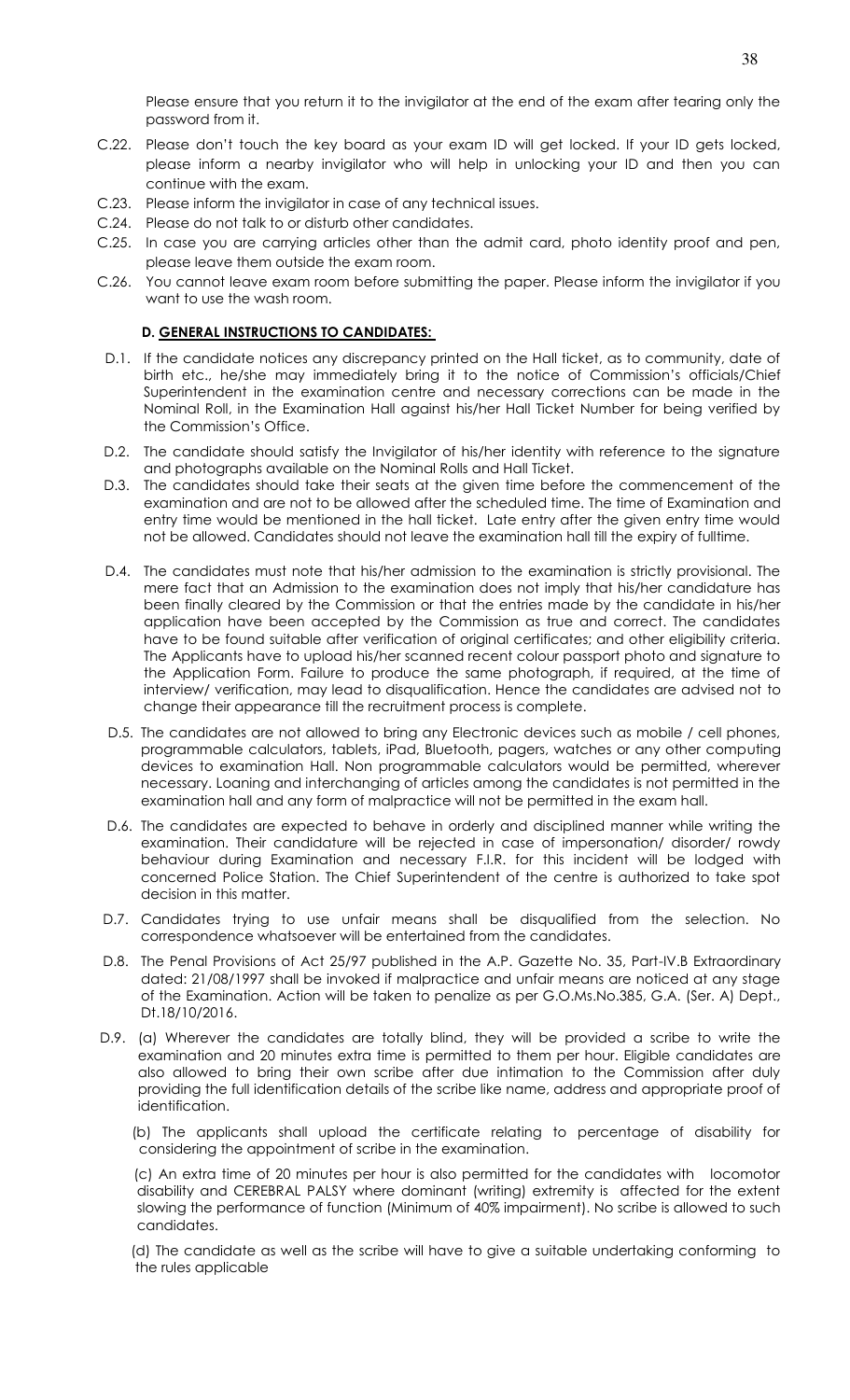- D.10. In case the Hall-Ticket is without photo or too small, he/she should affix a passport size photo on Hall-ticket and appear by duly getting attested by Gazetted Officer. He/she shall handover similar photo for each paper to Chief Superintendent for affixing the same on the Nominal Rolls.
- D.11. The candidate will not be admitted to the examination Hall without procedural formalities.
- D.12. The candidate admission to the Examination is provisional, subject to the eligibility, confirmation/satisfaction of conditions laid down in this notification.
- D.13. The candidates should put his/ her signature and get the signature of the invigilator at the appropriate places in the Nominal Roll or OMR Answer Sheet.
- D.14. Instructions to be followed scrupulously in the Examination Hall.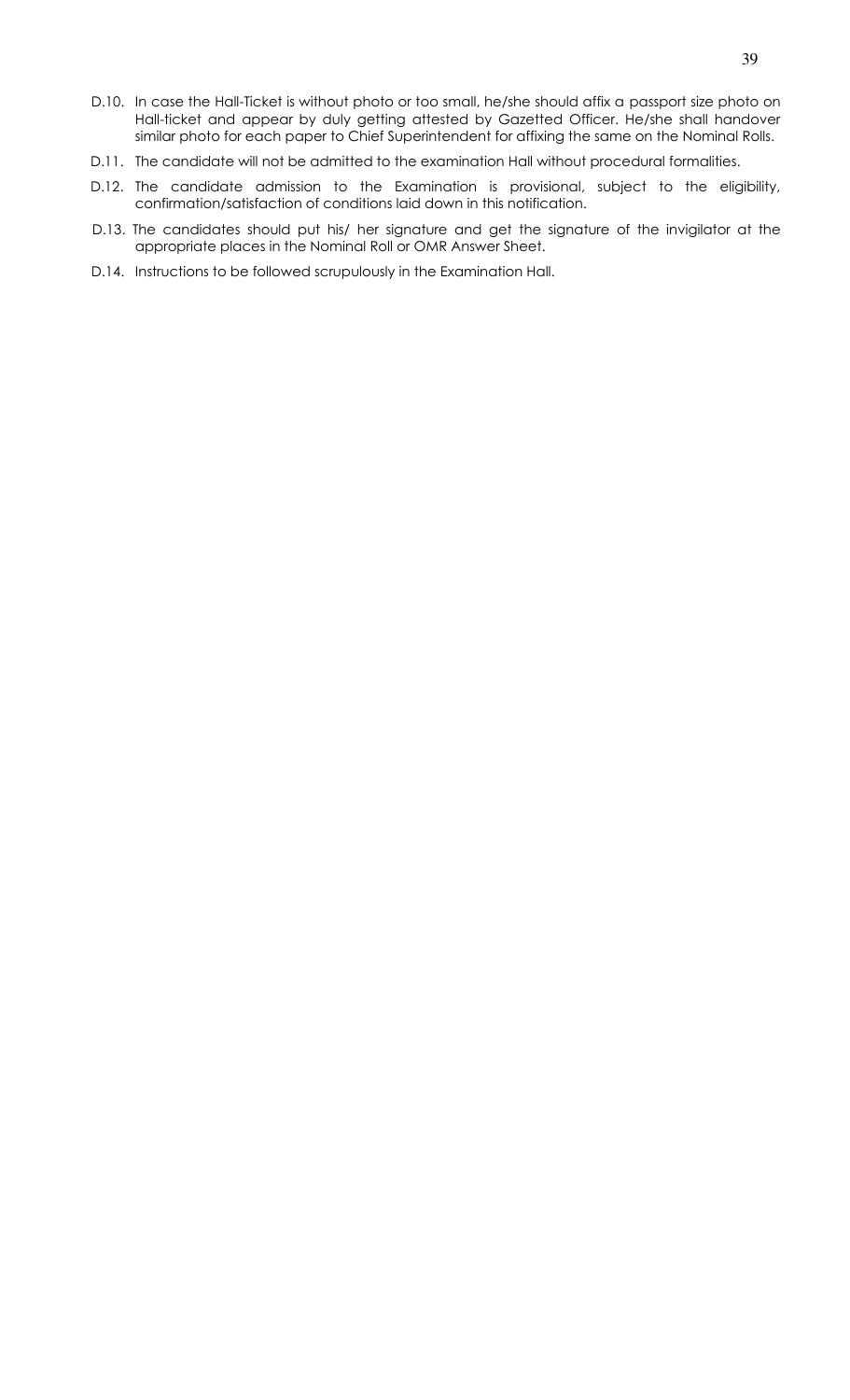#### **ANNEXURE - IV LIST OF SCHEDULED CASTES (Definition 28 of General Rule - 2) SCHEDULE – I**

 (Substituted with effect from 27-07-1977 through G.O.Ms.No. 838, G.A. (Services-D) Department, dated 15/12/1977)

- 1 Adi Andhra<br>2 Adi Dravida
	- Adi Dravida
- Anamuk
- Aray Mala
- Arundhatiya
- Arwa Mala
- Bariki
- Bavuri
- Beda Jangam, Budga Jangam (In Districts of Hyderabad,Rangareddy, Mahaboobnagar, Adilabad, Nizamabad,Medak,Karimnagar,Warangal, Khammam and Nalgonda)\*
- Bindla
- Byagara, Byagari\*
- Chachati
- Chalavadi
- Chamar, Mochi, Muchi, Chamar-Ravidas, Chamar-Rohidas\*
- Chambhar
- Chandala
- Dakkal, Dokkalwar
- 18 Dandasi<br>19 Dhor
- **Dhor**
- Dom, Dombara, Paidi, Pano
- Ellamalwar, Yellammalawandlu
- Ghasi, Haddi, Relli, Chachandi
- Godagali, Godagula(in the Districts of Srikakulam, Vizianagaram & Vishakapatnam) \*
- Godari
- Gosangi
- Holeya
- Holeya Dasari
- Jaggali
- Jambuwulu
- Kolupulvandlu, Pambada, Pambanda, Pambala \*
- Madasi Kuruva, Madari Kuruva
- Madiga
- Madiga Dasu, Mashteen
- Mahar
- Mala, Mala Ayawaru \*
- Mala Dasari
- Mala Dasu
- Mala Hannai
- Mala Jangam
- Mala Masti
- Mala Sale, Netkani
- Mala Sanyasi
- Mang
- Mang Garodi
- Manne
- 
- 46 Mashti<br>47 Matan Matangi
- Mahter
- Mitha Ayyalvar
- Mundala
- Paky, Moti, Thoti
- (Omitted)\*
- Pamidi
- Panchama, Pariah
- Relli
- Samagara
- Samban
- Sapru
- Sindhollu, Chindollu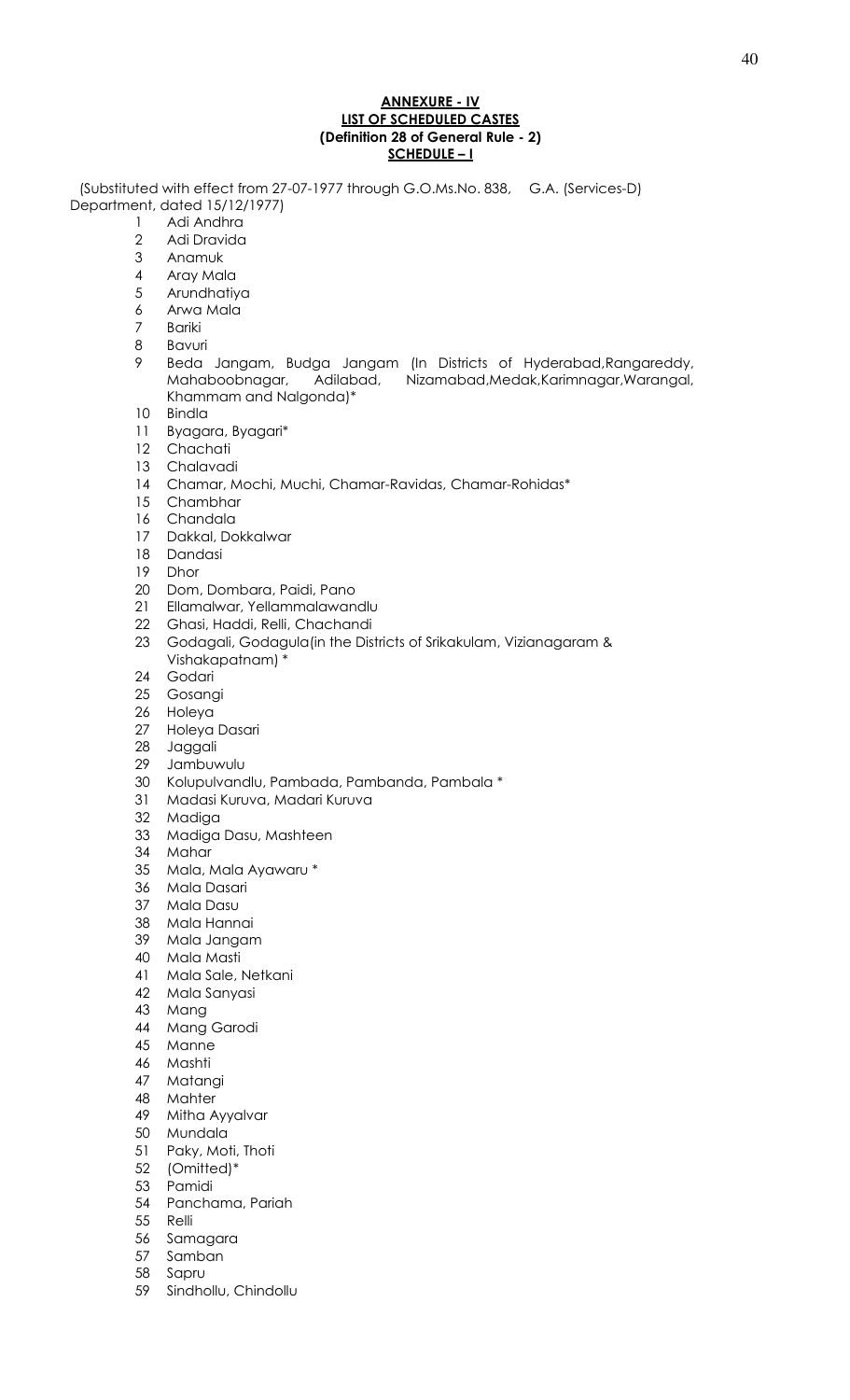- 60 Yatala (Srikakulam Dist. Only) Memo No. 8183/CV-1/2006-10 SW (CV-I) Dept., Dt. 31/03/2008
- 61 Valluvan **\* (**Chittoor and Nellore Dist. Only**)** Memo No. 8183/CV-1/2006- 10 SW (CV-I) Dept., Dt. 31/03/2008
- **\*** As for the Constitution (Scheduled Caste) orders (Second Amendment) Act 2002, Act No. 61 of 2002

#### **LIST OF SCHEDULED TRIBES**

- 1. Andh, Sadhu Andh \*
- 2. Bagata
- 3. Bhil
- 4. Chanchu (Chenchwar omitted) \*
- 5. Gadabas, Boda Gadaba, Gutob Gadaba, Kallayi Gadaba, Parangi Gadaba, Kathera Gadaba, Kapu Gadaba \*
- 6. Gond, Naikpod, Rajgond, Koitur \*
- 7. Goudu (in the Agency tracts)
- 8. Hill Reddis
- 9. Jatapus
- 10. Kammara
- 11. Kattunayakan
- 12. Kolam, Kolawar \*
- 13. Konda Dhoras, Kubi \*
- 14. Konda Kapus
- 15. Konda Reddis
- 16. Kondhs, Kodi, Kodhu, Desaya Kondhs, Dongria Kondhs, Kuttiya Konds, Tikiria Khondhs, Yenity Khondhs, Kuvinga \*
- 17. Kotia, Bentho Oriya, Bartika, Dulia, Holva, Sanrona, Sidhopaiko (Dhulia,Paiko,Putiya- omitted \*)
- 18. Koya, Doli Koya, Gutta Koya, Kammara Koya, Musara Koya, Oddi Koya, Pattidi Koya, Rajah, Rasha Koya, Lingadhari Koya (Ordinary), Kottu Koya, Bhine Koya, Raj Koya (Goud-omitted \*)
- 19. Kulia
- 20. Malis (excluding Adilabad, Hyderabad, Karimnagar, Khammam, Mahabubnagar, Medak, Nalgonda, Nizamabad and Warangal District)
- 21. Manna Dhora
- 22. Nayaks (in the Agency tracts)
- 23. Mukha Dhora, Nooka Dhora
- 24. Pardhan
- 25. Porja, Parangi Perja
- 26. Reddi Dhoras
- 27. Rona, Rena
- 28. Savaras, Kapu Savaras, Maliya Savaras, Khutto Savaras
- 29. Sugalis, Lambadis, Banjara \*
- 30. Thoti (in Adilabad, Hyderabad, Karimnagar, Khammam, Mahabubnagar, Medak, Nalgonda, Nizamabad and Warangal Districts)
- 31. Valmiki (in the Scheduled Areas of Vishakapatnam, Srikakulam, Vizianagaram, East Godavari and West Godavari Districts \*)
- 32. Yenadis, Chella Yenadi, Kappala Yenadi, Manchi Yenadi, Reddi Yenadi \*
- 33. Yerukulas, Koracha, Dabba Yerukula, Kunchapuri Yerukula, Uppu Yerukula \*
- 34. Nakkala Kurivikaran (Nakkala A.P. Gazette, Part III (B) Central acts ordinance and Regulations Issue No. 05 Dt. 02/10/2003 )
- 35. Dhulia, Paiko, Putiya (in the districts of Vishakapatnam, Vizianagaram \*)

 \* As for the Scheduled Castes and Scheduled Tribes Orders (Amendment) Act 2002, Act No. 10 of 2003

# **LIST OF SOCIALLY AND EDUCATIONALLY BACKWARD CLASSES**

(Amended from time to time as on 31/08/2007)

#### **GROUP- A**

Aboriginal Tribes, Vimuktha Jathis, Nomadic and Semi Nomadic Tribes etc.,

- 1. Agnikulakshatriya, Palli, Vadabalija, Besta, jalari, Gangavar, Gangaputra, Goondla, Vanyakulakshatriya (Vannekapu, Vannereddi, Pallikapu, Pallireddy Neyyala and Pattapu) \*Mudiraj / Mutrasi / Tenugollu, The G.O. Ms.No. 15 BCW(C2) Dept., dt. 19/02/2009 is suspended. Hence the inclusion of Mudiraj / Mutrasi / Tenugollu is suspended)vide Hon'ble A.P. High Court orders in WP No. 2122/2009 dated: 29-04- 2009.
- 2. Balasanthu, Bahurupi
- 3. Bandara
- 4. Budabukkala
- 5. Rajaka (Chakali Vannar)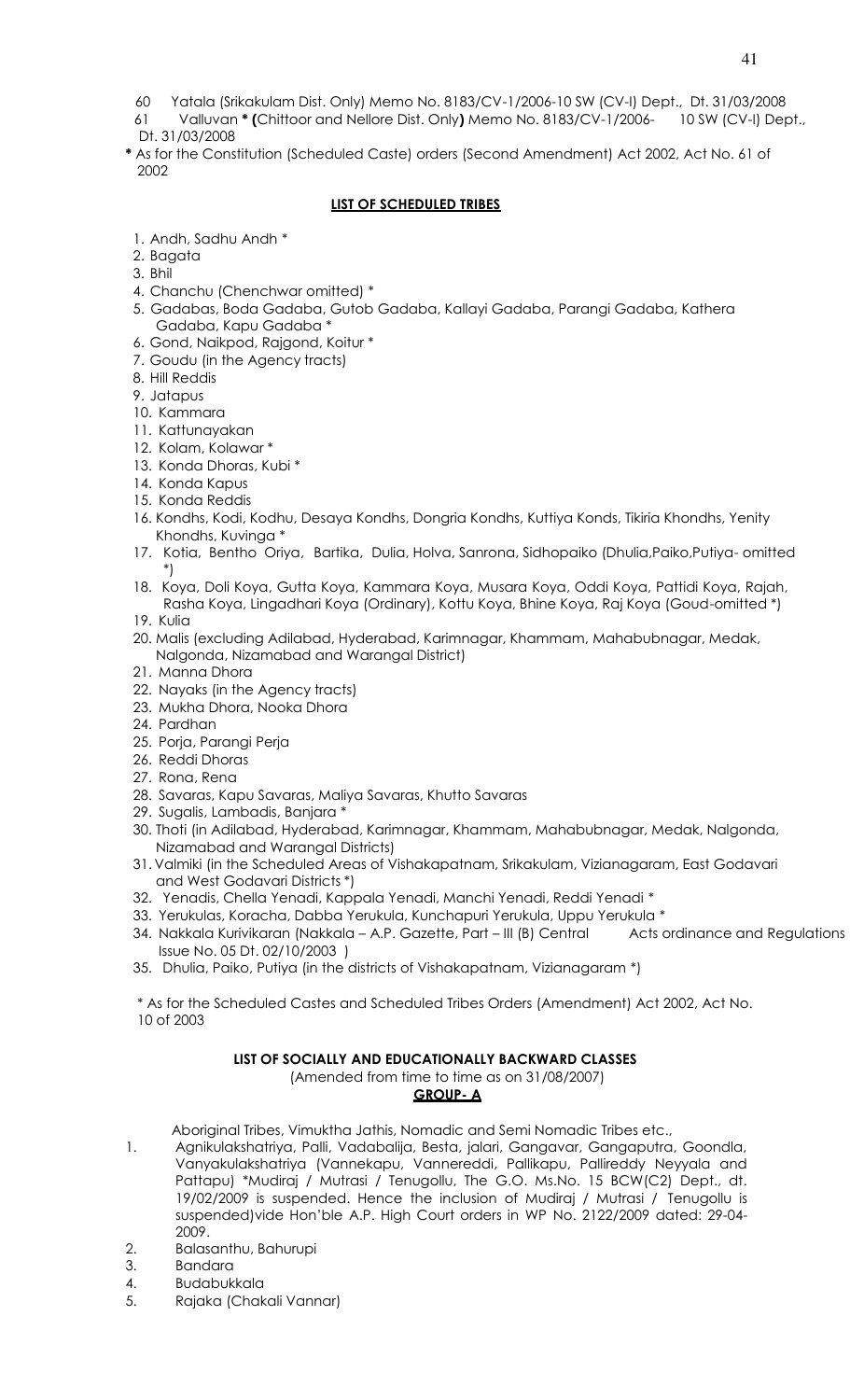- 6. Dasari (formerly engaged in bikshatana) (amended vide G.O.Rt.No. 32, BCW(M1) Department, dated 23/02/1995)
- 7. Dommara
- 8. Gangiredlavaru
- 9. Jangam (whose traditional occupation is begging)
- 10. Jogi
- 11. Katipapala
- 12. Korcha
- 13. Lambada or Banjara in Telangana Area
- (deleted and included in S.T. list vide G.O.Ms.No. 149, SW, dated 3/5/1978) 14. Medari or Mahendra
- 15. Mondivaru, Mondibanda, Banda
- 16. Nayee Brahmin (Mangali), Mangala and Bajantri (amended vide G.O.Ms.No. 1, BCW(M1) Department, dated 6/1/1996)
- 17. Nakkala (Deleted vide G.O. Ms. No. 21, BCW(C2) Dept., Dt. 20/06/2011)
- 18. Vamsha Raj (amended vide G.O.Ms.No. 27, BCW(M1) Department, dated 23/06/1995 deleting the Original name Pitchiguntla)
- 
- 19. Pamula<br>20. Pardhi ( Pardhi (Mirshikari)
- 21. Pambala
- 22. Peddammavandlu, Devaravandlu, Yellammavandlu, Mutyalammavandlu (Dammali, Dammala, Dammula, Damala Castes confined to Srikakulam dist. Vide G.O.Ms. No.: 9 BCW(C2) Dept., Dt. 9/04/2008)
- 23. Veeramushti (Nettikotala), Veera bhadreeya (Amended vide G.O. Ms. No. 62, BCW (M1) Dept., Dt. 10/12/1996)
- 24. Valmiki boya (Boya, Bedar, Kirataka, Nishadi, Yellapi, Pedda Boya) Talayari and Chunduvallu (G.O.Ms. No. 124, SW, Dt. 24.06.85) Yellapi and Yellapu are one and the same amended vide G.O. Ms. No. 61, BCW(M1) Dept., Dt. 05.12.1996)
- 25. Yerukalas in Telangana area (deleted and included in the list of S.Ts)
- 26. Gudala
- 27. Kanjara Bhatta
- 28. Kalinga (Kinthala deleted vide G.O.Ms. No. 53, SW, Dt. 07.03.1980)
- 29. Kepmare or Reddika
- 30. Mondipatta
- 31. Nokkar
- 32. Pariki Muggula
- 33. Yata
- 34. Chopemari
- 35. Kaikadi
- 36. Joshinandiwalas<br>37. Odde (Oddilu, V
- Odde (Oddilu, Vaddi, Vaddelu)
- 38. Mandula (Govt. Memo No. 40-VI/70-1, Edn., Dt. 10.02.1972)
- 39. Mehator (Muslim) (Govt. Memo No. 234-VI/72-2, Edn., Dt. 05.07.1972). 40. Kunapuli (Govt. Memo No. 1279/P1/74-10, E&SW, Dt. 03.08.1975)
- 41. Patra (included in G.O. Ms. No. 8, BCW(C2) Dept., Dt. 28.08.2006)
- 42. kurakula of Srikakulam, Vizianagaram and Visakhapatnam Districts only. Included vide in G.O.MS.No. 26 BC W (C2) Dept., Dt. 4/07/08
- 43. Pondara of Srikakulam, Vizianagaram, and Visakhapatnam Districts only. Included vide G.O.MS.No. 28 BC W (C2) Dept., Dt. 4/07/08
- 44. Samanthula, Samantha, sountia, Sauntia of Srikakulam District only. Included vide G.O.MS.No. 29 BC W (C2) Dept., Dt. 4/07/08
- 45. pala-Ekari, Ekila, Vyakula, Ekiri, Nayanivaru, Palegaru, Tolagari, Kavali of Chittor, Cuddapah, Kurnool, Anantapur, Nellore, Hyderabad and Rangareddy Districts only. Included Vide G.O. MS. No. 23 B.C. W (C2) Dept., Dt. 4/07/08
- 46. Rajannala, Rajannalu of Karimnagar, Warangal, Nizamabad and Adilabad Districts only. (included in vide G.O.Ms. No. 44 B.C.W(C2) Dept., Dt.07/08/2008).
- 47. Bukka Ayyavars, Included vide G.O.Ms.No. 6 Backward Classes Welfare (C2) Dept., dt. 19/02/2009.
- 48. Gotrala, Included vide G.O.Ms.No. 7 Backward Classes Welfare (C2) Dept., dt. 19/02/2009. The area of operation shall be confined to Telangana Region only.
- 49. Kasikapadi / Kasikapudi, Included vide G.O.Ms.No. 8 Backward Classes Welfare (C2) Dept., dt. 19/02/2009. The area of operation shall be confined to Hyderabad, Rangareddy, Nizamabad, Mahaboobnagar and Adilabad Districts of Telangana Region only.
- 50. Siddula, Included vide G.O.Ms.No. 9 Backward Classes Welfare (C2) Dept., dt. 19/02/2009. The area of operation shall be confined to Telangana Region only.
- 51. Sikligar / Saikalgar, Included vide G.O.Ms.No. 10 Backward Classes Welfare (C2) Dept., dt. 19/02/2009.
- 52. Poosala included vide G.O. Ms.No. 16 Backward Classes Welfare (C2) Dept., dt. 19/02/2009.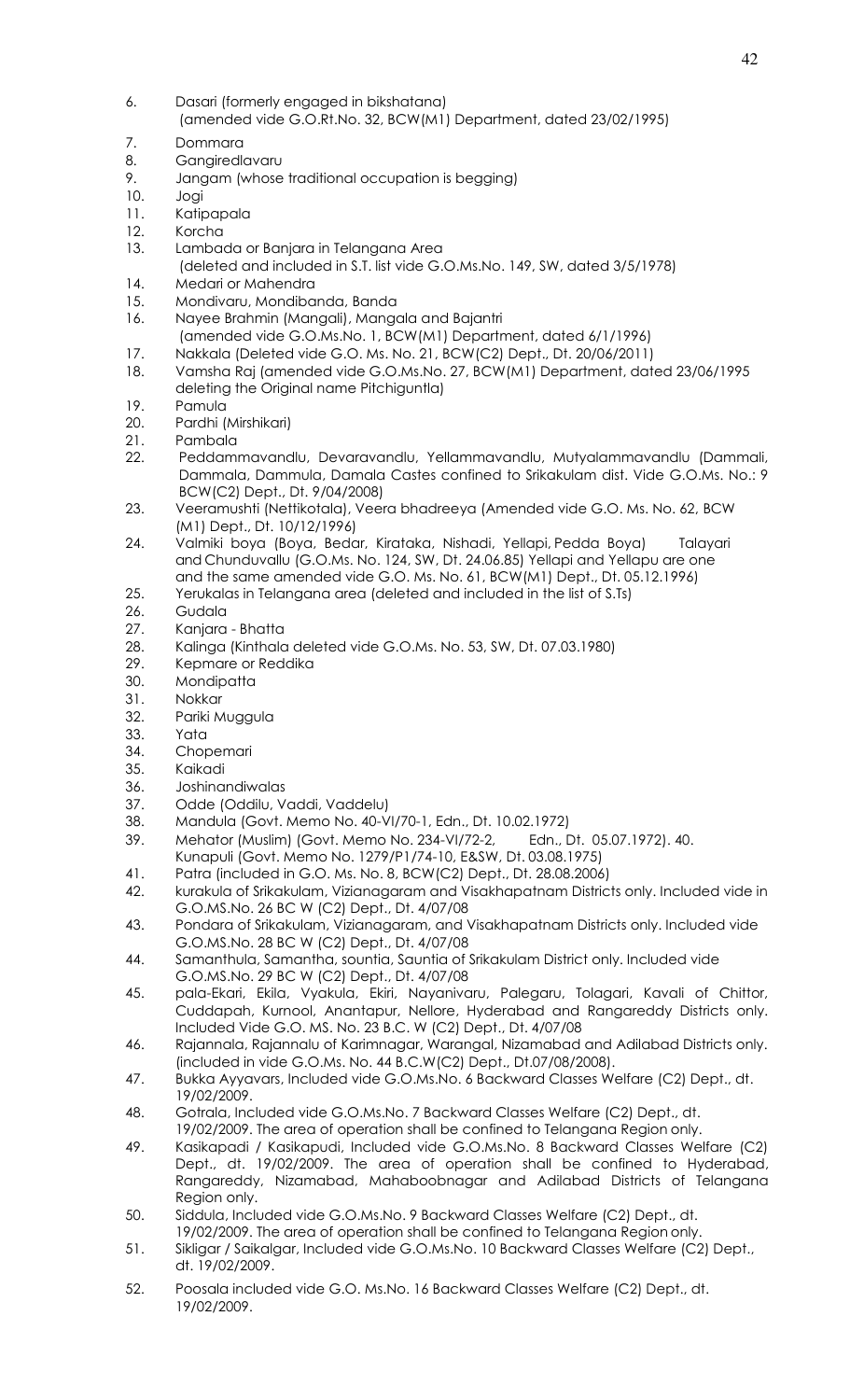- 53. Aasadula / Asadula, included vide G.O. Ms. No. 13, Backward Classes Welfare (C2) Dept., Dt. 27/05/2011. The area of operation shall be confined to East Godavari and West Godavari Districts only.
- 54. Keuta/Kevuto/Keviti, included vide G.O. Ms. No. 15, Backward Classes Welfare (C2) Dept., Dt. 27/05/2011. The area of operation shall be confined to Srikakulam District only. **Group-B (Vocational)**

# 1. Achukatlavandlu in the Districts of Visakhapatnam and Guntur confined to Hindus only as amended vide G.O. Ms. No. 8, BCW(C2) Dept., Dt. 29.03.2000

- 2. Aryakshatriya, Chittari , Giniyar, Chitrakara, Nakshas (Muchi Telugu Speaking deleted vide G.O. Ms. No. 31, BCW (M1) Dept., 11.06.1996)
- 3. Devanga
- 4. Goud (Ediga) Gouda (Gamella) Kalalee, Goundla, Settibalija of Vishaphapatnam, East Godavari, West Godavari and Krishna Districts and Srisayana (Segidi) – (amended vide G.O. Ms. No. 16, BCW (A1) Dept., dt. 19.06.1997
- 5. Dudekula, Laddaf, Pinjari or Noorbash
- 6. Gandla, Telikula, Devatilakula (Amended vide G.O. Ms. No. 13, BCW(A1) Dept., dt. 20.05.1997)
- 7. Jandra
- 8. Kummara or Kulala, Salivahana (Salivahana added vide G.O. Ms. No. 28, BCW(M1) Dept., 24.06.1995)
- 9. Karikalabhakthulu, Kaikolan or Kaikala (Sengundam or Sengunther)
- 10. Karnabhakthulu
- 11. Kuruba or Kuruma
- 12. Nagavaddilu
- 13. Neelakanthi
- 14. Patkar (Khatri)
- 15. Perika (Perikabalija, Puragirikshatriya)
- 16. Nessi or Kurni
- 17. Padmasali (Sali, Salivan, Pattusali, Senapathulu, Thogata Sali)
- 18. Srisayana ((**sagidi**)- deleted and added to Sl.No. 4 of Group-B)
- 19. Swakulasali
- 20. Thogata, Thogati or Thogataveerakshtriya
- 21. Viswabrahmin, Viswakarma (Ausula or Kamsali, Kammari, Kanchari Vadla or Vadra or Vadrangi and Silpis) (Viswakarma added vide G.O. Ms. No. 59 BCW(M1) Dept., Dt. 06.12.1995)
- 22. Kunchiti, Vakkaliga, Vakkaligara, Kunchitiga of Anantapur Dist. Only vide G.O. Ms.No. 10 BCW(C-2) Dept., Dt. 9-04-2008
- 23. Lodh, Lodhi, Lodha of Hyderabad, Rangareddy, Khammam and Adilabad Districts only. Included in Vide G.O.MS.No. 22 BC W (C2) Dept., Dt. 4/07/08
- 24. Bondili (included in vide G.O.Ms. No. 42, B.C.W(C2) Dept., Dt.07/08/2008)
- 25. Are Marathi, Maratha(Non-Brahmins), Arakalies and Surabhi Natakalavallu. (included in vide G.O.Ms. No. 40, B.C.W(C2) Dept., Dt.07/08/2008)
- 26. Neeli (included in vide G.O.Ms. No. 43, B.C.W(C2) Dept., Dt.07/08/2008).
- 27. Budubunjala/Bhunjwa/Bhadbhunja, included vide G.O.Ms. No. 11, Backward Classes Welfare (C2) Dept., Dt. 27/05/2011. The area of operation shall be confined to Hyderabad and Ranga Reddy District only.
- 28. Gudia/Gudiya, included vide G.O.Ms. No. 14, Backward Classes Welfare (C2) Dept., Dt. 27/05/2011. The area of operation shall be confined to Srikakulam, Vizianagaram and Vishakhapatnam, district only.

# **GROUP – C**

# **Scheduled Castes converts to Christianity and their progeny (Substituted in G.O.Ms.No.159, G.A.(Ser.D) Dept., dt. 02/04/1981)**

# **GROUP – D (Other Classes)**

- 1. Agaru
- 2. Are-Katika, Katika, Are-Suryavamsi(Are-Suryavamsi added vide G.O. Ms. No. 39, B.C. W(C2) Dept., Dt. 7/08/08)
- 3. Atagara
- 4. Bhatraju
- 5. Chippolu (Mera)
- 6. Gavara
- 7. Godaba
- 8. Hatkar
- 9. Jakkala
- 10. Jingar
- 11. Kandra
- 12. Kosthi
- 13. Kachi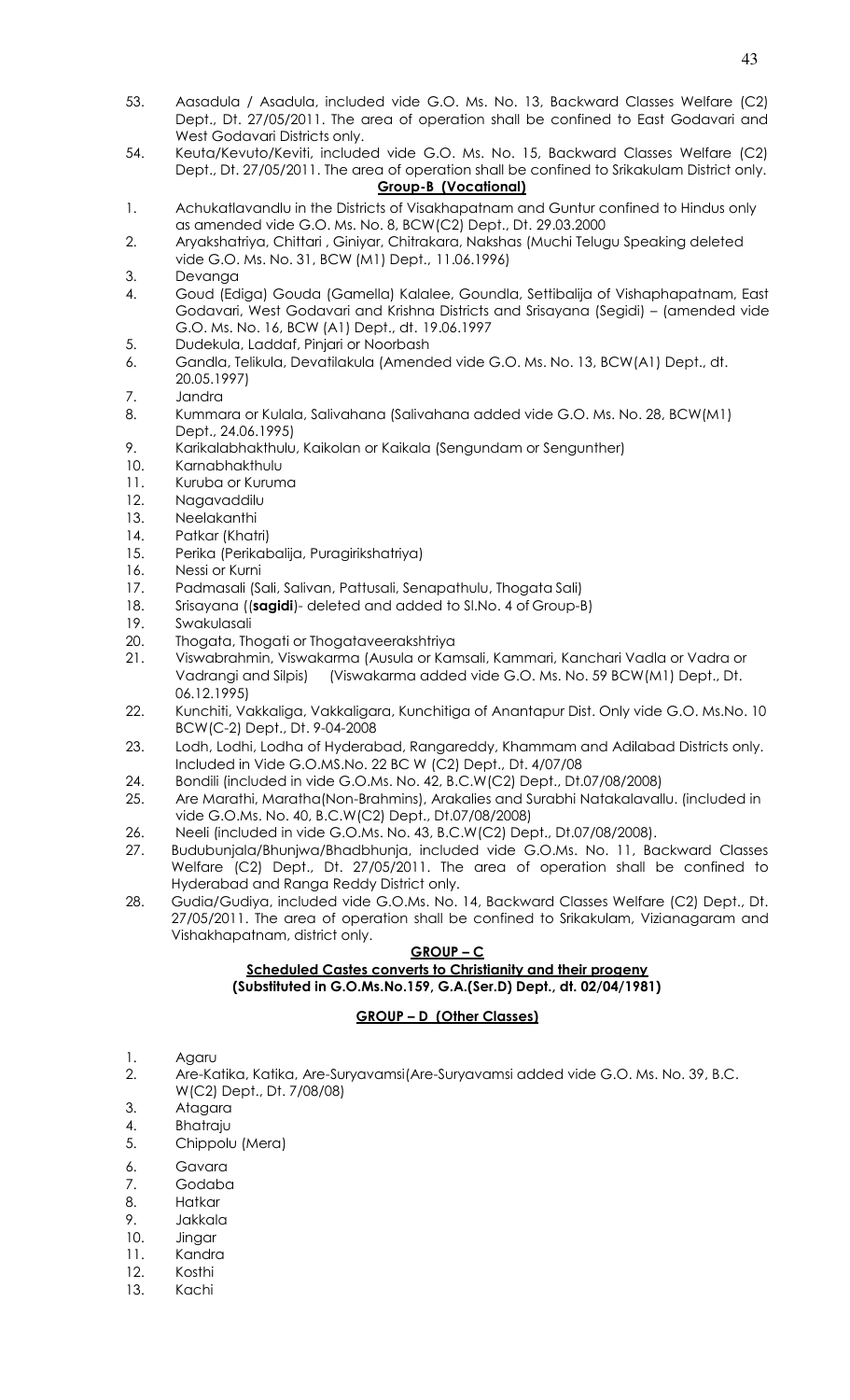- 14. Surya Balija, (Kalavanthulu) Ganika (amended vide G.O.Ms. No. 20, BCW(P2) Dept., Dt. 19.07.1994)
- 15. Krishanabalija (Dasari, Bukka)
- 16. Koppulavelama
- 17. Mathura
- 18. Mali (Bare, Barai, Marar and Tamboli of all Districts of Telangana Region added as synonyms vide G.O. Ms. No. 3, BCW(C2) Dept., Dt. 09.01.2004 and G.O. Ms. No. 45, B.C.W(C2) Dept., Dt.07/08/2008)
- 19. Mudiraj / Mutrasi / Tenugollu.
- 20. Munnurukapu (Telangana)
- 21. Nagavamsam (Nagavamsa) vide G.O.Ms.No. 53, BC Welfare Dept., dated:19/09/1996
- 22. Nelli(deleted vide G.O.Ms. No. 43, B.C.W(C2) Dept., Dt.07/08/2008)
- 23. Polinativelmas of Srikakulam and Visakhapatnam districts
- 24. deleted vide G.O. Ms.No. 16 Backward Classes Welfare (C2) Dept., dt.19/02/2009
- 25. Passi
- 26. Rangrez or Bhavasarakshtriya
- 27. Sadhuchetty
- 28. Satani (Chattadasrivaishnava)
- 29. Tammali (Non-Brahmins) (Shudra Caste) whose traditional occupation is playing musical instruments, vending of flowers and giving assistance in temple service but not Shivarchakars. Included vide G.O. Ms. No. 7, Backward Classes Welfare (C2) Dept., Dt. 19/02/2011).
- 30. Turupukapus or Gajula kapus {… the words "of Srikakulkam, Vizianagaram and Vishakapatnam Districts" were deleted vide G.O.Ms.No. 62, Backward Classes Welfare (C2) Dept., dt. 20/12/2008 and G.O. Ms.No. 19 Backward Classes Welfare (C2) Dept., dt. 19/02/2009} who are subject to Social customs or divorce and remarriage among their women (G.O. Ms. No. 65, E&SW, dt. 18.02.1994)
- 31. Uppara or Sagara
- 32. Vanjara (Vanjari)
- 33. Yadava (Golla)
- 34. Are, Arevallu and Arollu of Telangana District (Included vide G.O.Ms.No. 11, Backward Classes Welfare (C-2) Department, dt. 13/5/2003 and G.O.Ms. No. 41, B.C.W(C2) Dept., Dt.07/08/2008)
- 35. Sadara, Sadaru of Anantapur Dist. Only vide G.O.Ms.No. 11 BCW (C-2) Dept., Dated. 9- 04-2008
- 36. Arava of Srikakulam District only. Included in vide G.O. MS. No. 24 BC W (C2) Dept., Dt. 4/07/08
- 37. Ayyaraka, of Srikakulam, Vizianagaram, Visakhapatnam, East Godavari, West Godavari, Krishna, Guntur, Khammam and Warangal Districts only. Included in videG.O. MS. No. 25 BC W (C2) Dept., Dt. 4/07/08
- 38. Nagaralu of Srikakulam, Vizianagaram, Visakhapatnam, Krishna, Hyderabad and Rangareddy Districts only. Included in vide G.O. MS. No. 27 BC W (C2) Dept., Dt. 4/07/08
- 39. Aghamudian, Aghamudiar, Agamudivellalar and Agamudimudaliar including Thuluva Vellalas of Chittoor, Nellore, Kurnool, Anantapur, Hyderabad and Rangareddy Districts only. Included in vide G.O. MS. No. 20 BC W (C2) Dept., Dt. 4/07/08
- 40. Beri Vysya, Beri Chetty of Chittoor, Nellore and Krishna Districts only. Included in vide G.O. MS. No. 21 BC W (C2) Dept., Dt. 4/07/08
- 41. Atirasa included vide G.O. Ms.No. 5 Backward Classes Welfare (C2) Dept., dt. 19/02/2009. The area of operation shall be confined to East Godavari and West Godavari Districts only.
- 42. Sondi / Sundi included vide G.O. Ms.No. 11 Backward Classes Welfare (C2) Dept., dt. 19/02/2009.
- 43. Varala included vide G.O. Ms.No. 12 Backward Classes Welfare (C2) Dept., dt. 19/02/2009. The area of operation shall be confined to Telangana region only.
- 44. Sistakaranam included vide G.O. Ms.No.13 Backward Classes Welfare (C2) Dept., dt. 19/02/2009.
- 45. Lakkamari Kapu included vide G.O. Ms.No.14 Backward Classes Welfare (C2) Dept., dt. 19/02/2009. The area of operation shall be confined to Telangana region only.
- 46. Veerashaiva Lingayat/Lingabalija, included vide G.O. Ms.No.22 Backward Classes Welfare (C2) Dept., dt. 28/02/2009.
- 47. Kurmi, included vide G.O.Ms. No. 12, Backward Classes Welfare (C2) Dept., Dt. 27/05/2011. The area of operation shall be confined to Telangana Region and also Krishna District only.
- 48. Kalinga Komati / Kalinga Vysya vide G.O. Ms. No.10 Backward classes Welfare(c) Department Dated.24.9.2014. The area of operation shall be confined to Srikakulam, Vizianagaram and Visakhapatnam districts only.